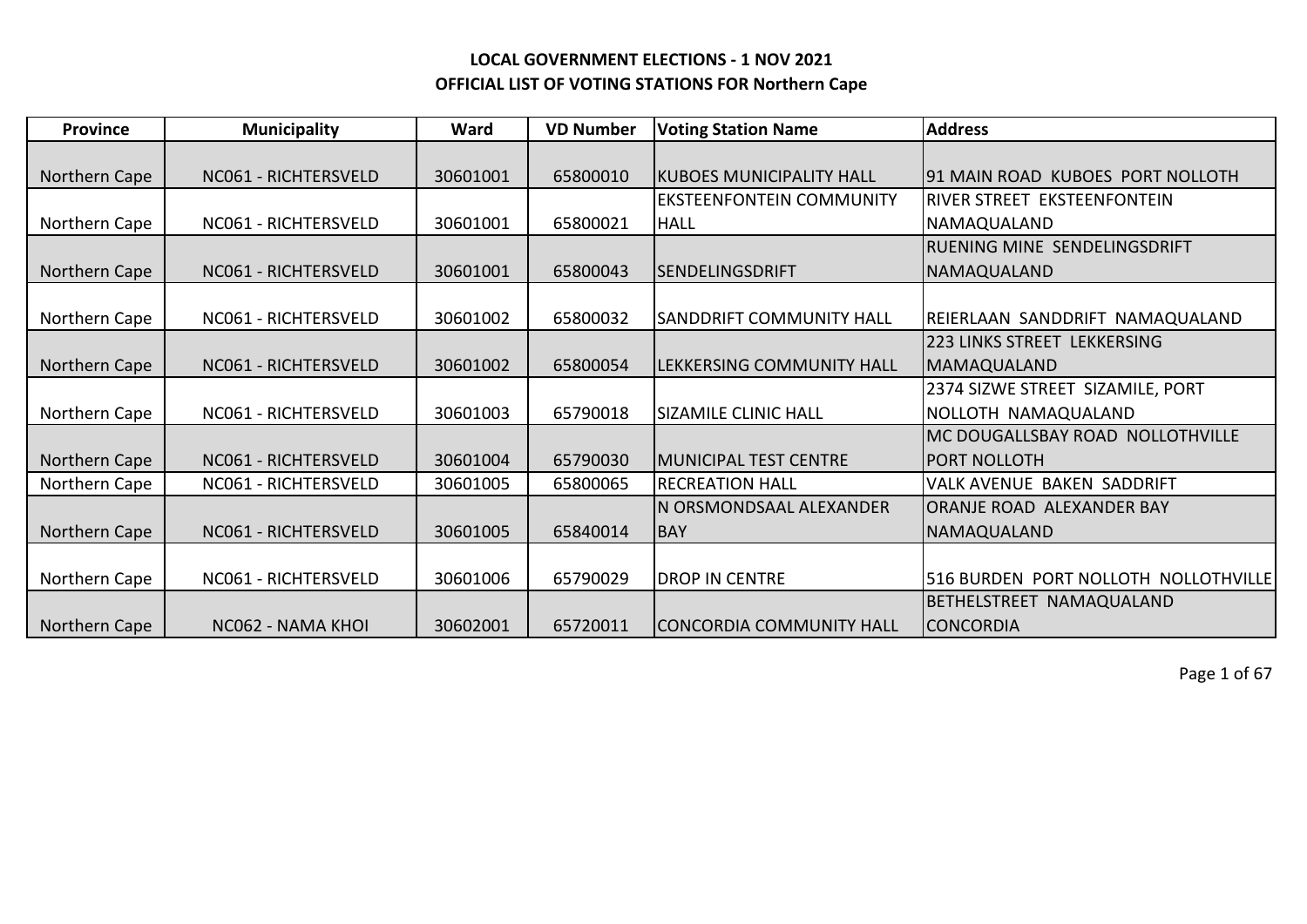| <b>Province</b> | <b>Municipality</b> | Ward     | <b>VD Number</b> | <b>Voting Station Name</b>           | <b>Address</b>                        |
|-----------------|---------------------|----------|------------------|--------------------------------------|---------------------------------------|
|                 |                     |          |                  |                                      | KOOKFONTEIN STREET NAMAQUALAND        |
| Northern Cape   | NC062 - NAMA KHOL   | 30602002 | 65820012         | UBUNTU DROP IN CENTRE                | ISTEINKOPF                            |
|                 |                     |          |                  |                                      |                                       |
| Northern Cape   | NC062 - NAMA KHOI   | 30602002 | 65850037         | ROOIWAL PRIMARY SCHOOL               | SCHOOL STREET ROOIWAL NAMAQUALAND     |
|                 |                     |          |                  |                                      | <b>SCHOOL STREET NAMAQUALAND</b>      |
| Northern Cape   | NC062 - NAMA KHOI   | 30602002 | 65850059         | <b>VIOOLSDRIFT PRIMARY SCHOOL</b>    | <b>VIOOLSDRIFT</b>                    |
|                 |                     |          |                  |                                      | ROOIWINKEL NAMAKWALAND                |
| Northern Cape   | NC062 - NAMA KHOI   | 30602003 | 65720022         | IROOIWINKEL CLINIC                   | ROOIWINKEL, OKIEP                     |
| Northern Cape   | NC062 - NAMA KHOI   | 30602003 | 65820023         | <b>STEINKOPF COMMUNITY HALL</b>      | <b>BRECHERWEG STEINKOPF SPRINGBOK</b> |
|                 |                     |          |                  |                                      | SCHOOL STREET NAMAQUALAND             |
| Northern Cape   | NC062 - NAMA KHOI   | 30602003 | 65820034         | <b>GOODHOUSE CLINIC</b>              | <b>GOODHOUSE</b>                      |
|                 |                     |          |                  |                                      |                                       |
| Northern Cape   | NC062 - NAMA KHOI   | 30602003 | 65820045         | <b>IBULLETRAP SERVICE POINT HALL</b> | IMAIN ROAD-BULLETRAP-BULLETRAP        |
|                 |                     |          |                  |                                      | KOPERBERG, SPRINGBOK NAMAKWALAND      |
| Northern Cape   | NC062 - NAMA KHOI   | 30602004 | 65810022         | <b>SPRINGBOK POLICE CLUB</b>         | <b>SPRINGBOK</b>                      |
|                 |                     |          |                  |                                      |                                       |
| Northern Cape   | NC062 - NAMA KHOI   | 30602004 | 65810066         | <b>FONTEINTJIE COMMUNITY HALL</b>    | IHOOFSTRAAT NAMAKWALAND FONTEINTJIE   |
|                 |                     |          |                  |                                      | <b>GAMOEP FARM SPRINGBOK</b>          |
| Northern Cape   | NC062 - NAMA KHOI   | 30602004 | 65860038         | <b>GAMOEPSAAL</b>                    | NAMAQUALAND                           |
|                 |                     |          |                  |                                      | <b>BOESMANSLAND FARM SPRINGBOK</b>    |
| Northern Cape   | NC062 - NAMA KHOL   | 30602004 | 65860061         | <b>GAMOEP SAAMTREKSAAL</b>           | NAMAQUALAND                           |

Page 2 of 67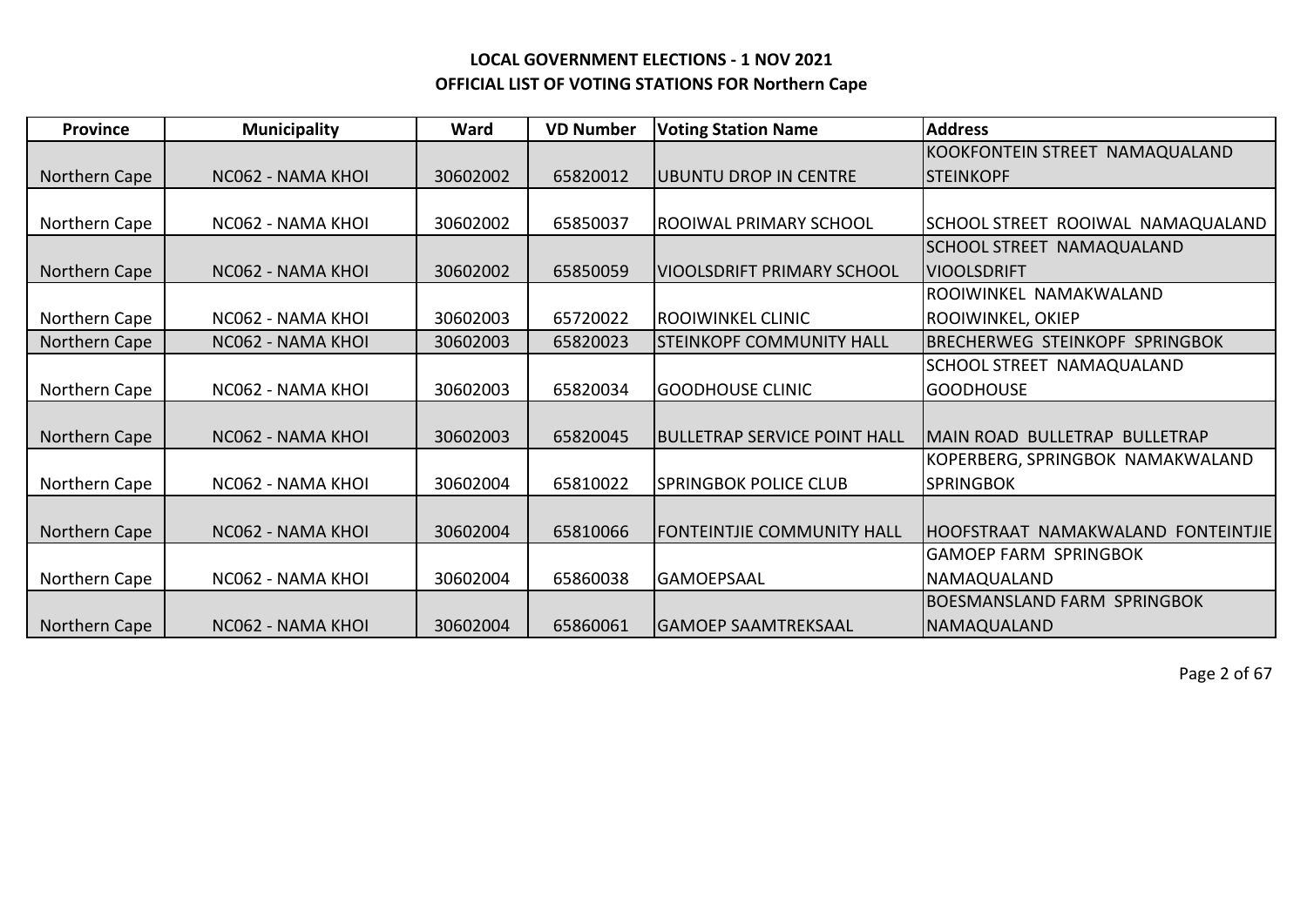| <b>Province</b> | <b>Municipality</b> | Ward     | <b>VD Number</b> | <b>Voting Station Name</b>                             | <b>Address</b>                     |
|-----------------|---------------------|----------|------------------|--------------------------------------------------------|------------------------------------|
|                 |                     |          |                  |                                                        | MAIN ROAD NAMAQUALAND              |
| Northern Cape   | NC062 - NAMA KHOI   | 30602004 | 65870051         | <b>CAROLUSBERG RECREATION CLUB</b>                     | <b>CAROLUSBERG</b>                 |
|                 |                     |          |                  |                                                        | VAN NIEKERK STREET NAMAQUALAND     |
| Northern Cape   | NC062 - NAMA KHOI   | 30602005 | 65810011         | <b>BERGSIG LIBRA HALL</b>                              | <b>SPRINGBOK</b>                   |
| Northern Cape   | NC062 - NAMA KHOI   | 30602006 | 65770016         | <b>OKIEP CIVIC HALL</b>                                | CHURCHSTREET OKIEP OKIEP           |
|                 |                     |          |                  |                                                        | SALIESTREET NAMAQUALAND            |
| Northern Cape   | NC062 - NAMA KHOI   | 30602007 | 65810033         | <b>PAROGIE HALL MATJIESKLOOF</b>                       | MATJIESKLOOF                       |
|                 |                     |          |                  | IBERGSIG VAALWATER                                     |                                    |
| Northern Cape   | NC062 - NAMA KHOI   | 30602007 | 65810044         | <b>COMMUNITY HALL</b>                                  | VAALWATER BERGSIG SPRINGBOK        |
|                 |                     |          |                  |                                                        | SCHOOL STREET NAMAQUALAND          |
| Northern Cape   | NC062 - NAMA KHOI   | 30602008 | 65750014         | <b>KOMAGGAS COMMUNITY HALL</b>                         | <b>KOMAGGAS</b>                    |
|                 |                     |          |                  |                                                        |                                    |
| Northern Cape   | NC062 - NAMA KHOL   | 30602008 | 65750025         | BUFFELSRIVIER COMMUNITY HALL HOOF STREET BUFFELSRIVIER |                                    |
|                 |                     |          |                  |                                                        | HOSPITAL STREET NAMAKWALAND        |
| Northern Cape   | NC062 - NAMA KHOI   | 30602008 | 65840025         | <b>KLEINZEE SUPER DOME HALL</b>                        | <b>KLEINZEE</b>                    |
|                 |                     |          |                  |                                                        |                                    |
| Northern Cape   | NC062 - NAMA KHOI   | 30602009 | 65870028         | <b>NABABEEP HIGH SCHOOL</b>                            | 220 RUGBY STREET NABABEEP NABABEEP |
|                 |                     |          |                  |                                                        | MAIN STREET, NABABEEP NAMAKWALAND  |
| Northern Cape   | NC062 - NAMA KHOI   | 30602009 | 65870062         | <b>NABABEEP JUNIOR CLUB</b>                            | <b>NABABEEP</b>                    |
|                 |                     |          |                  |                                                        |                                    |
| Northern Cape   | NC064 - KAMIESBERG  | 30604001 | 65760059         | SPOEGRIVIER GEMEENSKAPSAAL                             | IMAIN ROAD SPOEGRIVIER SPOEGRIVIER |

Page 3 of 67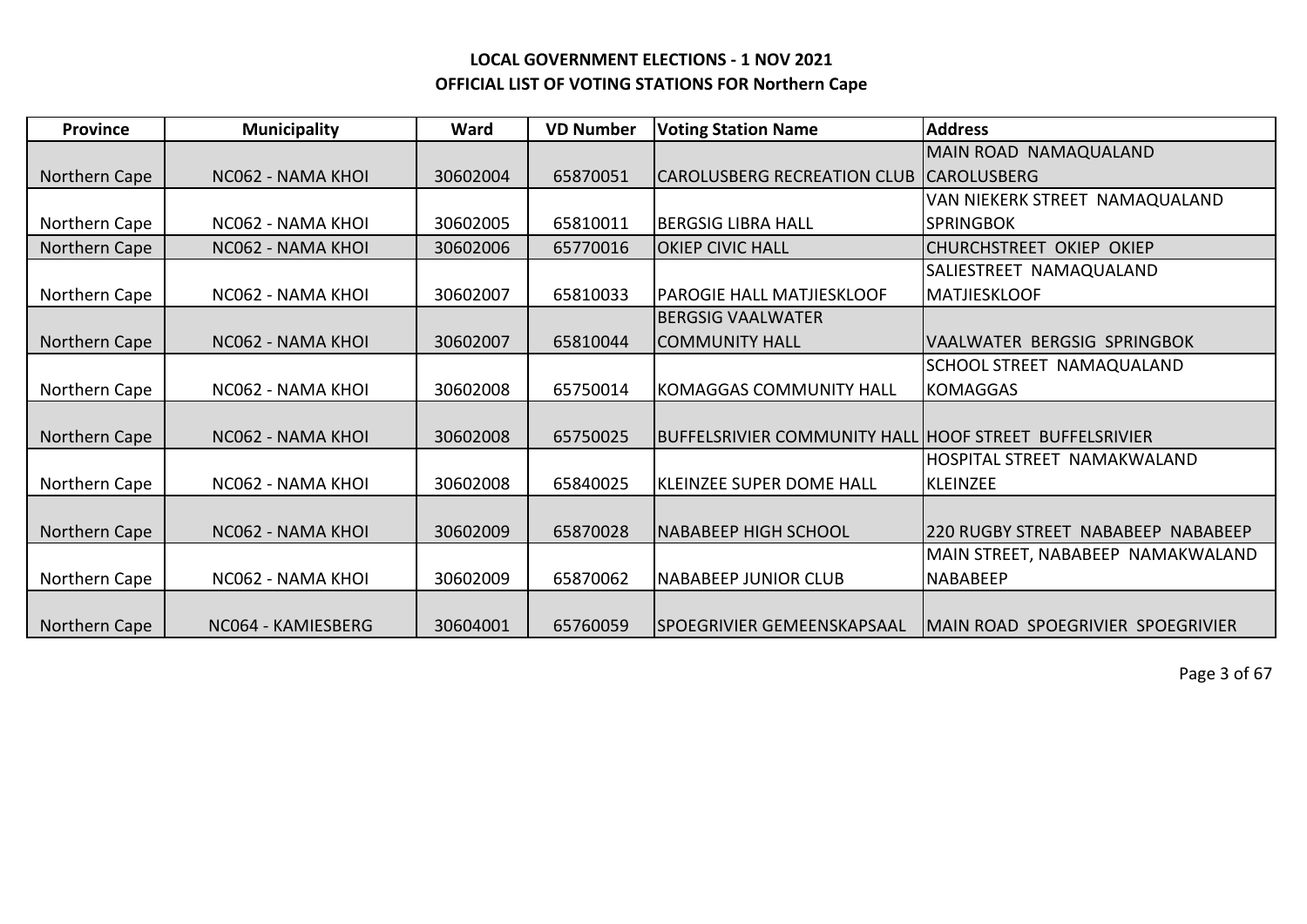| <b>Province</b> | <b>Municipality</b> | Ward     | <b>VD Number</b> | <b>Voting Station Name</b>                         | <b>Address</b>                            |
|-----------------|---------------------|----------|------------------|----------------------------------------------------|-------------------------------------------|
| Northern Cape   | NC064 - KAMIESBERG  | 30604001 | 65840036         | <b>CASTLE HILL</b>                                 | <b>IKLUB STREET KOIINGNAAS GARIES</b>     |
| Northern Cape   | NC064 - KAMIESBERG  | 30604001 | 65850026         | <b>SOEBATSFONTEIN SKOOL</b>                        | <b>299 SHAW LELIEFONTEIN LELIEFONTEIN</b> |
|                 |                     |          |                  |                                                    |                                           |
| Northern Cape   | NC064 - KAMIESBERG  | 30604001 | 65850048         | ERIC BAKER HALL HONDEKLIPBAAI HONDEKLIPBAAI GARIES |                                           |
| Northern Cape   | NC064 - KAMIESBERG  | 30604002 | 65730012         | <b>GARIES GEMEENSKAPSAAL</b>                       | <b>BASSON STREET GARIES GARIES</b>        |
| Northern Cape   | NC064 - KAMIESBERG  | 30604003 | 65760048         | <b>KHEIS GEMEENSKAPSAAL</b>                        | <b>KHEIS KAMIESBERG KAMIESBERG</b>        |
|                 |                     |          |                  |                                                    |                                           |
| Northern Cape   | NC064 - KAMIESBERG  | 30604003 | 65760105         | KLIPFONTEIN GEMEENSKAPSAAL                         | MAIN ROAD KLIPFONTEIN KLIPFONTEIN         |
| Northern Cape   | NC064 - KAMIESBERG  | 30604003 | 65860050         | LEPELFONTEIN CHURCH HALL                           | LEPELFONTEIN GARIES GARIES                |
| Northern Cape   | NC064 - KAMIESBERG  | 30604004 | 65760037         | JAKARANDA KLEUTERSKOOL                             | O NO NAME KAMASIES NAMAQUALAND            |
| Northern Cape   | NC064 - KAMIESBERG  | 30604004 | 65760071         | <b>PAULSHOEK GEMEENSKAPSAAL</b>                    | IPAULSHOEK                                |
| Northern Cape   | NC064 - KAMIESBERG  | 30604004 | 65760082         | INOURIVIER GEMEENSKAPSAAL                          | <b>NOURIVIER GARIES</b>                   |
|                 |                     |          |                  |                                                    |                                           |
| Northern Cape   | NC064 - KAMIESBERG  | 30604004 | 65760093         | ROOIFONTEIN GEMEENSKAPSAAL ROOIFONTEIN GARIES      |                                           |

Page 4 of 67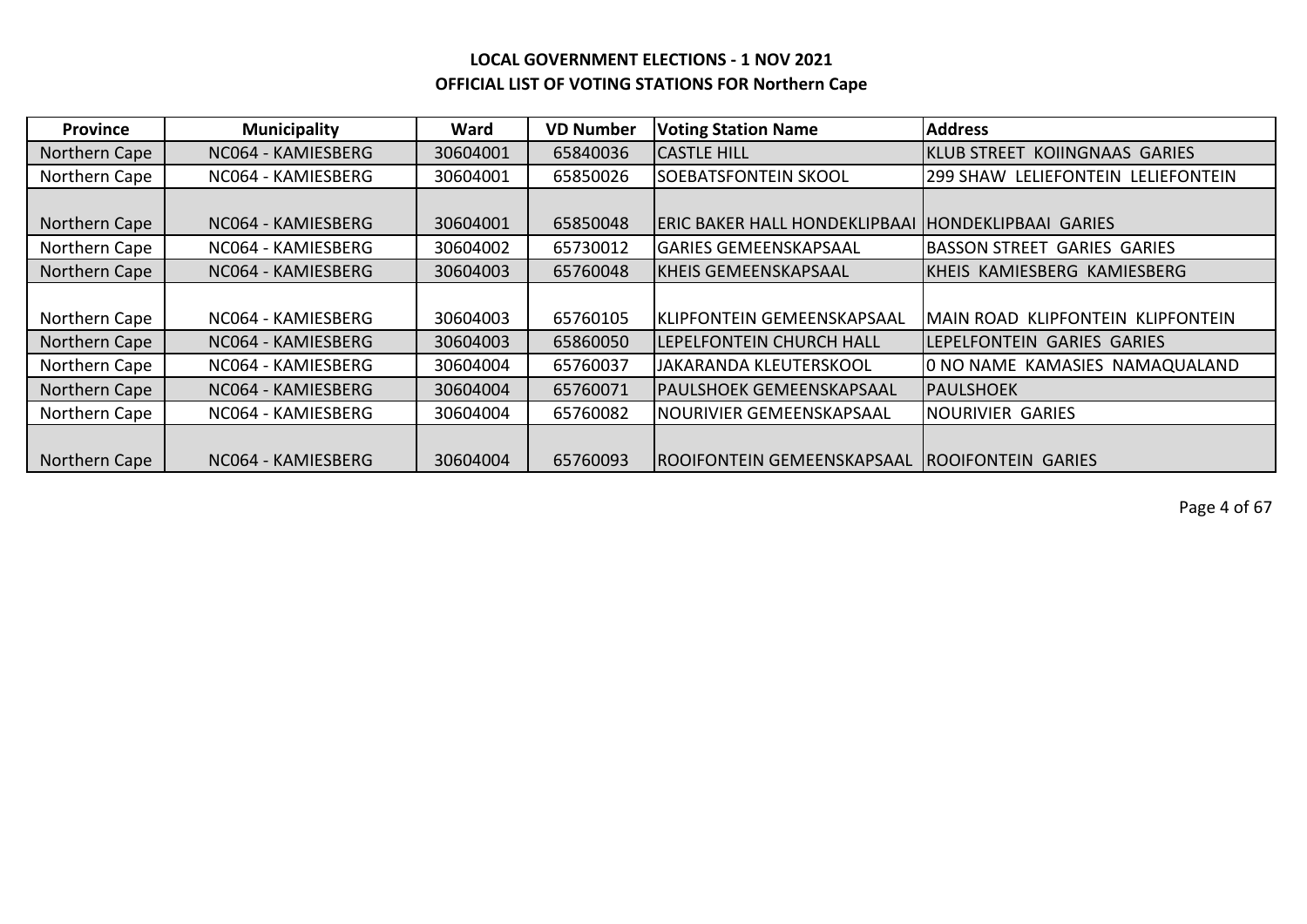| <b>Province</b> | <b>Municipality</b> | Ward     | <b>VD Number</b> | <b>Voting Station Name</b>            | <b>Address</b>                                       |
|-----------------|---------------------|----------|------------------|---------------------------------------|------------------------------------------------------|
| Northern Cape   | NC064 - KAMIESBERG  | 30604005 | 65760015         | <b>ALPHA RAADSAAL</b>                 | <b>KHARKAMS GARIES</b>                               |
|                 |                     |          |                  |                                       |                                                      |
| Northern Cape   | NC064 - KAMIESBERG  | 30604005 | 65760060         | <b>TWEERIVIER GEMEENSKAPSAAL</b>      | <b>TWEERIVIER GARIES</b>                             |
|                 |                     |          |                  |                                       |                                                      |
| Northern Cape   | NC064 - KAMIESBERG  | 30604006 | 65740013         | COMMUNITY HALL KROONSIG               | MAIN ROAD KAMIESKROON KAMIESKROON                    |
|                 |                     |          |                  |                                       | H/V SHAWNY LINKS STRAAT LELIEFONTEIN                 |
| Northern Cape   | NC064 - KAMIESBERG  | 30604006 | 65760026         | LELIEFONTEIN GEMEENSKAPSAAL           | <b>GARIES</b>                                        |
|                 |                     |          |                  |                                       |                                                      |
| Northern Cape   | NC065 - HANTAM      | 30605001 | 65900022         | <b>LENIE SKIPPERS HALL</b>            | <b>WES CALVINIA</b><br>VOORTREKKER CALVINIA          |
| Northern Cape   | NC065 - HANTAM      | 30605002 | 65900011         | REGINA VG KERKSAAL                    | BERGSTRAAT CALVINIA CALVINIA WES                     |
| Northern Cape   | NC065 - HANTAM      | 30605003 | 65010046         | <b>ZWARTKOP</b><br><b>VG KERKSAAL</b> | 0 CALVINIA                                           |
|                 |                     |          |                  |                                       |                                                      |
| Northern Cape   | NC065 - HANTAM      | 30605003 | 65010079         | <b>BOSKOP</b>                         | NO STREETS BRANDVLEI NAMAQUALAND                     |
|                 |                     |          |                  |                                       |                                                      |
| Northern Cape   | NC065 - HANTAM      | 30605003 | 65890019         | <b>COMMUNITY HALL BRANDVLEI</b>       | <b>BRANDVLEI BRANDVLEI</b><br><b>535 KORT STREET</b> |
| Northern Cape   | NC065 - HANTAM      | 30605003 | 65890020         | <b>UITKYK FARM</b>                    | UITKYK CALVINIA BRANDVLEI                            |
|                 |                     |          |                  |                                       | 00 WYLAND STREET NIEUWOUDTVILLE                      |
| Northern Cape   | NC065 - HANTAM      | 30605004 | 65940015         | <b>PROTEA HIGH SCHOOL</b>             | NIEUWOUDTVILLE                                       |

Page 5 of 67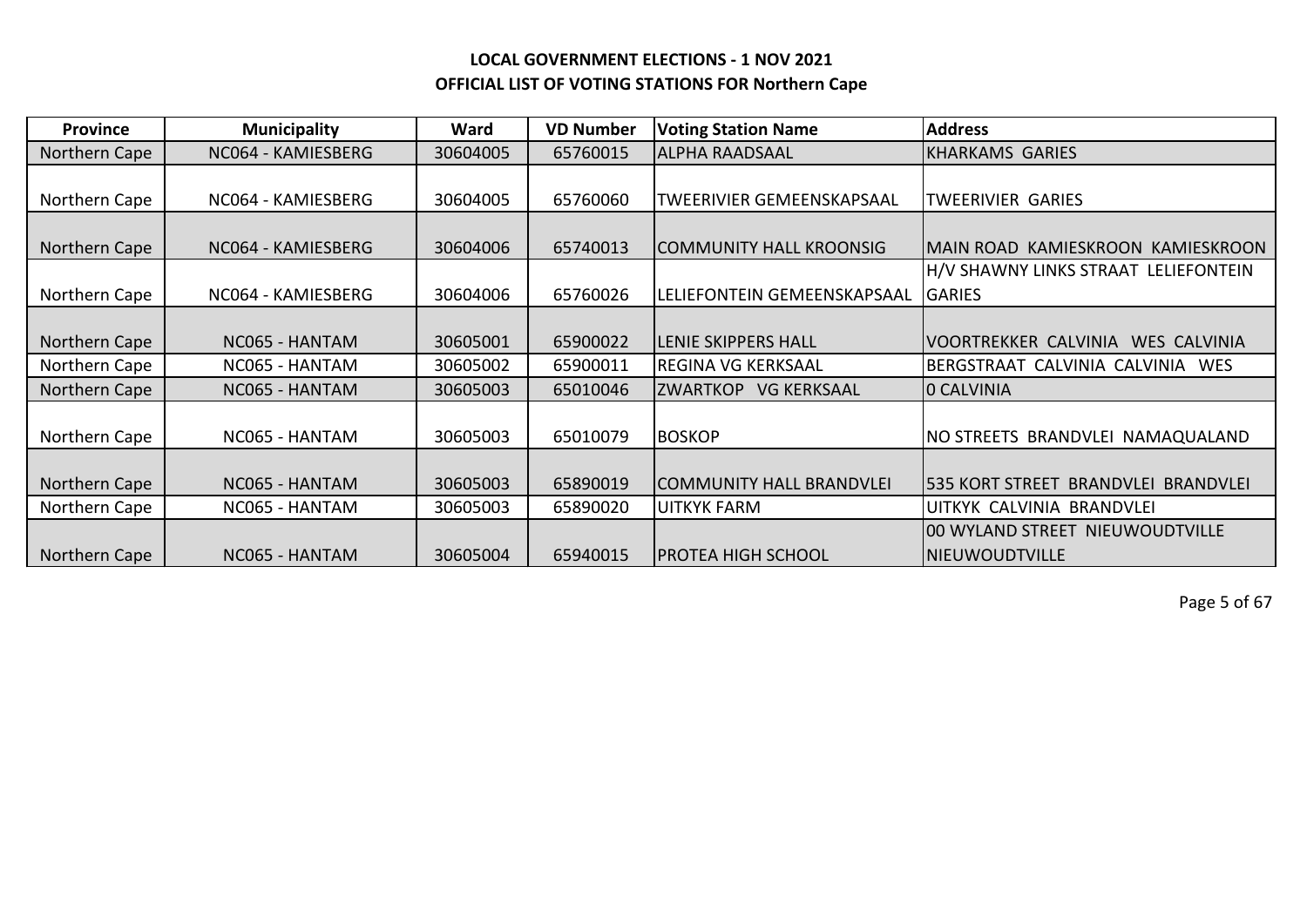| <b>Province</b> | <b>Municipality</b> | Ward     | <b>VD Number</b> | <b>Voting Station Name</b>           | <b>Address</b>                        |
|-----------------|---------------------|----------|------------------|--------------------------------------|---------------------------------------|
|                 |                     |          |                  |                                      |                                       |
| Northern Cape   | NC065 - HANTAM      | 30605004 | 65940026         | NIEUWOUDTVILLE<br><b>VG KERKSAAL</b> | LELIESTRAAT HANTAM NIEUWOUDTVILLE     |
| Northern Cape   | NC065 - HANTAM      | 30605004 | 65980121         | <b>HANTAMSDRIFT</b>                  | <b>NIEUWOUDTVILLE</b>                 |
|                 |                     |          |                  | <b>GEMEENSKAPSAAL</b>                | ROSSOUW STREET LOERIESFONTEIN         |
| Northern Cape   | NC065 - HANTAM      | 30605005 | 65930014         | <b>LOERIESFONTEIN</b>                | <b>LOERIESFONTEIN</b>                 |
| Northern Cape   | NC065 - HANTAM      | 30605006 | 65900033         | <b>ICLUB LENNOX</b>                  | SKEMA STRAAT CALVINIA CALVINIA        |
| Northern Cape   | NC065 - HANTAM      | 30605007 | 65980019         | IRAMSKOP SHOOTING RANGE              | IHANTAM                               |
| Northern Cape   | NC065 - HANTAM      | 30605007 | 65980020         | <b>DIEPDRIFT PRIMARY SCHOOL</b>      | <b>10 NO STREET CALVINIA CALVINIA</b> |
|                 |                     |          |                  |                                      |                                       |
| Northern Cape   | NC065 - HANTAM      | 30605007 | 65980031         | <b>MIDDELPOS COMMUNITY HALL</b>      | IO WRIGHT STREET CALVINIA MIDDELPOS   |
| Northern Cape   | NC065 - HANTAM      | 30605007 | 65980042         | <b>BRAKFONTEIN</b>                   | <b>BRAKFONTEIN</b>                    |
| Northern Cape   | NC065 - HANTAM      | 30605007 | 65980053         | MELKKRAAL FARM                       | <b>NIEUWOUDTVILLE</b>                 |
| Northern Cape   | NC065 - HANTAM      | 30605007 | 65980064         | <b>KLIPWERF KERKSAAL</b>             | <b>CALVINIA</b>                       |
| Northern Cape   | NC065 - HANTAM      | 30605007 | 65980086         | <b>ONDER DOWNES</b>                  | O NO STREET CALVINIA HANTAM           |

Page 6 of 67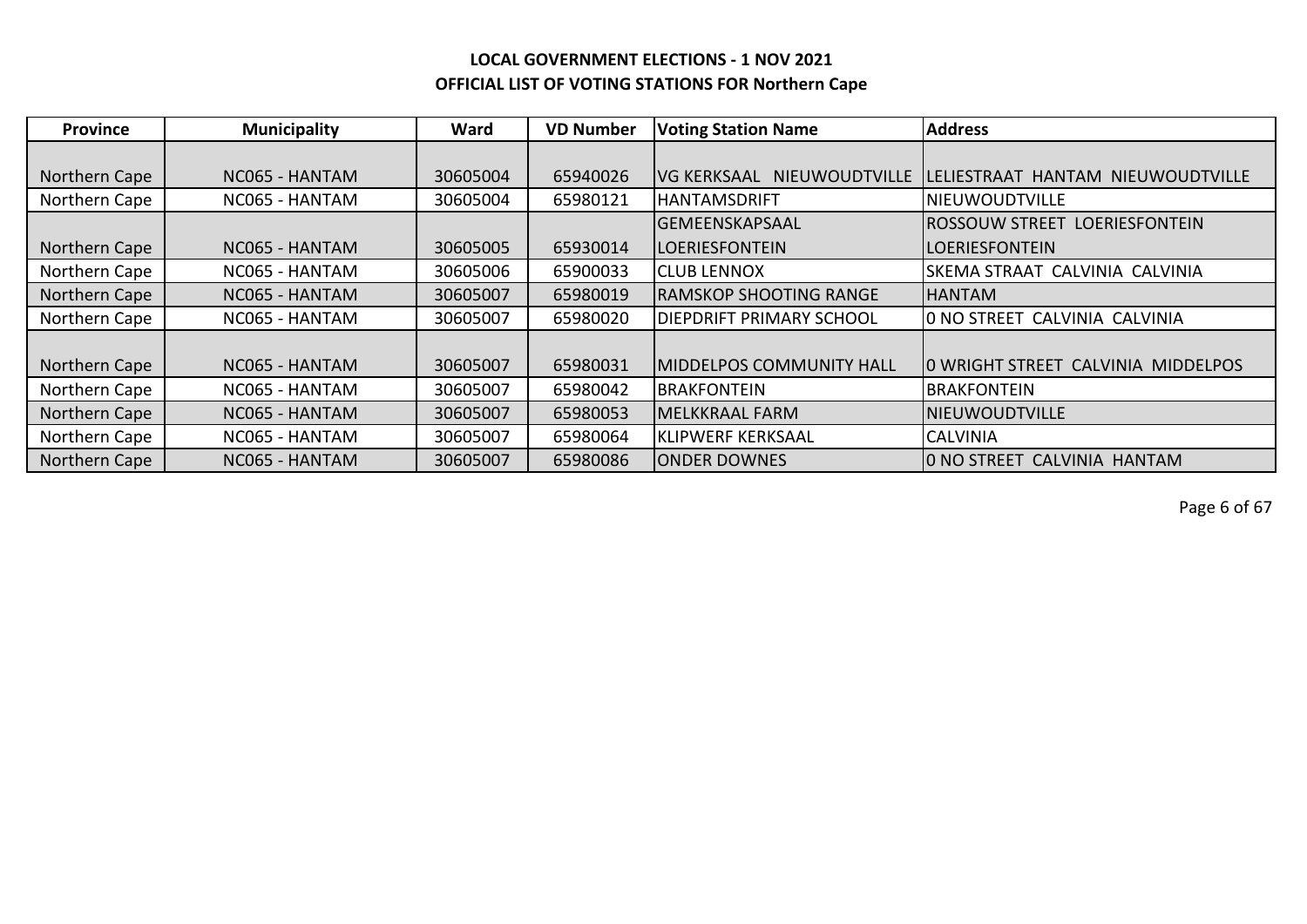| Province      | <b>Municipality</b>    | Ward     | <b>VD Number</b> | <b>Voting Station Name</b>  | <b>Address</b>                      |
|---------------|------------------------|----------|------------------|-----------------------------|-------------------------------------|
| Northern Cape | NC065 - HANTAM         | 30605007 | 65980097         | <b>GOUNA</b>                | O NO STREETS HANTAM CALVINIA        |
| Northern Cape | NC065 - HANTAM         | 30605007 | 65980109         | NOOIENSRIVIER FARM          | NOOIENSRIVIER CALVINIA CALVINIA     |
| Northern Cape | NC065 - HANTAM         | 30605007 | 65980110         | <b>SONOP</b>                | <b>CALVINIA</b>                     |
| Northern Cape | NC065 - HANTAM         | 30605007 | 65980132         | <b>DASSIESTRATE</b>         | O NO STREET CALVINIA CALVINIA       |
| Northern Cape | NC065 - HANTAM         | 30605007 | 65980143         | <b>GROOT TOREN FARM</b>     | <b>CALVINIA</b>                     |
|               |                        |          |                  |                             | MIDDEL STREET KAROO HOOGLAND        |
| Northern Cape | NC066 - KAROO HOOGLAND | 30606001 | 65970018         | <b>VG KERKSAAL</b>          | <b>IMUNICIPALITY WILLISTON</b>      |
|               |                        |          |                  |                             | COMMERCIAL STR KAROO HOOGLAND       |
| Northern Cape | NC066 - KAROO HOOGLAND | 30606002 | 65920013         | lGEMEENSKAPSENTRUM          | <b>IFRASERBURG</b>                  |
|               |                        |          |                  |                             | HAASFONTEIN FARM KAROO HOOGLAND     |
| Northern Cape | NC066 - KAROO HOOGLAND | 30606003 | 65010103         | <b>HAASFONTEIN</b>          | <b>IMUNICIPALITY WILLISTON</b>      |
|               |                        |          |                  |                             | <b>VOORTREKKER KAROO HOOGLAND</b>   |
| Northern Cape | NC066 - KAROO HOOGLAND | 30606003 | 65920024         | <b>FRASERBURG STAD SAAL</b> | IFRASERBURG                         |
|               |                        |          |                  |                             | <b>GOODHOPE FARM KAROO HOOGLAND</b> |
| Northern Cape | NC066 - KAROO HOOGLAND | 30606003 | 66000013         | <b>GOODHOPE FARM</b>        | <b>FRASERBURG</b>                   |
|               |                        |          |                  |                             |                                     |
|               |                        |          |                  |                             | IEZELFONTEIN FARM KAROO HOOGLAND    |
| Northern Cape | NC066 - KAROO HOOGLAND | 30606003 | 66000068         | <b>EZELFONTEIN FARM</b>     | IMUNICIPALITY FRASERBURG            |

Page 7 of 67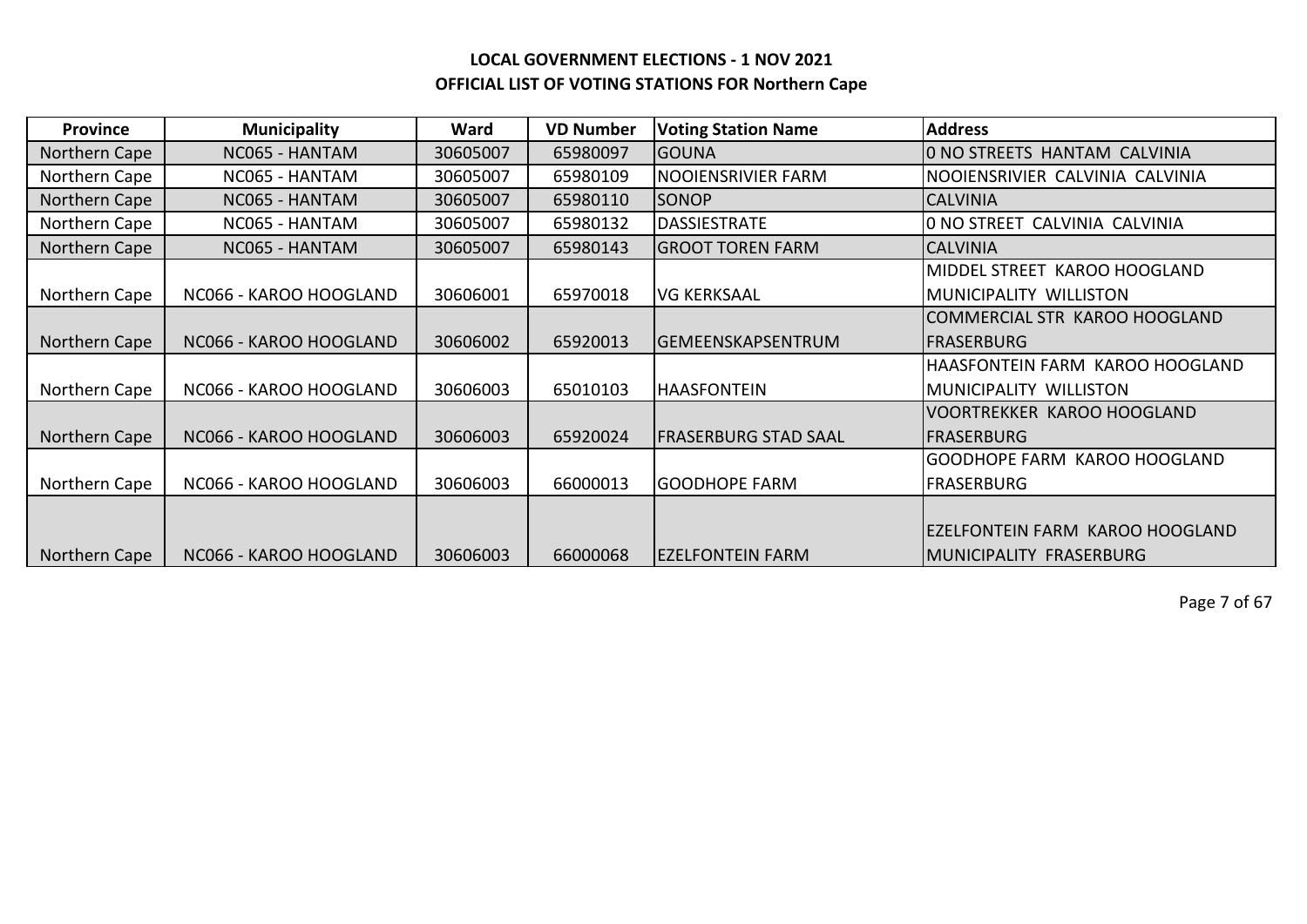| <b>Province</b> | <b>Municipality</b>    | Ward     | <b>VD Number</b> | <b>Voting Station Name</b>  | <b>Address</b>                     |
|-----------------|------------------------|----------|------------------|-----------------------------|------------------------------------|
|                 |                        |          |                  |                             | AMICE FRASERBURG KAROO HOOGLAND    |
| Northern Cape   | NC066 - KAROO HOOGLAND | 30606003 | 66000079         | IAMICE FRASERBURG FARM      | <b>FRASERBURG</b>                  |
|                 |                        |          |                  |                             | TWEEFONTEIN FARM KAROO HOOGLAND    |
| Northern Cape   | NC066 - KAROO HOOGLAND | 30606003 | 66000080         | <b>TWEEFONTEIN</b>          | <b>FRASERBURG</b>                  |
|                 |                        |          |                  |                             |                                    |
| Northern Cape   | NC066 - KAROO HOOGLAND | 30606003 | 66020037         | <b>BLESKRANS FARM</b>       | BLESKRANS KAROO HOOGLAND WILLISTON |
|                 |                        |          |                  |                             |                                    |
| Northern Cape   | NC066 - KAROO HOOGLAND | 30606003 | 66020048         | <b>KLIPKOLKS FARM</b>       | KLIPKOLKS KAROO HOOGLAND WILLISTON |
| Northern Cape   | NC066 - KAROO HOOGLAND | 30606003 | 66020059         | <b>ZANDPUTS</b>             | FARM KAROO HOOGLAND WILLISTON      |
|                 |                        |          |                  |                             | ZAKFONTEIN FARM KAROO HOOGLAND     |
| Northern Cape   | NC066 - KAROO HOOGLAND | 30606003 | 66020060         | <b>ZAKFONTEIN FARM</b>      | MUNICIPALITY WILLISTON             |
|                 |                        |          |                  |                             | <b>BENOUDSFONTEIN FARM KAROO</b>   |
| Northern Cape   | NC066 - KAROO HOOGLAND | 30606003 | 66020071         | <b>IBENOUDSFONTEIN FARM</b> | HOOGLAND MUNICIPALITY WILLISTON    |
|                 |                        |          |                  |                             | <b>SKOOL STREET KAROO HOOGLAND</b> |
| Northern Cape   | NC066 - KAROO HOOGLAND | 30606004 | 65950016         | ROGGEVELD PRIMARY SCHOOL    | IMUNICIPALITY SUTHERLAND           |
|                 |                        |          |                  |                             | <b>BOOM STREET KAROO HOOGLAND</b>  |
| Northern Cape   | NC066 - KAROO HOOGLAND | 30606005 | 65970029         | <b>AGRICULTURE HALL</b>     | <b>WILLISTON</b>                   |
|                 |                        |          |                  |                             |                                    |
| Northern Cape   | NC066 - KAROO HOOGLAND | 30606006 | 65950027         | <b>MIETAS HALL ONE</b>      | MULLER KAROO HOOGLAND SUTHERLAND   |
|                 |                        |          |                  |                             |                                    |
| Northern Cape   | NC066 - KAROO HOOGLAND | 30606006 | 66000024         | <b>ROOIPOORT FARM</b>       | IFARM KAROO HOOGLAND FRASERBURG    |

Page 8 of 67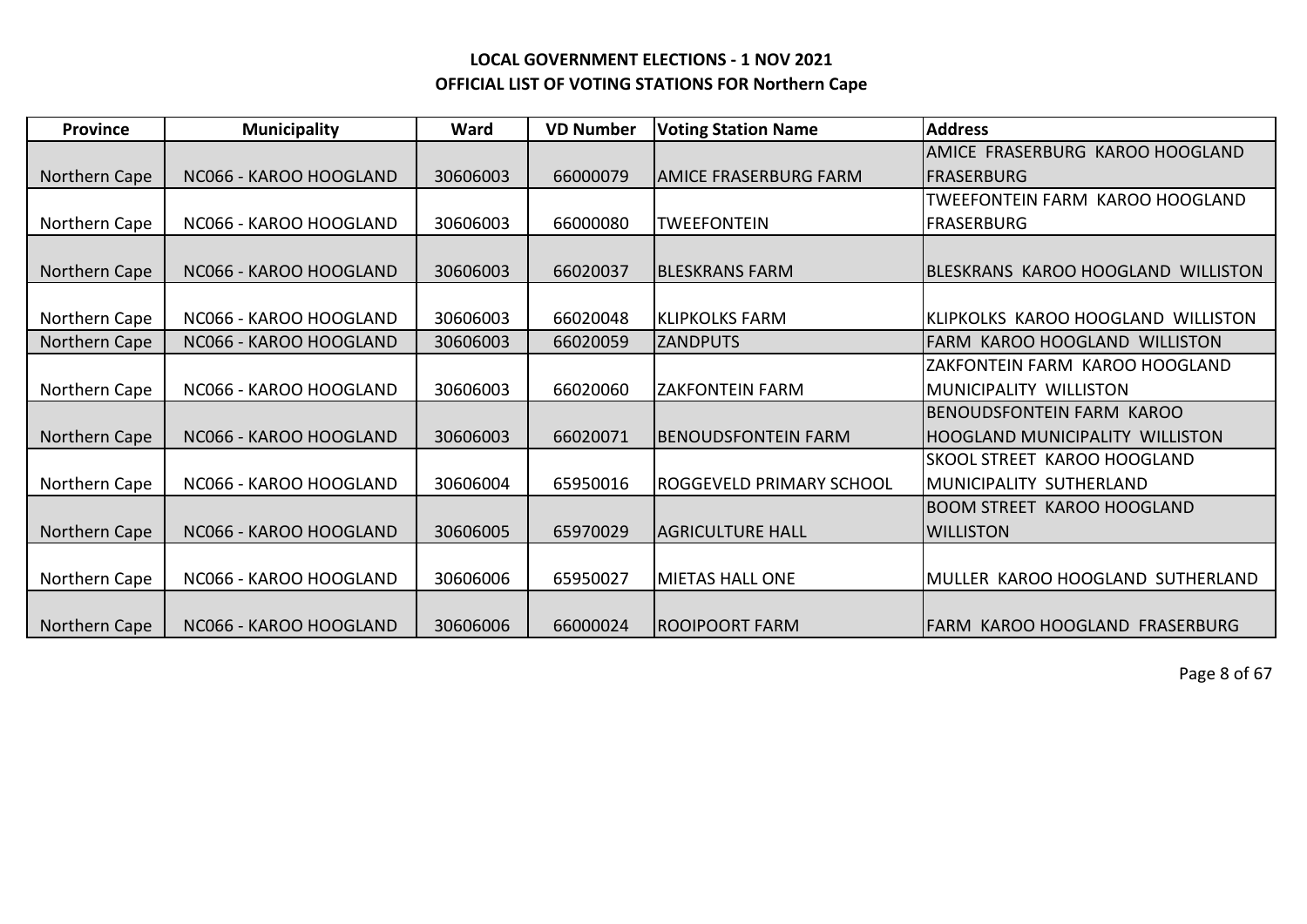| <b>Province</b> | <b>Municipality</b>    | Ward     | <b>VD Number</b> | <b>Voting Station Name</b>     | <b>Address</b>                          |
|-----------------|------------------------|----------|------------------|--------------------------------|-----------------------------------------|
|                 |                        |          |                  |                                |                                         |
|                 |                        |          |                  |                                | <b>DROOGVOETS FARM KAROO HOOGLAND</b>   |
| Northern Cape   | NC066 - KAROO HOOGLAND | 30606006 | 66000046         | <b>IDROOGVOETS FARM</b>        | IMUNICIPALITY FRASERBURG                |
|                 |                        |          |                  |                                | <b>TWEERIVIER FARM KAROO HOOGLAND</b>   |
| Northern Cape   | NC066 - KAROO HOOGLAND | 30606006 | 66000057         | <b>TWEERIVIER</b>              | IMUNICIPALITY SUTHERLAND                |
|                 |                        |          |                  |                                | <b>HELDERWATER FARM KAROO HOOGLAND</b>  |
| Northern Cape   | NC066 - KAROO HOOGLAND | 30606006 | 66000091         | <b>HELDERWATER</b>             | SUTHERLAND                              |
|                 |                        |          |                  |                                | FARM AANDBLOM KAROO HOOGLAND            |
| Northern Cape   | NC066 - KAROO HOOGLAND | 30606006 | 66010014         | <b>FARM AANDBLOM</b>           | SUTHERLAND                              |
|                 |                        |          |                  |                                | MATJESFONTEIN FARM KAROO HOOGLAND       |
| Northern Cape   | NC066 - KAROO HOOGLAND | 30606006 | 66010025         | <b>MATJESFONTEIN FARM</b>      | <b>SUTHERLAND</b>                       |
|                 |                        |          |                  |                                |                                         |
|                 |                        |          |                  |                                | BRANDWACHT FARM KAROO HOOGLAND          |
| Northern Cape   | NC066 - KAROO HOOGLAND | 30606006 | 66010036         | <b>BRANDWACHT FARM</b>         | MUNICIPALITY SUTHERLAND                 |
|                 |                        |          |                  |                                |                                         |
|                 |                        |          |                  |                                | IGUNSFONTEIN FARM KAROO HOOGLAND        |
| Northern Cape   | NC066 - KAROO HOOGLAND | 30606006 | 66010047         | <b>GUNSFONTEIN FARM</b>        | NUNICIPALITY SUTHERLAND                 |
|                 |                        |          |                  |                                |                                         |
|                 |                        |          |                  |                                | BLYDEVOORUITSIG FARM KAROO              |
| Northern Cape   | NC066 - KAROO HOOGLAND | 30606006 | 66010069         | <b>BLYDEVOORUITSIG</b>         | <b>HOOGLAND MUNICIPALITY SUTHERLAND</b> |
|                 |                        |          |                  |                                | KUILENBURG FARM KAROO HOOGLAND          |
| Northern Cape   | NC066 - KAROO HOOGLAND | 30606006 | 66010070         | <b>KUILENBURG FARM</b>         | MUNICIPALITY SUTHERLAND                 |
|                 |                        |          |                  |                                | <b>GOEDEVERWATCHTING FARM KAROO</b>     |
| Northern Cape   | NC066 - KAROO HOOGLAND | 30606006 | 66020026         | <b>GOEDERVERWATCHTING FARM</b> | HOOGLAND WILLISTON                      |
|                 |                        |          |                  |                                | RC MISSION ONSEEPKANS KHÂI MA           |
| Northern Cape   | NC067 - KHâl-MA        | 30607001 | 65080010         | <b>ST PHILOMENA SKOOLSAAL</b>  | [POFADDER]                              |

Page 9 of 67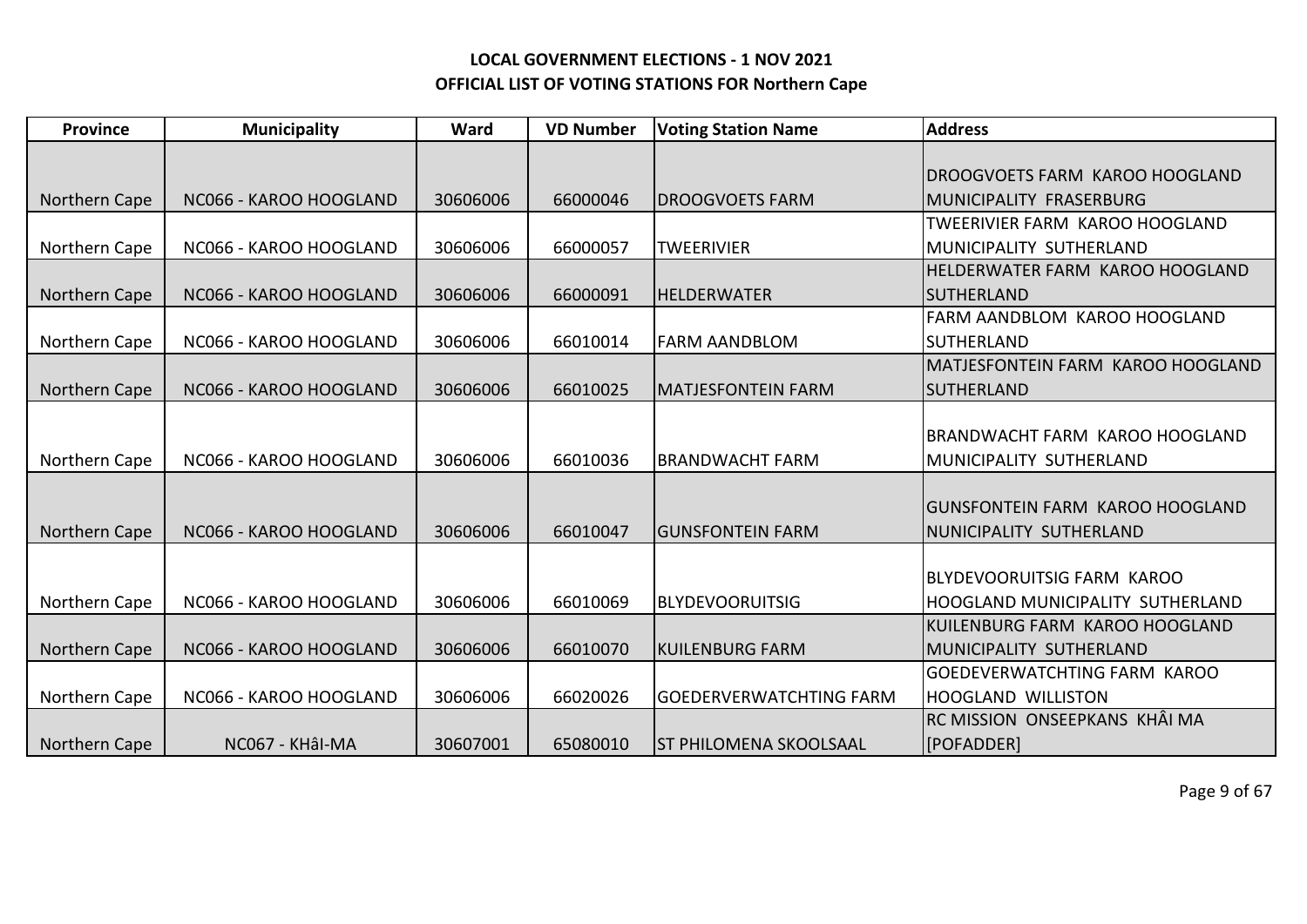| <b>Province</b> | <b>Municipality</b> | Ward     | <b>VD Number</b> | <b>Voting Station Name</b>       | <b>Address</b>                           |
|-----------------|---------------------|----------|------------------|----------------------------------|------------------------------------------|
| Northern Cape   | NC067 - KHÂI-MA     | 30607001 | 65080021         | <b>VILJOENSDRAAI</b>             | ERF 730 ONSEEPKANS VILJOENSDRAAI         |
|                 |                     |          |                  | <b>MELKBOSRAND COMMUNITY</b>     | 359 SPRINGBOK STREET ONSEEPKANS          |
| Northern Cape   | NC067 - KHÂI-MA     | 30607001 | 65080032         | <b>HALL</b>                      | MELKBOSRAND                              |
|                 |                     |          |                  | <b>BLYVOORUITSIG</b>             | 1090 WATER STREET BLYVOORUITSIG          |
| Northern Cape   | NC067 - KHÂI-MA     | 30607002 | 64990020         | <b>GEMEENSKAPSAAL</b>            | <b>POFADDER</b>                          |
| Northern Cape   | NC067 - KHÂI-MA     | 30607003 | 65780017         | PELLA COMMUNITY HALL             | 129 KATEDRAAL STR PELLA PELLA            |
|                 |                     |          |                  |                                  |                                          |
| Northern Cape   | NC067 - KHÂI-MA     | 30607004 | 65830013         | INORTH SIDE RECREATIONAL HALL    | BOLIDEN ROAD NORTH SIDE AGGENEYS         |
| Northern Cape   | NC067 - KHÂI-MA     | 30607005 | 65780039         | PELLA RK PRIMÊRE SKOOL           | KATEDRAAL PELLA KH?I MA                  |
| Northern Cape   | NC067 - KHÂI-MA     | 30607005 | 65830024         | KLEIN PELLA FARM                 | NO STREET NAMES FARM KLEIN PELLA         |
| Northern Cape   | NC067 - KHÂI-MA     | 30607005 | 65850015         | <b>WITBANK COMMUNITY HALL</b>    | 109 SKOOL STREET WITBANK WITBANK         |
|                 |                     |          |                  |                                  | KEBOES FARM KHÂI MA RAAP EN SKRAAP       |
| Northern Cape   | NC067 - KHÂI-MA     | 30607006 | 64990019         | <b>RAAP EN SKRAAP</b>            | <b>FARM</b>                              |
| Northern Cape   | NC067 - KHÂI-MA     | 30607006 | 64990031         | <b>VRUGBAAR</b>                  | FARM KHÂI MA VRUGBAAR FARM               |
|                 |                     |          |                  | <b>OLD ROMAN CATHOLIC CHURCH</b> |                                          |
| Northern Cape   | NC067 - KHÂI-MA     | 30607006 | 64990042         | <b>HALL</b>                      | <b>IMISSION STREET POFADDER POFADDER</b> |

Page 10 of 67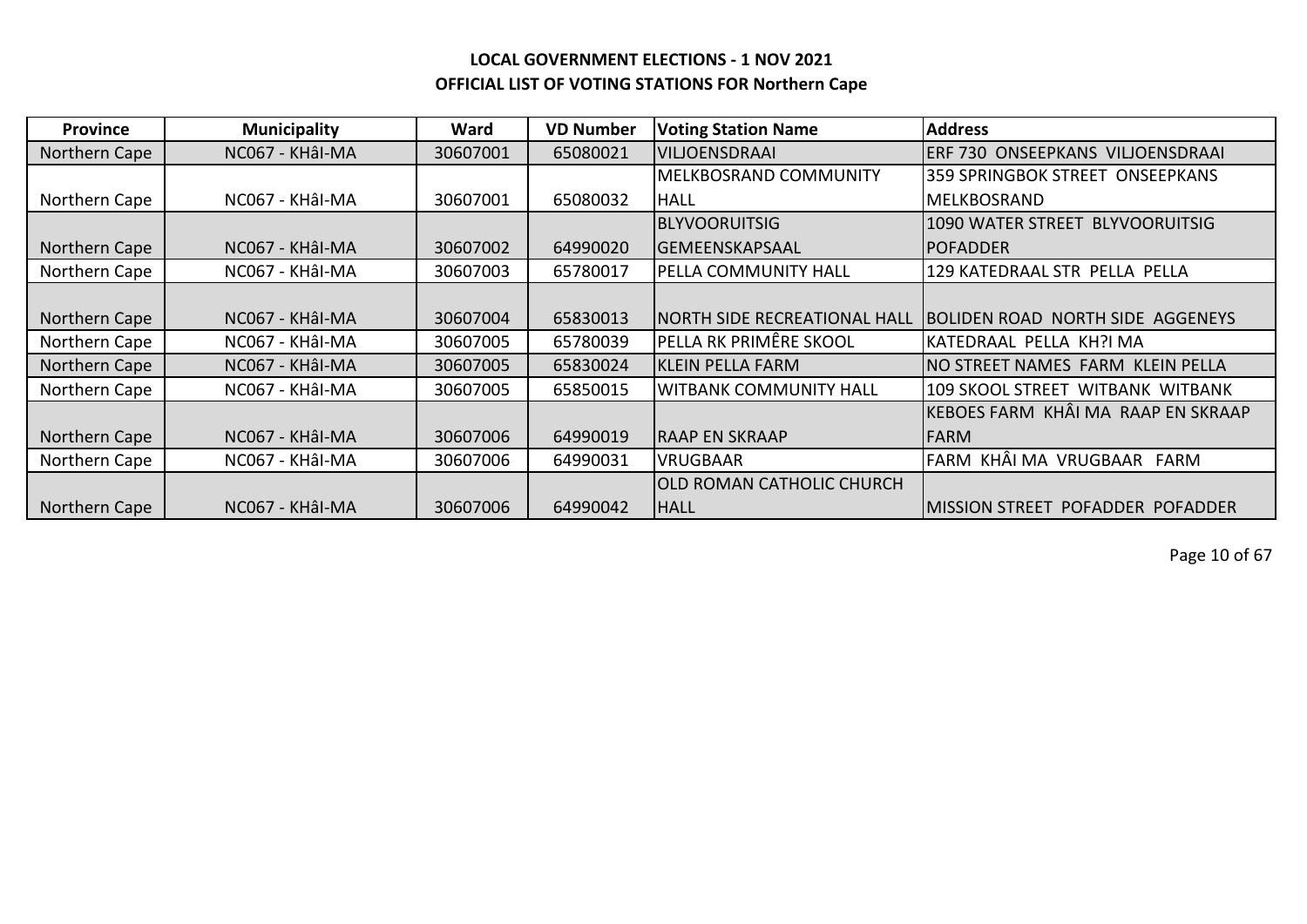| <b>Province</b> | <b>Municipality</b> | Ward     | <b>VD Number</b> | <b>Voting Station Name</b>       | <b>Address</b>                       |
|-----------------|---------------------|----------|------------------|----------------------------------|--------------------------------------|
|                 |                     |          |                  |                                  |                                      |
| Northern Cape   | NC067 - KHÂI-MA     | 30607006 | 66030038         | <b>DWAGGAS SOUTPANNE</b>         | INO STREETS FARM DWAGGAS SOUTPANNE   |
|                 |                     |          |                  |                                  | RANDSIGSTRAAT UBUNTU MUNICIPLATY     |
| Northern Cape   | NC071 - UBUNTU      | 30701001 | 65230017         | lOU SKOUGRONDESAAL               | <b>VICTORIA WEST</b>                 |
|                 |                     |          |                  | <b>NOMZAMO COMMUNITY HALL</b>    | 8 LOOP STREET UBUNTU MUNICIPALITY    |
| Northern Cape   | NC071 - UBUNTU      | 30701002 | 65230028         | <b>SABELO</b>                    | <b>IRICHMOND</b>                     |
|                 |                     |          |                  |                                  | RENOSTERFONTEIN FARM VICTORIA WEST   |
| Northern Cape   | NC071 - UBUNTU      | 30701002 | 65350043         | <b>RENOSTERFONTEIN</b>           | <b>UBUNTU [VICTORIA WEST]</b>        |
|                 |                     |          |                  |                                  | SKOTTELFONTEIN UBUNTU MUNICIPALITY   |
| Northern Cape   | NC071 - UBUNTU      | 30701002 | 65350144         | <b>SKOTTELFONTEIN FARM</b>       | IVICTORIA WEST                       |
|                 |                     |          |                  |                                  | <b>VOGELSTRUISFONTEIN UBUNTU</b>     |
| Northern Cape   | NC071 - UBUNTU      | 30701002 | 65350155         | <b>VOGELSTRUISFONTEIN FARM</b>   | IMUNICIPALITY VICTORIA WEST          |
|                 |                     |          |                  |                                  | IRIETFONTEIN UBUNTU MUNICIPALITY     |
| Northern Cape   | NC071 - UBUNTU      | 30701002 | 65350166         | <b>RIETFONTEIN FARM</b>          | IVICTORIA WEST                       |
|                 |                     |          |                  |                                  | CYPHERWATER UBUNTU MUNICIPALITY      |
| Northern Cape   | NC071 - UBUNTU      | 30701002 | 65350177         | <b>CYPHERWATER FARM</b>          | <b>VICTORIA WEST</b>                 |
|                 |                     |          |                  |                                  | VUURPYLSTRAAT VICTORIA WEST VICTORIA |
| Northern Cape   | NC071 - UBUNTU      | 30701003 | 65260032         | <b>AME CHURCH</b>                | <b>WEST</b>                          |
|                 |                     |          |                  |                                  | NO STREET ADDRESS AVAILABLE URBAN    |
| Northern Cape   | NC071 - UBUNTU      | 30701003 | 65300015         | <b>HUTCHINSON PRIMARY SCHOOL</b> | <b>VICTORIA WEST</b>                 |
| Northern Cape   | NC071 - UBUNTU      | 30701004 | 65260010         | IKAPPERTJIE GEMEENSKAPSAAL       | IKAPPERTJIESTRAAT VICTORIA WES       |

Page 11 of 67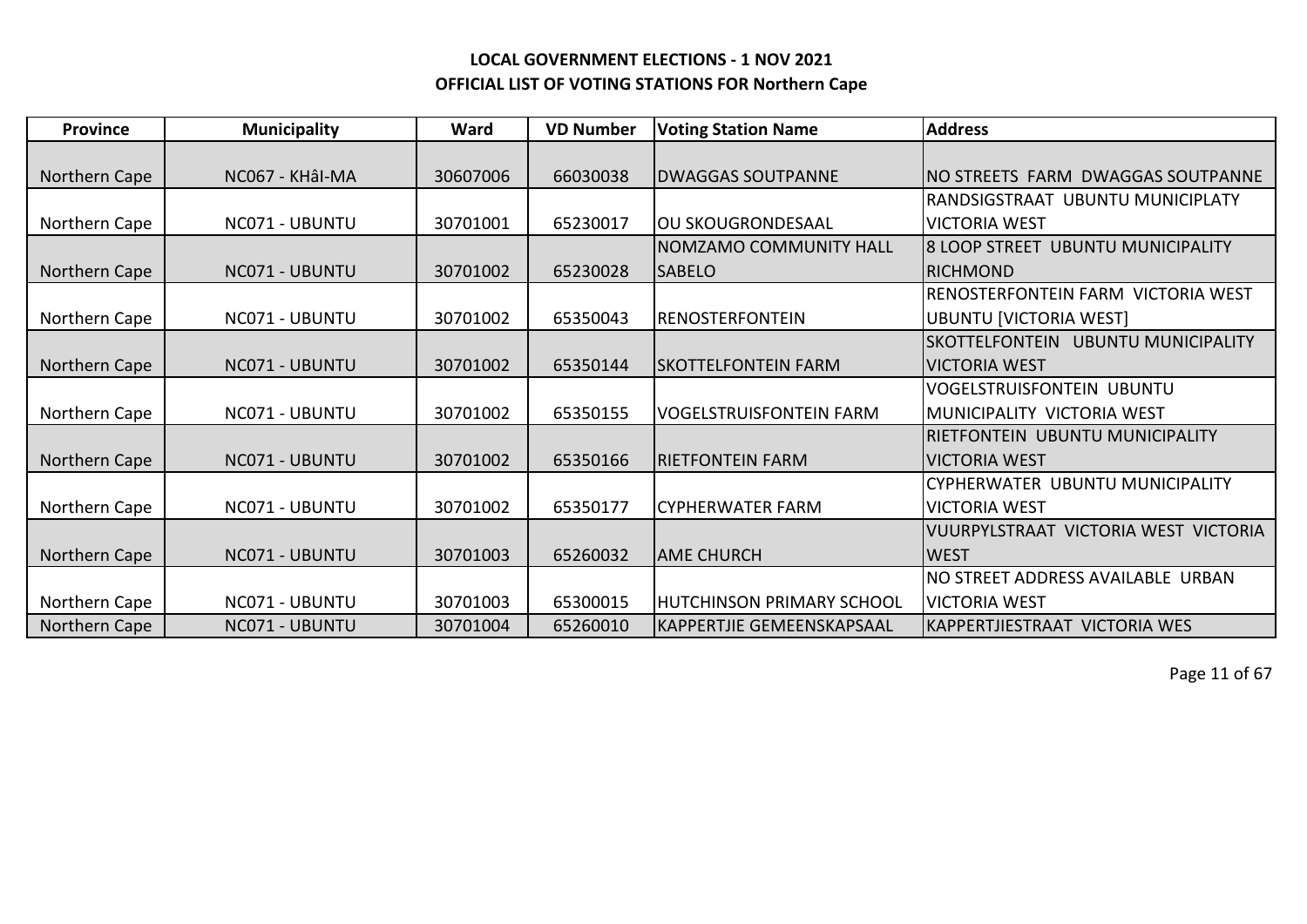| <b>Province</b> | <b>Municipality</b> | Ward     | <b>VD Number</b> | <b>Voting Station Name</b>       | <b>Address</b>                                   |
|-----------------|---------------------|----------|------------------|----------------------------------|--------------------------------------------------|
| Northern Cape   | NC071 - UBUNTU      | 30701004 | 65260021         | <b>VICTORIA WEST HIGH SCHOOL</b> | <b>VICTORIA WEST</b>                             |
|                 |                     |          |                  |                                  | <b>BONGWENI UBUNTU MUNICIPALITY</b>              |
| Northern Cape   | NC071 - UBUNTU      | 30701005 | 65350021         | MASINYUSANI HALL                 | <b>VICTORIA WEST</b>                             |
| Northern Cape   | NC071 - UBUNTU      | 30701005 | 65350065         | TENT AT WOLWEPOORT FARM          | <b>VICTORIA WEST</b>                             |
|                 |                     |          |                  |                                  | <b>UBUNTU MUNICIPALITY</b><br><b>DRIEFONTEIN</b> |
| Northern Cape   | NC071 - UBUNTU      | 30701005 | 65350087         | <b>DRIEFONTEIN FARM</b>          | <b>VICTORIA WEST</b>                             |
| Northern Cape   | NC071 - UBUNTU      | 30701005 | 65350133         | <b>WOLWEKOP FARM</b>             | <b>VICTORIA WEST</b>                             |
|                 |                     |          |                  |                                  | MARK STREET UBUNTU MUNICIPALITY                  |
| Northern Cape   | NC071 - UBUNTU      | 30701006 | 65170010         | J J BOOYSEN PRIMARY SCHOOL       | <b>LOXTON</b>                                    |
| Northern Cape   | NC071 - UBUNTU      | 30701006 | 65300026         | <b>BULTFONTEIN</b>               | <b>BULTFONTEIN FARM VICTORIA WEST</b>            |
|                 |                     |          |                  |                                  | <b>MELTON VACATION FARM VICTORIA WEST</b>        |
| Northern Cape   | NC071 - UBUNTU      | 30701006 | 65350010         | MELTON WORLD HALL                | <b>UBUNTU [VICTORIA WEST]</b>                    |
| Northern Cape   | NC071 - UBUNTU      | 30701006 | 65350054         | <b>CYPRES GROVE FARM</b>         | FARM VICTORIA WEST VICTORIA WEST                 |
|                 |                     |          |                  |                                  | WAGENAARSKRALL FARM VICTORIA WEST                |
| Northern Cape   | NC071 - UBUNTU      | 30701006 | 65350098         | lWAGENAARSKRAAL                  | <b>UBUNTU [VICTORIA WEST]</b>                    |
|                 |                     |          |                  |                                  | SLYPFONTEIN UBUNTU MUNICIPALITY                  |
| Northern Cape   | NC071 - UBUNTU      | 30701006 | 65350100         | <b>SLYPFONTEIN FARM</b>          | <b>VICTORIA WEST</b>                             |

Page 12 of 67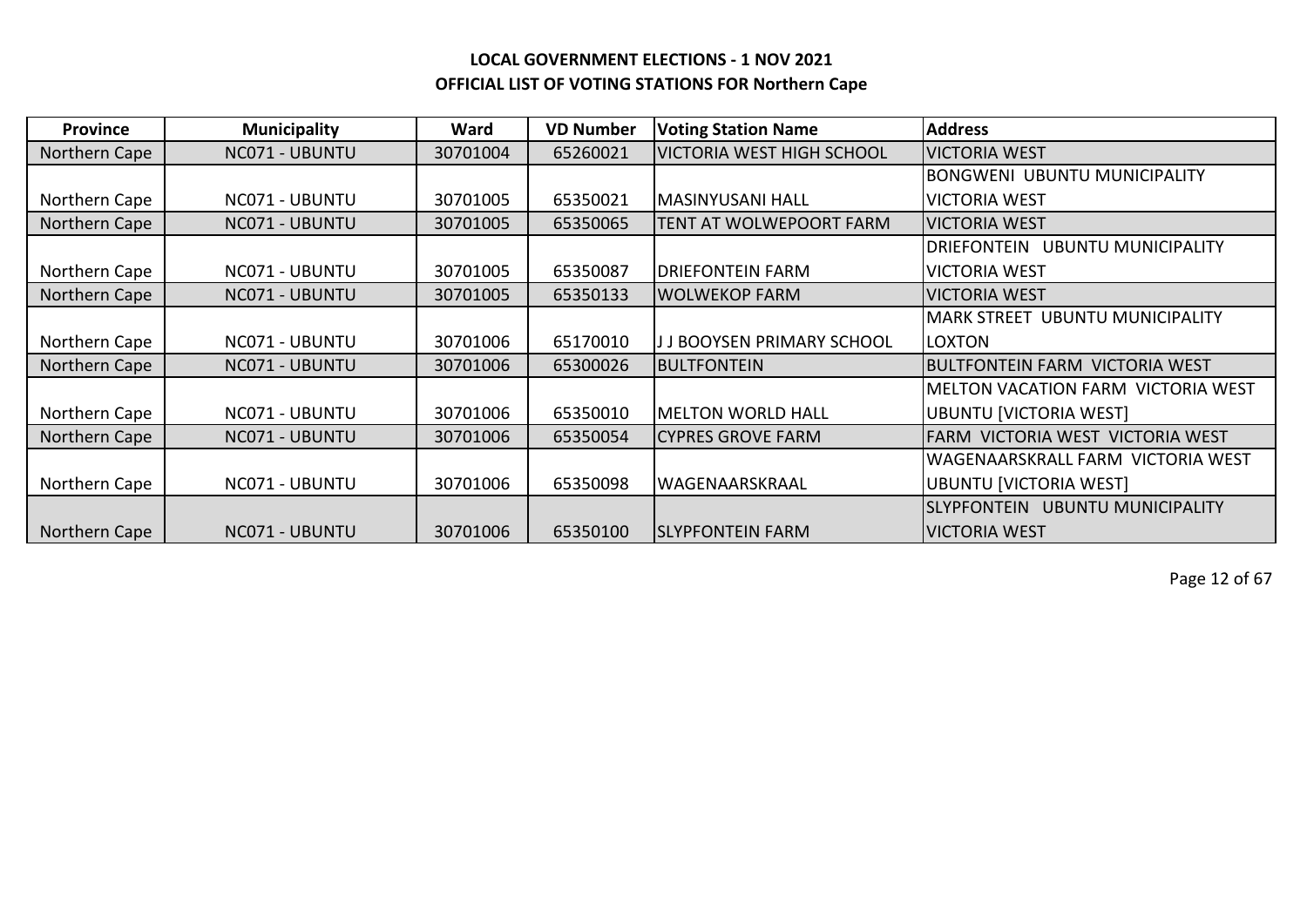| <b>Province</b> | <b>Municipality</b> | Ward     | <b>VD Number</b> | <b>Voting Station Name</b>       | <b>Address</b>                          |
|-----------------|---------------------|----------|------------------|----------------------------------|-----------------------------------------|
|                 |                     |          |                  |                                  | PAMPOENPOORT UBUNTU MUNICIPALITY        |
| Northern Cape   | NC071 - UBUNTU      | 30701006 | 65350111         | IPAMPOENPOORT FARM               | IVICTORIA WEST                          |
|                 |                     |          |                  |                                  | IBLACKSTONE PLAINS UBUNTU               |
| Northern Cape   | NC071 - UBUNTU      | 30701006 | 65350122         | <b>BLACKSTONE FARM</b>           | IMUNICIPALITY VICTORIA WEST             |
|                 |                     |          |                  |                                  |                                         |
| Northern Cape   | NC072 - UMSOBOMVU   | 30702001 | 65190034         | IHUTCHINSON HALL                 | ISHORT STREET NOUPOORT NOUPOORT         |
|                 |                     |          |                  |                                  |                                         |
| Northern Cape   | NC072 - UMSOBOMVU   | 30702001 | 65190056         | ST JOHN'S METHODIST CHURCH       | IVREDE STRAAT EUREKAVILLE NOUPOORT      |
|                 |                     |          |                  |                                  | <b>CNR OF NTAME &amp; MNWEBA STREET</b> |
| Northern Cape   | NC072 - UMSOBOMVU   | 30702001 | 65190067         | <b>ICHURCH OF CHRIST</b>         | NOUPOORT NOUPOORT                       |
|                 |                     |          |                  |                                  |                                         |
| Northern Cape   | NC072 - UMSOBOMVU   | 30702002 | 65190012         | J J CLAASEN HALL                 | ICLAASEN STREET EUREKAVILLE NOUPOORT    |
|                 |                     |          |                  |                                  | MAQUNGU STREET KWA ZAMUXOLO             |
| Northern Cape   | NC072 - UMSOBOMVU   | 30702002 | 65190023         | KWA ZAMUXOLO HALL                | <b>NOUPOORT</b>                         |
|                 |                     |          |                  |                                  |                                         |
| Northern Cape   | NC072 - UMSOBOMVU   | 30702002 | 65190045         | <b>ENOCH MTHETHO HIGH SCHOOL</b> | INGCAMBU KWAZAMUXOLO NOUPOORT           |
|                 |                     |          |                  |                                  | NOUPOORT ROAD N10 BOVLEI FARM           |
| Northern Cape   | NC072 - UMSOBOMVU   | 30702002 | 65290024         | <b>BOVLEI</b>                    | <b>NOUPOORT</b>                         |
| Northern Cape   | NC072 - UMSOBOMVU   | 30702002 | 65290068         | <b>GROENKLOOF</b>                | <b>NOUPOORT</b>                         |
|                 |                     |          |                  |                                  | NOUPOORT ROAD N9 WILDFONTEIN FARM       |
| Northern Cape   | NC072 - UMSOBOMVU   | 30702002 | 65290079         | IWILDFONTEIN                     | <b>INOUPOORT</b>                        |

Page 13 of 67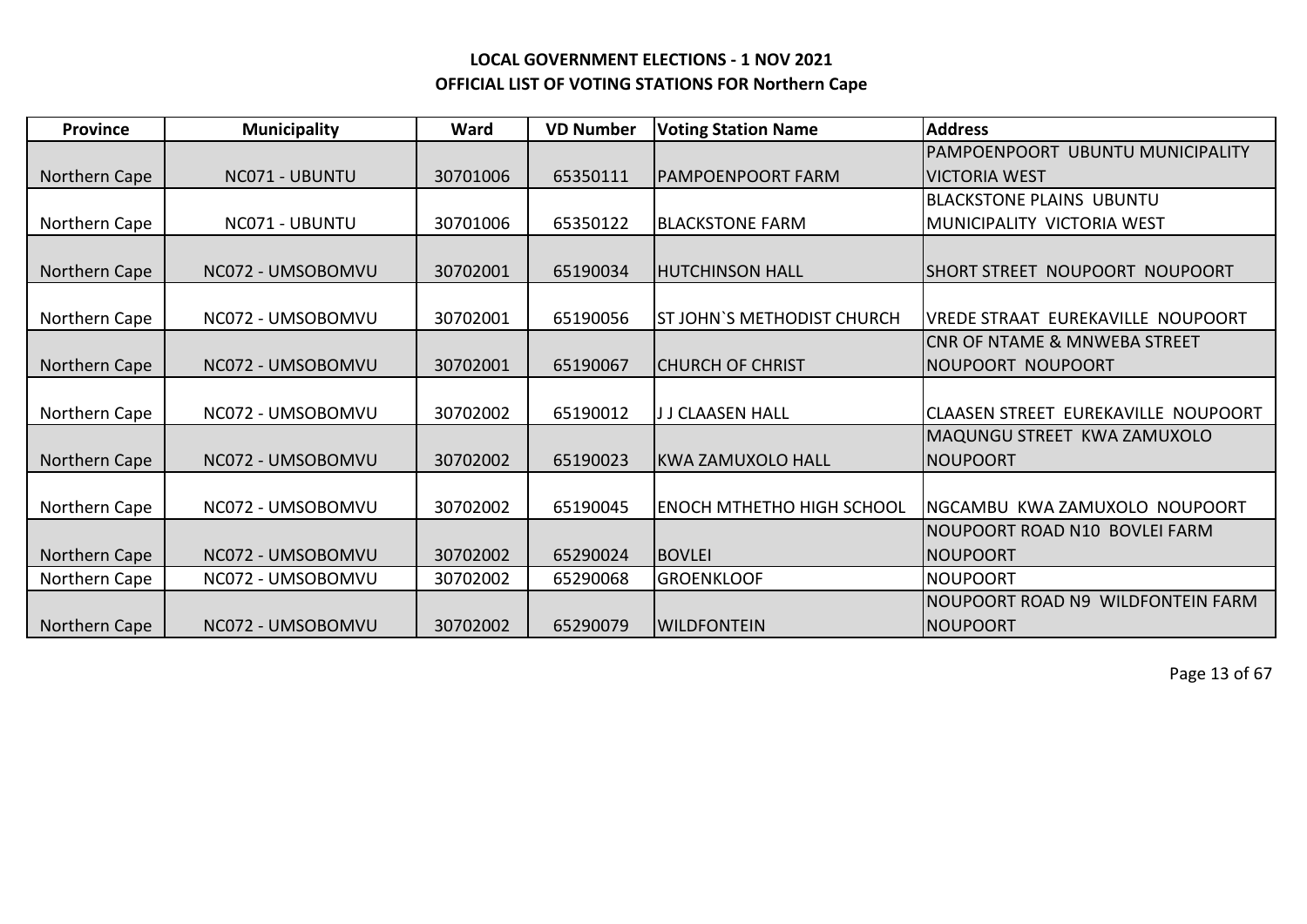| <b>Province</b> | <b>Municipality</b> | Ward     | <b>VD Number</b> | <b>Voting Station Name</b>        | <b>Address</b>                             |
|-----------------|---------------------|----------|------------------|-----------------------------------|--------------------------------------------|
|                 |                     |          |                  |                                   | <b>MAIN ROAD ZWELITSHA</b>                 |
|                 |                     |          |                  |                                   | LOCATION, UMSOBOMVU MUNICIPALITY           |
| Northern Cape   | NC072 - UMSOBOMVU   | 30702003 | 65130016         | <b>IKUYASA COMMUNITY HALL</b>     | <b>COLESBERG</b>                           |
|                 |                     |          |                  |                                   |                                            |
| Northern Cape   | NC072 - UMSOBOMVU   | 30702003 | 65130050         | UNITED PENTECOSTAL CHURCH         | ANNEMOON TOWERVALLEI COLESBERG             |
| Northern Cape   | NC072 - UMSOBOMVU   | 30702003 | 65130083         | <b>LOVELIFE HUB</b>               | 1968 BONGWENI COLESBERG                    |
| Northern Cape   | NC072 - UMSOBOMVU   | 30702004 | 65130094         | <b>COLESBERG SPORTS COMPLEX</b>   | STADIUM RIEMVASMAAK COLESBERG              |
|                 |                     |          |                  | UMSOBOMVU MUNICIPALITY            |                                            |
| Northern Cape   | NC072 - UMSOBOMVU   | 30702004 | 65130106         | <b>WORKSHOP</b>                   | PHILLIPOLIS ROAD COLESBERG COLESBERG       |
|                 |                     |          |                  |                                   | CHURCH STREET UMSOBOMVU                    |
| Northern Cape   | NC072 - UMSOBOMVU   | 30702005 | 65130027         | <b>COLESBERG CIVIC CENTRE</b>     | MUNICIPALITY COLESBERG                     |
|                 |                     |          |                  |                                   |                                            |
|                 |                     |          |                  | <b>BANTU CONGREGATION BAPTIST</b> | MAIN ROAD OLD LOCATION, UMSOBOMVU          |
| Northern Cape   | NC072 - UMSOBOMVU   | 30702005 | 65130061         | ICHURCH                           | IMUNICIPALITY COLESBERG                    |
|                 |                     |          |                  |                                   | MATANZIMA ZWELITSHA UMSOBOMVU              |
| Northern Cape   | NC072 - UMSOBOMVU   | 30702005 | 65130072         | <b>ISIBANI TRAINING CENTRE</b>    | [COLESBERG]                                |
|                 |                     |          |                  |                                   |                                            |
| Northern Cape   | NC072 - UMSOBOMVU   | 30702006 | 65130049         | lumso high school                 | BENDLELA STREET KHAYELITSHA COLESBERG      |
|                 |                     |          |                  |                                   | <b>COLESBERG ROAD RIEKERTSFONTEIN FARM</b> |
| Northern Cape   | NC072 - UMSOBOMVU   | 30702006 | 65290013         | RIEKERTSFONTEIN                   | <b>COLESBERG</b>                           |
|                 |                     |          |                  |                                   |                                            |
| Northern Cape   | NC072 - UMSOBOMVU   | 30702006 | 65290091         | lVLUGFONTEIN PRIMARY SCHOOL       | ICOLESBERG HANTAM COLESBERG                |

Page 14 of 67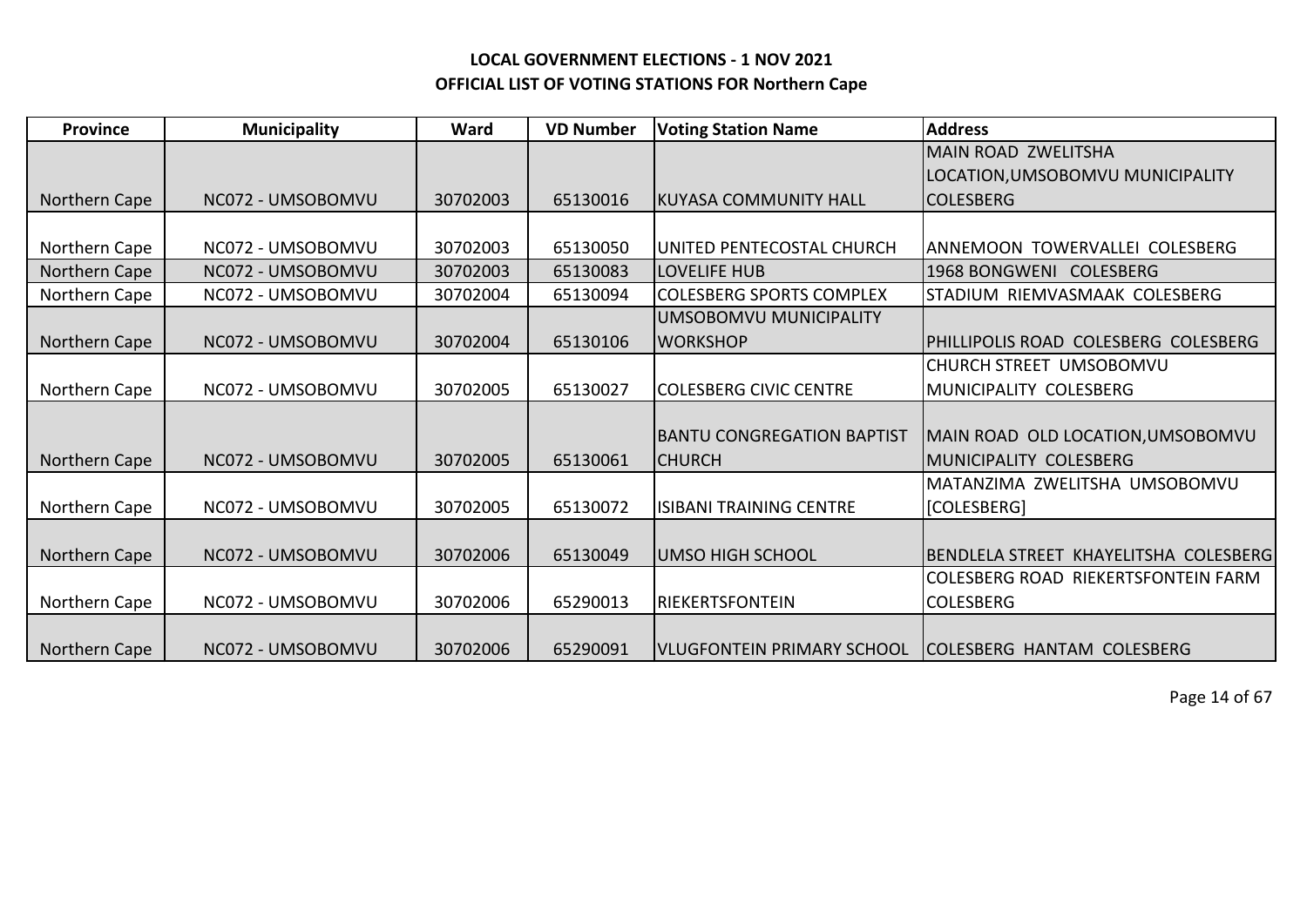| <b>Province</b> | <b>Municipality</b> | Ward     | <b>VD Number</b> | <b>Voting Station Name</b>      | <b>Address</b>                       |
|-----------------|---------------------|----------|------------------|---------------------------------|--------------------------------------|
| Northern Cape   | NC072 - UMSOBOMVU   | 30702006 | 65290136         | <b>RIETFONTEIN FARM</b>         | (NC072<br>UMSOBOMVU [COLESBERG])     |
|                 |                     |          |                  |                                 |                                      |
| Northern Cape   | NC072 - UMSOBOMVU   | 30702007 | 65130038         | LOWRYVILLE COMMUNITY HALL       | PATRICIA AVE LOWRYVILLE COLESBERG    |
|                 |                     |          |                  |                                 | NORVALSPONT ROAD<br><b>COLESBERG</b> |
| Northern Cape   | NC072 - UMSOBOMVU   | 30702007 | 65290046         | VEEPOS FARM                     | <b>COLESBERG</b>                     |
|                 |                     |          |                  |                                 | PHILLIPSTOWN ROAD COLESBERG          |
| Northern Cape   | NC072 - UMSOBOMVU   | 30702007 | 65290057         | <b>IDE EERSTE POORT</b>         | <b>COLESBERG</b>                     |
|                 |                     |          |                  | HANTAM EDUCARE TRUST            |                                      |
| Northern Cape   | NC072 - UMSOBOMVU   | 30702007 | 65290103         | <b>PRIMARY SCHOOL</b>           | COLESBERG GROOTFONTEIN COLESBERG     |
|                 |                     |          |                  | <b>NORVALSPONT COMMUNITY</b>    | NOXOLO STREET MASIZAKHE              |
| Northern Cape   | NC072 - UMSOBOMVU   | 30702007 | 65310016         | <b>HALL</b>                     | NORVALSPONT                          |
| Northern Cape   | NC073 - EMTHANJENI  | 30703001 | 65140141         | <b>DE AAR CIVIC CENTRE</b>      | <b>DE AAR</b>                        |
|                 |                     |          |                  |                                 | SEDER STREET KAREEVILLE KAREEVILLE   |
| Northern Cape   | NC073 - EMTHANJENI  | 30703001 | 65340042         | <b>KAREEVILLE SCHOOL</b>        | <b>EMTHANJENI [DE AAR]</b>           |
| Northern Cape   | NC073 - EMTHANJENI  | 30703002 | 65140051         | <b>VERITAS SECONDARY SCHOOL</b> | ANGELINE SUBURB DE AAR               |
| Northern Cape   | NC073 - EMTHANJENI  | 30703002 | 65140084         | CHURCH ASSEMBLY OF GOD          | FISKAAL STRAAT RESIDENTIA DE AAR     |
| Northern Cape   | NC073 - EMTHANJENI  | 30703003 | 65140039         | MONWABISI HIGH SCHOOL           | STREET NONZWAKAZI EMTHANJENI         |

Page 15 of 67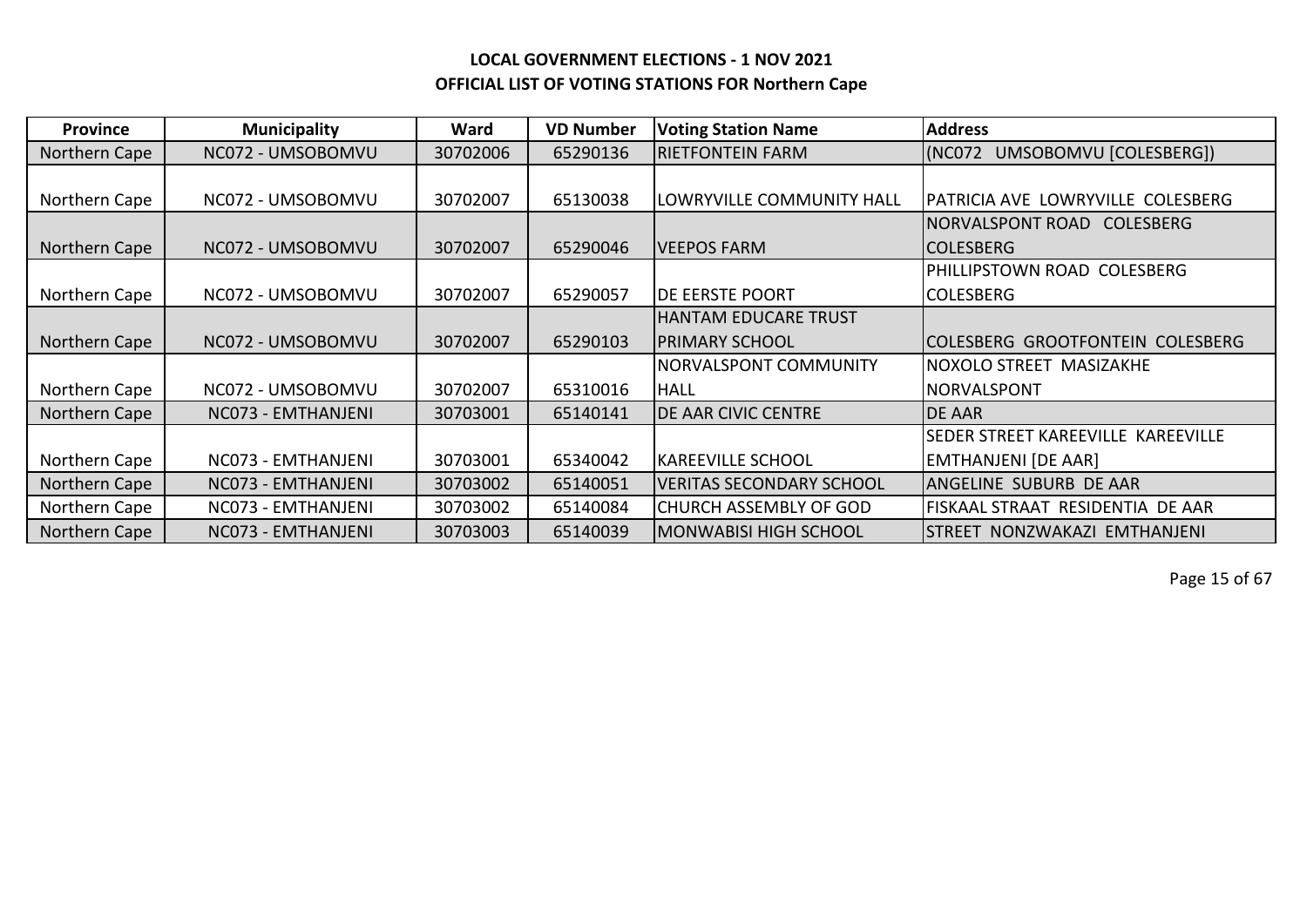| <b>Province</b> | <b>Municipality</b> | Ward     | <b>VD Number</b> | <b>Voting Station Name</b>         | <b>Address</b>                     |
|-----------------|---------------------|----------|------------------|------------------------------------|------------------------------------|
|                 |                     |          |                  |                                    |                                    |
| Northern Cape   | NC073 - EMTHANJENI  | 30703003 | 65140073         | NONZWAKAZI COMMUNITY HALL          | HLITHANI STREET NONZWAKAZI DE AAR  |
| Northern Cape   | NC073 - EMTHANJENI  | 30703003 | 65140130         | <b>CCAC CHURCH</b>                 | 24TH NONZWAKAZI DE AAR             |
|                 |                     |          |                  |                                    |                                    |
| Northern Cape   | NC073 - EMTHANJENI  | 30703004 | 65140118         | <b>IDE AAR MULTIPURPOSE CENTRE</b> | MALAYCAMP DE AAR EMTHANJENI        |
|                 |                     |          |                  | <b>SHADURE BUSINESS</b>            |                                    |
| Northern Cape   | NC073 - EMTHANJENI  | 30703004 | 65140129         | <b>DEVELOPMENT</b>                 | 6 GLADIOLA HAPPY VALLEY DE AAR     |
|                 |                     |          |                  |                                    |                                    |
| Northern Cape   | NC073 - EMTHANJENI  | 30703004 | 65140152         | IST THOMAS ANGLICAN CHURCH         | IEMTHANJENI                        |
| Northern Cape   | NC073 - EMTHANJENI  | 30703005 | 65140017         | <b>DE AAR TOWN HALL</b>            | VOORTREKKER STREET DE AAR DE AAR   |
|                 |                     |          |                  | <b>PIXLEY KA SEME DISTRICT</b>     |                                    |
| Northern Cape   | NC073 - EMTHANJENI  | 30703005 | 65140040         | <b>MUNICIPALITY</b>                | CULVERT ROAD EMTHANJENI DE AAR     |
| Northern Cape   | NC073 - EMTHANJENI  | 30703006 | 65150018         | <b>KWEZI COMMUNITY HALL</b>        | NEPTUNE STREET KWEZI HANOVER       |
|                 |                     |          |                  |                                    |                                    |
| Northern Cape   | NC073 - EMTHANJENI  | 30703006 | 65290035         | <b>KRIEGERSPOORT FARM</b>          | KRIEGERSPOORT FARM HANOVER HANOVER |
| Northern Cape   | NC073 - EMTHANJENI  | 30703006 | 65290114         | <b>DIEPRIVIER</b>                  | DIEPRIVIER FARM HANOVER HANOVER    |
|                 |                     |          |                  |                                    | KAROO GARIEP DE AAR EMTHANJENI [DE |
| Northern Cape   | NC073 - EMTHANJENI  | 30703006 | 65290125         | KAROO GARIEP MIELIEFONTEIN         | AAR]                               |

Page 16 of 67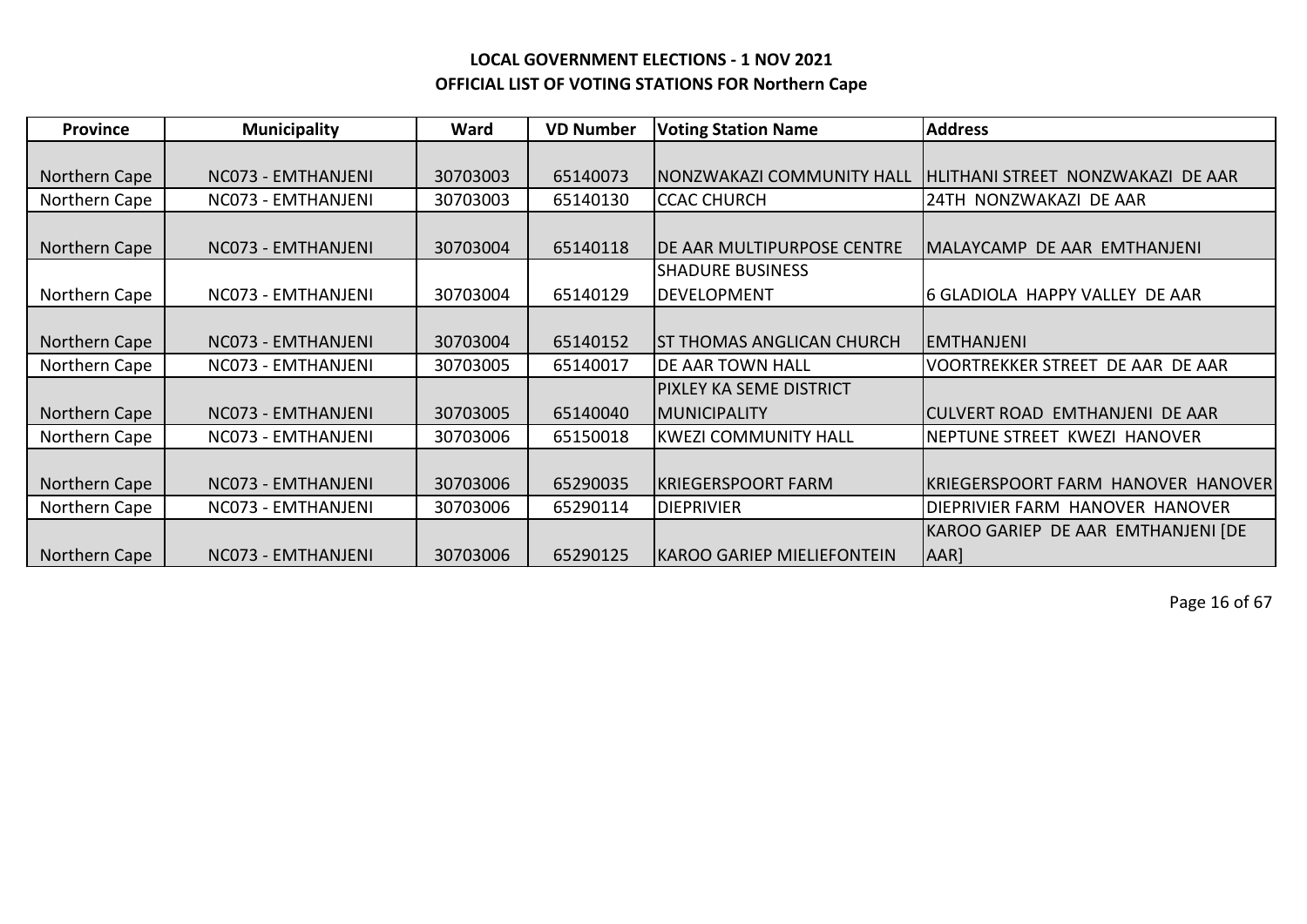| <b>Province</b> | <b>Municipality</b> | Ward     | <b>VD Number</b> | <b>Voting Station Name</b>        | <b>Address</b>                     |
|-----------------|---------------------|----------|------------------|-----------------------------------|------------------------------------|
| Northern Cape   | NC073 - EMTHANJENI  | 30703006 | 65340086         | <b>DAMFONTEIN</b>                 | <b>EMTHANJENI [DE AAR]</b>         |
| Northern Cape   | NC073 - EMTHANJENI  | 30703006 | 65340097         | <b>HELDERWATER FARM</b>           | HELDERWATER DE AAR                 |
|                 |                     |          |                  |                                   |                                    |
| Northern Cape   | NC073 - EMTHANJENI  | 30703007 | 65120015         | <b>PROTEAVILLE COMMUNITY HALL</b> | DAHLIASTRAAT PROTEAVILLE BRITSTOWN |
| Northern Cape   | NC073 - EMTHANJENI  | 30703007 | 65330029         | <b>SCHILDERSPAN</b>               | SCHILDERSPAN DE AAR                |
| Northern Cape   | NC073 - EMTHANJENI  | 30703007 | 65330074         | BRAKDAM                           | <b>IBRITSTOWN KAMBRO BRITSTOWN</b> |
|                 |                     |          |                  |                                   | <b>HOUTWATER SCHUUR EMTHANJENI</b> |
| Northern Cape   | NC073 - EMTHANJENI  | 30703007 | 65330142         | <b>HOUTWATER SCHUUR FARM</b>      | IMUNICIPALITY BRITSTOWN            |
| Northern Cape   | NC073 - EMTHANJENI  | 30703007 | 65330164         | IAVALON FARM                      | IGRIESENSKRAAL BRITSTOWN           |
|                 |                     |          |                  | <b>NORTHERN CAPE RURAL FET</b>    |                                    |
| Northern Cape   | NC073 - EMTHANJENI  | 30703008 | 65140107         | <b>COLLEGE</b>                    | VAN RIEBEECK DE AAR DE AAR         |
| Northern Cape   | NC073 - EMTHANJENI  | 30703008 | 65140163         | <b>ORTHODOX CHURCH</b>            | IEMTHANJENI                        |
| Northern Cape   | NC073 - EMTHANJENI  | 30703008 | 65330030         | DOORNKUIL FARM                    | DOORNKUIL BRITSTOWN                |
| Northern Cape   | NC073 - EMTHANJENI  | 30703008 | 65330153         | <b>IRIETPOORT FARM</b>            | IFARM RIETPOORT BRITSTOWN          |

Page 17 of 67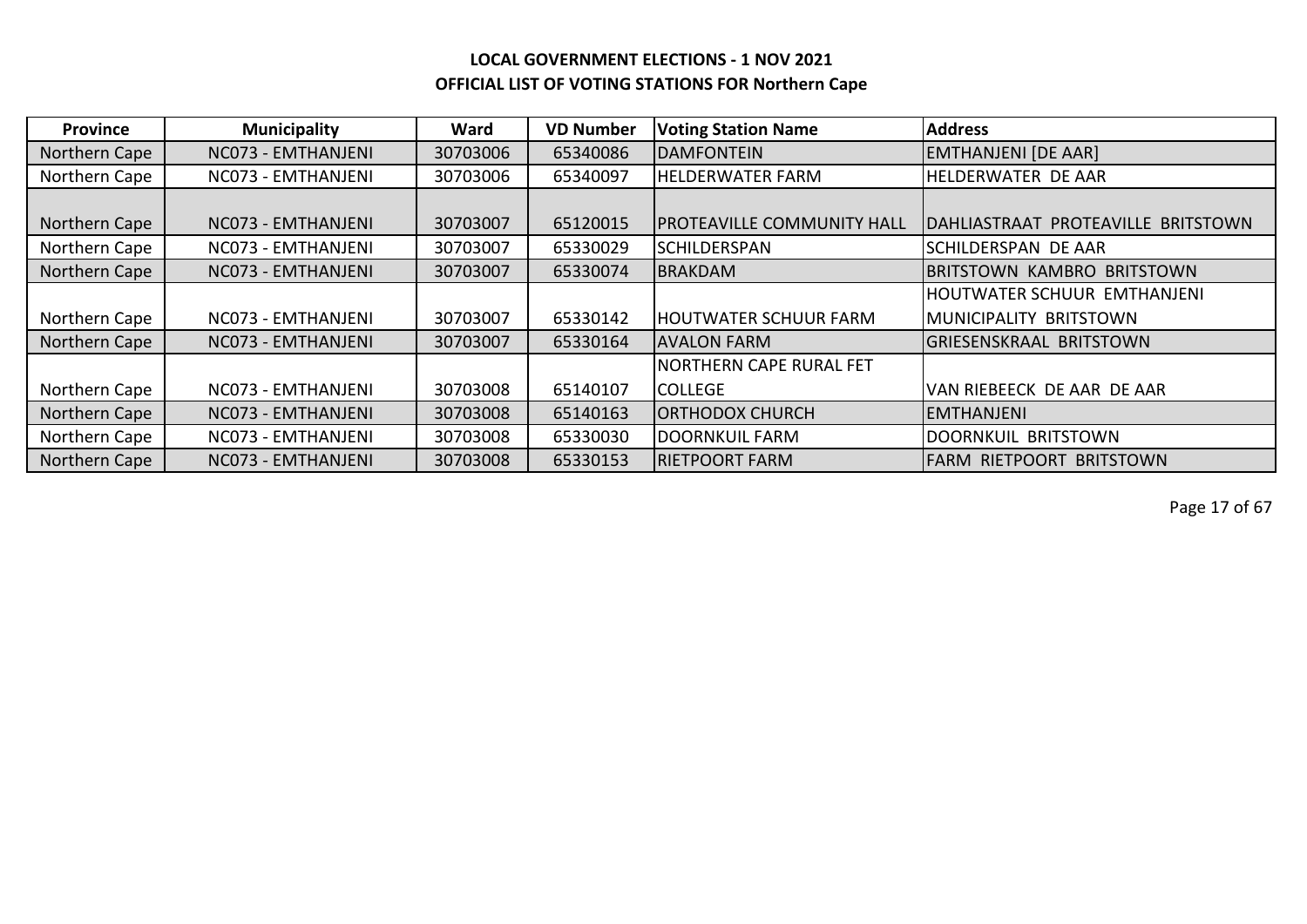| <b>Province</b> | <b>Municipality</b> | Ward     | <b>VD Number</b> | <b>Voting Station Name</b>                           | <b>Address</b>                                                 |
|-----------------|---------------------|----------|------------------|------------------------------------------------------|----------------------------------------------------------------|
|                 |                     |          |                  |                                                      | <b>KWAGGAFONTEIN FARM BRITSTOWN</b>                            |
| Northern Cape   | NC073 - EMTHANJENI  | 30703008 | 65340110         | <b>KWAGGAFONTEIN FARM</b>                            | <b>EMTHANJENI</b>                                              |
|                 |                     |          |                  |                                                      |                                                                |
| Northern Cape   | NC073 - EMTHANJENI  | 30703008 | 65340121         | HOUTKRAAL FARM FARM SCHOOL HOTKRAAL HOUTKRAAL DE AAR |                                                                |
|                 |                     |          |                  |                                                      | 41 BONTEHEUWEL CARNARVON                                       |
| Northern Cape   | NC074 - KAREEBERG   | 30704001 | 65910023         | INEW LIFE EMMANUEL CHURCH                            | <b>CARNARVON</b>                                               |
|                 |                     |          |                  |                                                      |                                                                |
| Northern Cape   | NC074 - KAREEBERG   | 30704002 | 65910045         | <b>ELS LALLO</b>                                     | BONTEHEUWEL CARNARVON CARNARVON                                |
|                 |                     |          |                  |                                                      | <b>ISKIETFONTEIN HUIS CARNARVON</b>                            |
| Northern Cape   | NC074 - KAREEBERG   | 30704002 | 65990021         | <b>ISKIETFONTEIN HUIS NO 10</b>                      | ICARNARVON                                                     |
| Northern Cape   | NC074 - KAREEBERG   | 30704002 | 65990043         | <b>KAREEBOS FARM</b>                                 | FARM CARNARVON CARNARVON                                       |
| Northern Cape   | NC074 - KAREEBERG   | 30704002 | 65990065         | <b>WIT PUT FARM</b>                                  | <b>FARM CARNARVON CARNARVON</b>                                |
| Northern Cape   | NC074 - KAREEBERG   | 30704002 | 65990087         | <b>RHENOSTERKOLK</b>                                 | CARNARVON                                                      |
|                 |                     |          |                  |                                                      |                                                                |
| Northern Cape   | NC074 - KAREEBERG   | 30704003 | 65910034         |                                                      | CAREL VAN ZYL PRIMARY SCHOOL  LONGSTREET  CARNARVON  CARNARVON |
|                 |                     |          |                  |                                                      |                                                                |
| Northern Cape   | NC074 - KAREEBERG   | 30704003 | 65910056         | <b>VOLKSKERK AFRIKA CARNARVON</b>                    | PANOS STREET CARNARVON CARNARVON                               |
| Northern Cape   | NC074 - KAREEBERG   | 30704004 | 65910012         | <b>CARNARVON HIGH SCHOOL</b>                         | <b>ZHAN CARNARVON CARNARVON</b>                                |

Page 18 of 67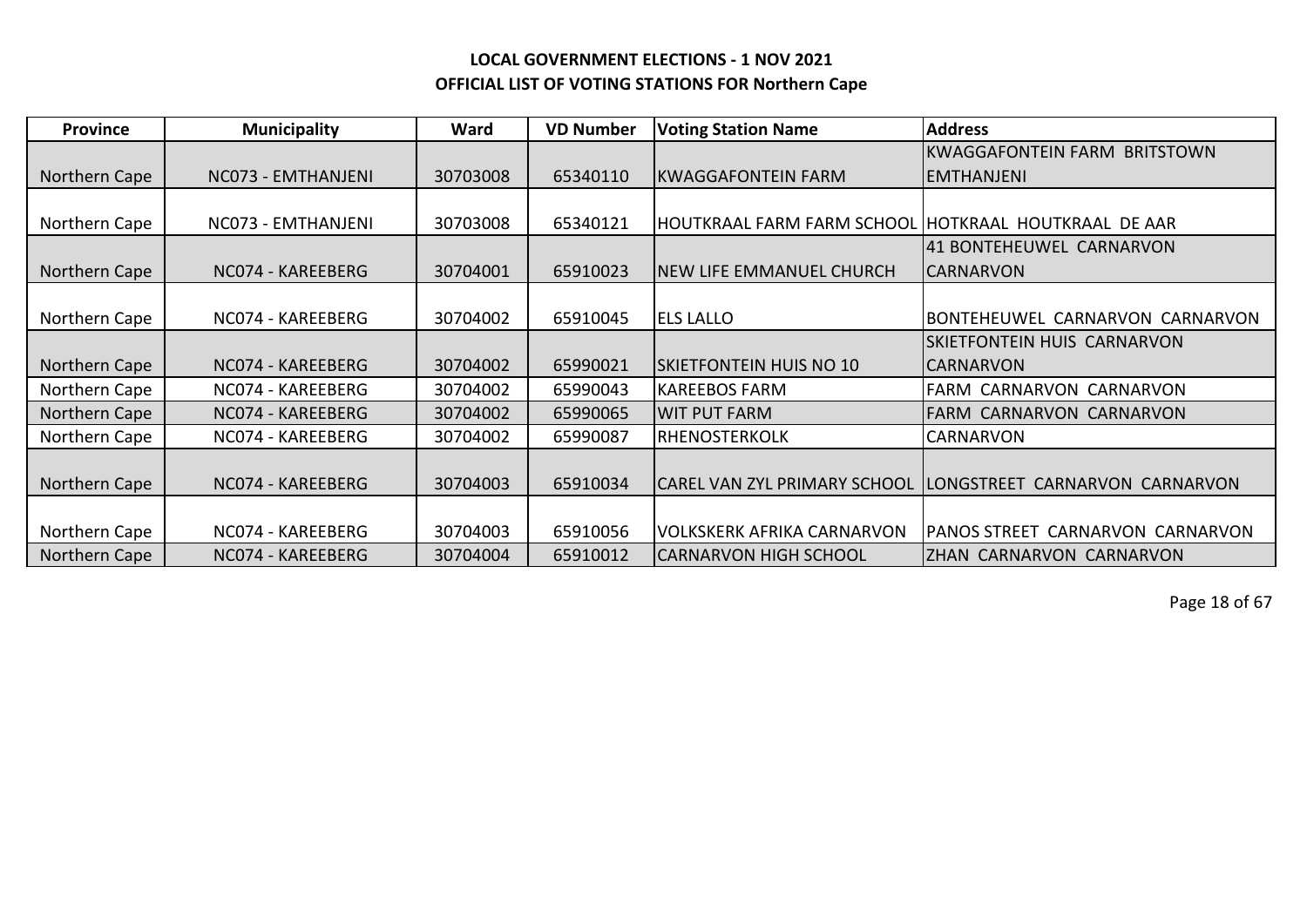| <b>Province</b> | <b>Municipality</b>  | Ward     | <b>VD Number</b> | <b>Voting Station Name</b>  | <b>Address</b>                        |
|-----------------|----------------------|----------|------------------|-----------------------------|---------------------------------------|
|                 |                      |          |                  |                             | <b>HANEKAMWEG VANWYKSVLEI</b>         |
| Northern Cape   | NC074 - KAREEBERG    | 30704005 | 65960017         | VANWYKSVLEI GEMEENSKAPSAAL  | <b>IVANWYKSVLEI</b>                   |
|                 |                      |          |                  |                             | LEEU KOLK FARM VANWYKSVLEI            |
| Northern Cape   | NC074 - KAREEBERG    | 30704005 | 65990010         | <b>LEEUKOLK FARM</b>        | <b>VANWYKSVLEI</b>                    |
|                 |                      |          |                  |                             |                                       |
| Northern Cape   | NC074 - KAREEBERG    | 30704005 | 65990032         | <b>VOORREG FARM</b>         | VOORREG FARM CARNARVON CARNARVON      |
| Northern Cape   | NC074 - KAREEBERG    | 30704006 | 65270011         | <b>DELTA PRIMARY SCHOOL</b> | SOUBOS STREET VOSBURG VOSBURG         |
| Northern Cape   | NC074 - KAREEBERG    | 30704006 | 65990054         | <b>ELANDSHOORN</b>          | <b>CARNARVON</b>                      |
| Northern Cape   | NC074 - KAREEBERG    | 30704006 | 65990076         | <b>MODDERFONTEIN</b>        | <b>FARM VOSBURG VOSBURG</b>           |
| Northern Cape   | NC075 - RENOSTERBERG | 30705001 | 65210037         | TOWN HALL PHILIPSTOWN       | MARK RENOSTERBERG [PHILLIPSTOWN]      |
|                 |                      |          |                  |                             | <b>MRABE STREET RENOSTERBERG</b>      |
| Northern Cape   | NC075 - RENOSTERBERG | 30705002 | 65200036         | <b>BAPTIST CHURCH OF SA</b> | <b>PETRUSVILLE</b>                    |
|                 |                      |          |                  |                             |                                       |
| Northern Cape   | NC075 - RENOSTERBERG | 30705002 | 65250042         | UNITED MISSION CHURCH OF SA | OLIEN STREET RENOSTERBERG PETRUSVILLE |
|                 |                      |          |                  |                             | ROOIPOORT FARM RENOSTERBERG           |
| Northern Cape   | NC075 - RENOSTERBERG | 30705003 | 65210026         | <b>ROOIPOORT</b>            | PHILIPSTOWN                           |
|                 |                      |          |                  | <b>KEURTJIESKLOOF</b>       |                                       |
| Northern Cape   | NC075 - RENOSTERBERG | 30705003 | 65250020         | <b>GEMEENSKAPSAAL</b>       | ISKOOL ST KEURTJIEKLOOF VANDERKLOOF   |

Page 19 of 67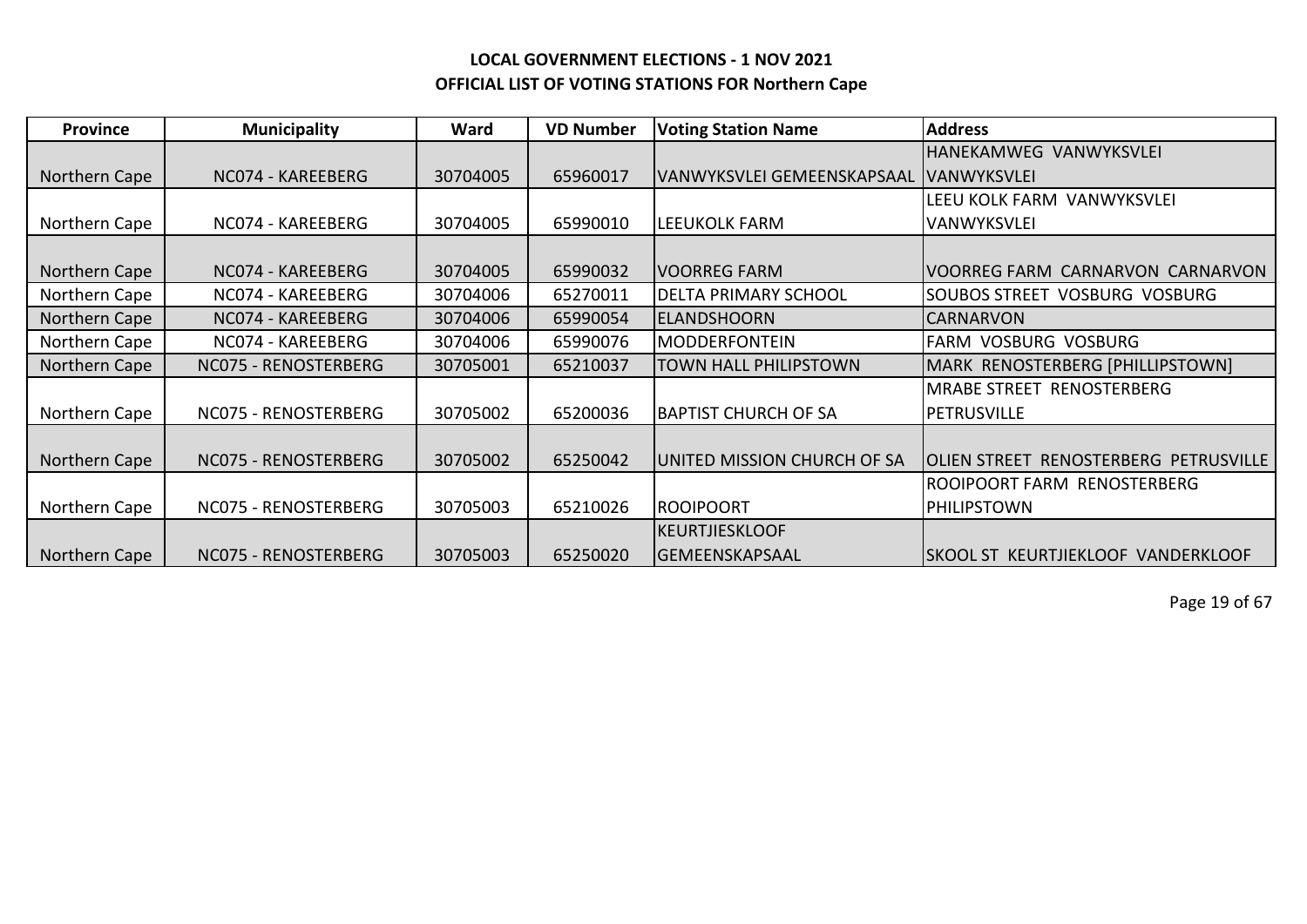| <b>Province</b> | <b>Municipality</b>  | Ward     | <b>VD Number</b> | <b>Voting Station Name</b>        | <b>Address</b>                      |
|-----------------|----------------------|----------|------------------|-----------------------------------|-------------------------------------|
|                 |                      |          |                  | PLAKKERSKAMP SENDING KERK         | PLAKKERSKAMP RENOSTERBERG           |
| Northern Cape   | NC075 - RENOSTERBERG | 30705003 | 65250053         | <b>VAN SA</b>                     | PETRUSVILLE                         |
|                 |                      |          |                  |                                   | OLIEN VANDERKLOOF RENOSTERBERG      |
| Northern Cape   | NC075 - RENOSTERBERG | 30705003 | 65340075         | <b>NG KERK SAAL</b>               | [PHILLIPSTOWN]                      |
|                 |                      |          |                  |                                   | 570 VISSAGIE TOWN/ PETRUSVILLE      |
| Northern Cape   | NC075 - RENOSTERBERG | 30705004 | 65200025         | <b>TOWN HALL PETRUSVILLE</b>      | RENOSTERBERG [PHILLIPSTOWN]         |
|                 |                      |          |                  |                                   | <b>MATHANZIMA STREET</b>            |
|                 |                      |          |                  |                                   | PHILIPSTOWN/ELUKAHNYISWENI          |
| Northern Cape   | NC075 - RENOSTERBERG | 30705004 | 65210015         | IELUKHANYISWENI                   | RENOSTERBERG [PHILLIPSTOWN]         |
|                 |                      |          |                  |                                   | <b>HANOVER ROAD PHILIPSTOWN</b>     |
| Northern Cape   | NC075 - RENOSTERBERG | 30705004 | 65210048         | <b>HOOFKWARTIER FARM</b>          | IPHILIPSTOWN                        |
|                 |                      |          |                  |                                   | 053 0536652 BOKKRAAL RENOSTERBERG   |
| Northern Cape   | NC075 - RENOSTERBERG | 30705004 | 65210059         | <b>IBOKKRAAL</b>                  | [PHILLIPSTOWN]                      |
| Northern Cape   | NC075 - RENOSTERBERG | 30705004 | 65340019         | LEEUFONTEIN PETRUSVILLE           | <b>FARM PETRUSVILLE PETRUSVILLE</b> |
|                 |                      |          |                  |                                   | POTFONTEIN FARM RENOSTERBERG        |
| Northern Cape   | NC075 - RENOSTERBERG | 30705004 | 65340020         | POTFONTEIN PRIMARY SCHOOL         | MUNICIPALITY PHILLIPSTOWN           |
| Northern Cape   | NC075 - RENOSTERBERG | 30705004 | 65340064         | <b>TAAYBOCHDRAAI FARM</b>         | <b>PETRUSVILLE</b>                  |
|                 |                      |          |                  |                                   | 1111 CHISANA STREET THEMBINKOSI     |
|                 |                      |          |                  |                                   | [PETRUSVILLE] RENOSTERBERG          |
| Northern Cape   | NC075 - RENOSTERBERG | 30705005 | 65200014         | <b>THEMBINKOSI COMMUNITY HALL</b> | [PHILLIPSTOWN]                      |
| Northern Cape   | NC075 - RENOSTERBERG | 30705005 | 65250019         | <b>NG KERK HALL UITSIG</b>        | CHURCH STREET UITSIG PETRUSVILLE    |

Page 20 of 67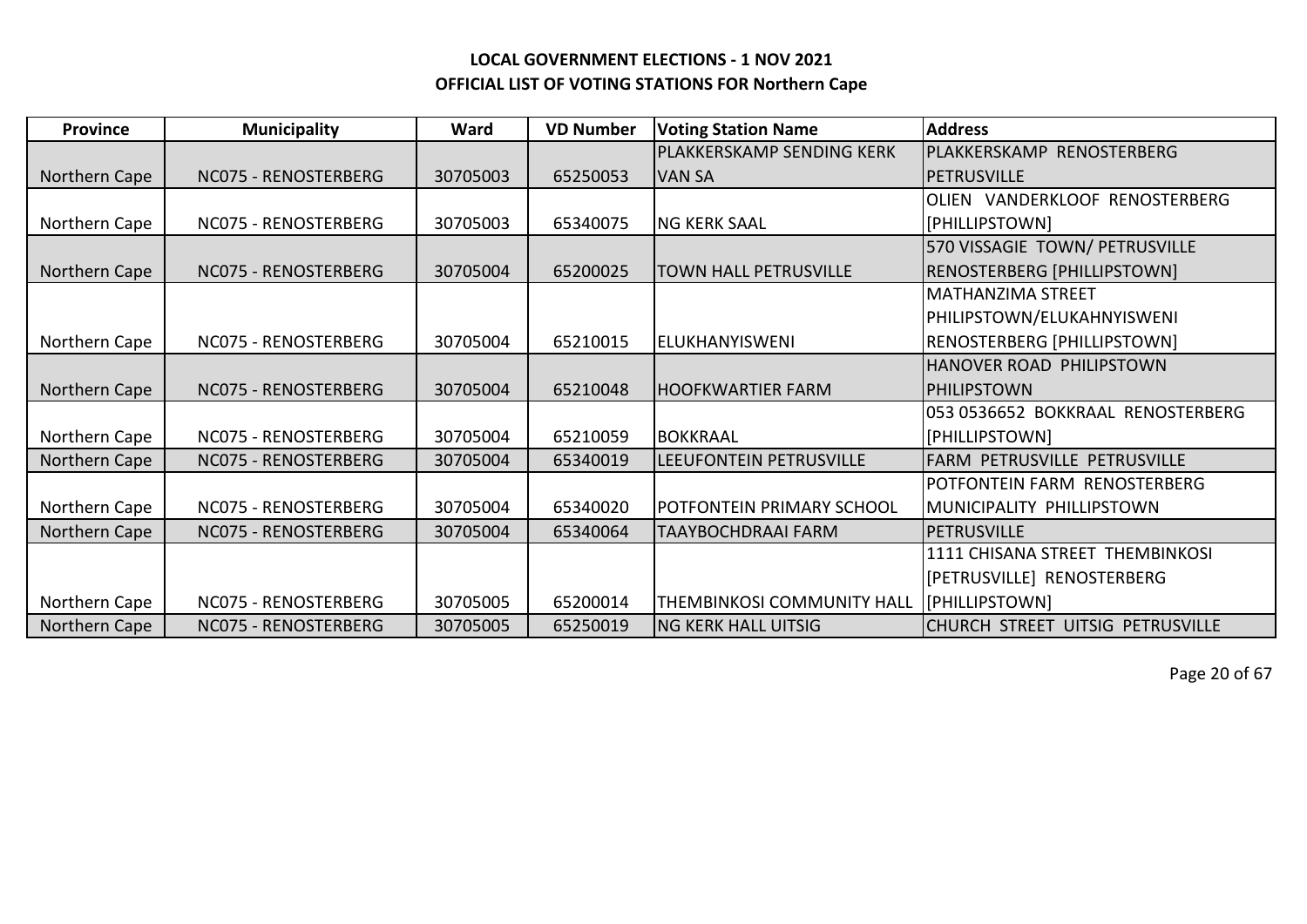| <b>Province</b> | <b>Municipality</b>  | Ward     | <b>VD Number</b> | <b>Voting Station Name</b>       | <b>Address</b>                         |
|-----------------|----------------------|----------|------------------|----------------------------------|----------------------------------------|
|                 |                      |          |                  |                                  | MARTHA TSHEMESE GREEN POINT            |
| Northern Cape   | NC075 - RENOSTERBERG | 30705005 | 65250031         | THE ETHIOPIAN CHURCH OF SA       | <b>IPETRUSVILLE</b>                    |
|                 |                      |          |                  |                                  | <b>369 CUPIDO STREET DEETLEFSVILLE</b> |
| Northern Cape   | NC076 - THEMBELIHLE  | 30706001 | 65240018         | DR ESSOP COMMUNITY HALL          | <b>STRYDENBURG</b>                     |
|                 |                      |          |                  |                                  | <b>HOSPITAAL STRAAT HOPETOWN</b>       |
| Northern Cape   | NC076 - THEMBELIHLE  | 30706002 | 65160020         | <b>MSC NUWE BIBLIOTEEKSAAL</b>   | <b>HOPETOWN</b>                        |
|                 |                      |          |                  |                                  |                                        |
| Northern Cape   | NC076 - THEMBELIHLE  | 30706002 | 65160053         | FULL ARMOUR CHURCH OF GOD        | 2962 7 DE LAAN HOPETOWN HOPETOWN       |
|                 |                      |          |                  |                                  | AANDBLOMSTRAAT STEYNVILLE              |
| Northern Cape   | NC076 - THEMBELIHLE  | 30706003 | 65160019         | <b>STEYNVILLE COMMUNITY HALL</b> | <b>HOPETOWN</b>                        |
| Northern Cape   | NC076 - THEMBELIHLE  | 30706003 | 65160042         | <b>VUKASIZWE PRIMARY SCHOOL</b>  | TRITS STREET STEYNVILLE HOPETOWN       |
|                 |                      |          |                  |                                  | AANDBLOM STRAAT STEYNVILLE             |
| Northern Cape   | NC076 - THEMBELIHLE  | 30706004 | 65160031         | <b>STEYNVILLE HIGH SCHOOL</b>    | <b>IHOPETOWN</b>                       |
| Northern Cape   | NC076 - THEMBELIHLE  | 30706005 | 65160075         | PINKSTER PROTESTANTE KERK        | <b>THEMBELIHLE</b>                     |
|                 |                      |          |                  |                                  | <b>DEBRON BOERDERY THEMBELIHLE</b>     |
| Northern Cape   | NC076 - THEMBELIHLE  | 30706006 | 65160064         | <b>WILDEKLAWER FARM</b>          | <b>THEMBELIHLE</b>                     |
| Northern Cape   | NC076 - THEMBELIHLE  | 30706006 | 65320017         | <b>ORANIA VOLKSKOOL</b>          | 151 SMARAG ORANIA ORANIA               |
|                 |                      |          |                  |                                  | SAAMSTAANSKOOL FARM PRIESKA BO         |
| Northern Cape   | NC076 - THEMBELIHLE  | 30706006 | 65330018         | <b>SAAMSTAAN SKOOL</b>           | KAROO                                  |

Page 21 of 67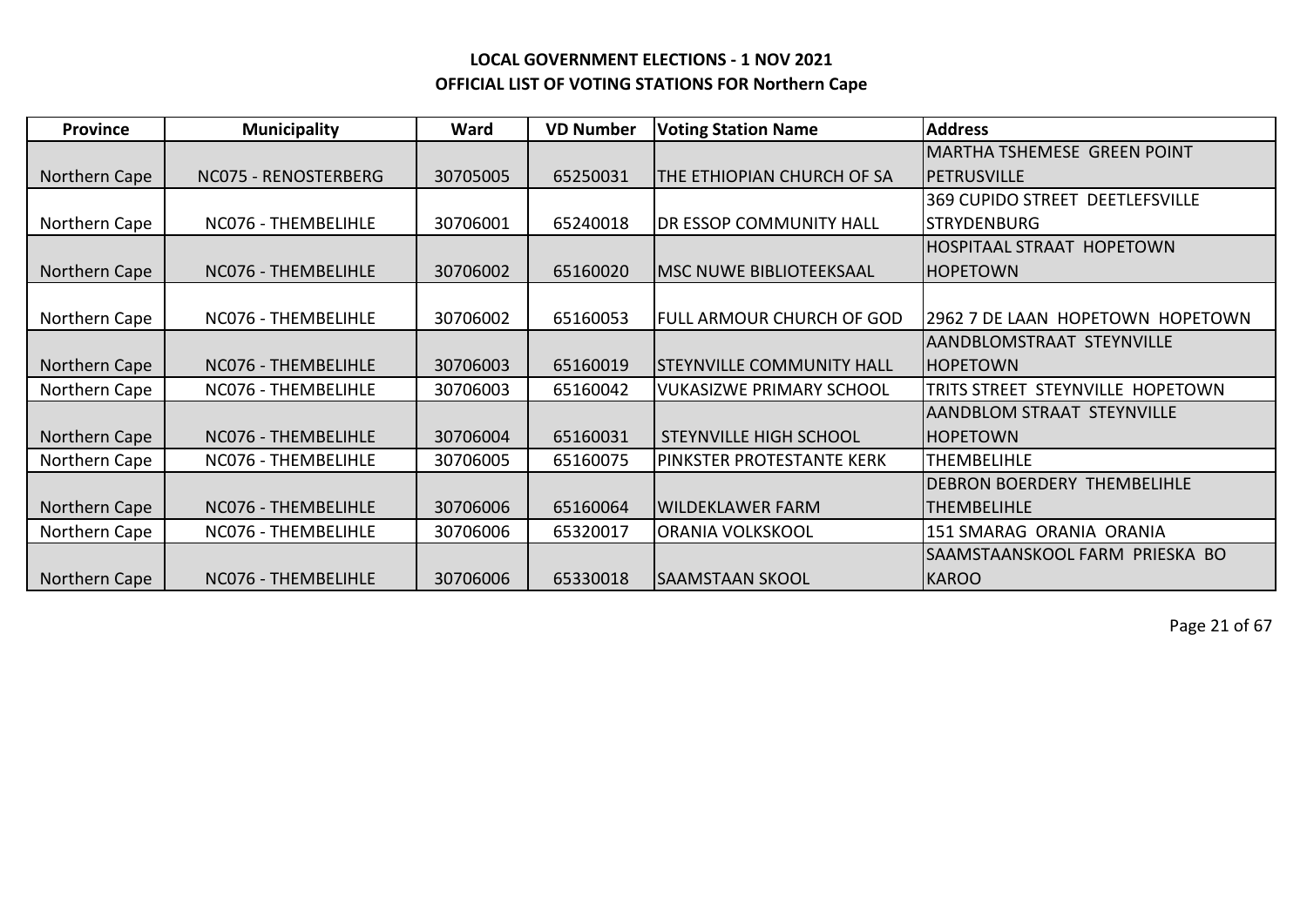| <b>Province</b> | <b>Municipality</b> | Ward     | <b>VD Number</b> | <b>Voting Station Name</b>      | <b>Address</b>                                |
|-----------------|---------------------|----------|------------------|---------------------------------|-----------------------------------------------|
|                 |                     |          |                  |                                 | <b>BOLAND AFRM HOPETOWN THEMBELIHLE</b>       |
| Northern Cape   | NC076 - THEMBELIHLE | 30706006 | 65330041         | <b>BOLAND FARM</b>              | [HOPETOWN]                                    |
|                 |                     |          |                  |                                 |                                               |
| Northern Cape   | NC076 - THEMBELIHLE | 30706006 | 65330063         | <b>AMANDELSPAN</b>              | AMANDELSPAN HOPETOWN HOPETOWN                 |
|                 |                     |          |                  |                                 |                                               |
|                 |                     |          |                  |                                 | <b>ILUCKY VALLEY FARM THEMBELIHLE</b>         |
| Northern Cape   | NC076 - THEMBELIHLE | 30706006 | 65330085         | <b>LUCKY VALLEY</b>             | [HOPETOWN] THEMBELIHLE [HOPETOWN]             |
|                 |                     |          |                  |                                 |                                               |
|                 |                     |          |                  |                                 | LEEUBERG FARM THEMBELIHLE                     |
| Northern Cape   | NC076 - THEMBELIHLE | 30706006 | 65330096         | <b>LEEUBERG</b>                 | [HOPETOWN] THEMBELIHLE [HOPETOWN]             |
|                 |                     |          |                  |                                 |                                               |
|                 |                     |          |                  |                                 | <b>IKRAANKUIL FARM THEMBELIHLE</b>            |
| Northern Cape   | NC076 - THEMBELIHLE | 30706006 | 65330108         | KRAANKUIL                       | [HOPETOWN] THEMBELIHLE [HOPETOWN]             |
|                 |                     |          |                  |                                 |                                               |
| Northern Cape   | NC077 - SIYATHEMBA  | 30707001 | 65220027         | <b>ETHEMBENI COMMUNITY HALL</b> | ICHOKO STREET PRIESKA PRIESKA                 |
|                 |                     |          |                  |                                 | CELENTOS STREET WESEINDE SIYATHEMBA           |
| Northern Cape   | NC077 - SIYATHEMBA  | 30707001 | 65220050         | <b>HERLEWING KERK VAN GOD</b>   | MUNISIPALITY                                  |
|                 |                     |          |                  |                                 | 1091 SCHOOL STREET BONTEHEUWEL                |
| Northern Cape   | NC077 - SIYATHEMBA  | 30707002 | 65220038         | <b>OMEGA COMMUNITY HALL</b>     | SIYATHEMBA [PRIESKA]                          |
| Northern Cape   | NC077 - SIYATHEMBA  | 30707002 | 65220049         | JJ DREYER PRIMERÊ SKOOL         | MANS STREET PRIESKA PRIESKA                   |
|                 |                     |          |                  |                                 |                                               |
| Northern Cape   | NC077 - SIYATHEMBA  | 30707003 | 65280078         | <b>SWEMKUIL</b>                 | FARM SWEMKUIL SIYATHEMBA [PRIESKA]            |
|                 |                     |          |                  |                                 |                                               |
| Northern Cape   | NC077 - SIYATHEMBA  | 30707003 | 65280089         | <b>GREEN VALLEY NUTS</b>        | <b>GREEN VALLEY NUTS SIYATHEMBA [PRIESKA]</b> |

Page 22 of 67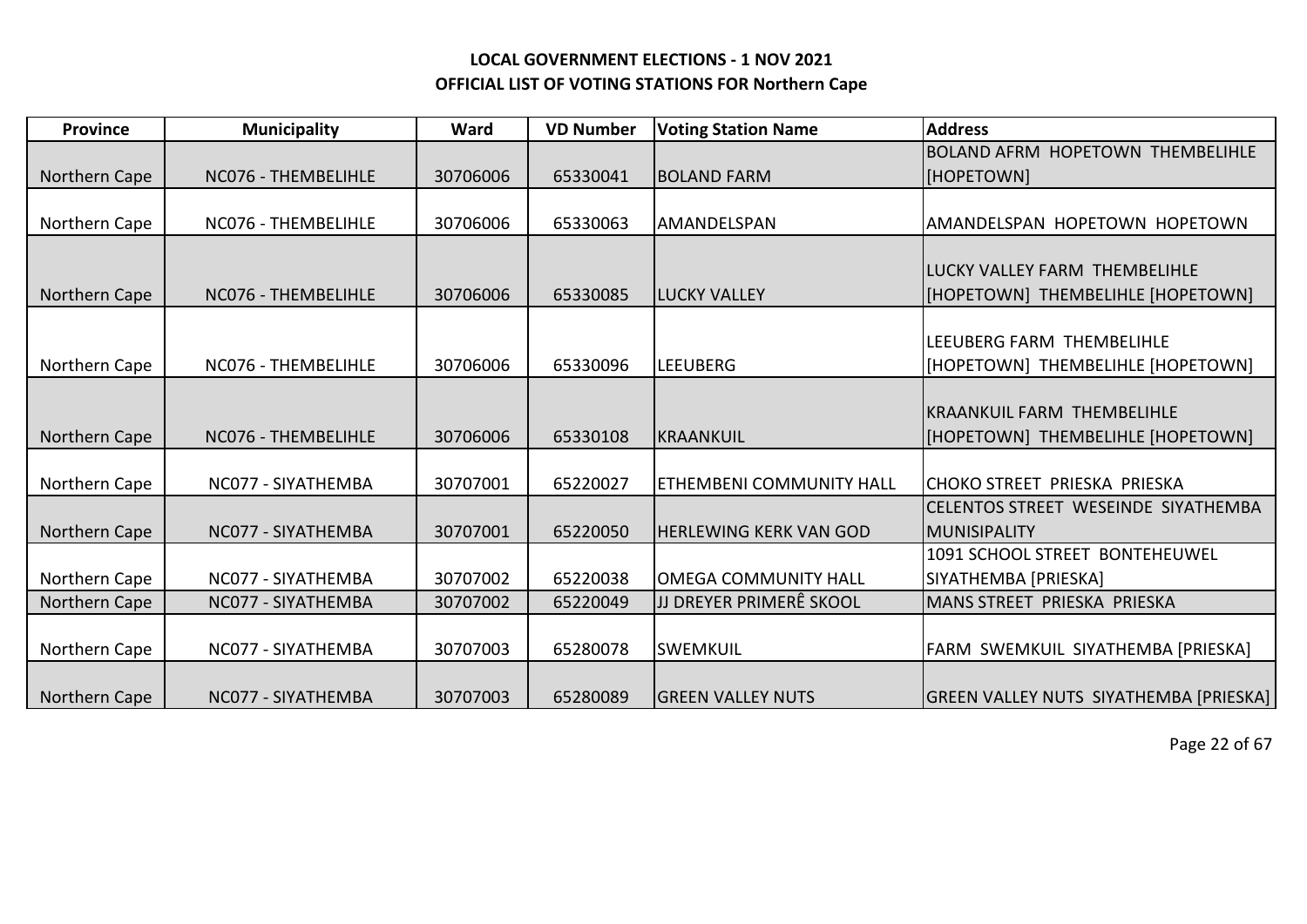| <b>Province</b> | <b>Municipality</b> | Ward     | <b>VD Number</b> | <b>Voting Station Name</b>            | <b>Address</b>                                     |
|-----------------|---------------------|----------|------------------|---------------------------------------|----------------------------------------------------|
| Northern Cape   | NC077 - SIYATHEMBA  | 30707003 | 65280090         | <b>DE EELT</b>                        | DE EELT PRIESKA SIYATHEMBA NC077                   |
| Northern Cape   | NC077 - SIYATHEMBA  | 30707003 | 65330119         | <b>KLIPFONTEIN</b>                    | FARM KLIPFONTEIN BO KAROO                          |
|                 |                     |          |                  | <b>NIEKERKSHOOP COMMUNITY</b>         | <b>FLAMINK STREET NIEKERKSHOOP</b>                 |
| Northern Cape   | NC077 - SIYATHEMBA  | 30707003 | 65450011         | <b>HALL</b>                           | <b>INIEKERKSHOOP</b>                               |
|                 |                     |          |                  |                                       | <b>FARM NIEKERSHOOP DISTRICT</b>                   |
| Northern Cape   | NC077 - SIYATHEMBA  | 30707003 | 65500084         | <b>ROOILAGTE</b>                      | <b>NIEKERSHOOP</b>                                 |
| Northern Cape   | NC077 - SIYATHEMBA  | 30707003 | 65500129         | <b>TEMDALE BOERDERY</b>               | LOVEDALE SIYATHEMBA [PRIESKA]                      |
|                 |                     |          |                  |                                       |                                                    |
| Northern Cape   | NC077 - SIYATHEMBA  | 30707004 | 65180011         | <b>MARYDALE GEMEENSKAPSAAL</b>        | IRONDOMSTRAAT MARYDALE MARYDALE                    |
| Northern Cape   | NC077 - SIYATHEMBA  | 30707004 | 65500062         | <b>KOEGAS PUTS</b>                    | IKOEGAS FARM MARYDALE MARYDALE                     |
|                 |                     |          |                  |                                       | <b>PRIESKA MUNICIPALITY</b><br>I01 VICTORIA STREET |
| Northern Cape   | NC077 - SIYATHEMBA  | 30707005 | 65280034         | <b>STADSAAL</b>                       | SIYATHEMBA [PRIESKA]                               |
| Northern Cape   | NC077 - SIYATHEMBA  | 30707005 | 65280045         | <b>DEPT, ROADS &amp; PUBLIC WORKS</b> | KROON STREET PRIESKA PRIESKA                       |
| Northern Cape   | NC077 - SIYATHEMBA  | 30707005 | 65280113         | PERSEVERANCE FARM                     | PERSEVERANCE FARM PRIESKA PRIESKA                  |
|                 |                     |          |                  |                                       |                                                    |
| Northern Cape   | NC077 - SIYATHEMBA  | 30707005 | 65280135         | <b>HOËRSKOOL PRIESKA</b>              | IVICTORIA STREET PRIESKA TOWN PRIESKA              |

Page 23 of 67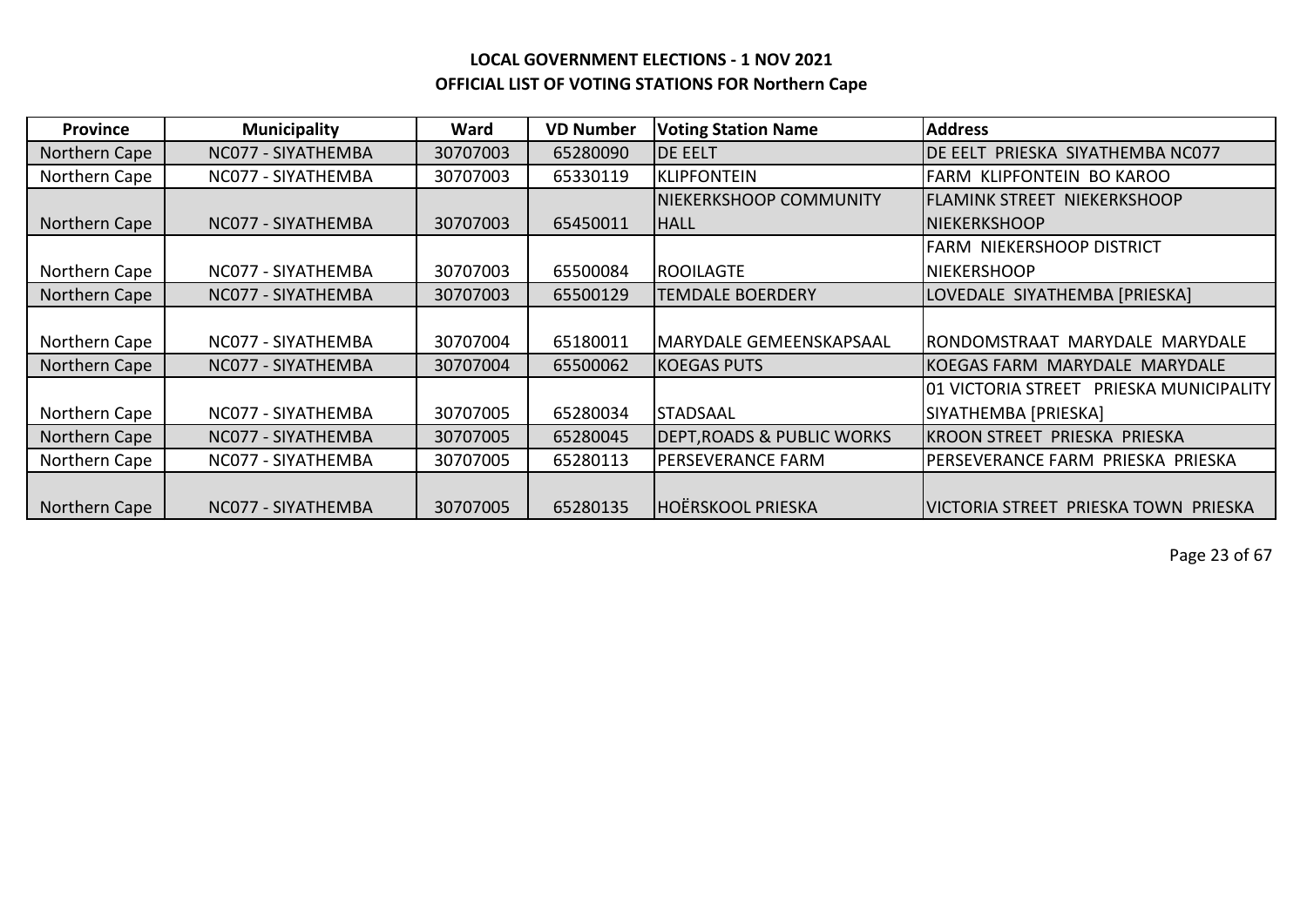| <b>Province</b> | <b>Municipality</b> | Ward     | <b>VD Number</b> | <b>Voting Station Name</b>      | <b>Address</b>                       |
|-----------------|---------------------|----------|------------------|---------------------------------|--------------------------------------|
|                 |                     |          |                  |                                 |                                      |
| Northern Cape   | NC077 - SIYATHEMBA  | 30707006 | 65280012         | <b>ALKANTPAN LODGE</b>          | 28 AZURITE STREET COPPERTON PRIESKA  |
|                 |                     |          |                  |                                 |                                      |
| Northern Cape   | NC077 - SIYATHEMBA  | 30707006 | 65280102         | <b>BUNDU</b>                    | FARM BO KAROO , PRIESKA 8940 PRIESKA |
| Northern Cape   | NC077 - SIYATHEMBA  | 30707006 | 65280124         | <b>TEMPELPOORT CHURCH</b>       | HAAKDORING PRIESKA TOWN PRIESKA      |
|                 |                     |          |                  |                                 | WATERBOER STREET RAINBOW VALLEY      |
| Northern Cape   | NC078 - SIYANCUMA   | 30708001 | 65410017         | <b>VGK KERK GRIEKWASTAD</b>     | <b>GRIEKWASTAD</b>                   |
| Northern Cape   | NC078 - SIYANCUMA   | 30708001 | 65500073         | <b>CONE</b>                     | FARM GRIEKWASTAD GRIEKWASTAD         |
| Northern Cape   | NC078 - SIYANCUMA   | 30708001 | 65530245         | <b>MOOSFONTEIN</b>              | FARM MOOSFONTEIN GRIEKWASTAD         |
|                 |                     |          |                  |                                 | 2180 DASSIEVOEL STREET BREIPAL       |
| Northern Cape   | NC078 - SIYANCUMA   | 30708002 | 65530021         | <b>CHURCH OF CHRIST MISSION</b> | <b>DOUGLAS</b>                       |
| Northern Cape   | NC078 - SIYANCUMA   | 30708003 | 65400027         | <b>BONGANI GEMEENSKAPSAAL</b>   | NGXILA STR BONGANI DOUGLAS           |
|                 |                     |          |                  | JEHOVAH JIREH CHRISTIAN         | 1672 RIEMVASMAAK PLAKKERS BONGANI    |
| Northern Cape   | NC078 - SIYANCUMA   | 30708004 | 65400049         | <b>ASSEMBLIES CHURCH</b>        | <b>DOUGLAS</b>                       |
|                 |                     |          |                  |                                 | <b>DOUGLAS SHOW GROUNDS ERF 352</b>  |
| Northern Cape   | NC078 - SIYANCUMA   | 30708004 | 65490015         | <b>BUCKLANDS PRIMARY SCHOOL</b> | <b>DOUGLAS</b>                       |
|                 |                     |          |                  | <b>DOUGLAS VAKANSIEOORD</b>     | DOUGLAS VAKANSIEOORD (ACOCA)         |
| Northern Cape   | NC078 - SIYANCUMA   | 30708004 | 65530043         | (AVOCA)                         | DOUGLAS DOUGLAS                      |

Page 24 of 67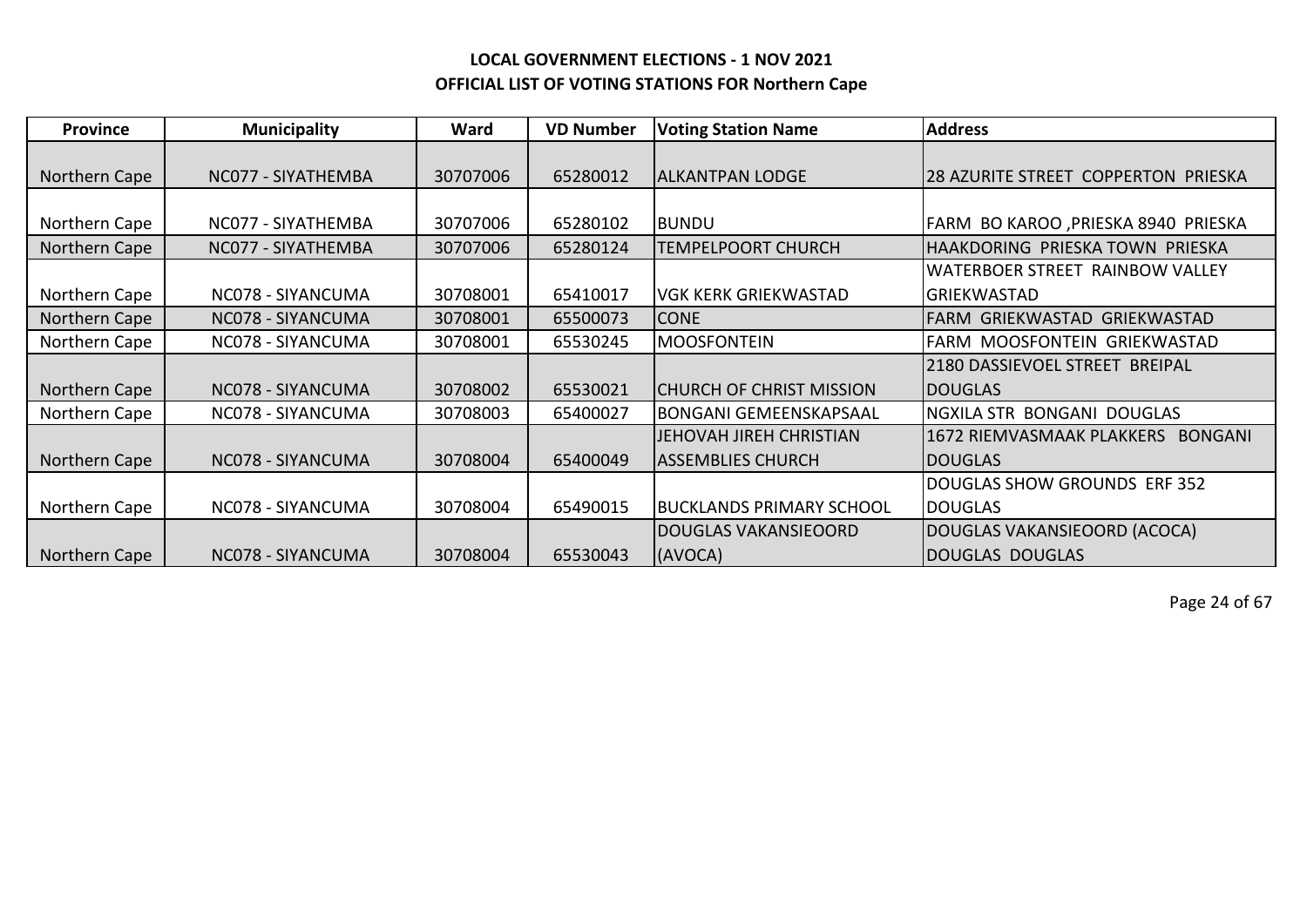| <b>Province</b> | <b>Municipality</b> | Ward     | <b>VD Number</b> | <b>Voting Station Name</b>   | <b>Address</b>                     |
|-----------------|---------------------|----------|------------------|------------------------------|------------------------------------|
| Northern Cape   | NC078 - SIYANCUMA   | 30708004 | 65530065         | <b>SALT LAKE SCHOOL</b>      | SALTLAKE SALT LAKE DOUGLAS         |
| Northern Cape   | NC078 - SIYANCUMA   | 30708004 | 65530267         | IDOUGLAS CHRISTEN NETWERK    | IBOWKER STREET DOUGLAS DOUGLAS     |
| Northern Cape   | NC078 - SIYANCUMA   | 30708005 | 65400016         | BREIPAAL GEMEENSKAPSAAL      | 598 LANGSTRAAT<br>BREIPAAL DOUGLAS |
|                 |                     |          |                  |                              |                                    |
| Northern Cape   | NC078 - SIYANCUMA   | 30708005 | 65530346         | IWESLAAN SECONDARY SCHOOL    | WESLAAN BREIPAAL DOUGLAS           |
| Northern Cape   | NC078 - SIYANCUMA   | 30708006 | 65530032         | VAALLUS PRIMARY SCHOOL       | VAALLUS VAALLUS PLAAS DOUGLAS      |
|                 |                     |          |                  |                              | PLOOYSBURG SCHOOL PLOOYSBURG       |
| Northern Cape   | NC078 - SIYANCUMA   | 30708006 | 65530054         | IPLOOYSBURG SCHOOL           | <b>DOUGLAS</b>                     |
| Northern Cape   | NC078 - SIYANCUMA   | 30708006 | 65530076         | <b>GRANGE PRIMARY SCHOOL</b> | <b>WITPUT DOUGLAS</b>              |
|                 |                     |          |                  |                              | <b>WINTERSHOEK MODDERRIVIER</b>    |
| Northern Cape   | NC078 - SIYANCUMA   | 30708006 | 65530087         | WINTERSHOEK GAME LODGE       | <b>WINTERSHOEK</b>                 |
| Northern Cape   | NC078 - SIYANCUMA   | 30708006 | 65530098         | OLIERIVIER PRIMARY SCHOOL    | OLIERIVIER OLIERIVIER FARM DOUGLAS |
|                 |                     |          |                  | ISCHMIDTSDRIFT BATLHAPING    | SCHMIDSDRIFT NO.4 SCHMIDSDRIFT     |
| Northern Cape   | NC078 - SIYANCUMA   | 30708006 | 65530212         | IINTERMEDIATE SCHOOL         | KIMBERLEY                          |
|                 |                     |          |                  | INATIVE INDEPENDENT          | ISCHMIDSDRIFT NO.5 SCHMIDSDRIFT    |
| Northern Cape   | NC078 - SIYANCUMA   | 30708006 | 65530223         | <b>CONGREGATIONAL CHURCH</b> | KIMBERLEY                          |

Page 25 of 67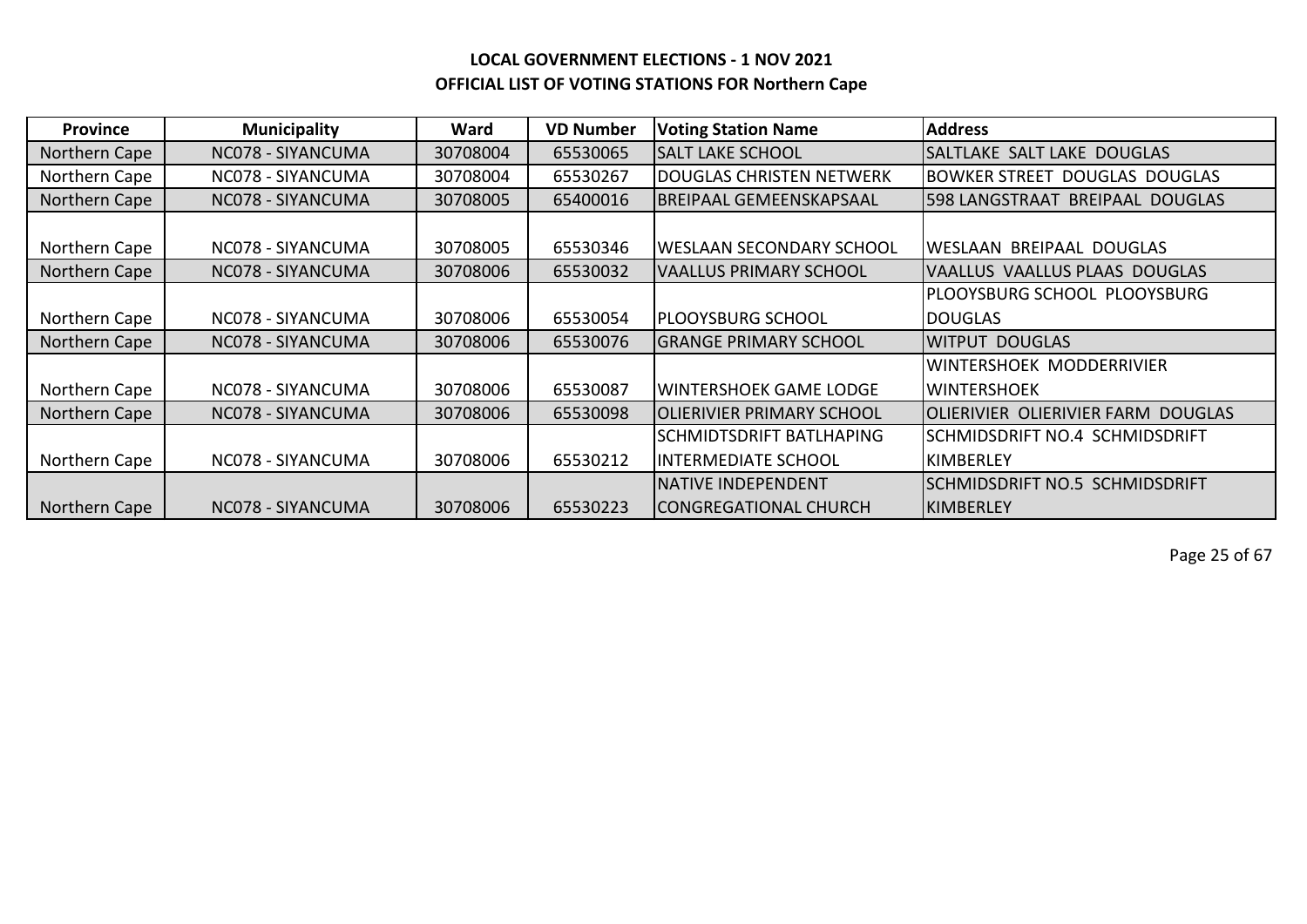| <b>Province</b> | <b>Municipality</b> | Ward     | <b>VD Number</b> | <b>Voting Station Name</b>              | <b>Address</b>                      |
|-----------------|---------------------|----------|------------------|-----------------------------------------|-------------------------------------|
| Northern Cape   | NC078 - SIYANCUMA   | 30708006 | 65530290         | <b>RIETRIVIER NAVORSINGSTASIE</b>       | IFARM RIETRIVIER KIMBERLEY          |
| Northern Cape   | NC078 - SIYANCUMA   | 30708007 | 65330120         | <b>BRAKKIES</b>                         | <b>FARM BRAKKIES DOUGLAS</b>        |
|                 |                     |          |                  |                                         | IMONTSIWA MATLHOMOLA SIYANCUMA      |
| Northern Cape   | NC078 - SIYANCUMA   | 30708007 | 65410028         | MATLHOMOLA COMMUNITY HALL [GRIEKWASTAD] |                                     |
|                 |                     |          |                  |                                         |                                     |
| Northern Cape   | NC078 - SIYANCUMA   | 30708007 | 65500039         | <b>NG KERK</b>                          | LIMEWELL GROBLESHOOP GROBLERSHOOP   |
| Northern Cape   | NC078 - SIYANCUMA   | 30708007 | 65500040         | <b>TSEBE PRIMARY SCHOOL</b>             | TSEBE TSEBE PLAAS GROBLERSHOOP      |
| Northern Cape   | NC078 - SIYANCUMA   | 30708007 | 65500107         | <b>NEK FARM</b>                         | FARM NEK POSTMASBURG                |
| Northern Cape   | NC078 - SIYANCUMA   | 30708007 | 65500118         | <b>DUIKERSDAL</b>                       | IFARM DUIKERSDAL POSTMASBURG        |
|                 |                     |          |                  |                                         | ALWYN STR CAMPBELL SIYANCUMA        |
| Northern Cape   | NC078 - SIYANCUMA   | 30708007 | 65530256         | <b>CAMPBELL COMMUNITY HALL</b>          | <b>GRIEKWASTAD</b>                  |
| Northern Cape   | NC078 - SIYANCUMA   | 30708007 | 65530278         | <b>HOOGFONTEIN</b>                      | FARM GRIEKWASTAD CAMPBELL           |
| Northern Cape   | NC078 - SIYANCUMA   | 30708007 | 65530289         | <b>WITWATER</b>                         | FARM WITWATER GRIEKWASTAD           |
|                 |                     |          |                  |                                         |                                     |
| Northern Cape   | NC082 - KAI !GARIB  | 30802001 | 65060018         | <b>AUGRABIES COMMUNITY HALL</b>         | 199 TINCRESCENT AUGRABIES AUGRABIES |

Page 26 of 67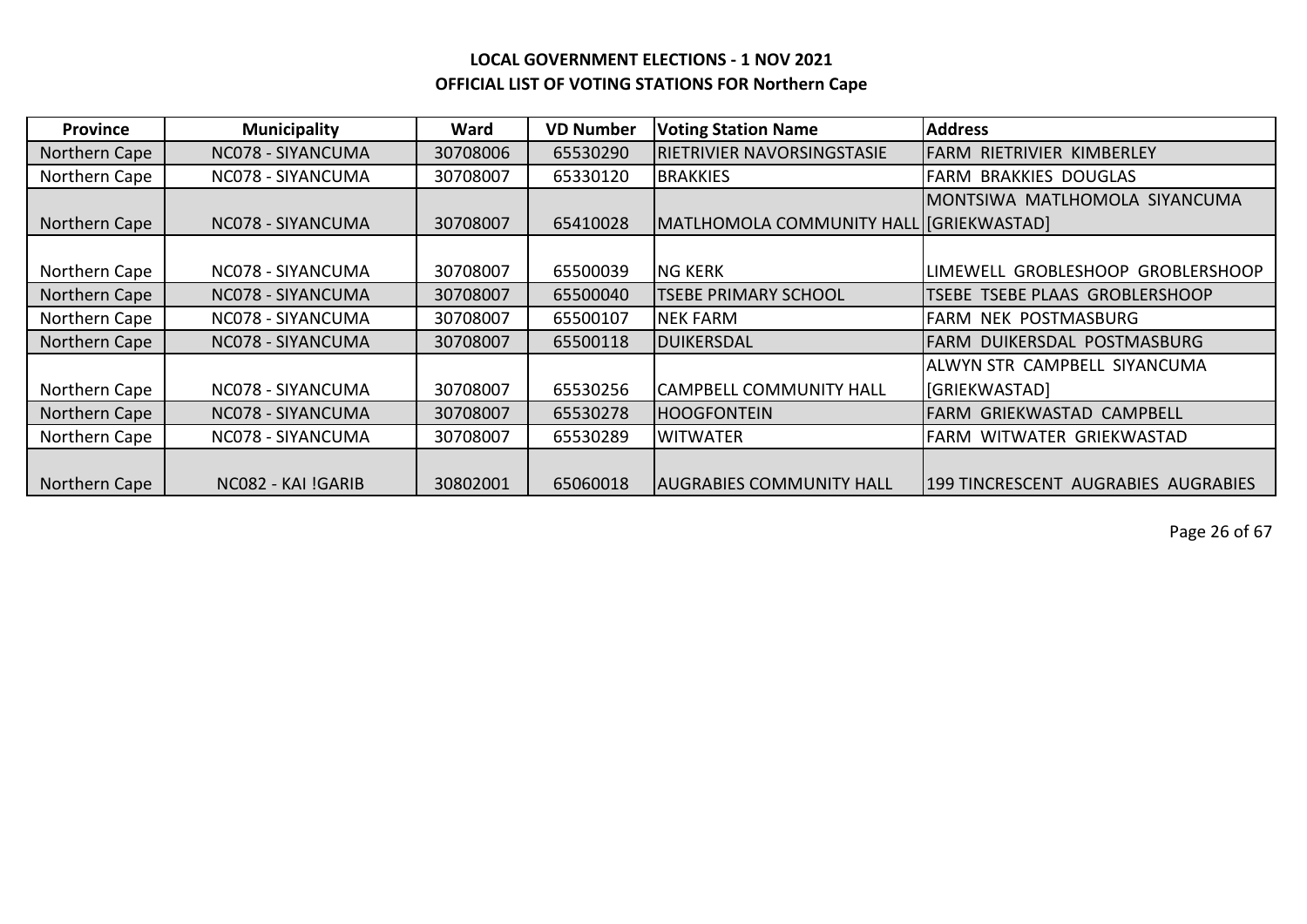| <b>Province</b> | <b>Municipality</b> | Ward     | <b>VD Number</b> | <b>Voting Station Name</b>        | <b>Address</b>                       |
|-----------------|---------------------|----------|------------------|-----------------------------------|--------------------------------------|
|                 |                     |          |                  |                                   | ALHEIT PRIMERE SKOOL VGK PERSEEL     |
| Northern Cape   | NC082 - KAI !GARIB  | 30802001 | 65060041         | <b>ALHEIT VGK LAERSKOOL</b>       | <b>ALHEIT</b>                        |
|                 |                     |          |                  |                                   | <b>SCHOOL GROUNDS PERDE EILAND</b>   |
| Northern Cape   | NC082 - KAI !GARIB  | 30802001 | 65090279         | PERDE EILAND PRIMÊRE SKOOL        | <b>MARCHAND</b>                      |
|                 |                     |          |                  | <b>MARCHAND COMMUNITY HALL</b>    | 03 MADELIEFIE STREET MARCHAND        |
| Northern Cape   | NC082 - KAI !GARIB  | 30802002 | 65060030         | <b>MARCHAND</b>                   | <b>MARCHAND</b>                      |
| Northern Cape   | NC082 - KAI !GARIB  | 30802002 | 65070020         | <b>CILLIE GEMEENSKAPSAAL</b>      | 64 KANNIEDOOD STR CILLIE KAKAMAS     |
|                 |                     |          |                  | <b>HS MARTIN OOSTHUIZEN HIGH</b>  |                                      |
| Northern Cape   | NC082 - KAI !GARIB  | 30802003 | 64950015         | <b>SCHOOL</b>                     | VOORTREKKER KAKAMAS KAKAMAS          |
|                 |                     |          |                  |                                   |                                      |
| Northern Cape   | NC082 - KAI !GARIB  | 30802003 | 65060052         | <b>HIGH SCHOOL KAKAMAS</b>        | RAND STREET LANGVERWAGHT KAKAMAS     |
|                 |                     |          |                  | TENT AT HARTEBEES KLEINBOERE      |                                      |
| Northern Cape   | NC082 - KAI !GARIB  | 30802003 | 65060063         | <b>TRUST FARM</b>                 | FARM ALHEIT ALHEIT                   |
|                 |                     |          |                  |                                   | 1225 SONNEBLOM LANGVERWACHT          |
| Northern Cape   | NC082 - KAI !GARIB  | 30802004 | 64950026         | LAERSKOOL KAKAMAS                 | <b>KAKAMAS</b>                       |
|                 |                     |          |                  |                                   | VOORTREKKERSTREET KAKAMAS SUID       |
| Northern Cape   | NC082 - KAI !GARIB  | 30802004 | 65090257         | <b>FAITH PROPHETIC MINISTRIES</b> | NEDERSETTING KAKAMAS                 |
| Northern Cape   | NC082 - KAI !GARIB  | 30802004 | 65090370         | <b>NEUS</b>                       | FARM KAKAMAS KAKAMAS                 |
|                 |                     |          |                  |                                   | KEIMOES EILANDE KAI !GARIB [KEIMOES] |
| Northern Cape   | NC082 - KAI !GARIB  | 30802005 | 64930035         | LANGEILAND PRIMÊRE SKOOL          | <b>KAI !GARIB [KEIMOES]</b>          |

Page 27 of 67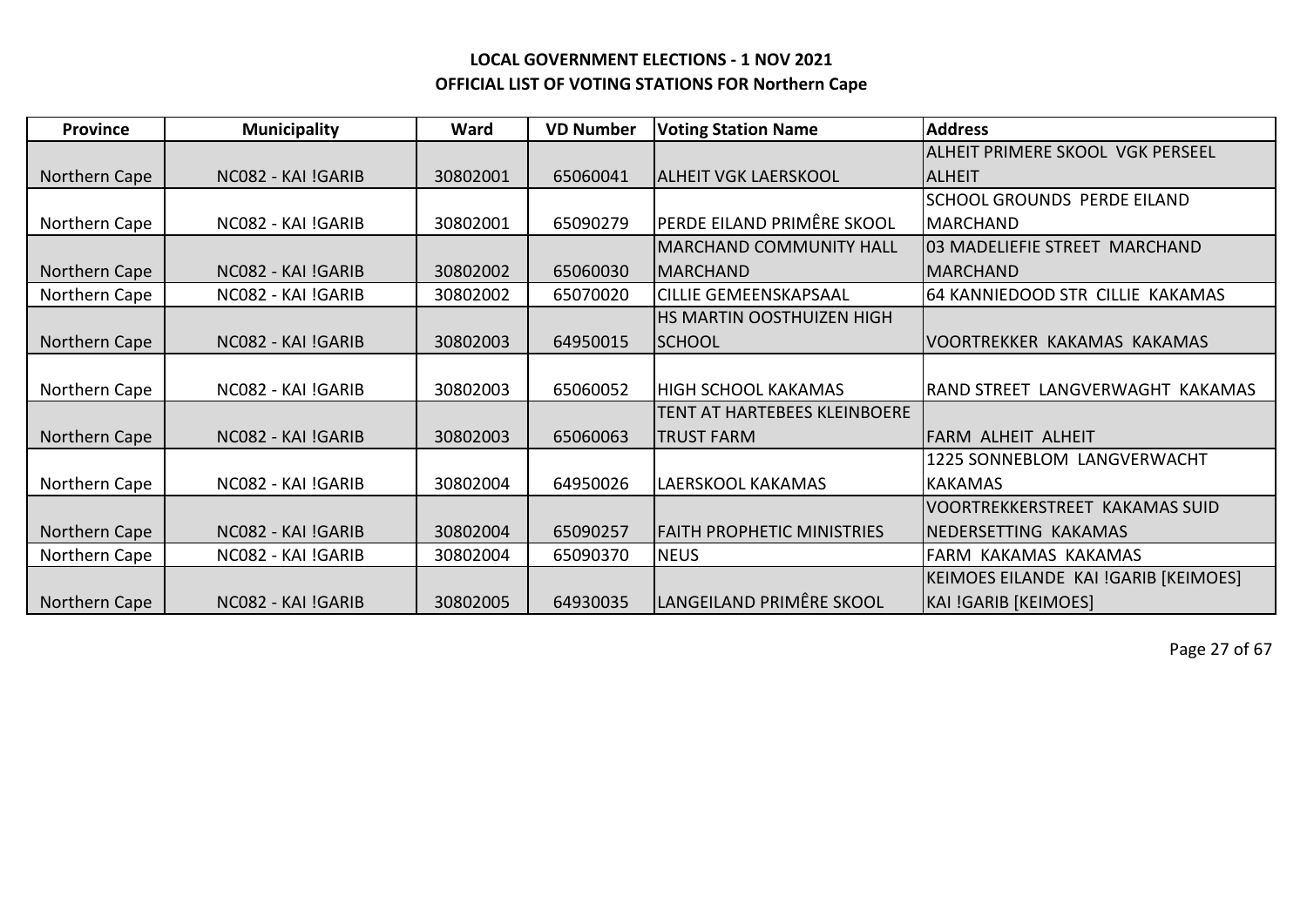| <b>Province</b> | <b>Municipality</b> | Ward     | <b>VD Number</b> | <b>Voting Station Name</b>         | <b>Address</b>                       |
|-----------------|---------------------|----------|------------------|------------------------------------|--------------------------------------|
| Northern Cape   | NC082 - KAI !GARIB  | 30802005 | 64960027         | <b>KEIMOES TOWN HALL</b>           | MAIN STREET KEIMOES KEIMOES          |
|                 |                     |          |                  | LENNERTSVILLE COMMUNITY            |                                      |
| Northern Cape   | NC082 - KAI !GARIB  | 30802005 | 65090077         | <b>HALL</b>                        | LENNERTSVILLE KEIMOES KEIMOES        |
|                 |                     |          |                  |                                    | LOOP STREET KAI !GARIB [KEIMOES] KAI |
| Northern Cape   | NC082 - KAI !GARIB  | 30802005 | 65090088         | LEESGENOT BIBLIOTEEKSAAL           | <b>IGARIB</b> [KEIMOES]              |
| Northern Cape   | NC082 - KAI !GARIB  | 30802005 | 65090101         | <b>NOOITGEDACHT</b>                | KHOMS KEIMOES KAI !GARIB RURAL       |
| Northern Cape   | NC082 - KAI !GARIB  | 30802006 | 64960016         | <b>BISKOP FAGES HALL</b>           | CHURCH STREET GARDENIA KEIMOES       |
|                 |                     |          |                  |                                    |                                      |
| Northern Cape   | NC082 - KAI !GARIB  | 30802006 | 64960038         | <b>WHALSIG SLAGHUIS</b>            | 1501 FRIEDBERG LAAN WHALSIG KEIMOES  |
|                 |                     |          |                  |                                    | 01 KREMETART STREET LUTZBURG         |
| Northern Cape   | NC082 - KAI !GARIB  | 30802007 | 65070042         | <b>LUTZBURG COMMUNITY HALL</b>     | <b>KAKAMAS</b>                       |
| Northern Cape   | NC082 - KAI !GARIB  | 30802007 | 65090112         | LOXTONVALE PRIMÊRE SKOOL           | <b>FARM EENDUIN KEIMOES</b>          |
|                 |                     |          |                  |                                    | R.C. MISSION FRIERSDALE KAI !GARIB   |
| Northern Cape   | NC082 - KAI !GARIB  | 30802007 | 65090156         | <b>FRIERSDALE</b>                  | [KEIMOES] KAI !GARIB [KEIMOES]       |
|                 |                     |          |                  | LIVING WORD EVANGELISTIC           |                                      |
| Northern Cape   | NC082 - KAI !GARIB  | 30802007 | 65090369         | <b>MOVEMENT</b>                    | 00 WARMSAND KEIMOES                  |
|                 |                     |          |                  | <b>WAREVOLGELINGE VAN CHRISTUS</b> |                                      |
| Northern Cape   | NC082 - KAI !GARIB  | 30802007 | 65090404         | <b>KEIMOES</b>                     | <b>KEIMOES GAMAKOR KEIMOES</b>       |

Page 28 of 67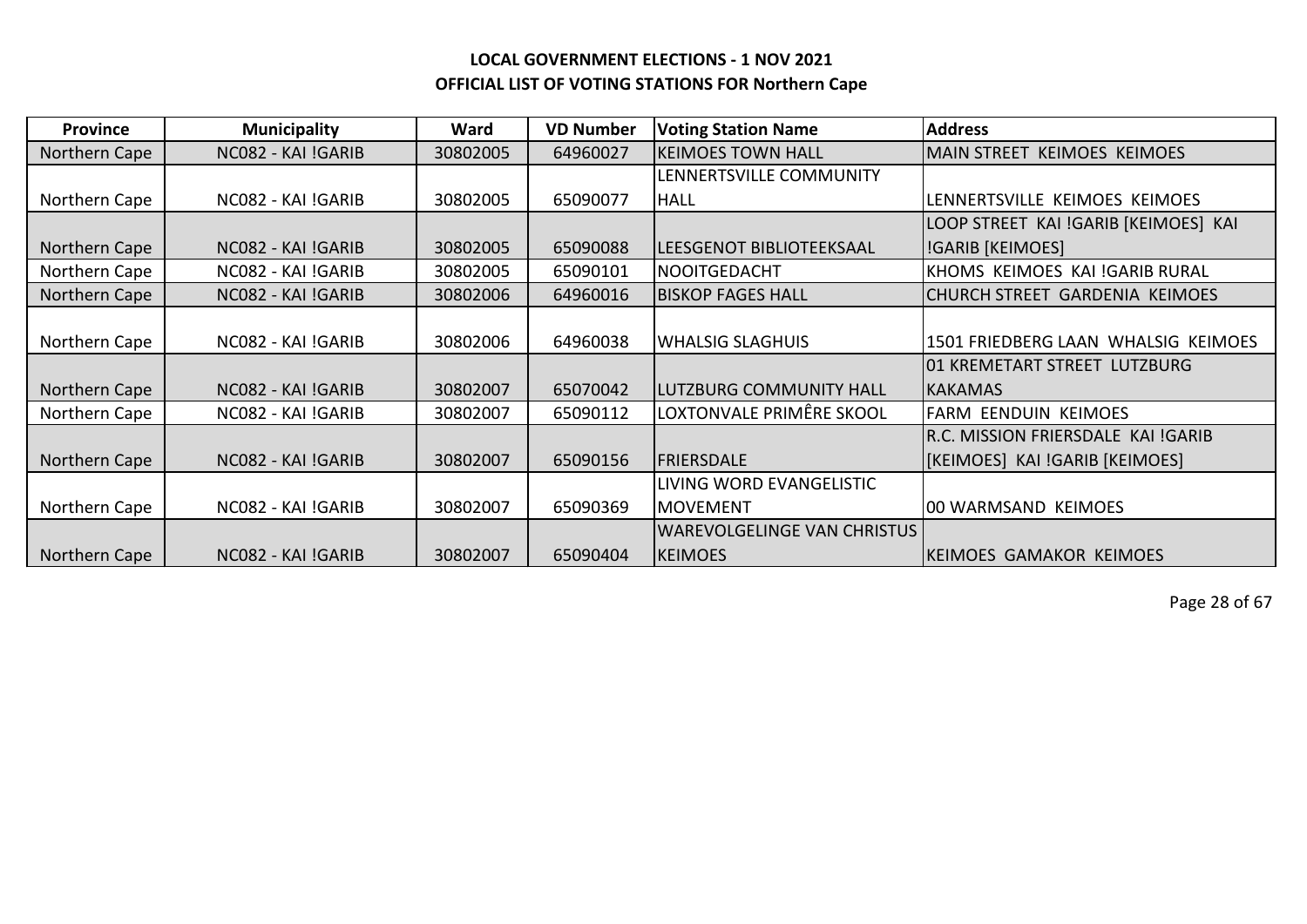| <b>Province</b> | <b>Municipality</b> | Ward     | <b>VD Number</b> | <b>Voting Station Name</b>         | <b>Address</b>                         |
|-----------------|---------------------|----------|------------------|------------------------------------|----------------------------------------|
|                 |                     |          |                  |                                    | NO STREET ADDRESS KAI !GARIB [KEIMOES] |
| Northern Cape   | NC082 - KAI !GARIB  | 30802008 | 64930013         | <b>GEORGE EILAND PRIMÊRE SKOOL</b> | KAI !GARIB [KEIMOES]                   |
|                 |                     |          |                  |                                    | KEIMOES EILANDE KAI !GARIB [KEIMOES]   |
| Northern Cape   | NC082 - KAI !GARIB  | 30802008 | 64930024         | VYEBOS PRIMÊRE SKOOL               | KAI !GARIB [KEIMOES]                   |
|                 |                     |          |                  |                                    | <b>HOOF STREET KANONEILAND</b>         |
| Northern Cape   | NC082 - KAI !GARIB  | 30802008 | 65090033         | <b>IKANONEILAND BIBLIOTEEK</b>     | KANONEILAND                            |
|                 |                     |          |                  |                                    | <b>BLAAUWSEKOP KANONEILAND</b>         |
| Northern Cape   | NC082 - KAI !GARIB  | 30802008 | 65090134         | <b>BLAAUWSEKOP</b>                 | KANONEILAND                            |
|                 |                     |          |                  |                                    | NO STREET ADDRESS KAI !GARIB [KEIMOES] |
| Northern Cape   | NC082 - KAI !GARIB  | 30802008 | 65090325         | LAERSKOOL SOVERBY                  | KAI !GARIB [KEIMOES]                   |
|                 |                     |          |                  |                                    | NO STREET ADDRESS KAI !GARIB [KEIMOES] |
| Northern Cape   | NC082 - KAI !GARIB  | 30802008 | 65090336         | <b>CURRIESKAMP PRIMARY SCHOOL</b>  | KAI !GARIB [KEIMOES]                   |
|                 |                     |          |                  |                                    |                                        |
|                 |                     |          |                  | IMC TAGGARTSKAMP PRIMARY           | INO STREET ADDRESS MCTAGGARTSKAMP      |
| Northern Cape   | NC082 - KAI !GARIB  | 30802008 | 65090347         | <b>SCHOOL</b>                      | KAI !GARIB [KEIMOES]                   |
|                 |                     |          |                  |                                    | NO STREET ADDRESS KAI !GARIB [KEIMOES] |
| Northern Cape   | NC082 - KAI !GARIB  | 30802008 | 65090358         | BLOEMSMOND PRIMÊRE SKOOL           | KAI !GARIB [KEIMOES]                   |
| Northern Cape   | NC082 - KAI !GARIB  | 30802009 | 64970017         | <b>HOËRSKOOL KENHARDT</b>          | KERKSTRAAT KENHARDT KENHARDT           |
| Northern Cape   | NC082 - KAI !GARIB  | 30802009 | 64970028         | KENHARDT COMMUNITY HALL            | KENHARDT                               |
| Northern Cape   | NC082 - KAI !GARIB  | 30802009 | 65010035         | <b>SANDKOLK</b>                    | SANDKOLK KAKAMAS [BENEDE]              |

Page 29 of 67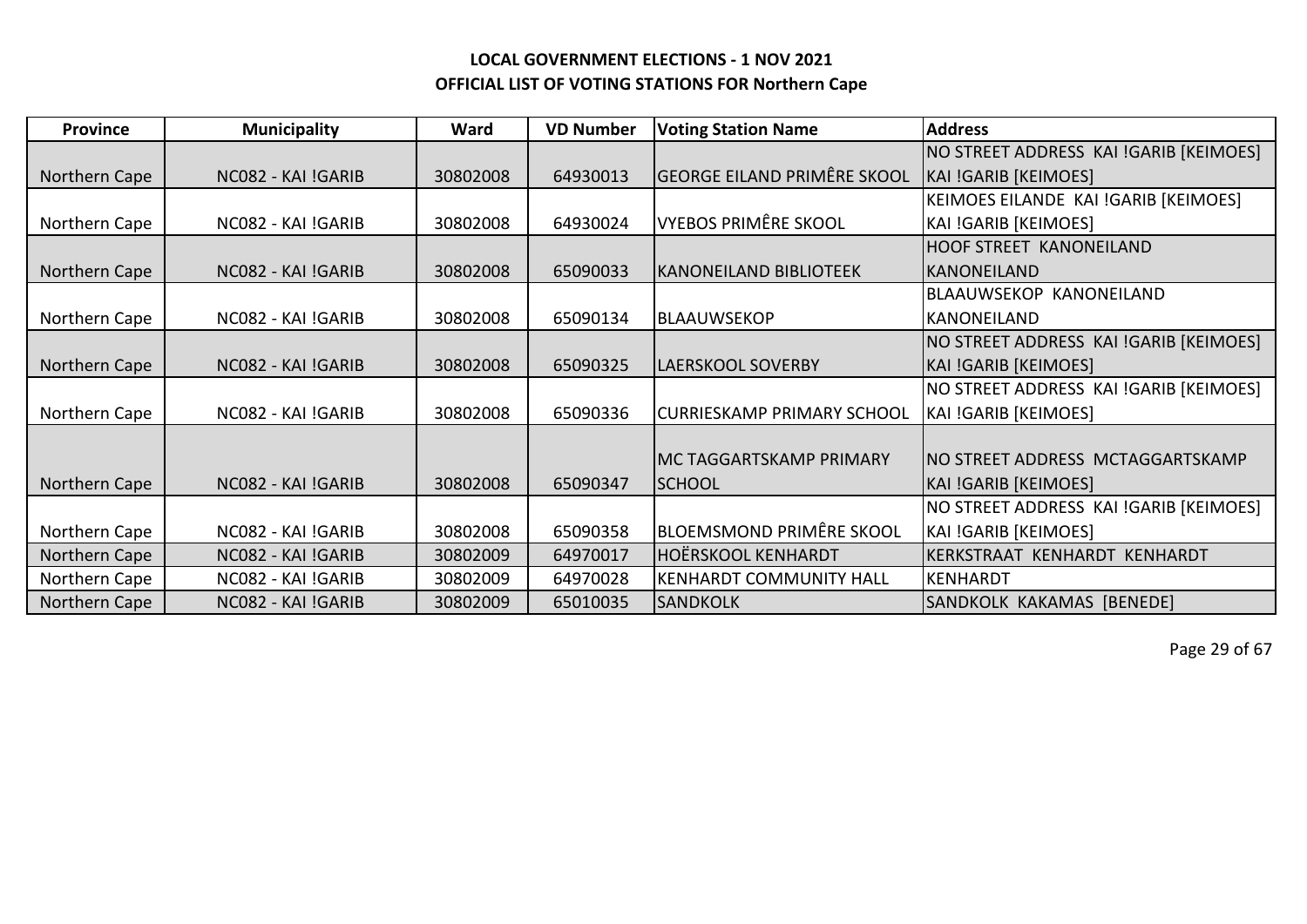| <b>Province</b> | <b>Municipality</b> | Ward     | <b>VD Number</b> | <b>Voting Station Name</b>          | <b>Address</b>                               |
|-----------------|---------------------|----------|------------------|-------------------------------------|----------------------------------------------|
| Northern Cape   | NC082 - KAI !GARIB  | 30802010 | 65010068         | <b>SOUTHERN FARMS</b>               | <b>SOUTHERN FARMS BENEDE</b>                 |
|                 |                     |          |                  |                                     | FARM SOUTHERN FARMS SOUTHERN                 |
| Northern Cape   | NC082 - KAI !GARIB  | 30802010 | 65010080         | <b>BLADGROND FARM</b>               | <b>FARMS</b>                                 |
| Northern Cape   | NC082 - KAI !GARIB  | 30802010 | 65030127         | <b>LANGKLIP PLAAS</b>               | <b>FARM LANGKLIP KEIMOES</b>                 |
|                 |                     |          |                  | RIEMVASMAAK                         |                                              |
| Northern Cape   | NC082 - KAI !GARIB  | 30802010 | 65070019         | <b>GEMEENSKAPSAAL</b>               | IRIEMVASMAAK                                 |
| Northern Cape   | NC082 - KAI !GARIB  | 30802010 | 65070031         | <b>OMDRAAI</b>                      | OMDRAAI KAI !GARIB                           |
|                 |                     |          |                  |                                     | 01 MADIBA STREET VREDESVALLEI                |
| Northern Cape   | NC082 - KAI !GARIB  | 30802010 | 65070053         | VREDESVALLEI GEMEENSKAPSAAL KAKAMAS |                                              |
|                 |                     |          |                  |                                     | <b>ST MARIA CORETTI</b><br><b>NOUDONSIES</b> |
| Northern Cape   | NC082 - KAI !GARIB  | 30802010 | 65090145         | NOUDONSIES R.K SENDING              | <b>NOUDONSIES</b>                            |
| Northern Cape   | NC082 - KAI !GARIB  | 30802010 | 65090167         | LUTZPUTS PRIMÊRE SKOOL              | LUTZPUTS KEIMOES                             |
|                 |                     |          |                  |                                     |                                              |
| Northern Cape   | NC082 - KAI !GARIB  | 30802010 | 65090280         | <b>LEERKRANS</b>                    | <b>BLOUPUTS BLOUPUTS VALLEI BLOUPUTS</b>     |
|                 |                     |          |                  |                                     | PUTSONDERWATER PUTSONDERWATER                |
| Northern Cape   | NC084 - !KHEIS      | 30804001 | 65020069         | <b>PUTSONDERWATER</b>               | <b>FARM GROBLERSHOOP</b>                     |
|                 |                     |          |                  |                                     |                                              |
| Northern Cape   | NC084 - !KHEIS      | 30804001 | 65020070         | <b>WEGDRAAI GEMEENSKAPSAAL</b>      | 1391 JEUGSTRAAT WEGDRAAI WEGDRAAI            |

Page 30 of 67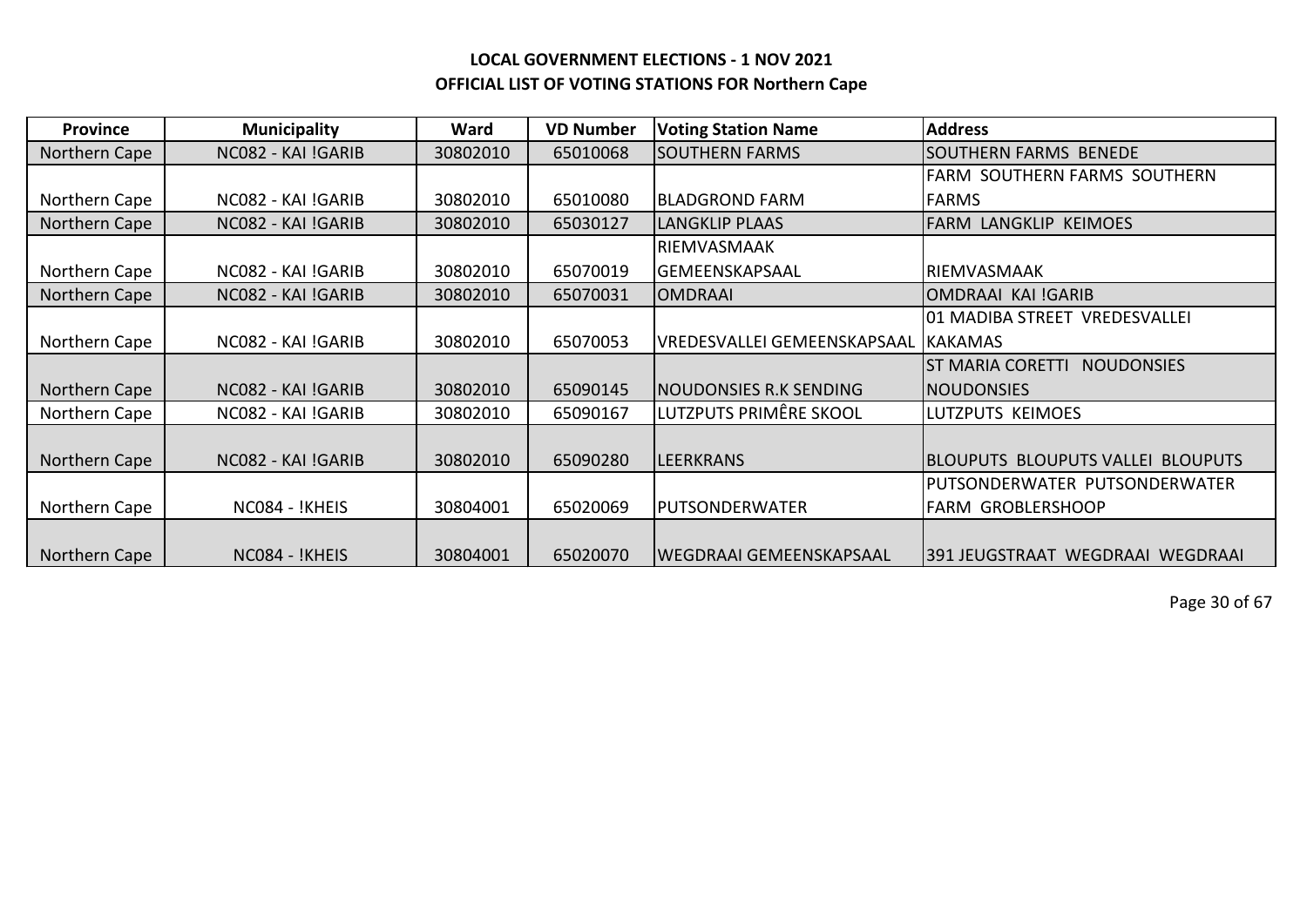| <b>Province</b> | <b>Municipality</b> | Ward     | <b>VD Number</b> | <b>Voting Station Name</b>       | <b>Address</b>                                                |
|-----------------|---------------------|----------|------------------|----------------------------------|---------------------------------------------------------------|
|                 |                     |          |                  |                                  | WITDAM KLEINBEGIN KLEINBEGIN                                  |
| Northern Cape   | NC084 - !KHEIS      | 30804001 | 65090011         | <b>WITDAM</b>                    | <b>GROBLERSHOOP</b>                                           |
| Northern Cape   | NC084 - !KHEIS      | 30804001 | 65090314         | <b>TROOILAPSPAN</b>              | <b>KLEINBEGIN KENHARDT</b>                                    |
|                 |                     |          |                  |                                  |                                                               |
| Northern Cape   | NC084 - !KHEIS      | 30804002 | 65020014         | <b>GROOTDRINK GEMEENSKAPSAAL</b> | GROOTDRINK KHEIS [GROBLERSHOOP]                               |
|                 |                     |          |                  |                                  | 69 PLOT WILGENHOUTSDRIF                                       |
| Northern Cape   | NC084 - !KHEIS      | 30804002 | 65020104         | LAERSKOOL WILGENHOUTSDRIF        | <b>GROBLERSHOOP</b>                                           |
|                 |                     |          |                  |                                  | 206 MADELIEFIE STREET STERNHAM                                |
| Northern Cape   | NC084 - !KHEIS      | 30804003 | 64940025         | <b>NUWE HOOP SENTRUM</b>         | <b>GROBLERSHOOP</b>                                           |
|                 |                     |          |                  |                                  |                                                               |
| Northern Cape   | NC084 - !KHEIS      | 30804004 | 64940036         |                                  | STERNHAM INTERMEDIËRE SKOOL 1 SONNEBLOM STERNHAM GROBLERSHOOP |
|                 |                     |          |                  |                                  | 1734 SKOOLSTRAAT BOEGOEBERG                                   |
| Northern Cape   | NC084 - !KHEIS      | 30804004 | 65110014         | <b>BOEGOEBERG GEMEENSKAPSAAL</b> | IGROBLERSHOOP                                                 |
|                 |                     |          |                  |                                  | 231 PROTEA STREET TOPLINE                                     |
| Northern Cape   | NC084 - !KHEIS      | 30804005 | 65020025         | TOPLINE GEMEENSKAPSAAL           | <b>GROBLERSHOOP</b>                                           |
|                 |                     |          |                  |                                  | <b>PLOT 5 GROOTDRINK UPINGTON 8822</b>                        |
| Northern Cape   | NC084 - !KHEIS      | 30804005 | 65020036         | <b>GARIEP LAERSKOOL</b>          | <b>GARIEP KHEIS [GROBLERSHOOP]</b>                            |
|                 |                     |          |                  | <b>GROBLERSHOOP HOËRSKOOL</b>    | 02 KANAAL GROBLERSHOOP                                        |
| Northern Cape   | NC084 - !KHEIS      | 30804006 | 65020047         | (HALL)                           | <b>GROBLERSHOOP</b>                                           |
| Northern Cape   | NC084 - !KHEIS      | 30804006 | 65020058         | <b>WAG N' BIETJIE</b>            | <b>GROBLERSHOOP GROBLERSGOOP</b>                              |

Page 31 of 67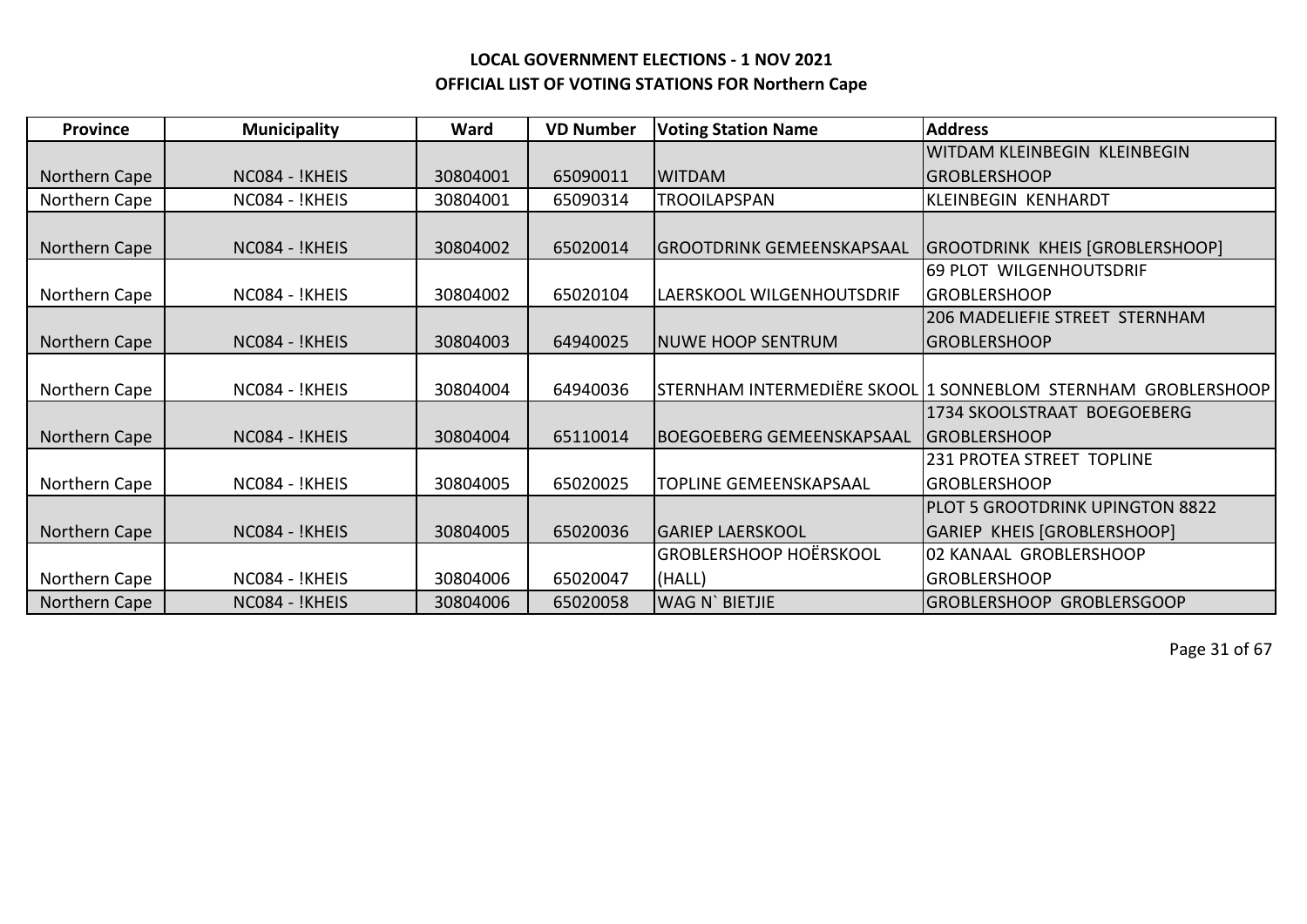| <b>Province</b> | <b>Municipality</b> | Ward     | <b>VD Number</b> | <b>Voting Station Name</b>                   | <b>Address</b>                           |
|-----------------|---------------------|----------|------------------|----------------------------------------------|------------------------------------------|
| Northern Cape   | NC084 - !KHEIS      | 30804006 | 65020115         | UITSIG PRIMÊR                                | 165 PERSEEL OPWAG GROBLERSHOOP           |
|                 |                     |          |                  |                                              |                                          |
| Northern Cape   | NC085 - TSANTSABANE | 30805001 | 65600029         | <b>POSTDENE COMMUNITY CENTRE</b>             | 19 PLEIN STREET POSTDENE POSTMASBURG     |
|                 |                     |          |                  |                                              | <b>GROENWATER POSTMANSBURG</b>           |
| Northern Cape   | NC085 - TSANTSABANE | 30805001 | 65640045         | <b>GROENWATER COMMUNITY HALL POSTMASBURG</b> |                                          |
|                 |                     |          |                  |                                              | 22 AREND STREET NEWTOWN                  |
| Northern Cape   | NC085 - TSANTSABANE | 30805002 | 65600018         | NEW TOWN COMMUNITY HALL                      | TSANTSABANE [POSTMASBURG]                |
|                 |                     |          |                  |                                              |                                          |
| Northern Cape   | NC085 - TSANTSABANE | 30805003 | 65600063         | <b>POSTDENE PRIMARY SCHOOL</b>               | <b>ISKOOLSTREET POSTDENE POSTMASBURG</b> |
| Northern Cape   | NC085 - TSANTSABANE | 30805003 | 65640067         | <b>JENN HAVEN BIBLIOTEEK</b>                 | JENN HAVEN POSTMASBURG                   |
| Northern Cape   | NC085 - TSANTSABANE | 30805003 | 65660115         | LOHATLA TENT                                 | NONE LOHATLA POSTMASBURG                 |
|                 |                     |          |                  |                                              | <b>MPETSHENI STREET BOICHOKO</b>         |
| Northern Cape   | NC085 - TSANTSABANE | 30805004 | 65600041         | <b>NG KERK IN AFRICA</b>                     | <b>POSTMASBURG</b>                       |
|                 |                     |          |                  |                                              |                                          |
| Northern Cape   | NC085 - TSANTSABANE | 30805004 | 65600096         | <b>BOICHOKO PRE SCHOOL</b>                   | BOSEALETSE BOICHOKO POSTMASBURG          |
|                 |                     |          |                  | SHILOAH ACADEMY COMBINED                     | 11 NOCHOLAS STREET POSTMASBURG           |
| Northern Cape   | NC085 - TSANTSABANE | 30805005 | 65600030         | <b>SCHOOL</b>                                | <b>POSTMASBURG</b>                       |
|                 |                     |          |                  |                                              | 16104 MARANTENG NEWTOWN                  |
| Northern Cape   | NC085 - TSANTSABANE | 30805005 | 65600085         | <b>CHURCH OF CHRIST MISSION</b>              | <b>POSTMASBURG</b>                       |

Page 32 of 67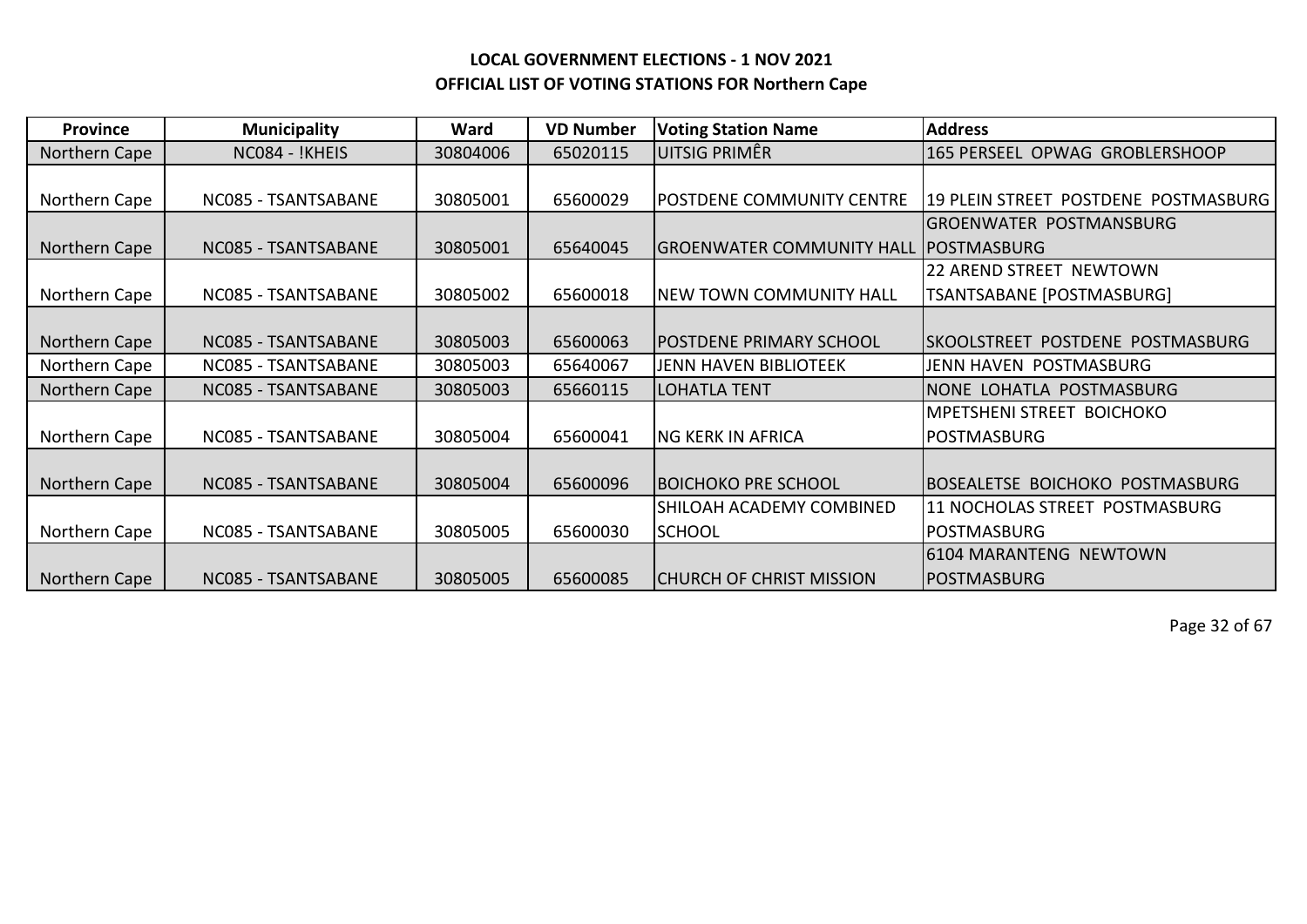| <b>Province</b> | <b>Municipality</b> | Ward     | <b>VD Number</b> | <b>Voting Station Name</b>  | <b>Address</b>                        |
|-----------------|---------------------|----------|------------------|-----------------------------|---------------------------------------|
| Northern Cape   | NC085 - TSANTSABANE | 30805006 | 65030026         | <b>BOPLAAS FARM</b>         | <b>BOPLAAS UPINGTON UPINGTON</b>      |
|                 |                     |          |                  |                             | TSANTSABANE POSTMASBURG               |
| Northern Cape   | NC085 - TSANTSABANE | 30805006 | 65030138         | <b>KOUPAN</b>               | <b>POSTMASBURG</b>                    |
|                 |                     |          |                  |                             | NEWTOWN TSANTSABANE<br><b>KAGISHO</b> |
| Northern Cape   | NC085 - TSANTSABANE | 30805006 | 65600052         | KATINKA PRE PRIMARY SCHOOL  | [POSTMASBURG]                         |
|                 |                     |          |                  | TSANTSABANE TRAFFIC         |                                       |
| Northern Cape   | NC085 - TSANTSABANE | 30805006 | 65630011         | <b>DEPARTMENT</b>           | EIGHTH AVENUE STATION POSTMASBURG     |
|                 |                     |          |                  |                             |                                       |
| Northern Cape   | NC085 - TSANTSABANE | 30805006 | 65660014         | <b>SAAMBOUSAAL</b>          | 229 OLIFANTSHOEK PLAAS VROEGGEDEEL    |
| Northern Cape   | NC085 - TSANTSABANE | 30805006 | 65660036         | <b>WINTONSAAL</b>           | WINTON FARM DEBEN SIYANDA             |
| Northern Cape   | NC085 - TSANTSABANE | 30805006 | 65660047         | <b>MAREMANE CARE CENTRE</b> | NONE MAREMANE POSTMASBURG             |
| Northern Cape   | NC085 - TSANTSABANE | 30805006 | 65660058         | <b>HEUNINGKOP STOOR</b>     | <b>PLAAS HEUNINGKOP</b>               |
|                 |                     |          |                  |                             |                                       |
| Northern Cape   | NC085 - TSANTSABANE | 30805006 | 65660069         | <b>MEERLUST</b>             | MEERLUST FARM OLIFANTSHOEK [BENEDE]   |
| Northern Cape   | NC085 - TSANTSABANE | 30805006 | 65660092         | <b>SMITHERS</b>             | <b>SMITHERS SIYANDA</b>               |
|                 |                     |          |                  |                             |                                       |
| Northern Cape   | NC085 - TSANTSABANE | 30805006 | 65660104         | <b>MOSSPLAASSAAL</b>        | MOSSPLAAS FARM UPINGTON [BENEDE]      |

Page 33 of 67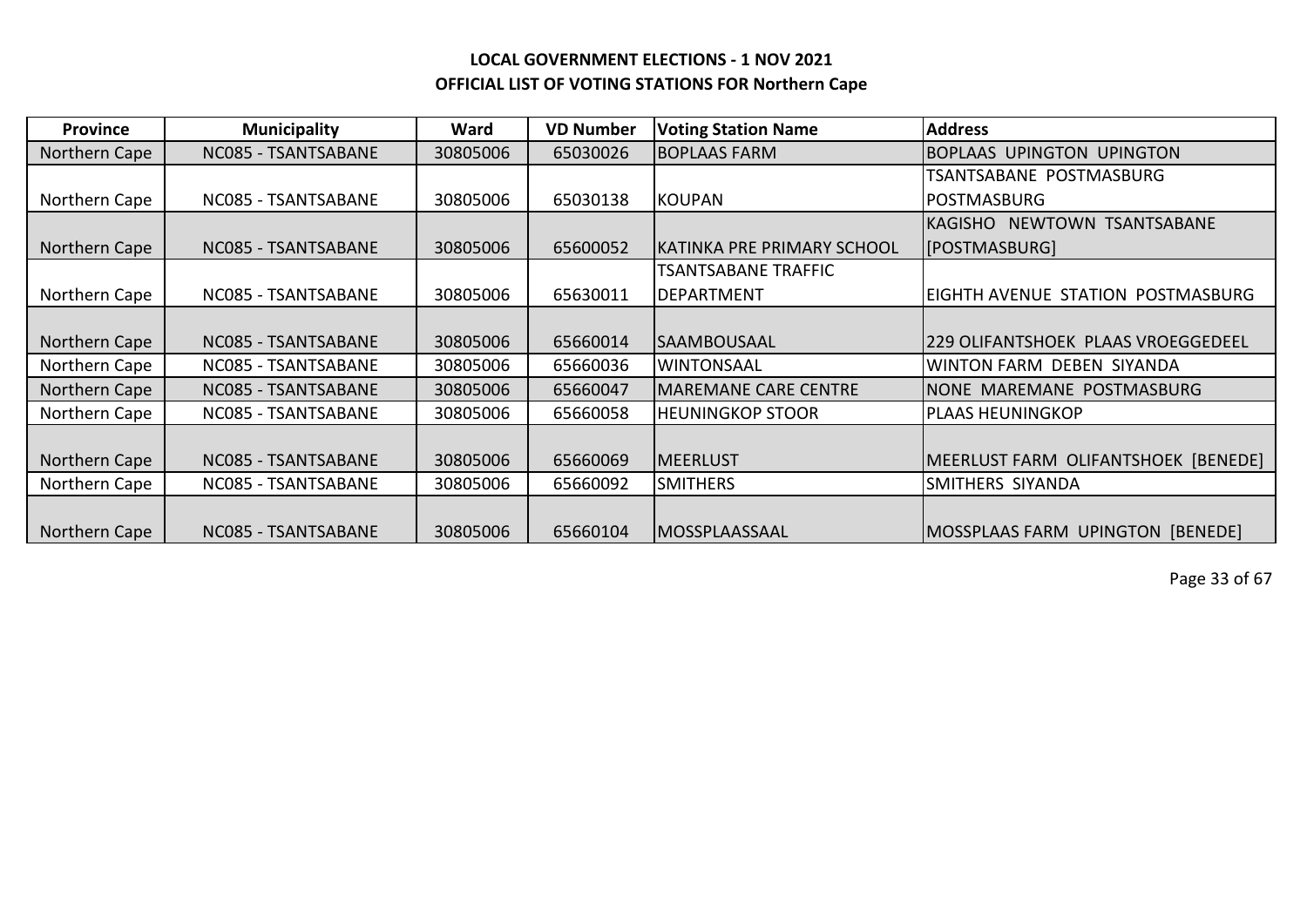| <b>Province</b> | <b>Municipality</b> | Ward     | <b>VD Number</b> | <b>Voting Station Name</b>        | <b>Address</b>                         |
|-----------------|---------------------|----------|------------------|-----------------------------------|----------------------------------------|
|                 |                     |          |                  |                                   | P O BOX 273 POSTMASBURG                |
| Northern Cape   | NC085 - TSANTSABANE | 30805007 | 65500017         | <b>FARM STRATHMORE</b>            | POSTMASBURG                            |
|                 |                     |          |                  |                                   |                                        |
| Northern Cape   | NC085 - TSANTSABANE | 30805007 | 65500130         | <b>RIETFONTEIN</b>                | POSTMAS POSTMASBURG POSTMASBURG        |
|                 |                     |          |                  |                                   | <b>5 FINCHAM STREET BOICHOKO</b>       |
| Northern Cape   | NC085 - TSANTSABANE | 30805007 | 65600074         | <b>ALL SAINTS ANGLICAN CHURCH</b> | IPOSTMASBURG                           |
| Northern Cape   | NC085 - TSANTSABANE | 30805007 | 65600108         | POSTMASBURG CIVIC CENTRE          | <b>19 SPRINGBOK STREET POSTMASBURG</b> |
|                 |                     |          |                  |                                   | <b>SKEYFONTEIN TSANTSABANE</b>         |
| Northern Cape   | NC085 - TSANTSABANE | 30805007 | 65640034         | <b>SKEYFONTEIN</b>                | [POSTMASBURG]                          |
| Northern Cape   | NC085 - TSANTSABANE | 30805007 | 65640078         | <b>SOETFONTEIN</b>                | <b>POSTMASBURG</b>                     |
|                 |                     |          |                  |                                   | 2 KHUDU STREET TLHAKALATLOU            |
| Northern Cape   | NC086 - KGATELOPELE | 30806001 | 65550034         | <b>SPORTSAAL TLHAKALATLOU</b>     | DANIELSKUIL                            |
| Northern Cape   | NC086 - KGATELOPELE | 30806002 | 65550023         | SMIRNA EVANGELIESE KERK           | ROUX KUILSVILLE DANIELSKUIL            |
| Northern Cape   | NC086 - KGATELOPELE | 30806003 | 65550012         | LIBRARY DANIELSKUIL               | BAKER DANIELSKUIL DANIELSKUIL          |
|                 |                     |          |                  | <b>DANIELSKUIL TOURISM</b>        |                                        |
| Northern Cape   | NC086 - KGATELOPELE | 30806003 | 65550045         | <b>INFORMATION CENTRE</b>         | HOOFSTRAAT DANIELSKUIL DANIELSKUIL     |
|                 |                     |          |                  |                                   | <b>IMOUNT CARMEL STORE FARM</b>        |
| Northern Cape   | NC086 - KGATELOPELE | 30806003 | 65640089         | <b>MOUNT CARMEL</b>               | KGATELOPELE [DANIELSKUIL]              |

Page 34 of 67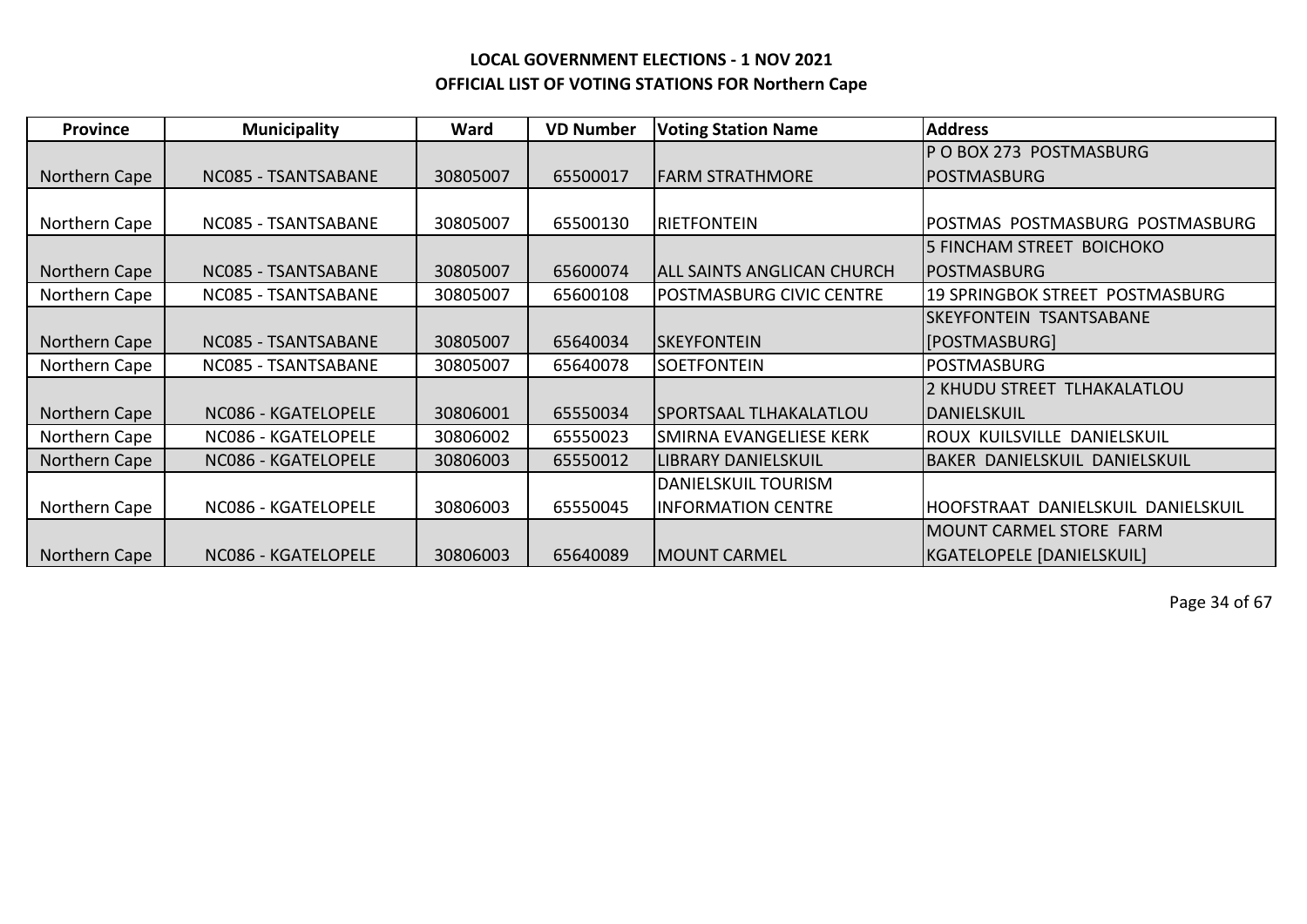| Province      | <b>Municipality</b>   | Ward     | <b>VD Number</b> | <b>Voting Station Name</b>     | <b>Address</b>                         |
|---------------|-----------------------|----------|------------------|--------------------------------|----------------------------------------|
| Northern Cape | NC086 - KGATELOPELE   | 30806004 | 65550056         | <b>KUILSVILLE HIGH SCHOOL</b>  | SCANLAM KUILSVILLE DANIELSKUIL         |
|               |                       |          |                  |                                | 14 ADAM LIME ACRES KGATELOPELE         |
| Northern Cape | NC086 - KGATELOPELE   | 30806005 | 65670015         | LIME ACRES PRIMARY SCHOOL      | [DANIELSKUIL]                          |
|               |                       |          |                  |                                |                                        |
| Northern Cape | NC086 - KGATELOPELE   | 30806006 | 65550067         | <b>ECD CENTRE PHUTHANANG</b>   | DANIELSKUIL TLHAKALATLOU<br>NEW STANCE |
|               |                       |          |                  |                                | RAE LIME ACRES KGATELOPELE             |
| Northern Cape | NC086 - KGATELOPELE   | 30806006 | 65670026         | <b>SHALEJE HALL</b>            | [DANIELSKUIL]                          |
| Northern Cape | NC086 - KGATELOPELE   | 30806006 | 65670037         | <b>FINSCH PRIMARY SCHOOL</b>   | PARK STREET NORFIN LIME ACRES          |
|               |                       |          |                  | <b>CHRISTEN GEMEENTES (ND</b>  |                                        |
| Northern Cape | NC087 - Dawid Kruiper | 30807001 | 65000067         | SWARTZ)                        | 45 SCHOOL STREET ROSEDALE UPINGTON     |
|               |                       |          |                  |                                | NEUSBERG ROSEDALE KHARA HAIS           |
| Northern Cape | NC087 - Dawid Kruiper | 30807001 | 65000203         | WESTERKIM PRIMARY SCHOOL       | [UPINGTON]                             |
|               |                       |          |                  |                                |                                        |
| Northern Cape | NC087 - Dawid Kruiper | 30807002 | 65000089         | <b>VGK RAINBOW KERK SAAL</b>   | VOORUITSIG STREET RAINBOW UPINGTON     |
|               |                       |          |                  |                                |                                        |
| Northern Cape | NC087 - Dawid Kruiper | 30807002 | 65000236         | <b>JUBILEE LIFE MINISTRIES</b> | 2 GRANAANT STREET PROGRESS UPINGTON    |
| Northern Cape | NC087 - Dawid Kruiper | 30807003 | 65000090         | TOLL SPEELMAN CIVIC HALL       | <b>KEIMOES ROAD PROGRESS UPINGTON</b>  |
|               |                       |          |                  |                                | 178 H/V VOORUITSIG & ROBYN BELLVUE     |
| Northern Cape | NC087 - Dawid Kruiper | 30807003 | 65000247         | <b>AGS KERK</b>                | <b>UPINGTON</b>                        |

Page 35 of 67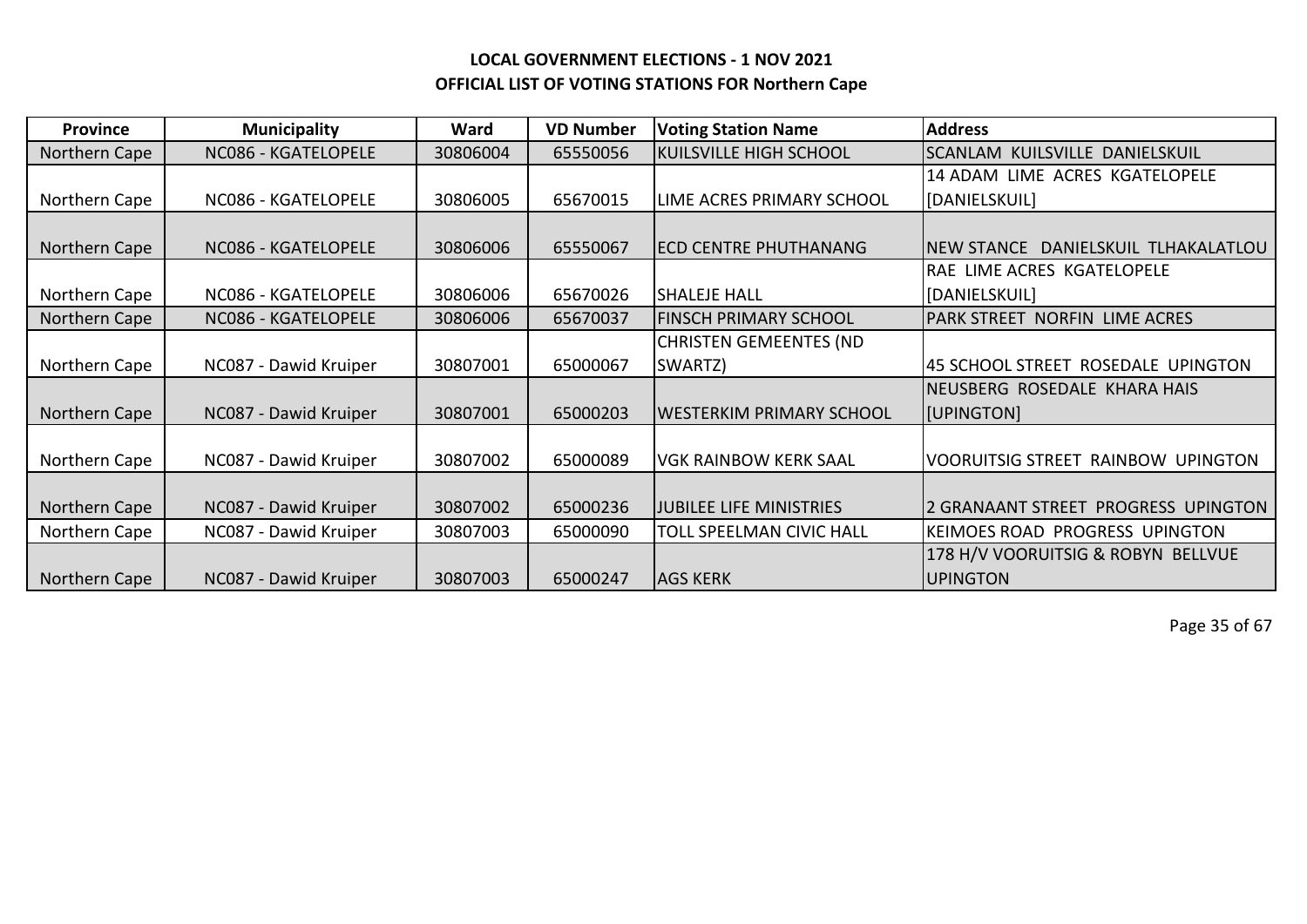| <b>Province</b> | <b>Municipality</b>   | Ward     | <b>VD Number</b> | <b>Voting Station Name</b>                            | <b>Address</b>                     |
|-----------------|-----------------------|----------|------------------|-------------------------------------------------------|------------------------------------|
| Northern Cape   | NC087 - Dawid Kruiper | 30807004 | 65000102         | <b>METHODISTE KERK</b>                                | 101 LEEUBEKKIE PROGRESS UPINGTON   |
|                 |                       |          |                  |                                                       |                                    |
| Northern Cape   | NC087 - Dawid Kruiper | 30807004 | 65000258         | EVANGELICAL LUTHERAN CHURCH 1 VYGIE PROGRESS UPINGTON |                                    |
|                 |                       |          |                  |                                                       |                                    |
| Northern Cape   | NC087 - Dawid Kruiper | 30807005 | 65000124         | <b>MOSES LINKS CIVIC HALL</b>                         | ANEMONESINGEL LOUISVALE UPINGTON   |
|                 |                       |          |                  | LOUISVALE INTERMEDIATE                                | 144 ANEMONE LOUISVALE ROAD         |
| Northern Cape   | NC087 - Dawid Kruiper | 30807005 | 65000168         | ISCHOOL                                               | <b>UPINGTON</b>                    |
|                 |                       |          |                  | <b>MARANATHA GEMEENTE</b>                             |                                    |
| Northern Cape   | NC087 - Dawid Kruiper | 30807005 | 65000214         | INTERNASIONAAL                                        | IWILLEM GREEF LOUISVALE UPINGTON   |
| Northern Cape   | NC087 - Dawid Kruiper | 30807006 | 65000056         | <b>PABALLELO HIGH SCHOOL</b>                          | PABALLELO UPINGTON                 |
|                 |                       |          |                  |                                                       | 10348 MAYABA PABALLELO KHARA HAIS  |
| Northern Cape   | NC087 - Dawid Kruiper | 30807006 | 65000191         | LUKHANYISO PRIMARY SCHOOL                             | <b>I</b> [UPINGTON]                |
| Northern Cape   | NC087 - Dawid Kruiper | 30807007 | 65000045         | J SHIMANE HALL                                        | IMALI STREET PABALLELO UPINGTON    |
|                 |                       |          |                  |                                                       | 01 MARK STREET UPINGTON KHARA HAIS |
| Northern Cape   | NC087 - Dawid Kruiper | 30807007 | 65000179         | <b>UPINGTON BIBLIOTEEK</b>                            | [UPINGTON]                         |
|                 |                       |          |                  | UPINGTON MUNICIPAL                                    | H/V BORCHERD & CONRADIE UPINGTON   |
| Northern Cape   | NC087 - Dawid Kruiper | 30807008 | 65000023         | <b>SWIMMING POOL</b>                                  | <b>KHARA HAIS</b>                  |
| Northern Cape   | NC087 - Dawid Kruiper | 30807008 | 65000269         | <b>UPINGTON FIRE BRIGADE</b>                          | IDAKOTA ROAD UPINGTON UPINGTON     |

Page 36 of 67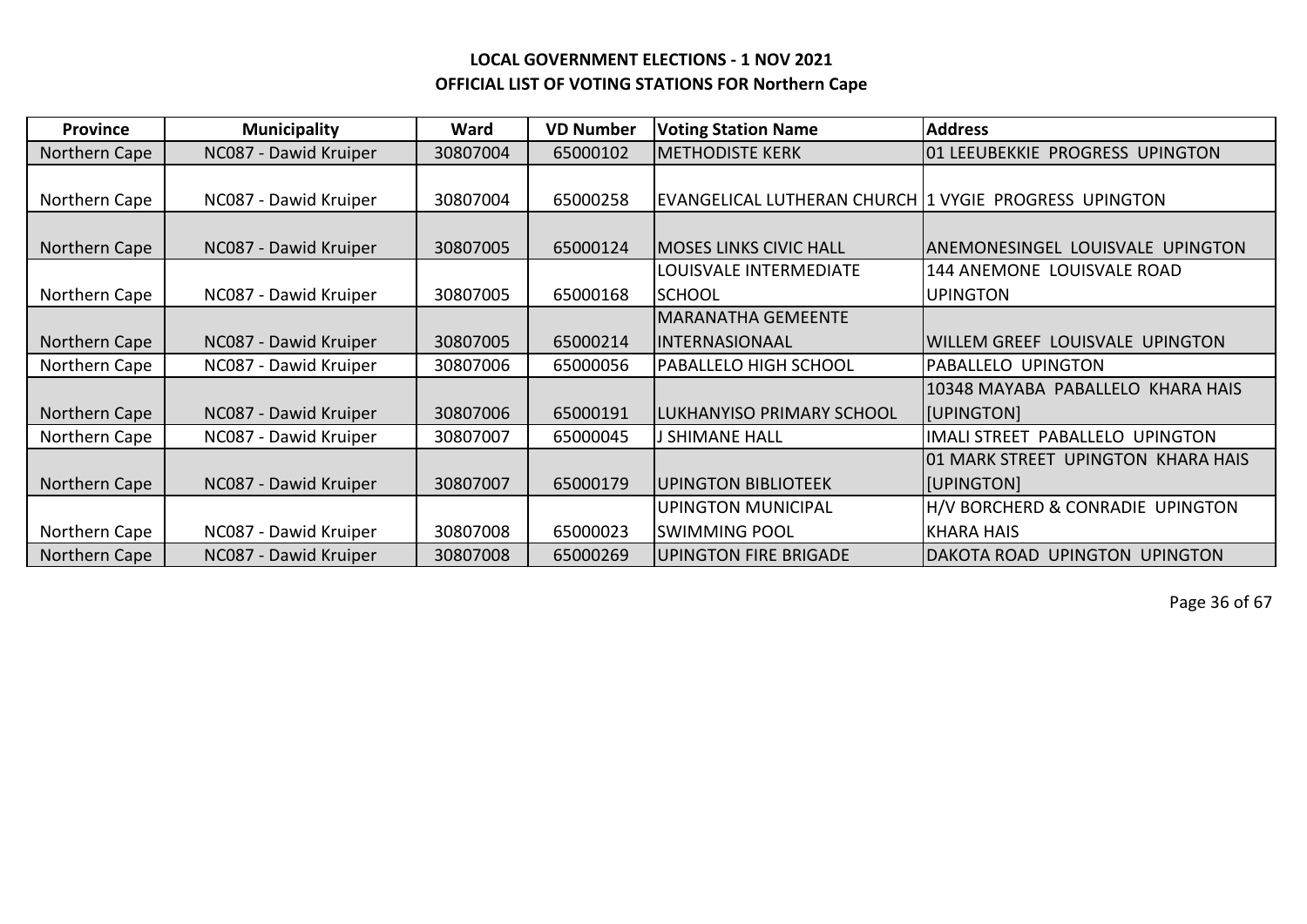| <b>Province</b> | <b>Municipality</b>   | Ward     | <b>VD Number</b> | <b>Voting Station Name</b>     | <b>Address</b>                                   |
|-----------------|-----------------------|----------|------------------|--------------------------------|--------------------------------------------------|
|                 |                       |          |                  |                                |                                                  |
| Northern Cape   | NC087 - Dawid Kruiper | 30807009 | 65000012         | DUINEVELD HIGH SCHOOL          | RONDOMSTREET OOSTERVILLE UPINGTON                |
|                 |                       |          |                  |                                | 102 GROENPUNT WEG KEIDEBEES                      |
| Northern Cape   | NC087 - Dawid Kruiper | 30807009 | 65090303         | <b>CASA CALIDA</b>             | <b>UPINGTON</b>                                  |
| Northern Cape   | NC087 - Dawid Kruiper | 30807010 | 65000146         | IBABBELBEKKIE                  | ORANJEWEG ROSEDALE UPINGTON                      |
|                 |                       |          |                  |                                |                                                  |
| Northern Cape   | NC087 - Dawid Kruiper | 30807011 | 65000157         | <b>VGK KERKSAAL UPINGTON</b>   | 12 THORN STREET EXTENSION UPINGTON               |
| Northern Cape   | NC087 - Dawid Kruiper | 30807011 | 65050028         | lKALKSLOOT GEMEENSKAPSAAL      | <b>KALKSLOOT UPINGTON</b>                        |
|                 |                       |          |                  |                                |                                                  |
|                 |                       |          |                  | IRAASWATER GEMEENSKAPSAAL      | H/V LENSIE & SKORSIE RAASWATER                   |
| Northern Cape   | NC087 - Dawid Kruiper | 30807012 | 65050039         | <b>PRE SCHOOL</b>              | <b>UPINGTON</b>                                  |
|                 |                       |          |                  |                                |                                                  |
| Northern Cape   | NC087 - Dawid Kruiper | 30807012 | 65050040         | <b>VGK KERK LOUISVALE DORP</b> | 16 KERK STREET LOUISVALE DORP<br><b>UPINGTON</b> |
|                 |                       |          |                  |                                | DAWID KRUIPER RURAL LESEDING                     |
| Northern Cape   | NC087 - Dawid Kruiper | 30807012 | 65090268         | <b>NAMA PINKSTER KERK</b>      | <b>UPINGTON</b>                                  |
|                 |                       |          |                  |                                | OLYVENSHOUT DRIFT SETTLEMENT                     |
| Northern Cape   | NC087 - Dawid Kruiper | 30807012 | 65090415         | <b>IJAREI MINISTRIES</b>       | LOUISVALE ROAD UPINGTON                          |
|                 |                       |          |                  | IKWANOBUHLE PRESBYTERIAN       |                                                  |
| Northern Cape   | NC087 - Dawid Kruiper | 30807013 | 65000135         | <b>CHURCH</b>                  | <b>DAWID KRUIPER</b>                             |
|                 |                       |          |                  |                                |                                                  |
| Northern Cape   | NC087 - Dawid Kruiper | 30807013 | 65000225         | IPABALLELO PRIMARY SCHOOL      | 166 82 VULINDLELA PABALLELO UPINGTON             |

Page 37 of 67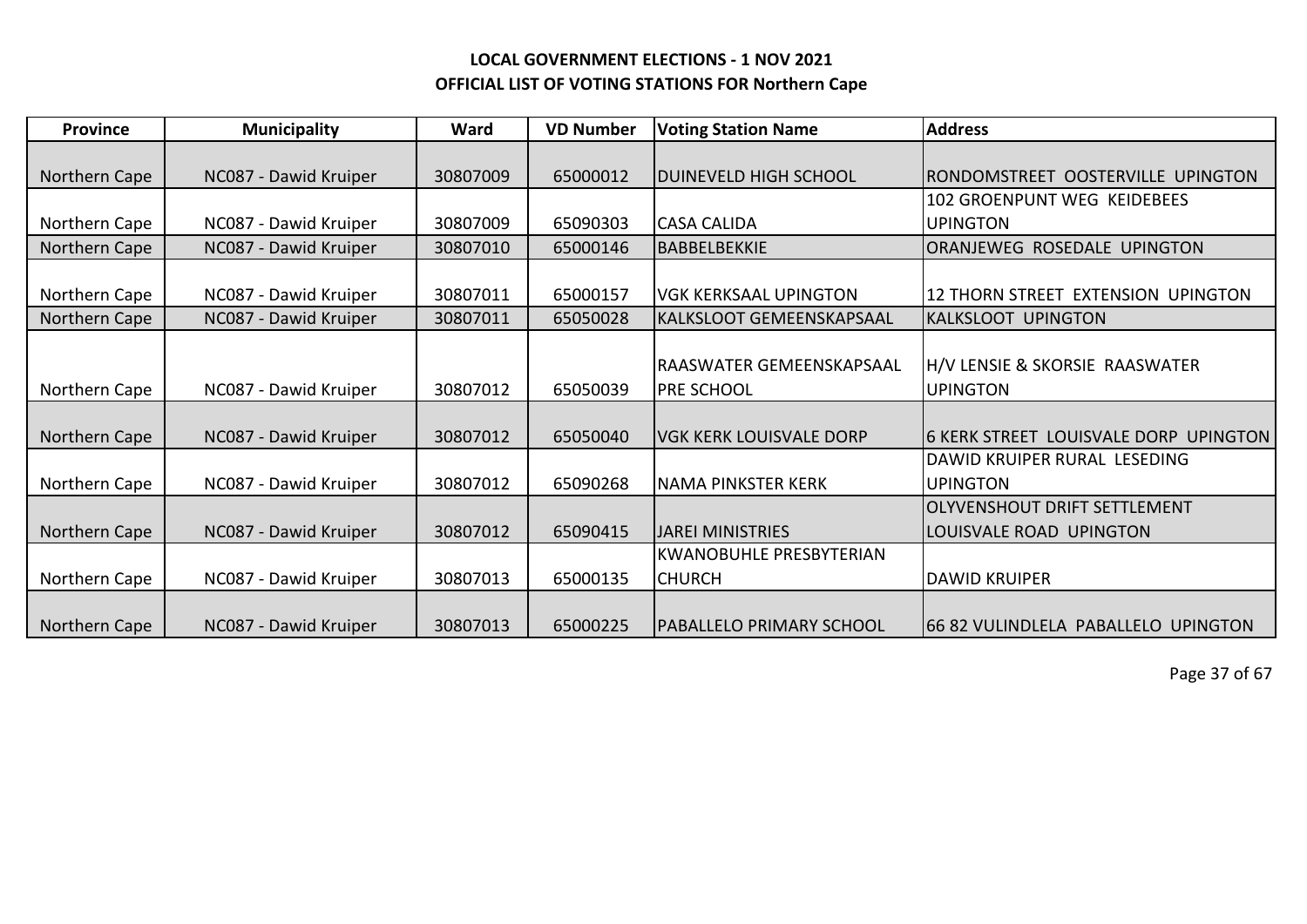| <b>Province</b> | <b>Municipality</b>   | Ward     | <b>VD Number</b> | <b>Voting Station Name</b>   | <b>Address</b>                                    |
|-----------------|-----------------------|----------|------------------|------------------------------|---------------------------------------------------|
|                 |                       |          |                  | <b>NORTHERN CAPE COUNTRY</b> |                                                   |
| Northern Cape   | NC087 - Dawid Kruiper | 30807013 | 65000281         | ICOLLEGE                     | <b>STEVE NAUDE FLORA PARK UPINGTON</b>            |
|                 |                       |          |                  |                              |                                                   |
| Northern Cape   | NC087 - Dawid Kruiper | 30807013 | 65090392         | KARAKOEL NAVORSINGSENTRUM    | IBORCHERD UPINGTON UPINGTON                       |
| Northern Cape   | NC087 - Dawid Kruiper | 30807014 | 65000292         | <b>WATERWESE SAAL</b>        | LOUISVALEROAD UPINGTON                            |
| Northern Cape   | NC087 - Dawid Kruiper | 30807014 | 65040016         | LEERKRANS GEMEENSKAPSAAL     | SONOP LEERKRANS UPINGTON                          |
|                 |                       |          |                  |                              | UPINGTON KHARA HAIS<br>IHOOF STREET .             |
| Northern Cape   | NC087 - Dawid Kruiper | 30807014 | 65040027         | <b>KAROS GEMEENSKAPSAAL</b>  | [JUPINGTON]                                       |
|                 |                       |          |                  |                              | HOOP STREET UPINGTON KHARA HAIS                   |
| Northern Cape   | NC087 - Dawid Kruiper | 30807014 | 65040038         | <b>LAMBRECHTSDRIFT</b>       | [UPINGTON]                                        |
| Northern Cape   | NC087 - Dawid Kruiper | 30807014 | 65090066         | <b>CHURCH OF CHRIST 30AD</b> | STRAUSSBURG UPINGTON                              |
| Northern Cape   | NC087 - Dawid Kruiper | 30807015 | 65000180         | <b>ACTS MISSION CHURCH</b>   | <b>SKOOL STREET</b><br><b>UPINGTON KHARA HAIS</b> |
| Northern Cape   | NC087 - Dawid Kruiper | 30807015 | 65000270         | PIET THOLE COMMUNITY HALL    | <b>LEEUKOPSTREET</b><br>ROSEDALE UPINGTON         |
|                 |                       |          |                  | PHILANDERSBRON COMMUNITY     | 00 VAN DER WESTHUIZEN STREET MIER                 |
| Northern Cape   | NC087 - Dawid Kruiper | 30807016 | 64980052         | <b>HALL</b>                  | PHILANDERSBRON                                    |
|                 |                       |          |                  |                              | PLAAS VAN W. KNOESEN UPINGTON                     |
| Northern Cape   | NC087 - Dawid Kruiper | 30807016 | 65030037         | <b>INKBOSPAN PLAAS</b>       | <b>INKBOSPAN</b>                                  |

Page 38 of 67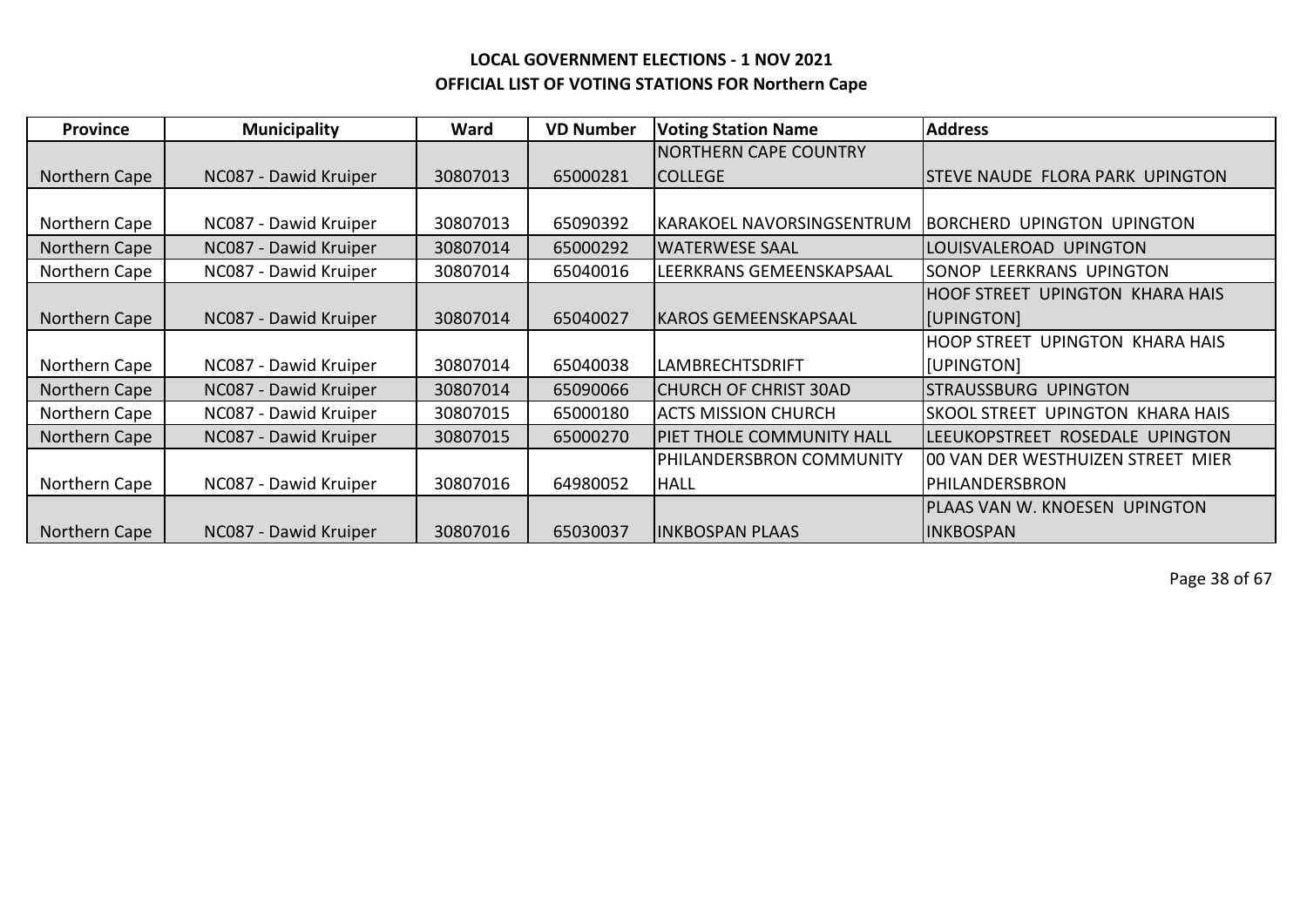| <b>Province</b> | <b>Municipality</b>   | Ward     | <b>VD Number</b> | <b>Voting Station Name</b>      | <b>Address</b>                                       |
|-----------------|-----------------------|----------|------------------|---------------------------------|------------------------------------------------------|
| Northern Cape   | NC087 - Dawid Kruiper | 30807016 | 65030048         | EENSAAMKASTEEL                  | <b>ASKHAM</b>                                        |
| Northern Cape   | NC087 - Dawid Kruiper | 30807016 | 65030059         | <b>KEPEKE SENTRUM</b>           | NOENIEPUT MIER NOENIEPUT                             |
|                 |                       |          |                  |                                 |                                                      |
| Northern Cape   | NC087 - Dawid Kruiper | 30807016 | 65030060         | <b>PLAAS HARRISDALE</b>         | PLAAS HARRISDALE UPINGTON SIYANDA                    |
|                 |                       |          |                  | IKALAHARI WES                   |                                                      |
| Northern Cape   | NC087 - Dawid Kruiper | 30807016 | 65030071         | BOEREVERENIGINGSAAL             | KALAHARI WES UPINGTON UPINGTON                       |
| Northern Cape   | NC087 - Dawid Kruiper | 30807016 | 65030082         | IARIMAGHAM                      | ARIMAGHAM FARM UPINGTON BENEDE                       |
|                 |                       |          |                  | <b>ISWARTKOPDAM COMMUNITY</b>   | 100 FREDERICK DU PLESSIS SWARTKOPDAM                 |
| Northern Cape   | NC087 - Dawid Kruiper | 30807016 | 65030093         | HALL                            | <b>MIER</b>                                          |
| Northern Cape   | NC087 - Dawid Kruiper | 30807016 | 65030105         | <b>PLAAS ALTEMIT</b>            | IDWAALHOEK UPINGTON DWAALHOEK                        |
| Northern Cape   | NC087 - Dawid Kruiper | 30807016 | 65030116         | <b>ASKHAM COMMUNITY HALL</b>    | 92 KAMEELDUIN ASKHAM MIER                            |
|                 |                       |          |                  |                                 |                                                      |
| Northern Cape   | NC087 - Dawid Kruiper | 30807016 | 65030150         | ANDRIESVALE COMMUNITY HALL      | <b>ANDRIESVALE MIER</b>                              |
| Northern Cape   | NC087 - Dawid Kruiper | 30807016 | 65090022         | <b>PLAAS ZONDERHUIS</b>         | PLAAS ZONDERHUIS UPINGTON                            |
|                 |                       |          |                  |                                 | <b>11 ERIC OROPOLENG STREET</b><br><b>MELKSTROOM</b> |
| Northern Cape   | NC087 - Dawid Kruiper | 30807016 | 65090055         | <b>GOSPEL MESSENGERS OF GOD</b> | <b>UPINGTON</b>                                      |

Page 39 of 67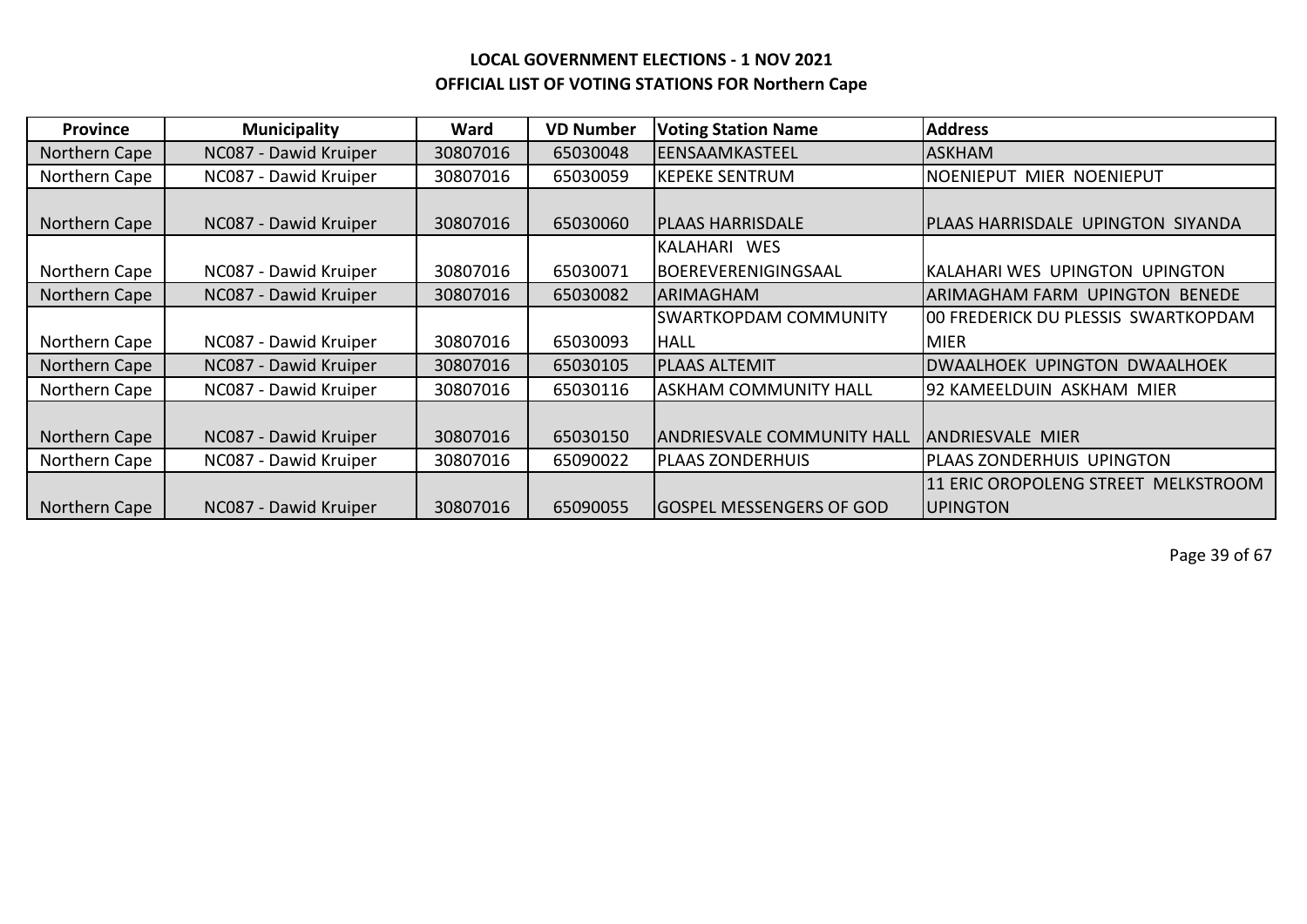| <b>Province</b> | <b>Municipality</b>   | Ward     | <b>VD Number</b> | <b>Voting Station Name</b>       | <b>Address</b>                             |
|-----------------|-----------------------|----------|------------------|----------------------------------|--------------------------------------------|
|                 |                       |          |                  |                                  |                                            |
|                 |                       |          |                  | IACADEMY FOR ENVIROMENTAL        |                                            |
| Northern Cape   | NC087 - Dawid Kruiper | 30807016 | 65090291         | <b>LEADERSHIP UIZIP CAMPUS</b>   | <b>LUIZIP UPINGTON</b>                     |
| Northern Cape   | NC087 - Dawid Kruiper | 30807017 | 64980018         | <b>KLEIN MIER COMMUNITY HALL</b> | 100 BUITE STREET KLEIN MIER<br><b>MIER</b> |
| Northern Cape   | NC087 - Dawid Kruiper | 30807017 | 64980029         | <b>WELKOM COMMUNITY HALL</b>     | 2 SKOOL STR MIER WELKOM                    |
|                 |                       |          |                  |                                  |                                            |
| Northern Cape   | NC087 - Dawid Kruiper | 30807017 | 64980030         | RIETFONTEIN COMMUNITY HALL       | 53 DAAN SWANEPOEL RIETFONTEIN MIER         |
| Northern Cape   | NC087 - Dawid Kruiper | 30807017 | 64980041         | <b>LOUBOS COMMUNITY HALL</b>     | IGORRELSTREET LOUBOS MIER                  |
| Northern Cape   | NC087 - Dawid Kruiper | 30807017 | 65030015         | <b>MATA MATA VS</b>              | <b>MATA MATA MIER</b>                      |
| Northern Cape   | NC087 - Dawid Kruiper | 30807017 | 65030149         | <b>NOSSOB RESERVE</b>            | <b>NOSSOB MIER NOSSOB</b>                  |
| Northern Cape   | NC091 - Sol Plaatje   | 30901001 | 65440122         | LUCRETIA PRIMARY SCHOOL          | CARRISA LUCRETIA KIMBERLEY                 |
|                 |                       |          |                  |                                  | CNR STARLING AND CELOSIA STREE             |
| Northern Cape   | NC091 - Sol Plaatje   | 30901001 | 65440481         | HARVESTIME BAPTIST CHURCH        | IROODEPAN KIMBERLEY                        |
| Northern Cape   | NC091 - Sol Plaatje   | 30901001 | 65460034         | <b>PLATFONTEIN CHURCH</b>        | PLATFONTEIN KIMBERLEY                      |
|                 |                       |          |                  | <b>PESCODIA SENIOR SECONDARY</b> |                                            |
| Northern Cape   | NC091 - Sol Plaatje   | 30901002 | 65440267         | <b>SCHOOL</b>                    | 53 ALBATROSSTREET PESCODIA KIMBERLEY       |

Page 40 of 67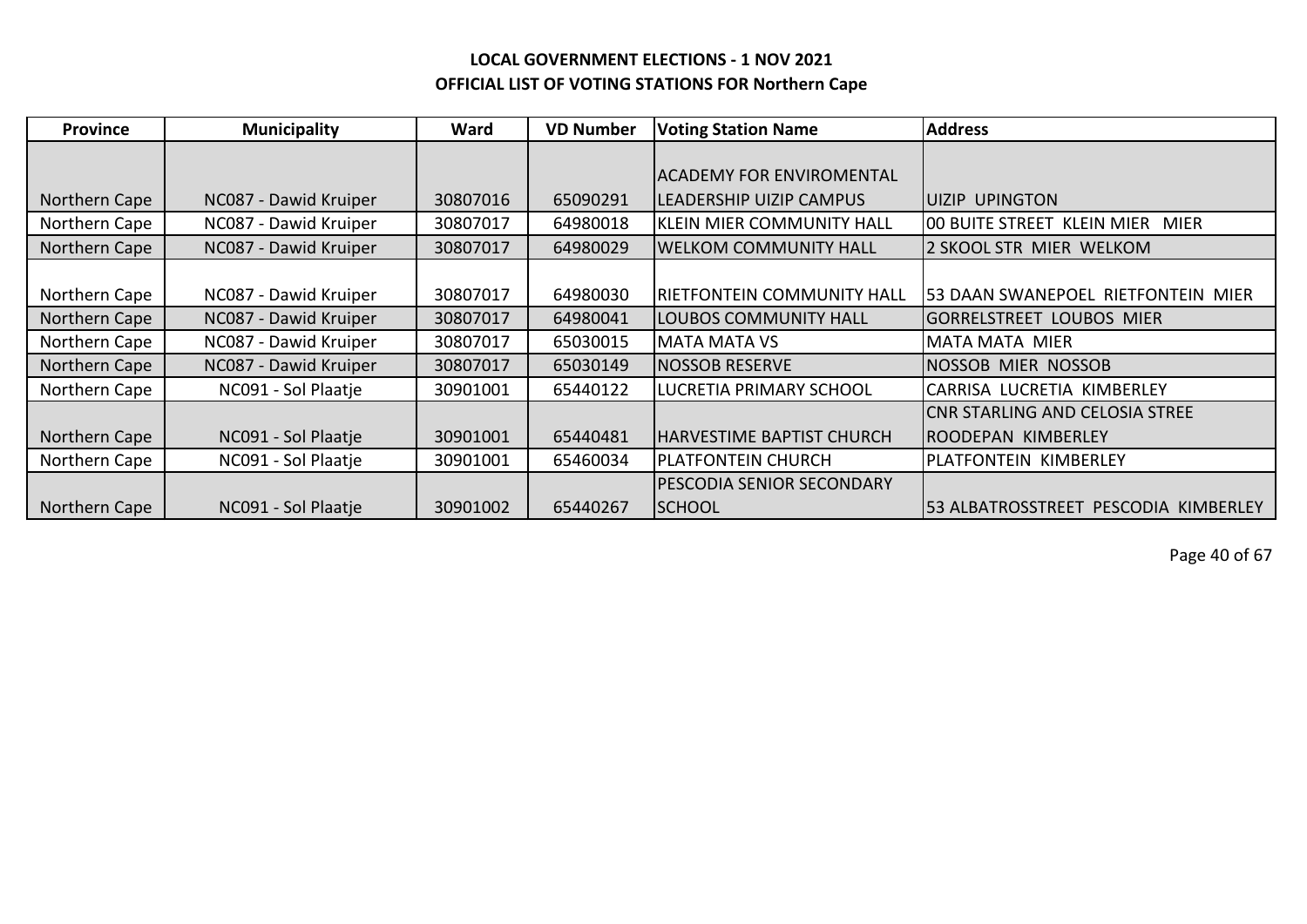| <b>Province</b> | <b>Municipality</b> | Ward     | <b>VD Number</b> | <b>Voting Station Name</b>          | <b>Address</b>                        |
|-----------------|---------------------|----------|------------------|-------------------------------------|---------------------------------------|
|                 |                     |          |                  |                                     | STARLING STREET PESCODIA SOL PLAATJE  |
| Northern Cape   | NC091 - Sol Plaatje | 30901002 | 65440492         | IROODEPAN PRIMARY SCHOOL            | [KIMBERLEY]                           |
|                 |                     |          |                  |                                     |                                       |
| Northern Cape   | NC091 - Sol Plaatje | 30901003 | 65440021         | EMMANUAL HIGH SCHOOL                | FOURTEENTH STREET HOMELITE KIMBERLEY  |
| Northern Cape   | NC091 - Sol Plaatje | 30901003 | 65440032         | <b>HOMEVALE PRIMARY SCHOOL</b>      | 1ST STREET HOMEVALE KIMBERLEY         |
|                 |                     |          |                  |                                     | 557 SEHULARO STREET MANKURWANE        |
| Northern Cape   | NC091 - Sol Plaatje | 30901004 | 65440098         | MANKURWANE PRIMARY SCHOOL KIMBERLEY |                                       |
| Northern Cape   | NC091 - Sol Plaatje | 30901004 | 65440526         | <b>WITDAM</b>                       | WITDAM KIMBERLEY                      |
|                 |                     |          |                  | <b>GALESHEWE COMMUNITY</b>          | 22049 SEOCHWARENG ROAD VERGENOEG      |
| Northern Cape   | NC091 - Sol Plaatje | 30901004 | 65440650         | <b>SERVICE CENTRE</b>               | <b>KIMBERLEY</b>                      |
|                 |                     |          |                  |                                     |                                       |
| Northern Cape   | NC091 - Sol Plaatje | 30901005 | 65440065         | LETSHEGO PRIMARY SCHOOL             | MOSHE KANTANE ST REDIRILE KIMBERLEY   |
|                 |                     |          |                  |                                     | OTHNIEL GAETSEWE REDIRILE SOL PLAATJE |
| Northern Cape   | NC091 - Sol Plaatje | 30901005 | 65440504         | PERCIVAL JAS COMMUNITY HALL         | [KIMBERLEY]                           |
|                 |                     |          |                  | <b>ASSEMBLIES OF GOD CHURCH</b>     |                                       |
| Northern Cape   | NC091 - Sol Plaatje | 30901006 | 65440043         | IBLOEMANDA                          | THUTLO STREET BLOEMANDA KIMBERLEY     |
|                 |                     |          |                  |                                     |                                       |
|                 |                     |          |                  |                                     | TSHWENE STREET VERGENOEG EXTENTION    |
| Northern Cape   | NC091 - Sol Plaatje | 30901006 | 65440515         | <b>FULL GOSPEL CHURCH</b>           | 10 SOL PLAATJE [KIMBERLEY]            |
|                 |                     |          |                  | <b>HOUSE OF JOY MIRACLE (OLD ST</b> | 4530 MOAGI STREET VERGENOEG           |
| Northern Cape   | NC091 - Sol Plaatje | 30901007 | 65440076         | <b>PAULS CHURCH)</b>                | <b>KIMBERLEY</b>                      |

Page 41 of 67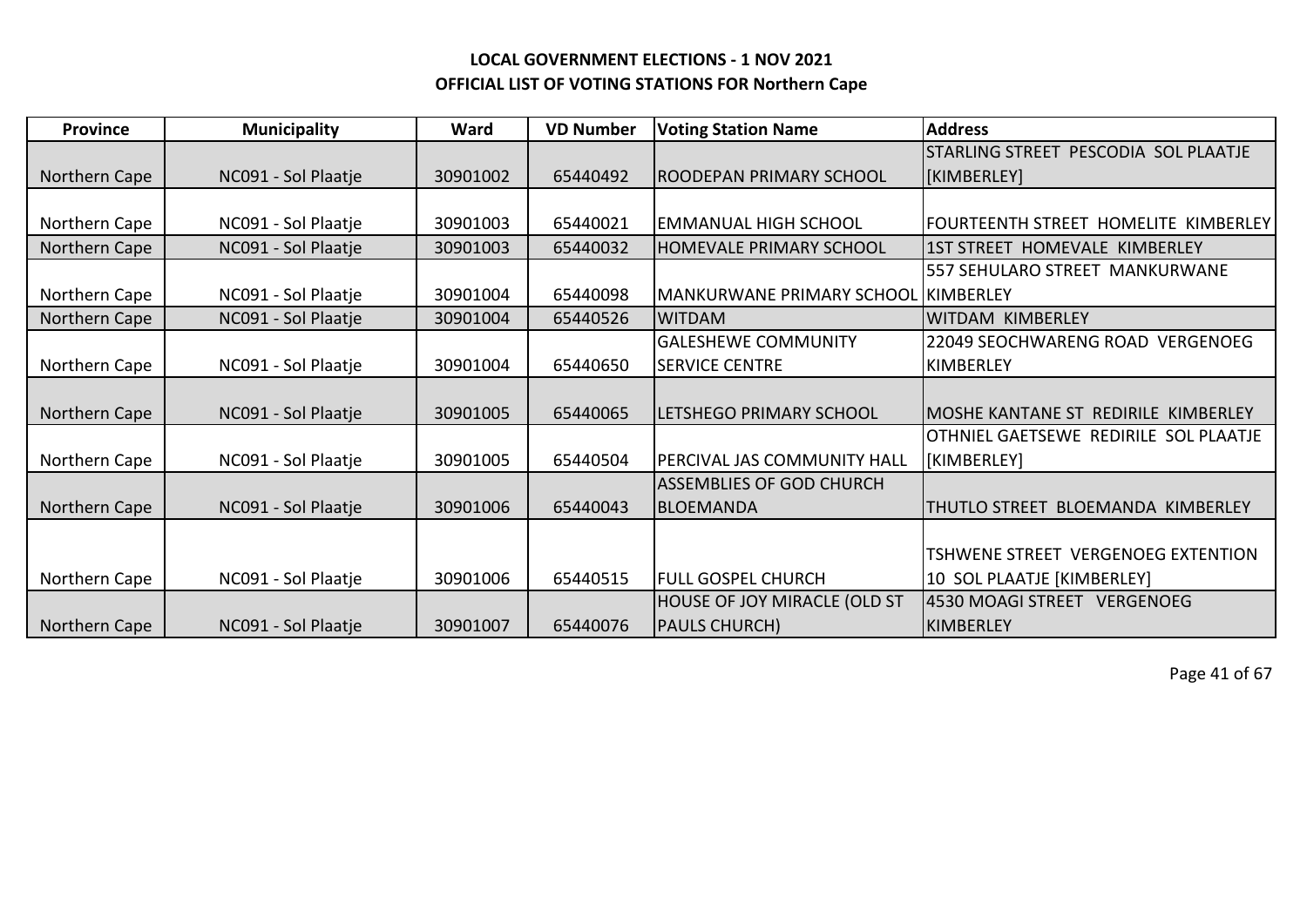| <b>Province</b> | <b>Municipality</b> | Ward     | <b>VD Number</b> | <b>Voting Station Name</b>        | <b>Address</b>                            |
|-----------------|---------------------|----------|------------------|-----------------------------------|-------------------------------------------|
|                 |                     |          |                  |                                   | 431 MPIKWANE STREET VERGENOEG             |
| Northern Cape   | NC091 - Sol Plaatje | 30901007 | 65440087         | <b>MASIZA PRIMARY SCHOOL</b>      | IKIMBERLEY                                |
|                 |                     |          |                  |                                   |                                           |
| Northern Cape   | NC091 - Sol Plaatje | 30901008 | 65440234         | <b>HOUSING SUPPORT CEN 1</b>      | MOESHOESHOE GALESHEWE KIMBERLEY           |
|                 |                     |          |                  |                                   | 1309 MAZABANE STREET RETSWELELE           |
| Northern Cape   | NC091 - Sol Plaatje | 30901009 | 65440010         | likageng presbeterian Church      | KIMBERLEY                                 |
|                 |                     |          |                  | <b>EPLEKHELA SENIOR SECONDARY</b> |                                           |
| Northern Cape   | NC091 - Sol Plaatje | 30901009 | 65440111         | <b>ISCHOOL</b>                    | MOSAMO ST RETSWERELE KIMBERLEY            |
|                 |                     |          |                  | <b>TETLANYO SENIOR SECONDARY</b>  | 101 DITAKE CRESCENT VERGENOEG             |
| Northern Cape   | NC091 - Sol Plaatje | 30901010 | 65440144         | <b>ISCHOOL</b>                    | KIMBERLEY                                 |
|                 |                     |          |                  | <b>MOLEABANGWE PRIMARY</b>        | <b>MAPUTLE VERGENOEG EXTENSION 7 SOL</b>  |
| Northern Cape   | NC091 - Sol Plaatje | 30901010 | 65440537         | <b>SCHOOL</b>                     | PLAATJE [KIMBERLEY]                       |
|                 |                     |          |                  |                                   | NOBENGULA STREET GALESHEWE SOL            |
| Northern Cape   | NC091 - Sol Plaatje | 30901010 | 65440672         | <b>THABANE HIGH SCHOOL</b>        | <b>PLAATJE</b>                            |
|                 |                     |          |                  |                                   | <b>74 STRANGER NKOSI STREET VERGENOEG</b> |
| Northern Cape   | NC091 - Sol Plaatje | 30901011 | 65440166         | <b>ISAGO PRIMARY SCHOOL</b>       | IKIMBERLEY                                |
|                 |                     |          |                  |                                   | DINGAAN VERGENOEG EXTENSION 7 SOL         |
| Northern Cape   | NC091 - Sol Plaatje | 30901011 | 65440548         | <b>GASCA HALL</b>                 | PLAATJE [KIMBERLEY]                       |
|                 |                     |          |                  | <b>REFORMED EVANGELICAL</b>       |                                           |
| Northern Cape   | NC091 - Sol Plaatje | 30901012 | 65440100         | <b>CHURCH</b>                     | PABALLO GALESHEWE KIMBERLEY               |
|                 |                     |          |                  |                                   | PHILLIP MPIWA VERGENOEG EXTENSION 2       |
| Northern Cape   | NC091 - Sol Plaatje | 30901012 | 65440559         | <b>SOL PLAATJE PRIMARY SCHOOL</b> | <b>SOL PLAATJE [KIMBERLEY]</b>            |

Page 42 of 67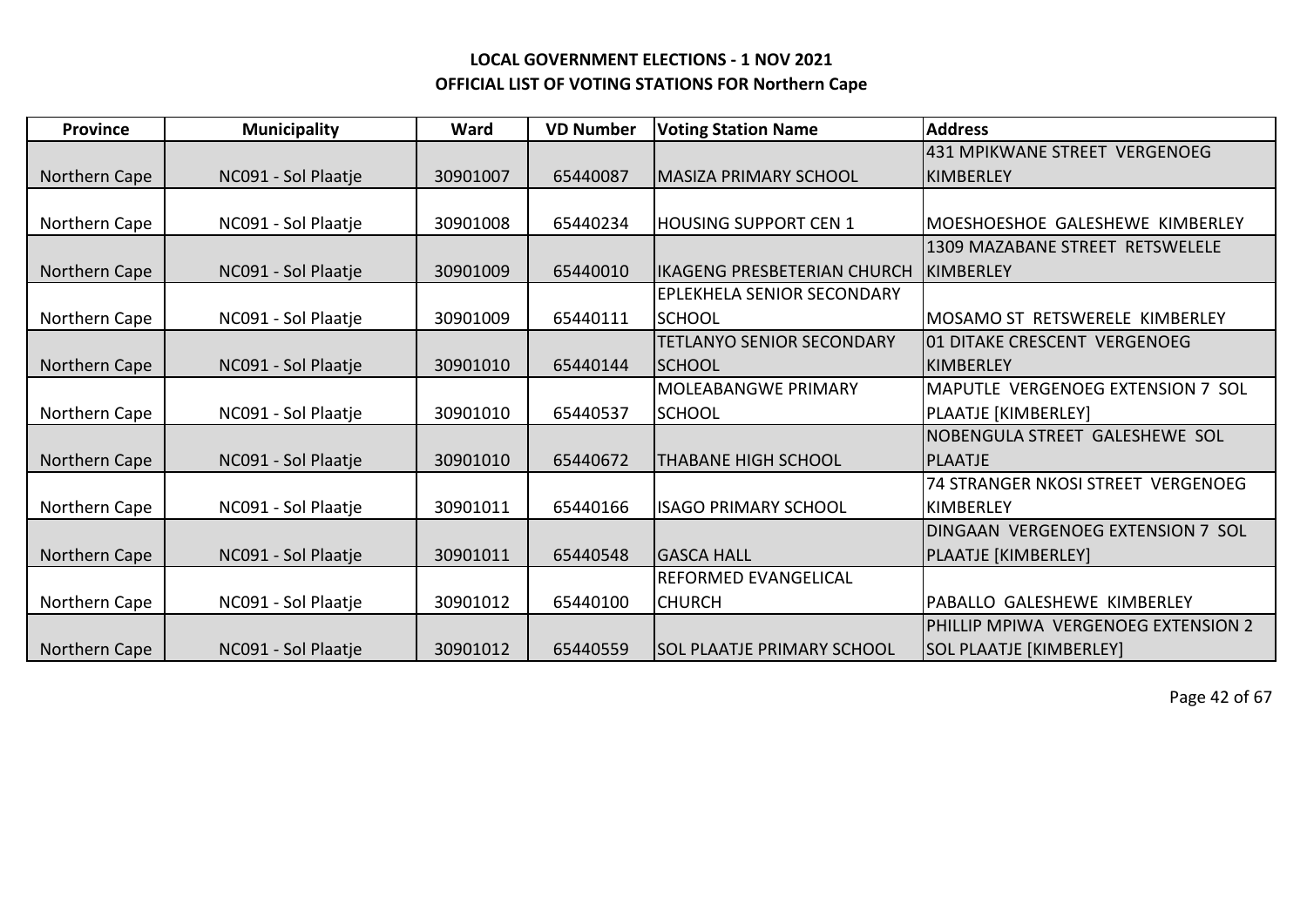| <b>Province</b> | <b>Municipality</b> | Ward     | <b>VD Number</b> | <b>Voting Station Name</b>         | <b>Address</b>                     |
|-----------------|---------------------|----------|------------------|------------------------------------|------------------------------------|
|                 |                     |          |                  |                                    |                                    |
| Northern Cape   | NC091 - Sol Plaatje | 30901013 | 65440133         | <b>BOICHOKO PRIMARY SCHOOL</b>     | IMETHODIST ST GALESHEWE KIMBERLEY  |
| Northern Cape   | NC091 - Sol Plaatje | 30901013 | 65440278         | <b>RENEILWE PRIMARY SCHOOL</b>     | ETHEL ST GALESHEWE KIMBERLEY       |
|                 |                     |          |                  |                                    |                                    |
| Northern Cape   | NC091 - Sol Plaatje | 30901014 | 65440289         | IPERSEVERANCE COLLEGE              | 1156 BARKLY RD HOMESTEAD KIMBERLEY |
|                 |                     |          |                  | <b>FLOORS HIGH SECONDARY</b>       | 34 STOCKROOS STREET COLVILLE       |
| Northern Cape   | NC091 - Sol Plaatje | 30901014 | 65440302         | <b>SCHOOL</b>                      | KIMBERLEY                          |
|                 |                     |          |                  |                                    | 1913 JOHN DAKA ST PHUTHANANG       |
| Northern Cape   | NC091 - Sol Plaatje | 30901015 | 65440199         | <b>BOITUMELO SPECIAL SCHOOL</b>    | <b>KIMBERLEY</b>                   |
|                 |                     |          |                  | TSHWARELELA COMBINED               |                                    |
| Northern Cape   | NC091 - Sol Plaatje | 30901015 | 65440683         | <b>SCHOOL</b>                      | KWENA STREET GALESHEWE SOL PLAATJE |
|                 |                     |          |                  |                                    |                                    |
| Northern Cape   | NC091 - Sol Plaatje | 30901016 | 65440458         | <b>VICTORY CELEBRATION CHURCH</b>  | JOHN DAKA PHUTANANG KIMBERLEY      |
|                 |                     |          |                  |                                    |                                    |
| Northern Cape   | NC091 - Sol Plaatje | 30901016 | 65440661         | <b>CHURCH OF GOD</b>               | CHONGA STREET TSWELELANG KIMBERLEY |
|                 |                     |          |                  | <b>ST CHARLES LWANGA CHURCH RC</b> |                                    |
| Northern Cape   | NC091 - Sol Plaatje | 30901017 | 65440201         | <b>DIOCESE OF KIMBERLEY</b>        | IMASISI STREET IPELENG KIMBERELY   |
|                 |                     |          |                  | <b>HELEN JOSEPH WOMENS</b>         | 31 LATLHI MABILO STREET JOHN MAMPE |
| Northern Cape   | NC091 - Sol Plaatje | 30901017 | 65440223         | <b>DEVELOMENT CENTRE</b>           | <b>KIMBERLEY</b>                   |
|                 |                     |          |                  |                                    | CNR JULIA AND HABAGAE KUTLWANONG   |
| Northern Cape   | NC091 - Sol Plaatje | 30901017 | 65440469         | <b>JESUS ARENA CHURCH</b>          | KIMBERLEY                          |

Page 43 of 67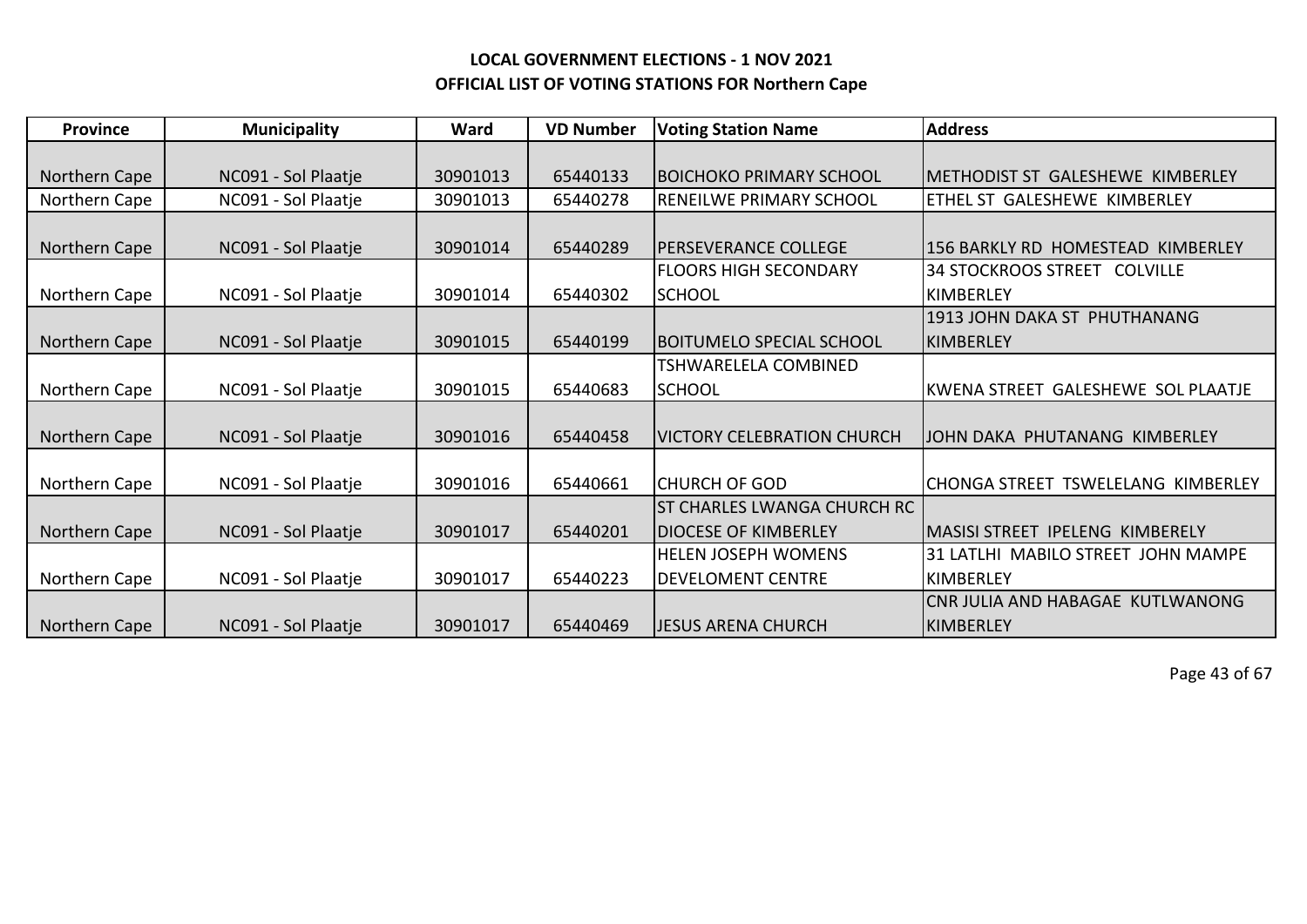| <b>Province</b> | <b>Municipality</b> | Ward     | <b>VD Number</b> | <b>Voting Station Name</b>         | <b>Address</b>                                                     |
|-----------------|---------------------|----------|------------------|------------------------------------|--------------------------------------------------------------------|
|                 |                     |          |                  | <b>RETLAMELENG SPECIAL NEEDS</b>   |                                                                    |
| Northern Cape   | NC091 - Sol Plaatje | 30901018 | 65440188         | <b>SCHOOL</b>                      | JOHN DAKA GALESHEWE KIMBERLEY                                      |
|                 |                     |          |                  |                                    |                                                                    |
| Northern Cape   | NC091 - Sol Plaatje | 30901018 | 65440245         | <b>KEVIN NKOANE PRIMARY SCHOOL</b> | HOWIE ROAD VERWOERD PARK KIMBERLEY                                 |
|                 |                     |          |                  |                                    | C/O MONTSHIWA ROAD AND MAFUNSA                                     |
| Northern Cape   | NC091 - Sol Plaatje | 30901019 | 65440177         | <b>ZINGISA NO 1 SCHOOL</b>         | <b>GALESHEWE KIMBERLEY</b>                                         |
|                 |                     |          |                  | UNITING REFORMED CHURCH IN         | MONTSHIWA ROAD GALESHEWE                                           |
| Northern Cape   | NC091 - Sol Plaatje | 30901019 | 65440593         | <b>SOUTHERN AFRICA</b>             | KIMBERLEY                                                          |
| Northern Cape   | NC091 - Sol Plaatje | 30901020 | 65440324         | <b>NEWTON PRIMARY SCHOOL</b>       | HALKETT ROAD NEW PARK KIMBERLEY                                    |
|                 |                     |          |                  |                                    |                                                                    |
| Northern Cape   | NC091 - Sol Plaatje | 30901020 | 65440740         |                                    | DIAMANDVELD PRIMARY SCHOOL   BEIT STREET KIMBERLEY KIMBERLEY NORTH |
|                 |                     |          |                  |                                    |                                                                    |
| Northern Cape   | NC091 - Sol Plaatje | 30901021 | 65440313         | SKILPADSAAL (SHOW GROUNDS)         | KENILWORTH ROAD DE BEERS KIMBERLEY                                 |
| Northern Cape   | NC091 - Sol Plaatje | 30901021 | 65440605         | <b>HERLEAR PRIMARY SCHOOL</b>      | OLYMPIA STREET HERLEAR KIMBERLEY                                   |
|                 |                     |          |                  |                                    |                                                                    |
| Northern Cape   | NC091 - Sol Plaatje | 30901022 | 65440380         | <b>GREENPOINT HIGH SCHOOL</b>      | REDWOOD STREET GREENPOINT KIMBERLEY                                |
|                 |                     |          |                  |                                    | 23 MACDOUGAL STR MONUMENT HEIGHTS                                  |
| Northern Cape   | NC091 - Sol Plaatje | 30901022 | 65440391         | NJ HEYNS HIGH SCHOOL               | KIMBERLEY                                                          |
|                 |                     |          |                  |                                    | <b>WILLIAM GASSON STR NEW PARK</b>                                 |
| Northern Cape   | NC091 - Sol Plaatje | 30901023 | 65440357         | LAERSKOOL VOORUITSIG               | KIMBERLEY                                                          |

Page 44 of 67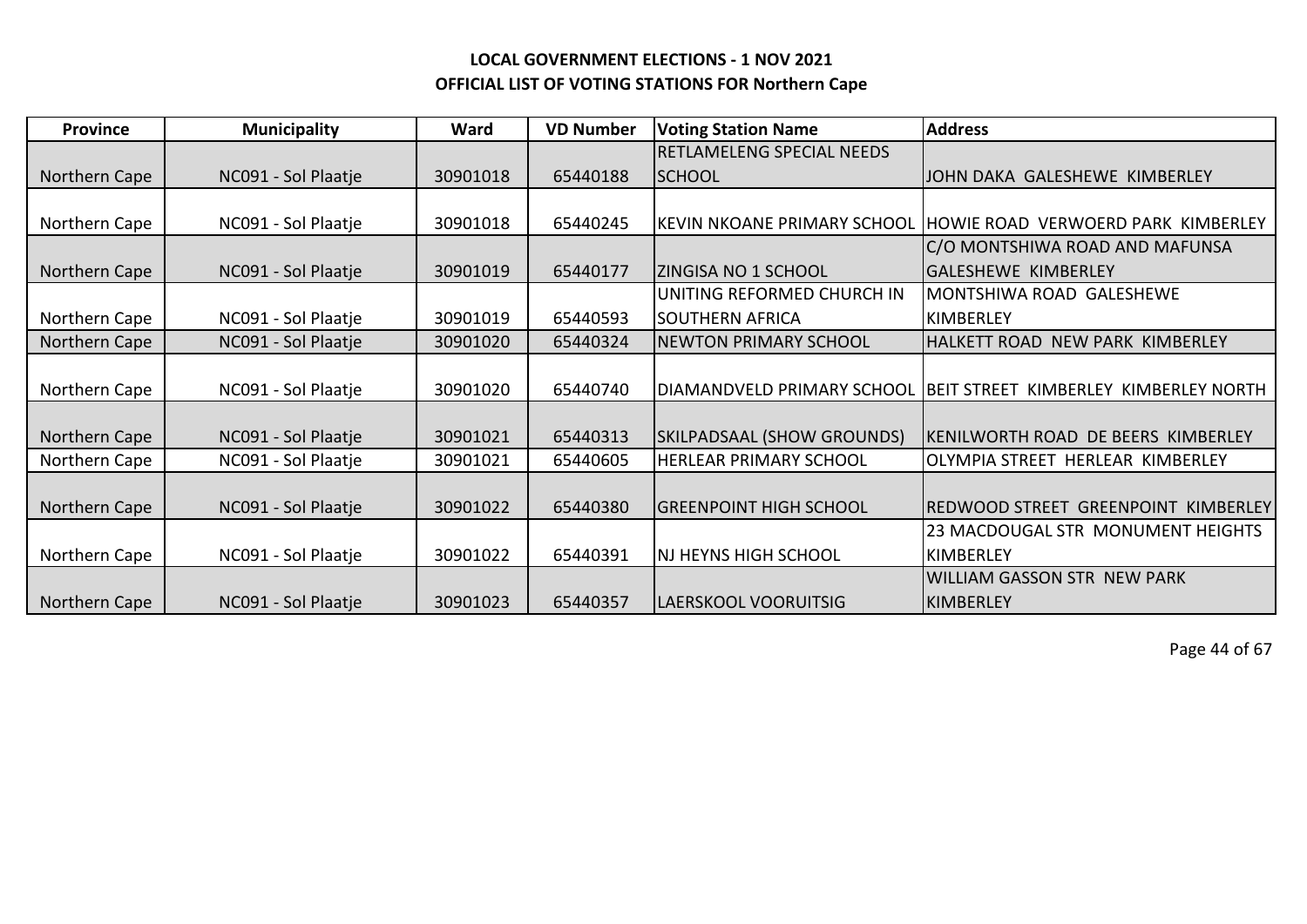| <b>Province</b> | <b>Municipality</b> | Ward     | <b>VD Number</b> | <b>Voting Station Name</b>       | <b>Address</b>                              |
|-----------------|---------------------|----------|------------------|----------------------------------|---------------------------------------------|
|                 |                     |          |                  |                                  | MEMORIAL MONUMENT HEIGHTS SOL               |
| Northern Cape   | NC091 - Sol Plaatje | 30901023 | 65440627         | IKIMBERLEY JUNIOR SCHOOL         | PLAATJE [KIMBERLEY]                         |
|                 |                     |          |                  |                                  |                                             |
| Northern Cape   | NC091 - Sol Plaatje | 30901024 | 65440335         | <b>CLUB HOUSE HOMING SOCIETY</b> | 2 PETRUS STREET HILLCREST KIMBERLEY         |
|                 |                     |          |                  |                                  | <b>BARNATO STREET HADISON PARK</b>          |
| Northern Cape   | NC091 - Sol Plaatje | 30901024 | 65440638         | LAERSKOOL EUREKA                 | KIMBERLEY                                   |
|                 |                     |          |                  |                                  |                                             |
| Northern Cape   | NC091 - Sol Plaatje | 30901025 | 65440379         | IDU TOITSPAN PRIMARY SCHOOL      | 53A CENTRAL RD BEACONSFIELD KIMBERLEY       |
|                 |                     |          |                  |                                  | 4 VAN DER STEL STREET KIMBERLEY             |
| Northern Cape   | NC091 - Sol Plaatje | 30901026 | 65440706         | <b>BATLELEUR GUEST HOUSE</b>     | <b>HILLCREST</b>                            |
| Northern Cape   | NC091 - Sol Plaatje | 30901026 | 65440728         | <b>DIAMOND PARK</b>              | DIAMOND PARK KIMBERLEY                      |
|                 |                     |          |                  |                                  | CNR SHUPING AND LONG STREET                 |
| Northern Cape   | NC091 - Sol Plaatje | 30901026 | 65460012         | <b>IKGABANG HIGH SCHOOL</b>      | <b>IMOTSWEDIMOSA RITCHIE</b>                |
|                 |                     |          |                  |                                  |                                             |
| Northern Cape   | NC091 - Sol Plaatje | 30901027 | 65460023         | RIETRIVIER PRIMARY SCHOOL        | <b>219 MURCURY STREET RIETVALE RITCHIE</b>  |
|                 |                     |          |                  |                                  |                                             |
| Northern Cape   | NC091 - Sol Plaatje | 30901027 | 65530144         | <b>TENT AT GROOTDAM</b>          | SCHMIDTSDRIFT ROAD<br><b>FARM KIMBERLEY</b> |
| Northern Cape   | NC091 - Sol Plaatje | 30901027 | 65530199         | <b>KLIPHEUWEL</b>                | <b>KLIPHEUWEL KIMBERLEY</b>                 |
| Northern Cape   | NC091 - Sol Plaatje | 30901028 | 65440290         | <b>COLVILLE COMMUNITY HALL</b>   | ALFRED STREET COLVILLE SOL PLAATJE          |

Page 45 of 67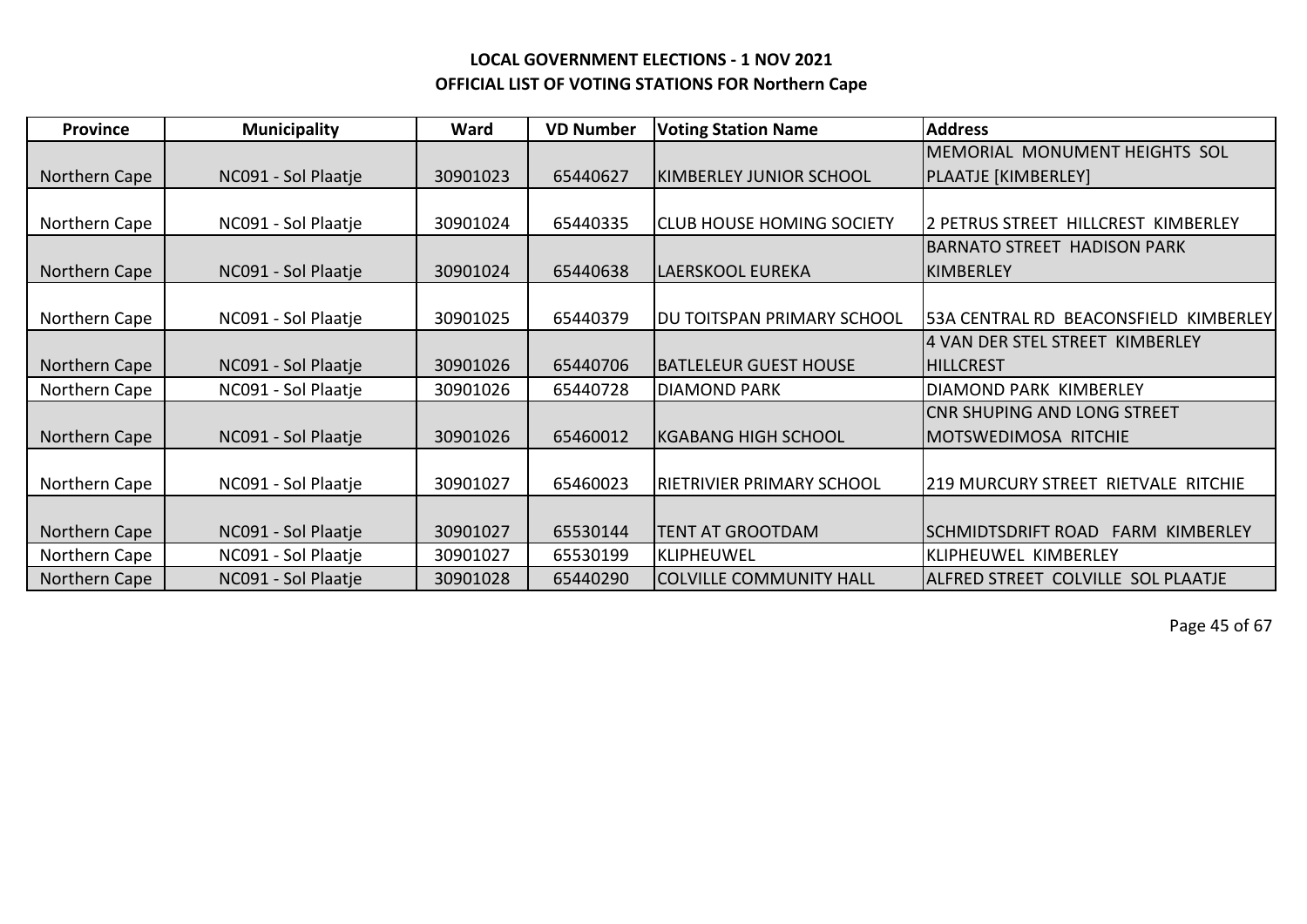| <b>Province</b> | <b>Municipality</b> | Ward     | <b>VD Number</b> | <b>Voting Station Name</b>           | <b>Address</b>                                  |
|-----------------|---------------------|----------|------------------|--------------------------------------|-------------------------------------------------|
|                 |                     |          |                  | NEDERDUITSE GEREFORMEERDE            |                                                 |
| Northern Cape   | NC091 - Sol Plaatje | 30901028 | 65440649         | <b>KERK</b>                          | <b>BEACONSFIELD KIMBERLEY</b><br>14 ROSE STREET |
|                 |                     |          |                  |                                      | CENTRAL AVENUE, KENILWORTH SOL                  |
| Northern Cape   | NC091 - Sol Plaatje | 30901028 | 65440739         | YONDER RESOURCE CENTRE               | PLAATJE KIMBERLEY                               |
| Northern Cape   | NC091 - Sol Plaatje | 30901029 | 65440436         | ONE LIFE CHURCH ROODEPAN             | RAVEN STREET ROODEPAN KIMBERLEY                 |
|                 |                     |          |                  |                                      |                                                 |
| Northern Cape   | NC091 - Sol Plaatje | 30901029 | 65440447         | <b>WATERWORKS PRIMARY SCHOOL</b>     | <b>IRIVERTON KIMBERLEY</b>                      |
|                 |                     |          |                  | <b>ACVV ISIBINDI CHILD AND YOUTH</b> |                                                 |
| Northern Cape   | NC091 - Sol Plaatje | 30901030 | 65440425         | <b>CARE CENTRE</b>                   | IMAIN STREET LERATO PARK KIMBERLEY              |
|                 |                     |          |                  | <b>JUBILEE WORSHIP</b>               | <b>KAMEELDORING AND CORAL STREET</b>            |
| Northern Cape   | NC091 - Sol Plaatje | 30901030 | 65440717         | CENTRE(ROODEPAN)                     | JACKSONVILLE ROODEPAN KIMBERLEY                 |
|                 |                     |          |                  |                                      |                                                 |
| Northern Cape   | NC091 - Sol Plaatje | 30901031 | 65440212         | <b>KUTLWANONG SQUARE HALL</b>        | JOESELAI STREET KUTLWANONG KIMBERLEY            |
|                 |                     |          |                  |                                      |                                                 |
| Northern Cape   | NC091 - Sol Plaatje | 30901031 | 65440470         | <b>SIPHOKAZI DAY CARE CENTRE</b>     | INOGENGULA EXT SOUL CITY KIMBERLEY              |
|                 |                     |          |                  |                                      | <b>GERALD SEKOTO STREET PHUTANANG</b>           |
| Northern Cape   | NC091 - Sol Plaatje | 30901032 | 65440571         | PHUTANANG YOUTH CENTRE               | IKIMBERLEY                                      |
|                 |                     |          |                  |                                      |                                                 |
| Northern Cape   | NC091 - Sol Plaatje | 30901032 | 65440582         | IXHUKHWE COMBINED SCHOOL             | PLATFONTEIN SOL PLAATJE [KIMBERLEY]             |
|                 |                     |          |                  |                                      | MOEKETSI STREET GREATER NO.2 SOL                |
| Northern Cape   | NC091 - Sol Plaatje | 30901033 | 65440560         | <b>ST PHILLIPS AFRICAN CHURCH</b>    | PLAATJE [KIMBERLEY]                             |

Page 46 of 67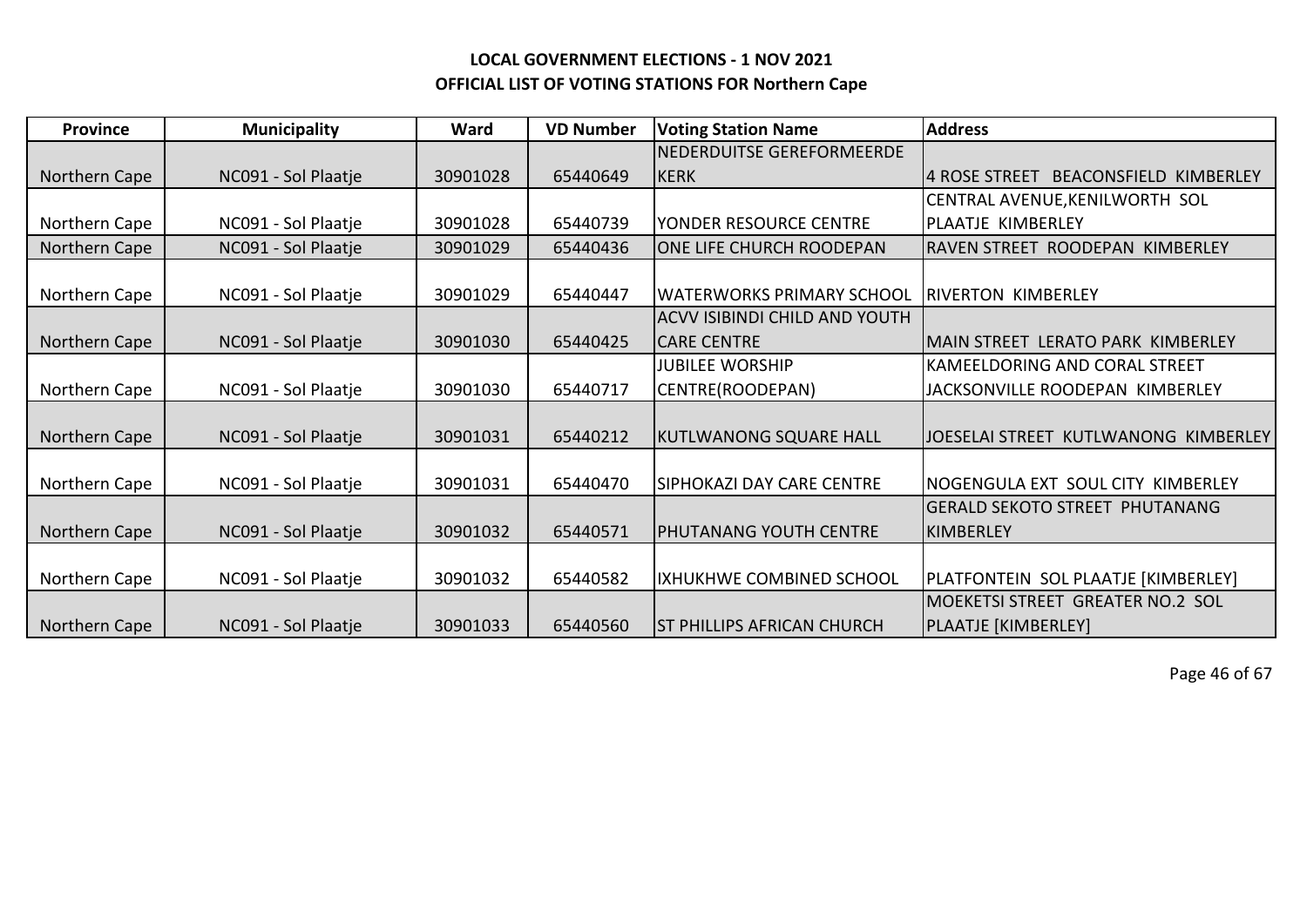| <b>Province</b> | <b>Municipality</b> | Ward     | <b>VD Number</b> | <b>Voting Station Name</b>        | <b>Address</b>                         |
|-----------------|---------------------|----------|------------------|-----------------------------------|----------------------------------------|
| Northern Cape   | NC091 - Sol Plaatje | 30901033 | 65440694         | IABANTU BATHO HALL                | TYSON ROAD GALESHEWE KIMBERLEY         |
|                 |                     |          |                  |                                   | 2310 SOYIZWAPHESTRAAT MATALENG         |
| Northern Cape   | NC092 - Dikgatlong  | 30902001 | 65370012         | BORESETSE SECONDARY SCHOOL        | <b>BARKLEY WEST</b>                    |
|                 |                     |          |                  |                                   | 629 DAHLIA STREET DE BEERSHOOGTE       |
| Northern Cape   | NC092 - Dikgatlong  | 30902002 | 65370023         | <b>BARKLY WES SEKONDÊRE SKOOL</b> | IBARKLY WEST                           |
| Northern Cape   | NC092 - Dikgatlong  | 30902002 | 65370056         | <b>ST MARY'S CHURCH</b>           | KERK BARKLY WEST<br><b>BARKLY WEST</b> |
|                 |                     |          |                  |                                   | 3338 CLINIC STREET ROOIRAND BARKLEY    |
| Northern Cape   | NC092 - Dikgatlong  | 30902003 | 65370034         | <b>METHODIST CHURCH IN SA</b>     | <b>WEST</b>                            |
|                 |                     |          |                  | <b>INDEPENDENT ASSEMBLY OF</b>    | SPITSKOP WEG NEW STANDS DE             |
| Northern Cape   | NC092 - Dikgatlong  | 30902003 | 65370078         | <b>CHRIST</b>                     | BEERSHOOGTE BARKLY WEST                |
|                 |                     |          |                  |                                   | <b>270 SERING STREET HEBRONPARK</b>    |
| Northern Cape   | NC092 - Dikgatlong  | 30902004 | 65480014         | <b>HEBRONPARK CIVIC CENTRE</b>    | <b>WINDSORTON</b>                      |
|                 |                     |          |                  | <b>REAKANTSWE INTERMEDIATE</b>    |                                        |
| Northern Cape   | NC092 - Dikgatlong  | 30902004 | 65480025         | <b>SCHOOL</b>                     | 252 MOTHIBI KUTLWANO WINDSORTON        |
|                 |                     |          |                  |                                   | 336 GOUSBLOM STREET PROTEAHOFF         |
| Northern Cape   | NC092 - Dikgatlong  | 30902005 | 65390047         | DELPORTSHOOP PRIMÊRE SKOOL        | <b>DIKGATLONG [BARKLEY WEST]</b>       |
|                 |                     |          |                  |                                   |                                        |
| Northern Cape   | NC092 - Dikgatlong  | 30902005 | 65390081         | ALL SAINTS CATHOLIC CHURCH        | NEW STANDS BARKLY WEST LONGLANDS       |
| Northern Cape   | NC092 - Dikgatlong  | 30902005 | 65530201         | APOSTOLIC CHURCH UNITY            | <b>GONG GONG BARKLY WEST</b>           |

Page 47 of 67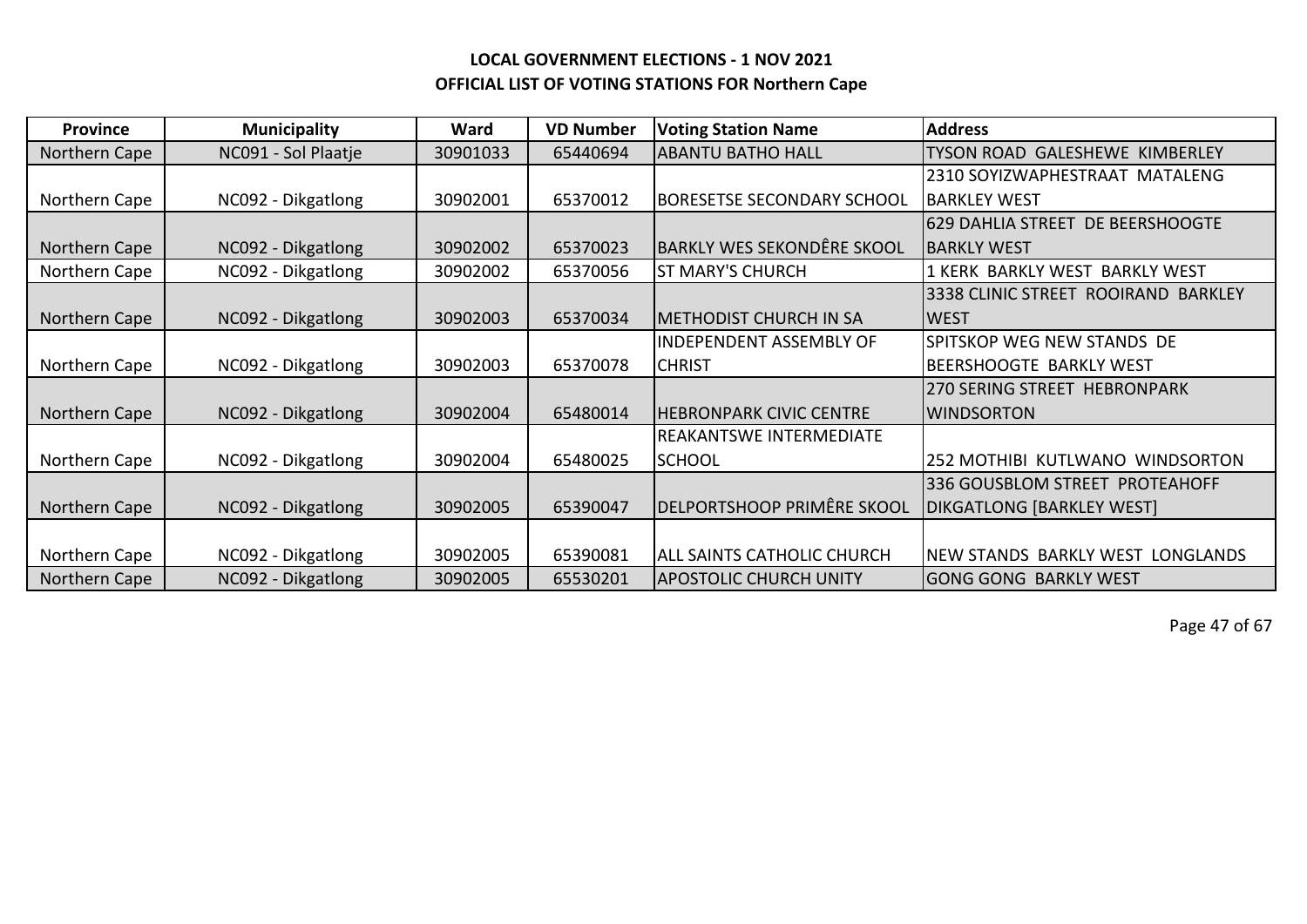| <b>Province</b> | <b>Municipality</b> | Ward     | <b>VD Number</b> | <b>Voting Station Name</b>       | <b>Address</b>                                                |
|-----------------|---------------------|----------|------------------|----------------------------------|---------------------------------------------------------------|
|                 |                     |          |                  |                                  | 35 HANEKOM DELPORTSHOOP                                       |
| Northern Cape   | NC092 - Dikgatlong  | 30902006 | 65390025         | <b>HOËRSKOOL DELPORTSHOOP</b>    | <b>DELPORTSHOOP</b>                                           |
|                 |                     |          |                  | <b>DIAMANT BERG PENTECOSTAL</b>  | 1950 STEENKAMP STREET ROOIKOPPIES                             |
| Northern Cape   | NC092 - Dikgatlong  | 30902006 | 65390058         | IASSEMBLIES                      | <b>DELPORTSHOOP</b>                                           |
|                 |                     |          |                  | <b>VAAL GAMAGARA COMMUNITY</b>   | <b>VAAL GAMAGARA DIKGATLONG [BARKLEY</b>                      |
| Northern Cape   | NC092 - Dikgatlong  | 30902006 | 65390069         | <b>IHALL</b>                     | WEST]                                                         |
| Northern Cape   | NC092 - Dikgatlong  | 30902006 | 65510018         | <b>ALPHA HALL</b>                | MAIN STREET ULCO ULCO                                         |
|                 |                     |          |                  | KOOPMANSFONTEIN RESEARCH         | <b>AGRICULTURAL RESEARCH STATION</b>                          |
| Northern Cape   | NC092 - Dikgatlong  | 30902006 | 65530100         | <b>STATION</b>                   | KOOPMANSFONTEIN KIMBERLEY                                     |
| Northern Cape   | NC092 - Dikgatlong  | 30902006 | 65530234         | <b>DANCARL</b>                   | DANCARL BARKLY WEST DANCARL                                   |
|                 |                     |          |                  |                                  | EIERFONTEIN FARM REIVILO EIERFONTEIN                          |
| Northern Cape   | NC092 - Dikgatlong  | 30902006 | 65530302         | LEKHADUNG PRIMARY SCHOOL         | IDIAMONDFIELDS                                                |
|                 |                     |          |                  |                                  | <b>BLIKFONTEIN FARM DANIELSKUIL</b>                           |
| Northern Cape   | NC092 - Dikgatlong  | 30902006 | 65640012         | <b>KGOTATSANO PRIMARY SCHOOL</b> | KGATELOPELE [DANIELSKUIL]                                     |
|                 |                     |          |                  |                                  | 574 PHELINDABA TIDIMALO DIKGATLONG                            |
| Northern Cape   | NC092 - Dikgatlong  | 30902007 | 65390014         | <b>AFRICAN CHURCH</b>            | <b>[BARKLEY WEST]</b>                                         |
|                 |                     |          |                  |                                  | LOUW & ANGELIERS AVENUE TIDIMALO                              |
| Northern Cape   | NC092 - Dikgatlong  | 30902007 | 65390070         | <b>DIKGATLHONG HIGH SCHOOL</b>   | <b>DIKGATLONG [BARKLEY WEST]</b>                              |
|                 |                     |          |                  |                                  | EVANGELICAL UNITED CHURCH OF CAMPBELL STREET ROOIRAND BARKLEY |
| Northern Cape   | NC092 - Dikgatlong  | 30902008 | 65370045         | <b>SA</b>                        | <b>WEST</b>                                                   |

Page 48 of 67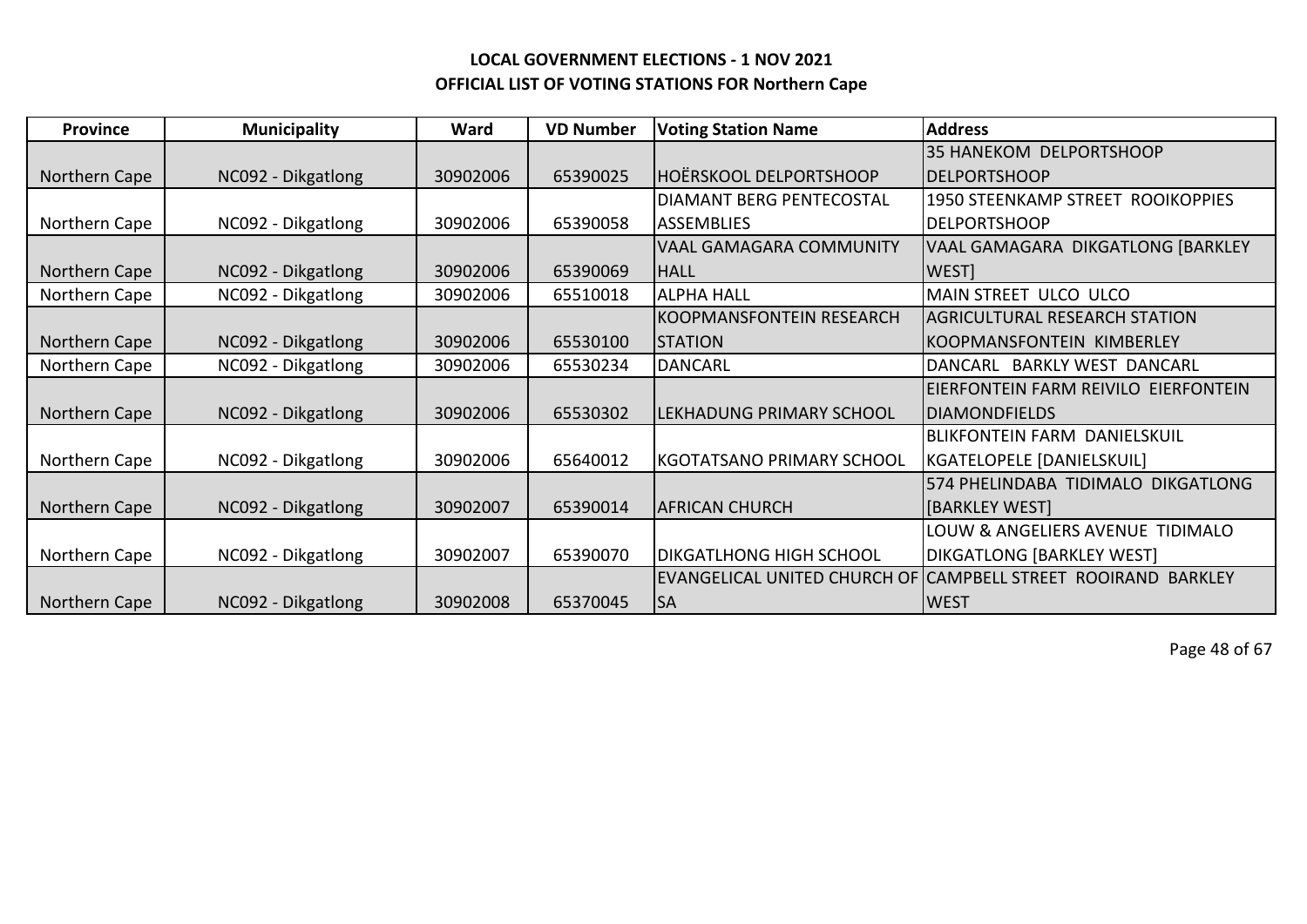| <b>Province</b> | <b>Municipality</b> | Ward     | <b>VD Number</b> | <b>Voting Station Name</b>                   | <b>Address</b>                                               |
|-----------------|---------------------|----------|------------------|----------------------------------------------|--------------------------------------------------------------|
| Northern Cape   | NC092 - Dikgatlong  | 30902008 | 65370067         | <b>HOËRSKOOL VAALRIVIER</b>                  | <b>6 BARKLY</b><br><b>BARKLY WEST DIKGATLONG</b>             |
|                 |                     |          |                  | <b>STILLWATER INTERMEDIATE</b>               |                                                              |
| Northern Cape   | NC092 - Dikgatlong  | 30902008 | 65480036         | ISCHOOL                                      | IPHELINDABA STILLWATER BARKLY WEST                           |
|                 |                     |          |                  | <b>BECHUANA METHODIST CHURCH</b>             | 57 BLOCK 3 SMITHSMINE WINDSORTON                             |
| Northern Cape   | NC092 - Dikgatlong  | 30902008 | 65530111         | <b>IN SA</b>                                 | IBARKLY WEST                                                 |
|                 |                     |          |                  |                                              | HOLPAN BARKLY WEST DIKGATLONG                                |
| Northern Cape   | NC092 - Dikgatlong  | 30902008 | 65530155         | ST. ANDREWS ANGLICAN CHURCH   [BARKLEY WEST] |                                                              |
|                 |                     |          |                  |                                              |                                                              |
| Northern Cape   | NC092 - Dikgatlong  | 30902008 | 65530166         |                                              | PNIELLANDGOED PRIMÊRE SKOOL  PNIEL_PNIELLANDGOED_BARKLY WEST |
|                 |                     |          |                  |                                              |                                                              |
| Northern Cape   | NC092 - Dikgatlong  | 30902008 | 65530313         | HOLSDAM PLAAS                                | HOLSDAM DIKGATLONG [BARKLEY WEST]                            |
|                 |                     |          |                  | <b>WILDERKLAWER COMMUNITY</b>                | <b>WILDERKLAWER DIKGATLONG [BARKLEY</b>                      |
| Northern Cape   | NC092 - Dikgatlong  | 30902008 | 65530324         | <b>HALL</b>                                  | WEST]                                                        |
|                 |                     |          |                  |                                              |                                                              |
| Northern Cape   | NC092 - Dikgatlong  | 30902008 | 65530335         | <b>ST JAMES LUTHERAN CHURCH</b>              | PNIEL ESTATE DIKGATLONG [BARKLEY WEST]                       |
|                 |                     |          |                  |                                              | 1911 MODISE STREET IKHUTSENG                                 |
| Northern Cape   | NC093 - Magareng    | 30903001 | 65470024         | <b>AFRICAN CATHOLIC CHURCH</b>               | IWARRENTON                                                   |
|                 |                     |          |                  |                                              | <b>IKHUTSENG LOCATION</b><br><b>ROMAN STREET</b>             |
| Northern Cape   | NC093 - Magareng    | 30903002 | 65470013         | ROMAN CATHOLIC CHURCH                        | <b>WARRENTON</b>                                             |
|                 |                     |          |                  |                                              | <b>KGADIETE STR IKHUTSENG LOCATION</b>                       |
| Northern Cape   | NC093 - Magareng    | 30903002 | 65470091         | TLHATLOGANG PRIMARY SCHOOL                   | MAGARENG [WARRENTON]                                         |

Page 49 of 67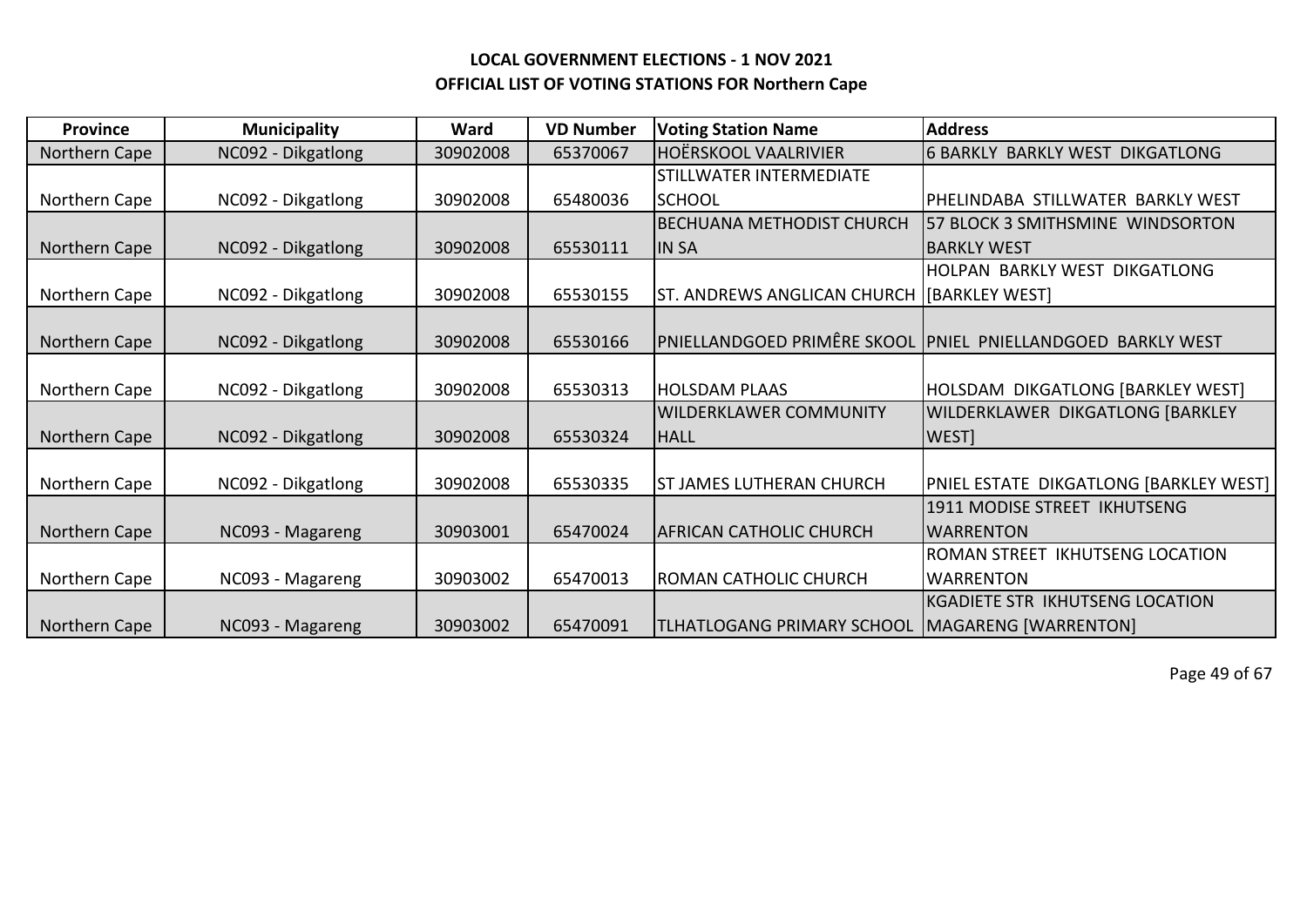| <b>Province</b> | <b>Municipality</b> | Ward     | <b>VD Number</b> | <b>Voting Station Name</b>          | <b>Address</b>                        |
|-----------------|---------------------|----------|------------------|-------------------------------------|---------------------------------------|
|                 |                     |          |                  |                                     | NAMELANG STREET IKHUTSENG LOC         |
| Northern Cape   | NC093 - Magareng    | 30903003 | 65470068         | lIKHUTSENG COMMUNITY HALL           | <b>WARRENTON</b>                      |
|                 |                     |          |                  | THE SON JOHN REVELATION             |                                       |
| Northern Cape   | NC093 - Magareng    | 30903003 | 65470079         | ICHURCH                             | 2930 ZONE D IKHUTSENG WARRENTON       |
|                 |                     |          |                  |                                     |                                       |
| Northern Cape   | NC093 - Magareng    | 30903004 | 65470035         | <b>RUGBY STADIUM HALL</b>           | ISTATION ROAD WARRENTON WARRENTON     |
|                 |                     |          |                  |                                     |                                       |
| Northern Cape   | NC093 - Magareng    | 30903004 | 65470057         | <b>WARRENVALE COMMUNITY HALL</b>    | THIRD STREET WARRENVALE WARRENTON     |
| Northern Cape   | NC093 - Magareng    | 30903005 | 65470046         | <b>LIBRARY HALL</b>                 | 110 MARGARET PRINSLOO WARRENTON       |
|                 |                     |          |                  |                                     | NAZARETH FARM FOURTEEN STREAMS        |
| Northern Cape   | NC093 - Magareng    | 30903005 | 65520019         | <b>NAZARETH HOUSE</b>               | <b>MAGARENG</b>                       |
|                 |                     |          |                  | TSHWARAGANO DAYCARE                 |                                       |
| Northern Cape   | NC093 - Magareng    | 30903005 | 65520020         | <b>CENTRE</b>                       | MAJENG MAJENG VILLAGE WARRENTON       |
|                 |                     |          |                  |                                     |                                       |
| Northern Cape   | NC093 - Magareng    | 30903005 | 65520109         | IREALEBOGA PRIMARY SCHOOL           | HARTSVALLEI MAGARENG [WARRENTON]      |
|                 |                     |          |                  |                                     |                                       |
| Northern Cape   | NC093 - Magareng    | 30903005 | 65520110         | <b>IAGRICULTURAL HALL BULL HILL</b> | <b>BULL HILL MAGARENG [WARRENTON]</b> |
|                 |                     |          |                  |                                     |                                       |
| Northern Cape   | NC093 - Magareng    | 30903005 | 65520121         | <b>SYDNEY'S HOPE HALL</b>           | SYDNEY'S HOPE MAGARENG [WARRENTON]    |
|                 |                     |          |                  |                                     | <b>WINSORTON ROAD WINDSORTON</b>      |
| Northern Cape   | NC093 - Magareng    | 30903005 | 65530188         | WINDSORTON RAND MOTEL               | <b>WINSORTON</b>                      |

Page 50 of 67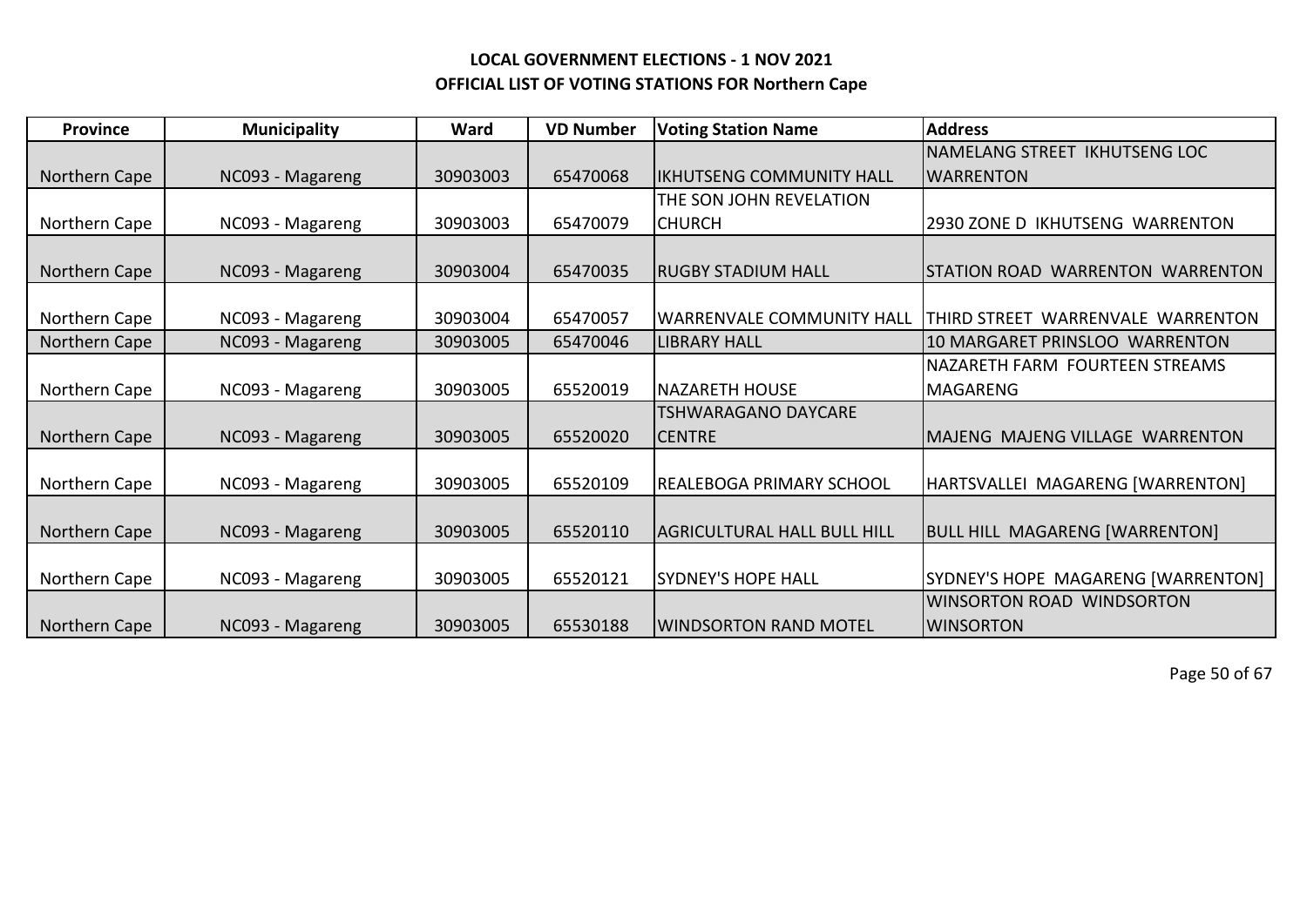| <b>Province</b> | <b>Municipality</b> | Ward     | <b>VD Number</b> | <b>Voting Station Name</b>     | <b>Address</b>                       |
|-----------------|---------------------|----------|------------------|--------------------------------|--------------------------------------|
|                 |                     |          |                  |                                | IKHUTSENG LOCATION MAGARENG          |
| Northern Cape   | NC093 - Magareng    | 30903006 | 65470080         | ROLIHLAHLA PRIMARY SCHOOL      | [WARRENTON]                          |
|                 |                     |          |                  |                                | LESABE STREET IKHUTSENG LOCATION     |
| Northern Cape   | NC093 - Magareng    | 30903006 | 65470103         | ETHIOPIAN CATHOLIC CHURCH      | MAGARENG [WARRENTON]                 |
|                 |                     |          |                  |                                | 2099 PHAPHAMANG PAMPIERSTAD          |
| Northern Cape   | NC094 - Phokwane    | 30904001 | 86790011         | <b>LUTHERAN CHURCH</b>         | <b>PAMPIERSTAD</b>                   |
| Northern Cape   | NC094 - Phokwane    | 30904001 | 86790066         | <b>SABATTH MINISTRIES</b>      | SAKHILE PAMPIERSTAD PAMPIERSTAD      |
|                 |                     |          |                  | <b>MOUNTAINVIEW SPORTS</b>     | <b>MOUNTAINVIEW SPORTS GROUND</b>    |
| Northern Cape   | NC094 - Phokwane    | 30904001 | 86790099         | <b>GROUND</b>                  | PAMPIERSTAD PAMPIERSTAD              |
|                 |                     |          |                  | <b>RESTORATION PROPHETIC</b>   |                                      |
| Northern Cape   | NC094 - Phokwane    | 30904002 | 86790022         | <b>MINISTRY</b>                | 6956 CIRCLE PAMPIERSTAD PAMPIERSTAD  |
|                 |                     |          |                  |                                | 1706 MATANG STREET PAMPIERSTAD       |
| Northern Cape   | NC094 - Phokwane    | 30904002 | 86790055         | <b>MOOKI LOBELO PRIMARY</b>    | IPAMPIERSTAD                         |
|                 |                     |          |                  |                                | 7H14 HARTSWATER FARM HARTSWATER      |
| Northern Cape   | NC094 - Phokwane    | 30904003 | 65520075         | 7H14 FARM                      | <b>HARTSWATER</b>                    |
| Northern Cape   | NC094 - Phokwane    | 30904003 | 65520176         | <b>ROW 4 G PLOTS</b>           | <b>G PLOTS HARTSWATER HARTSWATER</b> |
|                 |                     |          |                  |                                | 1716 BOJOSI STREET PAMPIERSTAD       |
| Northern Cape   | NC094 - Phokwane    | 30904003 | 86790033         | <b>BONTLENG PRIMARY SCHOOL</b> | PAMPIERSTAD                          |
|                 |                     |          |                  | <b>PAMPIERSTAD SHOPPING</b>    | LM MANGOPE AVENUE PAMPIERSTAD        |
| Northern Cape   | NC094 - Phokwane    | 30904003 | 86790077         | <b>COMPLEX</b>                 | PAMPIERSTAD                          |

Page 51 of 67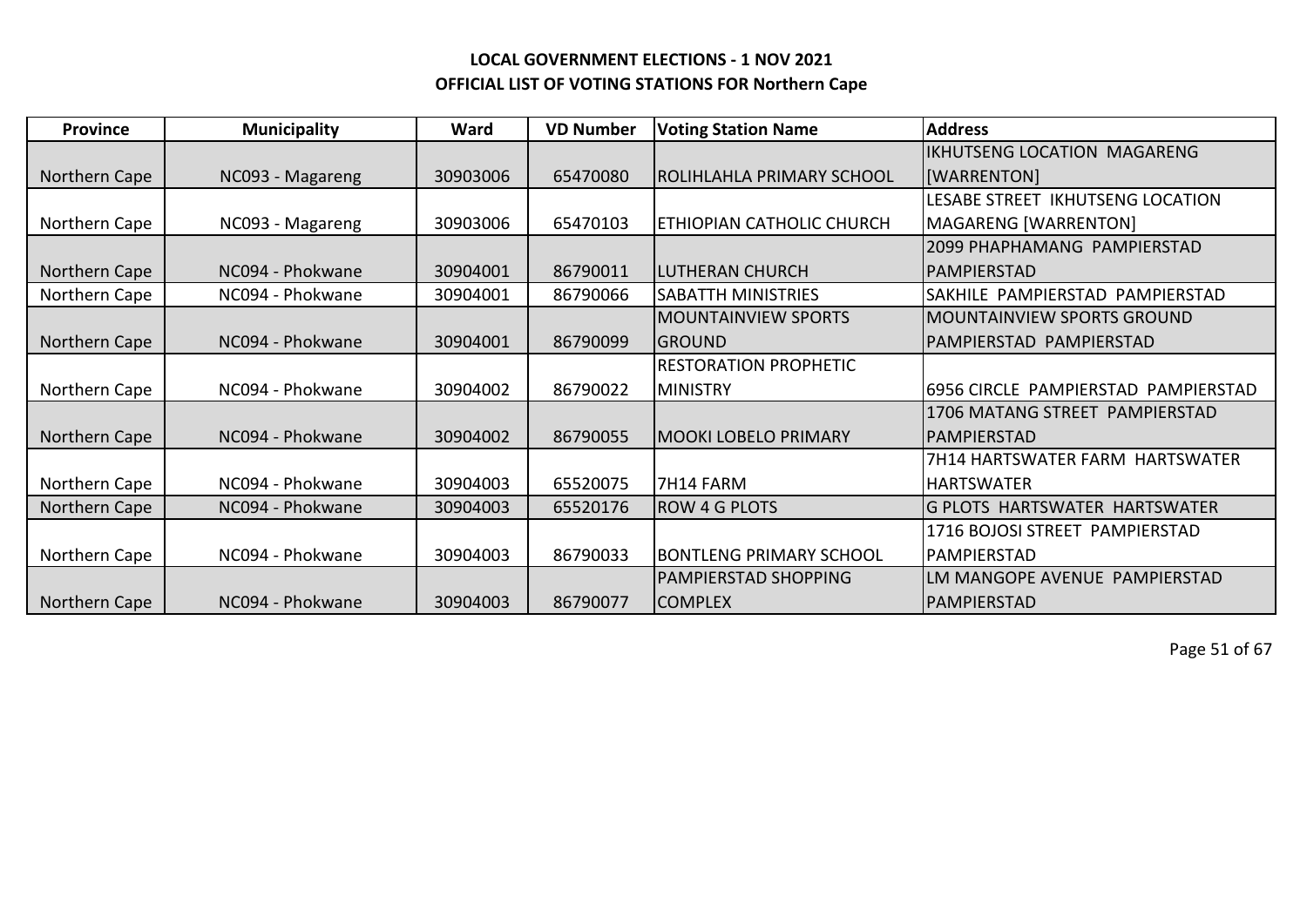| <b>Province</b> | <b>Municipality</b> | Ward     | <b>VD Number</b> | <b>Voting Station Name</b>        | <b>Address</b>                       |
|-----------------|---------------------|----------|------------------|-----------------------------------|--------------------------------------|
|                 |                     |          |                  | <b>MOTSWEDITHUTO PRIMARY</b>      |                                      |
| Northern Cape   | NC094 - Phokwane    | 30904004 | 65520086         | <b>ISCHOOL</b>                    | 11168 PLT HARTSWATER HARTSWATER      |
|                 |                     |          |                  |                                   |                                      |
| Northern Cape   | NC094 - Phokwane    | 30904004 | 65520097         | <b>VOORSPOED LAERSKOOL</b>        | HOOFSTRAAT MAGOGONG MAGOGONG         |
|                 |                     |          |                  |                                   | 5K14 FARM MAGOGONG PHOKWANE          |
| Northern Cape   | NC094 - Phokwane    | 30904004 | 65520143         | <b>BANKSDRIFT PRIMARY SCHOOL</b>  | [HARTSWATER]                         |
|                 |                     |          |                  |                                   | 2901 MOSIGEDI STREET PAMPIERSTAD     |
| Northern Cape   | NC094 - Phokwane    | 30904004 | 86790044         | lkgomotso high school             | <b>PAMPIERSTAD</b>                   |
|                 |                     |          |                  | <b>APOSTLES NATIONAL BRETHREN</b> |                                      |
| Northern Cape   | NC094 - Phokwane    | 30904004 | 86790088         | <b>CHURCH</b>                     | ITLAPENG PAMPIERSTAD TLAPENG         |
|                 |                     |          |                  |                                   |                                      |
| Northern Cape   | NC094 - Phokwane    | 30904005 | 65420029         | IBONITA PARK COMMUNITY HALL       | 15001 PALM WEG BONITA PARK HARTWATER |
|                 |                     |          |                  |                                   |                                      |
| Northern Cape   | NC094 - Phokwane    | 30904005 | 65420041         | <b>BANKDRIFT SECONDARY SCHOOL</b> | THAGADIEPELAJANG HARTWATER           |
|                 |                     |          |                  |                                   |                                      |
| Northern Cape   | NC094 - Phokwane    | 30904006 | 65420018         | <b>HARTSWATER TOWN HALL</b>       | 24 HERTZOG HARTSWATER HARTSWATER     |
|                 |                     |          |                  |                                   | <b>CORNER CONROY &amp; SCHOEMAN</b>  |
| Northern Cape   | NC094 - Phokwane    | 30904006 | 65420030         | KINDERCARE PRE SCHOOL             | <b>HARTSWATER HARTSWATER</b>         |
|                 |                     |          |                  |                                   | 2GX2 FARM TADCASTER / HARTSWATER     |
| Northern Cape   | NC094 - Phokwane    | 30904006 | 65520132         | PLOT 2GX2 TADCASTER               | PHOKWANE [HARTSWATER]                |
|                 |                     |          |                  | <b>TLHWAHALANG SECONDARY</b>      | 486 R. NKOMO STR VALSPAN JAN         |
| Northern Cape   | NC094 - Phokwane    | 30904007 | 65430020         | <b>SCHOOL</b>                     | <b>IKEMPDORP</b>                     |

Page 52 of 67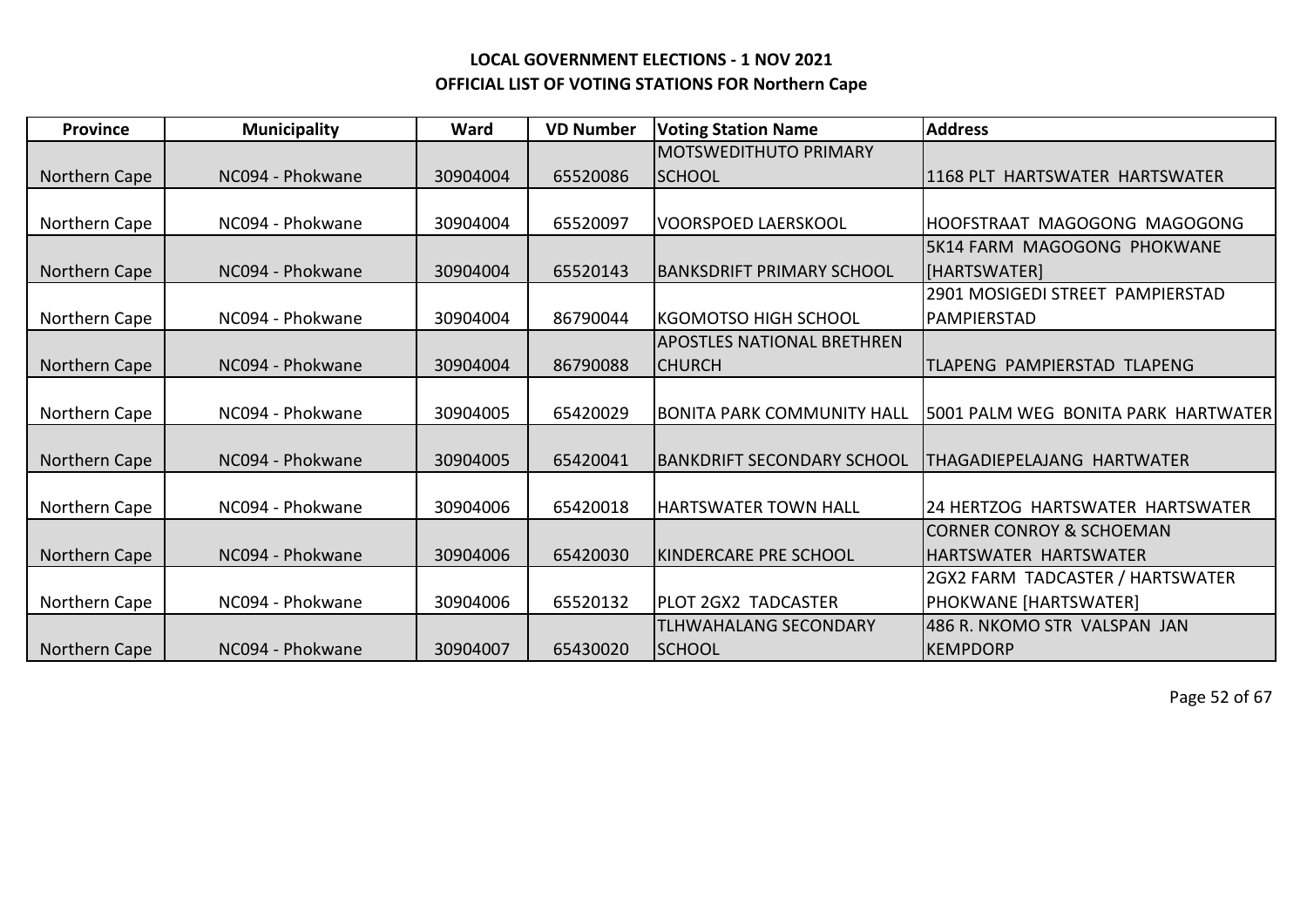| <b>Province</b> | <b>Municipality</b>  | Ward     | <b>VD Number</b> | <b>Voting Station Name</b>                    | <b>Address</b>                     |
|-----------------|----------------------|----------|------------------|-----------------------------------------------|------------------------------------|
|                 |                      |          |                  |                                               | 12 RAMAKATSA STREET VALSPAN JAN    |
| Northern Cape   | NC094 - Phokwane     | 30904007 | 65430042         | <b>JAN KEMP PRIMARY SCHOOL</b>                | KEMPDORP                           |
|                 |                      |          |                  |                                               |                                    |
| Northern Cape   | NC094 - Phokwane     | 30904008 | 65430053         | <b>HOLY APOSTOLIC CHURCH IN ZION PHOKWANE</b> |                                    |
|                 |                      |          |                  |                                               | 4578K NEW STANCE VALSPAN JAN       |
| Northern Cape   | NC094 - Phokwane     | 30904008 | 65520165         | <b>NEW STANCE STOREROOM</b>                   | <b>IKEMPDORP</b>                   |
|                 |                      |          |                  |                                               | 6 JAKARANDASTR ANDALUSIA PARK JAN  |
| Northern Cape   | NC094 - Phokwane     | 30904009 | 65430031         | <b>VAALHARTS SECONDARY SCHOOL</b>             | <b>IKEMPDORP</b>                   |
|                 |                      |          |                  |                                               | NG KERK STRAAT D ROW TADCASTER JAN |
| Northern Cape   | NC094 - Phokwane     | 30904009 | 65520053         | <b>SENWES TADCASTER HALL</b>                  | <b>KEMPDORP</b>                    |
|                 |                      |          |                  |                                               |                                    |
| Northern Cape   | NC094 - Phokwane     | 30904009 | 65520064         | <b>TADCASTER PRIMARY SCHOOL</b>               | IE 6 SPRINGBOKNEK FARM HARTSWATER  |
|                 |                      |          |                  |                                               | STEYN VAN NIEKERK HARTSWATER JAN   |
| Northern Cape   | NC094 - Phokwane     | 30904010 | 65430019         | <b>RE YA RUTA DAY CARE CENTRE</b>             | KEMPDORP                           |
|                 |                      |          |                  | <b>ST STEVEN'S ROMAN CATHOLIC</b>             |                                    |
| Northern Cape   | NC094 - Phokwane     | 30904010 | 65520031         | <b>CHURCH</b>                                 | <b>D BLOCK GANSPAN GANSPAN</b>     |
|                 |                      |          |                  |                                               | KERK STREET JAN KEMPDORP JAN       |
| Northern Cape   | NC094 - Phokwane     | 30904010 | 65520042         | ANDALUSIA PRIMARY SCHOOL                      | KEMPDORP                           |
|                 |                      |          |                  |                                               |                                    |
| Northern Cape   | NC094 - Phokwane     | 30904010 | 65520154         | <b>TAUDIARORA PRIMARY</b>                     | PROEFPLAAS JAN KEMPDORP PROEFPLAAS |
| Northern Cape   | NC451 - Joe Morolong | 34501001 | 86740892         | IBAREKI PRIMARY SCHOOL                        | KOME MOSHAWENG [KGALAGADI]         |

Page 53 of 67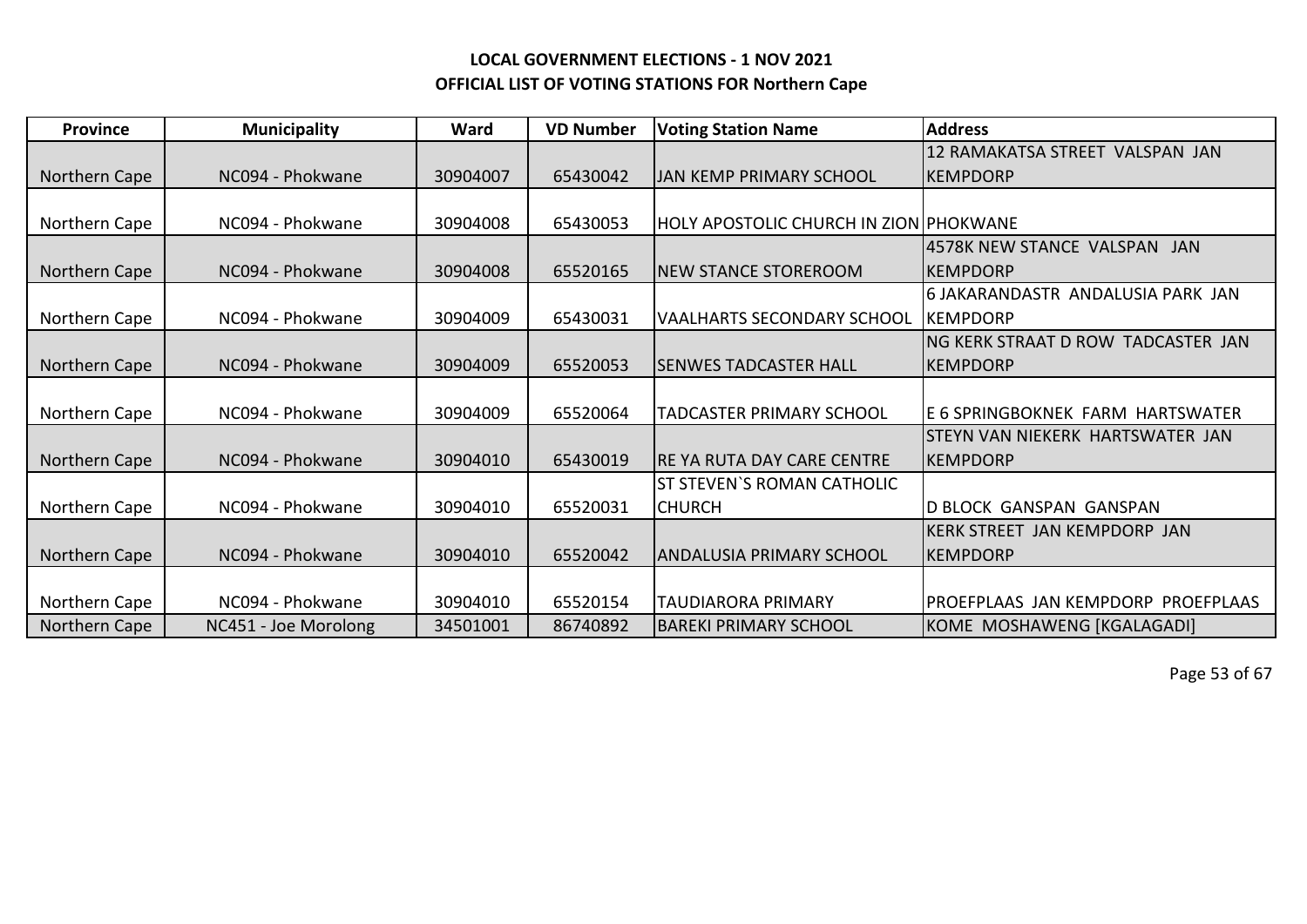| <b>Province</b> | <b>Municipality</b>  | Ward     | <b>VD Number</b> | <b>Voting Station Name</b>       | <b>Address</b>                      |
|-----------------|----------------------|----------|------------------|----------------------------------|-------------------------------------|
|                 |                      |          |                  |                                  | SHALANENG SHALANENG VILLAGE         |
| Northern Cape   | NC451 - Joe Morolong | 34501001 | 86741118         | <b>SHALANENG PRIMARY SCHOOL</b>  | MOSHAWENG [KGALAGADI]               |
|                 |                      |          |                  |                                  | PERTH PERTH VILLAGE MOSHAWENG       |
| Northern Cape   | NC451 - Joe Morolong | 34501001 | 86743019         | <b>PERTH PRIMARY SCHOOL</b>      | [KGALAGADI]                         |
|                 |                      |          |                  |                                  | <b>TSOE TSOE VILLAGE MOSHAWENG</b>  |
| Northern Cape   | NC451 - Joe Morolong | 34501001 | 86743020         | <b>BAGALOTLHARE HIGH SCHOOL</b>  | <b>KGALAGADI</b>                    |
|                 |                      |          |                  |                                  |                                     |
| Northern Cape   | NC451 - Joe Morolong | 34501002 | 86741871         | <b>GAMOKATEDI PRIMARY SCHOOL</b> | <b>GAMOKATEDI MOTHIBISTAD</b>       |
|                 |                      |          |                  |                                  |                                     |
| Northern Cape   | NC451 - Joe Morolong | 34501002 | 86741882         | IMOSHAWENG HIGH SCHOOL           | LOOPENG LOOPENG VILLAGE KURUMAN     |
| Northern Cape   | NC451 - Joe Morolong | 34501002 | 86742029         | <b>MADUO PRIMARY SCHOOL</b>      | <b>GANAP VILLAGE KURUMAN</b>        |
|                 |                      |          |                  |                                  | CAHAR CAHAR VILLAGE MOSHAWENG       |
| Northern Cape   | NC451 - Joe Morolong | 34501002 | 86742647         | <b>GAPAAPOANE PRIMARY SCHOOL</b> | <b>KGALAGADI</b>                    |
|                 |                      |          |                  |                                  | PADSTOW PADSTOW VILLAGE             |
| Northern Cape   | NC451 - Joe Morolong | 34501002 | 86742669         | MAREMANE PRIMARY SCHOOL          | MOSHAWENG [KGALAGADI]               |
| Northern Cape   | NC451 - Joe Morolong | 34501002 | 86743671         | <b>SESHENG PRIMARY SCHOOL</b>    | LOOPENG BAGA TOTO                   |
|                 |                      |          |                  |                                  |                                     |
| Northern Cape   | NC451 - Joe Morolong | 34501003 | 86740881         | <b>MADIBENG MIDDLE SCHOOL</b>    | MADIBENG MADIBENG VILLAGE BOPHIRIMA |
|                 |                      |          |                  |                                  | KHUIS KHUIS VILLAGE MOSHAWENG       |
| Northern Cape   | NC451 - Joe Morolong | 34501003 | 86741129         | KHUIS PRIMARY SCHOOL             | [KGALAGADI]                         |

Page 54 of 67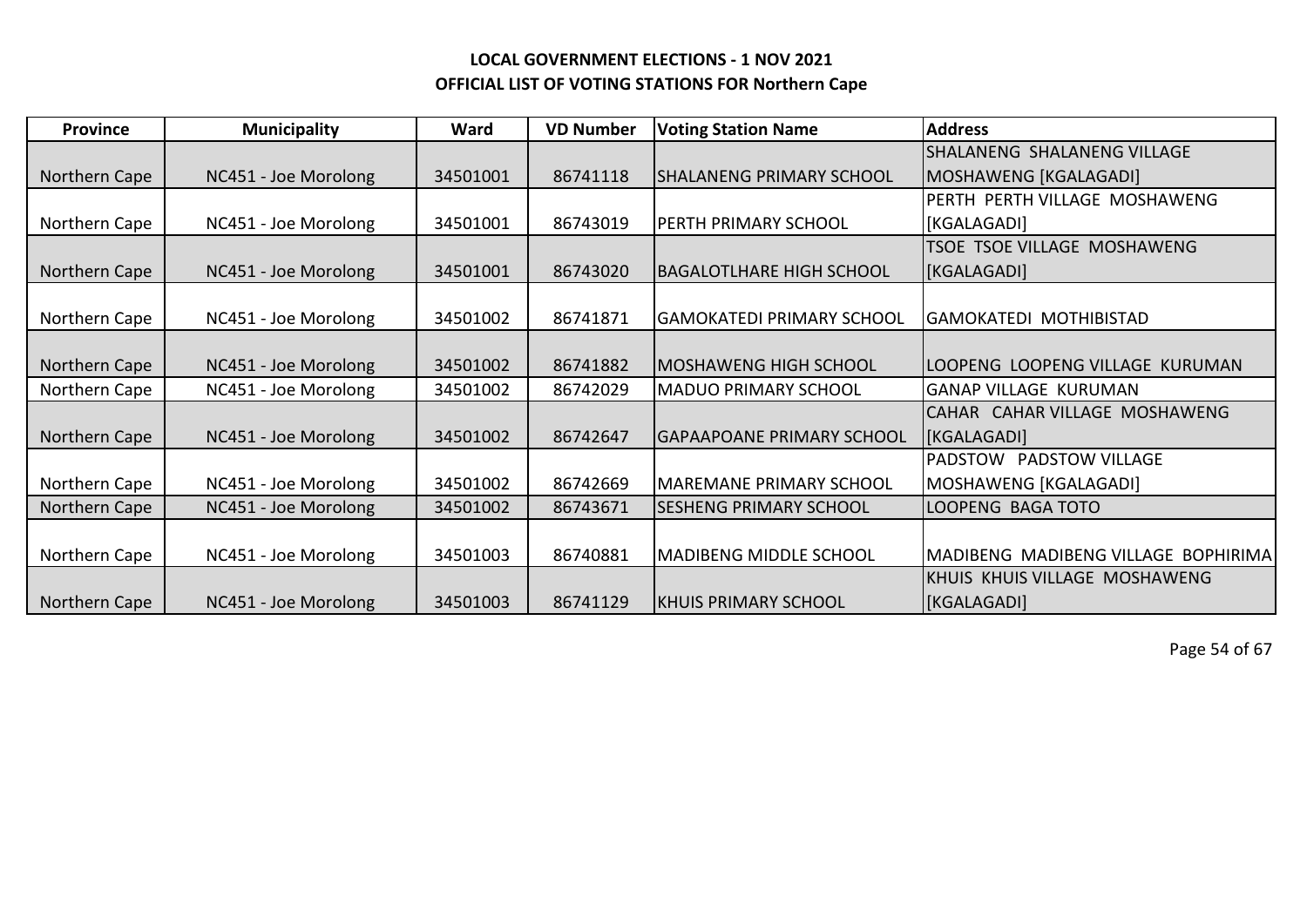| <b>Province</b> | <b>Municipality</b>  | Ward     | <b>VD Number</b> | <b>Voting Station Name</b>     | <b>Address</b>                                             |
|-----------------|----------------------|----------|------------------|--------------------------------|------------------------------------------------------------|
| Northern Cape   | NC451 - Joe Morolong | 34501003 | 86741860         | <b>SEGOPOTSO MIDDLE SCHOOL</b> | LAXEY LAXEY VILLAGE KURUMAN                                |
| Northern Cape   | NC451 - Joe Morolong | 34501003 | 86742535         | <b>DUTTON PRIMARY SCHOOL</b>   | KLEIN EIFFEL BOPHIRIMA                                     |
|                 |                      |          |                  |                                | <b>EIFFEL VILLAGE</b><br><b>MOSHAWENG</b><br><b>EIFFEL</b> |
| Northern Cape   | NC451 - Joe Morolong | 34501003 | 86743031         | <b>EIFFEL PRIMARY SCHOOL</b>   | <b>KGALAGADI</b>                                           |
|                 |                      |          |                  | <b>VANZYLSRUS MUNISIPALE</b>   | 31 KORTSTRAAT VAN ZYLSRUST VAN                             |
| Northern Cape   | NC451 - Joe Morolong | 34501004 | 65610019         | <b>KANTOOR</b>                 | <b>ZYLSRUST</b>                                            |
|                 |                      |          |                  |                                |                                                            |
| Northern Cape   | NC451 - Joe Morolong | 34501004 | 65650013         | <b>HOTAZEL KLUBSAAL</b>        | IKUPFERBURGER SINGEL HOTAZEL HOTAZEL                       |
| Northern Cape   | NC451 - Joe Morolong | 34501004 | 65660070         | SONSTRAAL                      | PLAAS SONSTRAAL VANZYLSRUS                                 |
| Northern Cape   | NC451 - Joe Morolong | 34501004 | 65680016         | <b>SUTTON FARM</b>             | KURUMAN SUTTON<br><b>SUTTON</b>                            |
| Northern Cape   | NC451 - Joe Morolong | 34501004 | 65690028         | <b>CONCORDIA</b>               | <b>CONCORDIA</b>                                           |
|                 |                      |          |                  |                                | KHUIS ROAD JOHN TAOLO GAETSEWE                             |
| Northern Cape   | NC451 - Joe Morolong | 34501004 | 65690039         | IKHUIS ROAD                    | IKURUMAN                                                   |
|                 |                      |          |                  | <b>LETHATING</b>               |                                                            |
| Northern Cape   | NC451 - Joe Morolong | 34501004 | 65690040         | BOEREVEREENIGINGSAAL           | DOORINGDRAAI [KALAHARI [CBDC]                              |
|                 |                      |          |                  |                                | MC CATHYS REST KURUMAN KALAHARI                            |
| Northern Cape   | NC451 - Joe Morolong | 34501004 | 65690051         | <b>TURKEY FARM HOUSE</b>       | <b>CBDC</b>                                                |

Page 55 of 67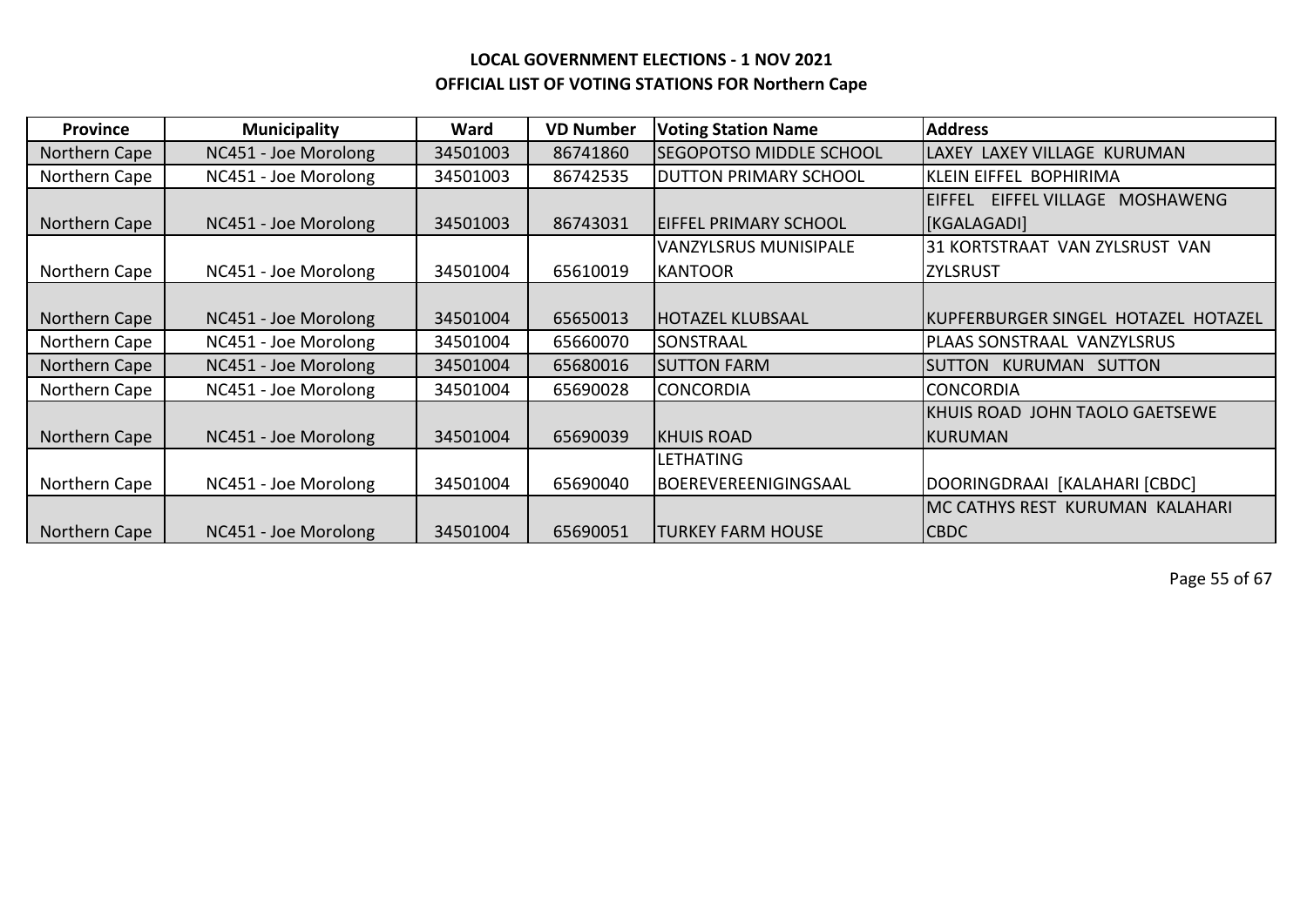| <b>Province</b> | <b>Municipality</b>  | Ward     | <b>VD Number</b> | <b>Voting Station Name</b>             | <b>Address</b>                                            |
|-----------------|----------------------|----------|------------------|----------------------------------------|-----------------------------------------------------------|
| Northern Cape   | NC451 - Joe Morolong | 34501004 | 65690062         | <b>DE DWAAL</b>                        | VAN ZYLSRUS KGALAGADI                                     |
| Northern Cape   | NC451 - Joe Morolong | 34501004 | 65690073         | <b>WESTWARD HO 2 VAN ZYL'S RUS</b>     | <b>KURUMAN</b>                                            |
| Northern Cape   | NC451 - Joe Morolong | 34501004 | 65700019         | TENT AT BLACKROCK OPEN SPACE BLACKROCK | KURUMAN                                                   |
| Northern Cape   | NC451 - Joe Morolong | 34501004 | 86741657         | <b>TSWLELOPELE EDUCARE CENTRE</b>      | <b>MAGOJANENG WEST</b><br><b>BAGA TOTO</b>                |
| Northern Cape   | NC451 - Joe Morolong | 34501004 | 86743569         | <b>GASEAGELWE PRIMARY SCHOOL</b>       | MAGOBING MOTHIBISTAD KURUMAN                              |
| Northern Cape   | NC451 - Joe Morolong | 34501005 | 86740016         | LEHIKENG PRIMARY SCHOOL                | <b>GASESE GASESE VILLAGE KURUMAN</b>                      |
| Northern Cape   | NC451 - Joe Morolong | 34501005 | 86741152         | <b>THUSEGO PRIMARY SCHOOL</b>          | TSINENG TSINENG VILLAGE KURUMAN                           |
| Northern Cape   | NC451 - Joe Morolong | 34501005 | 86741589         | <b>MAIPENG PRIMARY SCHOOL</b>          | MAIPEING MAIPEING VILLAGE KURUMAN                         |
| Northern Cape   | NC451 - Joe Morolong | 34501006 | 86741174         | <b>RUSFONTEIN PRIMARY SCHOOL</b>       | RUSFONTEIN MOSHAWENG [KGALAGADI]<br>MOSHAWENG [KGALAGADI] |
| Northern Cape   | NC451 - Joe Morolong | 34501006 | 86741196         | <b>MAPHINIKI PRIMARY SCHOOL</b>        | MAPHINIKI VILLAGE KURUMAN<br><b>MAPHINIKI</b>             |
| Northern Cape   | NC451 - Joe Morolong | 34501006 | 86741477         | <b>ROMAN CATHOLIC CHURCH</b>           | HERTZOG VILLAGE MOSHAWENG<br><b>KGALAGADI</b>             |

Page 56 of 67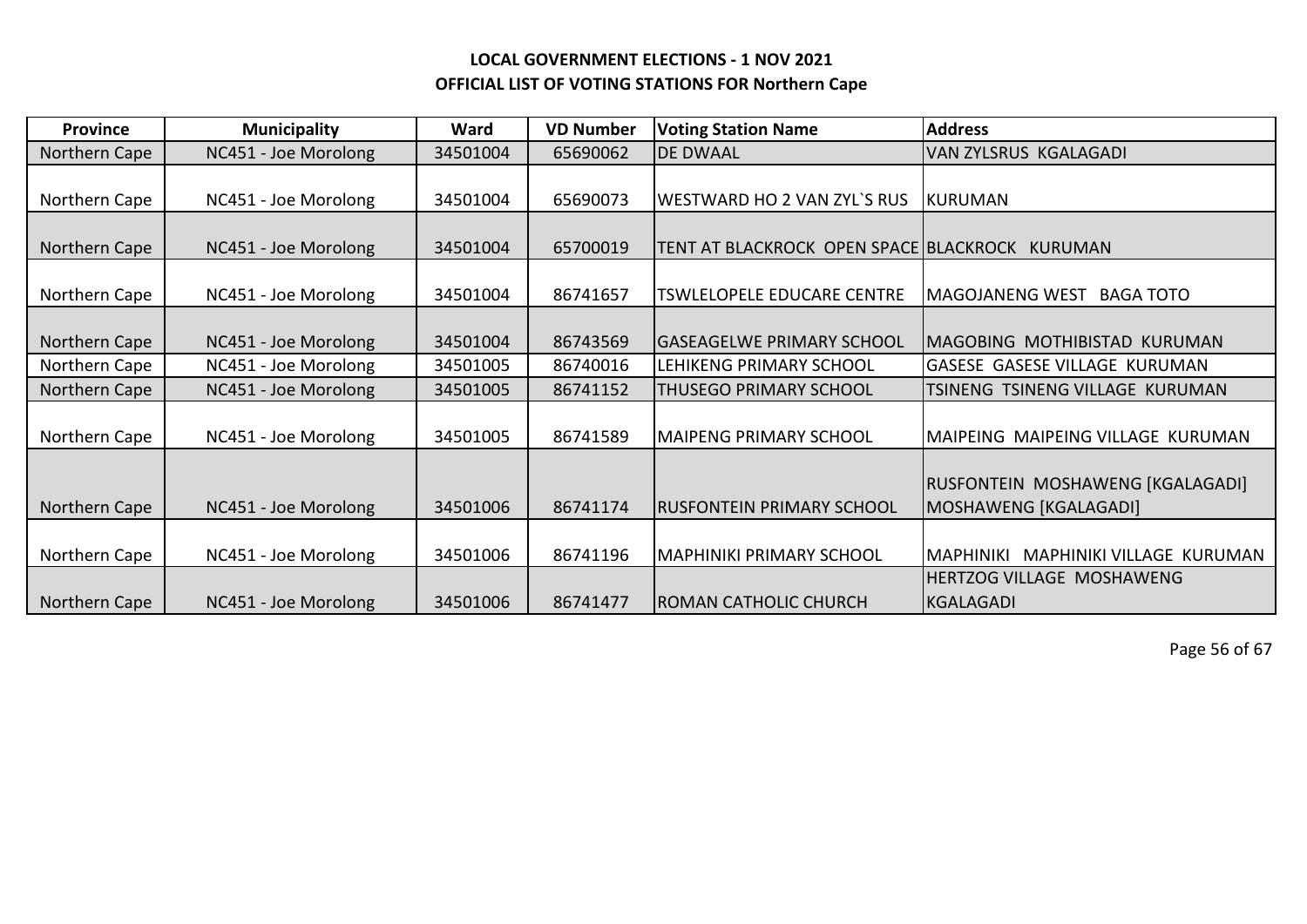| <b>Province</b> | <b>Municipality</b>  | Ward     | <b>VD Number</b> | <b>Voting Station Name</b>     | <b>Address</b>                           |
|-----------------|----------------------|----------|------------------|--------------------------------|------------------------------------------|
|                 |                      |          |                  |                                | <b>METSIMANTSI METSIMANTSI WYK3</b>      |
| Northern Cape   | NC451 - Joe Morolong | 34501006 | 86742658         | IBATSHWENENG MIDDLE SCHOOL     | MOSHAWENG [KGALAGADI]                    |
|                 |                      |          |                  |                                | <b>GALOTLHARE GALOTLHARE VILLLAGE</b>    |
| Northern Cape   | NC451 - Joe Morolong | 34501006 | 86742670         | <b>GALORE PRIMARY SCHOOL</b>   | MOSHAWENG [KGALAGADI]                    |
|                 |                      |          |                  |                                | <b>GADIBOE GADIBOE VILLAGE MOSHAWENG</b> |
| Northern Cape   | NC451 - Joe Morolong | 34501006 | 86742692         | IGADIBOE PRIMARY SCHOOL        | [KGALAGADI]                              |
|                 |                      |          |                  |                                | LOGOBATE MOSHAWENG [KGALAGADI]           |
| Northern Cape   | NC451 - Joe Morolong | 34501007 | 86741051         | LOGOBATE PRIMARY SCHOOL        | MOSHAWENG [KGALAGADI]                    |
|                 |                      |          |                  |                                |                                          |
|                 |                      |          |                  |                                | KLEINIERA VILLAGE MOSHAWENG              |
| Northern Cape   | NC451 - Joe Morolong | 34501007 | 86741073         | IMARATADITSE PRIMARY SCHOOL    | [KGALAGADI] MOSHAWENG [KGALAGADI]        |
| Northern Cape   | NC451 - Joe Morolong | 34501007 | 86741130         | <b>TONGWANE MIDDLE SCHOOL</b>  | <b>CHURCHILL KURUMAN</b>                 |
|                 |                      |          |                  | <b>BAGASEHUNELO PRIMARY</b>    |                                          |
| Northern Cape   | NC451 - Joe Morolong | 34501007 | 86741220         | ISCHOOL                        | <b>GASEHUNELO WYK 5 KURUMAN</b>          |
|                 |                      |          |                  | <b>BOGOSIENG LEKWA PRIMARY</b> |                                          |
| Northern Cape   | NC451 - Joe Morolong | 34501007 | 86741523         | <b>SCHOOL</b>                  | MOSHAWENG [KGALAGADI]                    |
|                 |                      |          |                  |                                | <b>CARDINGTON CARDINGTON VILLAGE</b>     |
| Northern Cape   | NC451 - Joe Morolong | 34501007 | 86741949         | ICARDINGTON PRIMARY SCHOOL     | MOSHAWENG [KGALAGADI]                    |
|                 |                      |          |                  |                                | MENTU MENTU VILLAGE MOSHAWENG            |
| Northern Cape   | NC451 - Joe Morolong | 34501007 | 86742793         | <b>MENTU PRIMARY SCHOOL</b>    | [KGALAGADI]                              |
|                 |                      |          |                  |                                | <b>GASEHUNELO WYK 7 MOSHAWENG</b>        |
| Northern Cape   | NC451 - Joe Morolong | 34501007 | 86742805         | IRATANANG PRIMARY SCHOOL       | <b>IKGALAGADI</b> I                      |

Page 57 of 67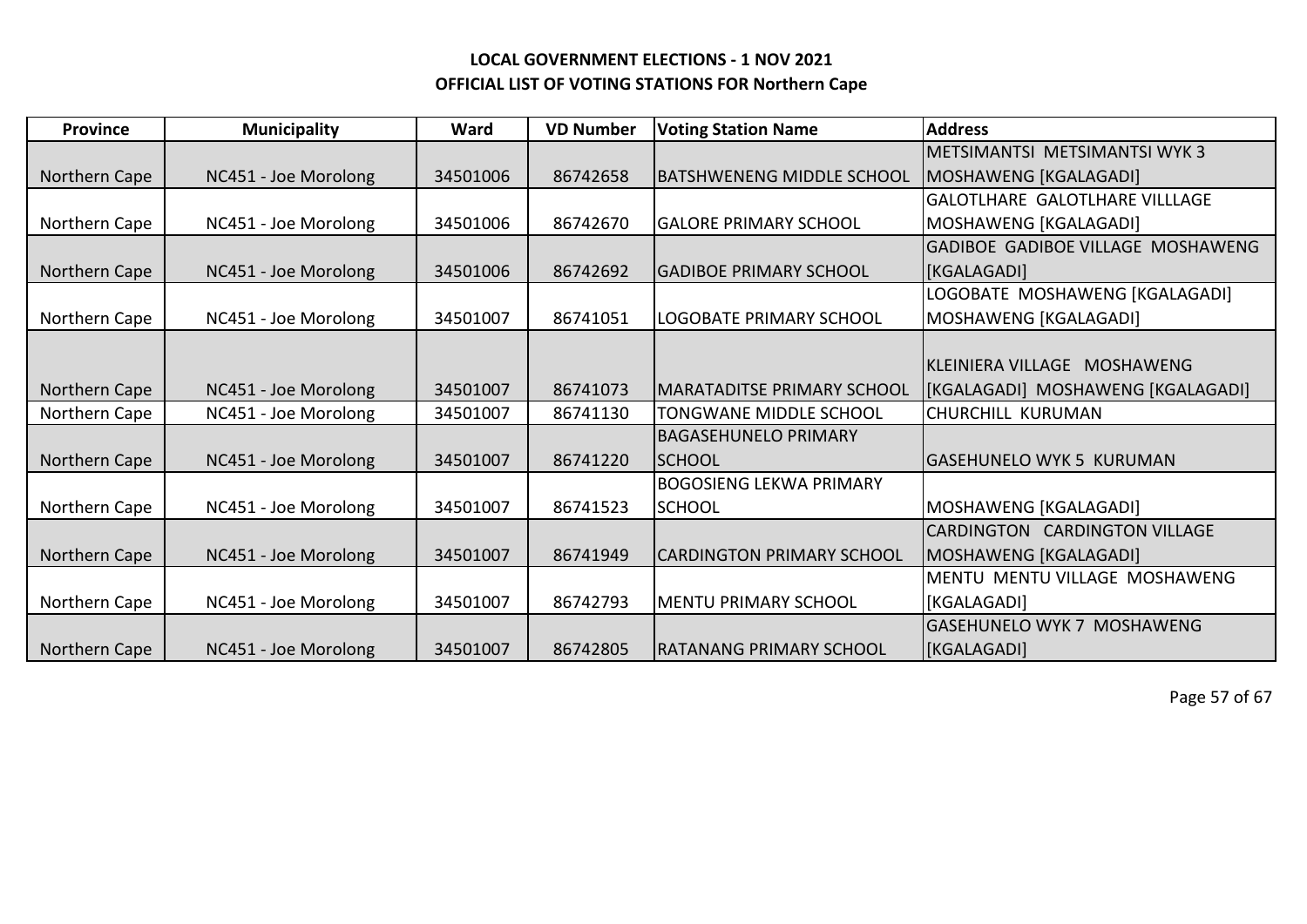| <b>Province</b> | <b>Municipality</b>  | Ward     | <b>VD Number</b> | <b>Voting Station Name</b>                       | <b>Address</b>                       |
|-----------------|----------------------|----------|------------------|--------------------------------------------------|--------------------------------------|
|                 |                      |          |                  | <b>EVANGELICAL LUTHERAN CHURCH</b>               |                                      |
| Northern Cape   | NC451 - Joe Morolong | 34501007 | 86742827         | <b>SA</b>                                        | MOSHAWENG [KGALAGADI]                |
|                 |                      |          |                  |                                                  | BATTLEMOUNT BATTLEMOUNT VILLAGE      |
| Northern Cape   | NC451 - Joe Morolong | 34501008 | 86740588         | BATTLEMOUNT PRIMARY SCHOOL MOSHAWENG [KGALAGADI] |                                      |
|                 |                      |          |                  |                                                  | <b>GAMORONA GAMORONA VILLAGE</b>     |
| Northern Cape   | NC451 - Joe Morolong | 34501008 | 86741185         | <b>GAMORONA TRIBAL OFFICE</b>                    | KURUMAN                              |
| Northern Cape   | NC451 - Joe Morolong | 34501008 | 86741400         | <b>GATLHOSE PRIMARY SCHOOL</b>                   | BENDEL BENDEL VILLAGE KURUMAN        |
|                 |                      |          |                  | <b>GAMOCHWAEDE PRIMARY</b>                       |                                      |
| Northern Cape   | NC451 - Joe Morolong | 34501008 | 86741411         | <b>SCHOOL</b>                                    | DEURHAM VILLAGE BAGA TOTO<br>DEURHAM |
|                 |                      |          |                  |                                                  | LONG HERST LONG HERST VILLAGE        |
| Northern Cape   | NC451 - Joe Morolong | 34501008 | 86742681         | LONG HERST PRIMARY SCHOOL                        | MOSHAWENG [KGALAGADI]                |
|                 |                      |          |                  |                                                  | <b>BOTHITHONG BOTHITHONG VILLAGE</b> |
| Northern Cape   | NC451 - Joe Morolong | 34501009 | 86740522         | <b>SENGAE PRIMARY SCHOOL</b>                     | <b>IMOTHIBITSAD</b>                  |
| Northern Cape   | NC451 - Joe Morolong | 34501009 | 86740533         | <b>DITSHIPENG PRIMARY SCHOOL</b>                 | DITSHIPENG MOTHIBISTAD               |
| Northern Cape   | NC451 - Joe Morolong | 34501009 | 86742052         | <b>GAA ESI PRIMARY SCHOOL</b>                    | BOTHITONG VILLAGE KURUMAN            |
|                 |                      |          |                  |                                                  | DANOON DANOON VILLAGE MOSHAWENG      |
| Northern Cape   | NC451 - Joe Morolong | 34501009 | 86742816         | IMATSHANENG PRIMARY SCHOOL                       | [KGALAGADI]                          |
|                 |                      |          |                  |                                                  |                                      |
| Northern Cape   | NC451 - Joe Morolong | 34501009 | 86743682         | <b>ST BONAFACE CATHOLIC CHURCH</b>               | <b>KIANG KOP</b><br><b>KURUMAN</b>   |

Page 58 of 67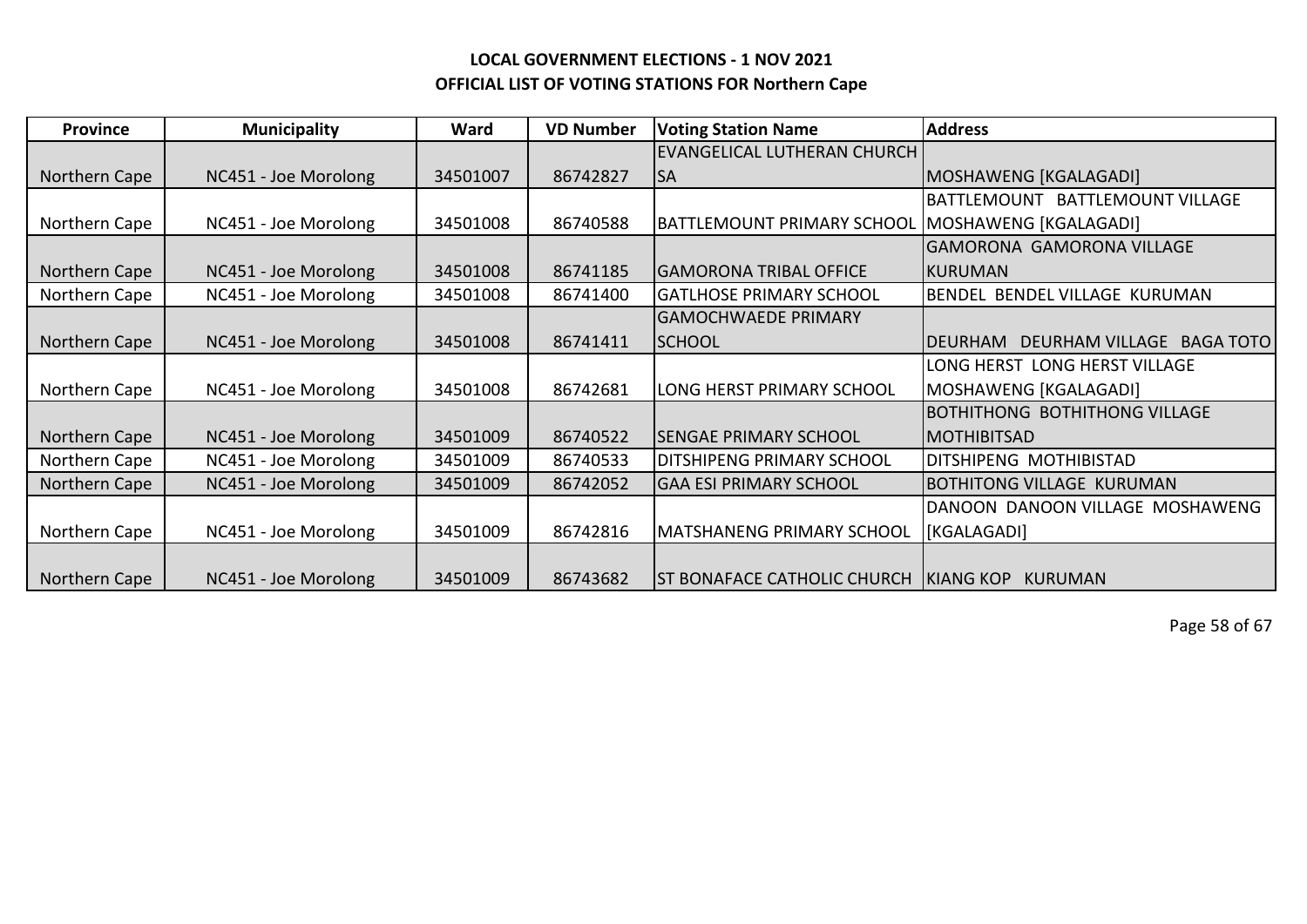| <b>Province</b> | <b>Municipality</b>  | Ward     | <b>VD Number</b> | <b>Voting Station Name</b>        | <b>Address</b>                         |
|-----------------|----------------------|----------|------------------|-----------------------------------|----------------------------------------|
|                 |                      |          |                  |                                   | GAMAKGATLE VILLAGE GAMAKGATLE          |
| Northern Cape   | NC451 - Joe Morolong | 34501009 | 86743862         | <b>H SAANE PRIMARY SCHOOL</b>     | IKURUMAN                               |
| Northern Cape   | NC451 - Joe Morolong | 34501010 | 86740511         | <b>GLENRED PRIMARY SCHOOL</b>     | <b>GLENRED GLENRED VILLAGE KURUMAN</b> |
|                 |                      |          |                  |                                   |                                        |
| Northern Cape   | NC451 - Joe Morolong | 34501010 | 86742041         | <b>THLAGANYANE PRIMARY SCHOOL</b> | KGANWANE KURUMAN                       |
|                 |                      |          |                  | <b>BONANG EARLY LEARNING</b>      |                                        |
| Northern Cape   | NC451 - Joe Morolong | 34501010 | 86743693         | <b>CENTRE</b>                     | MASEOHATSHE KURUMAN                    |
| Northern Cape   | NC451 - Joe Morolong | 34501011 | 86740498         | <b>PULELO PRIMARY SCHOOL</b>      | ICASSEL CASSEL VILLAGE KURUMAN         |
| Northern Cape   | NC451 - Joe Morolong | 34501011 | 86740500         | KOPANO MIDDLE SCHOOL              | CASSEL CASSEL VILLAGE CASSEL           |
|                 |                      |          |                  |                                   | LOTLHAKAJANENG LOTLHAKAJANENG          |
|                 |                      |          |                  | LOTLHAKAJANENG PRIMARY            | VILLAGE, KURUMAN MOSHAWENG             |
| Northern Cape   | NC451 - Joe Morolong | 34501011 | 86740690         | <b>SCHOOL</b>                     | KGALAGADI                              |
|                 |                      |          |                  |                                   | DITHAKONG DITHAKONG VILLAGE            |
| Northern Cape   | NC451 - Joe Morolong | 34501012 | 86740544         | LERUMO PRIMARY SCHOOL             | KURUMAN                                |
|                 |                      |          |                  |                                   | <b>DITHAKONG DITHAKONG VILLAGE</b>     |
| Northern Cape   | NC451 - Joe Morolong | 34501012 | 86740555         | <b>DITHAKONG TRIBAL OFFICE</b>    | KURUMAN                                |
|                 |                      |          |                  |                                   | DITHAKONG DTHAKONG VILLAGE             |
| Northern Cape   | NC451 - Joe Morolong | 34501012 | 86742704         | <b>OMANG PRIMARY SCHOOL</b>       | MOSHAWENG [KGALAGADI]                  |
|                 |                      |          |                  |                                   | PIETERSHAM PIETERSHAM VILLAGE          |
| Northern Cape   | NC451 - Joe Morolong | 34501013 | 86740566         | PIETERSHAM PRIMARY SCHOOL         | KURUMAN                                |

Page 59 of 67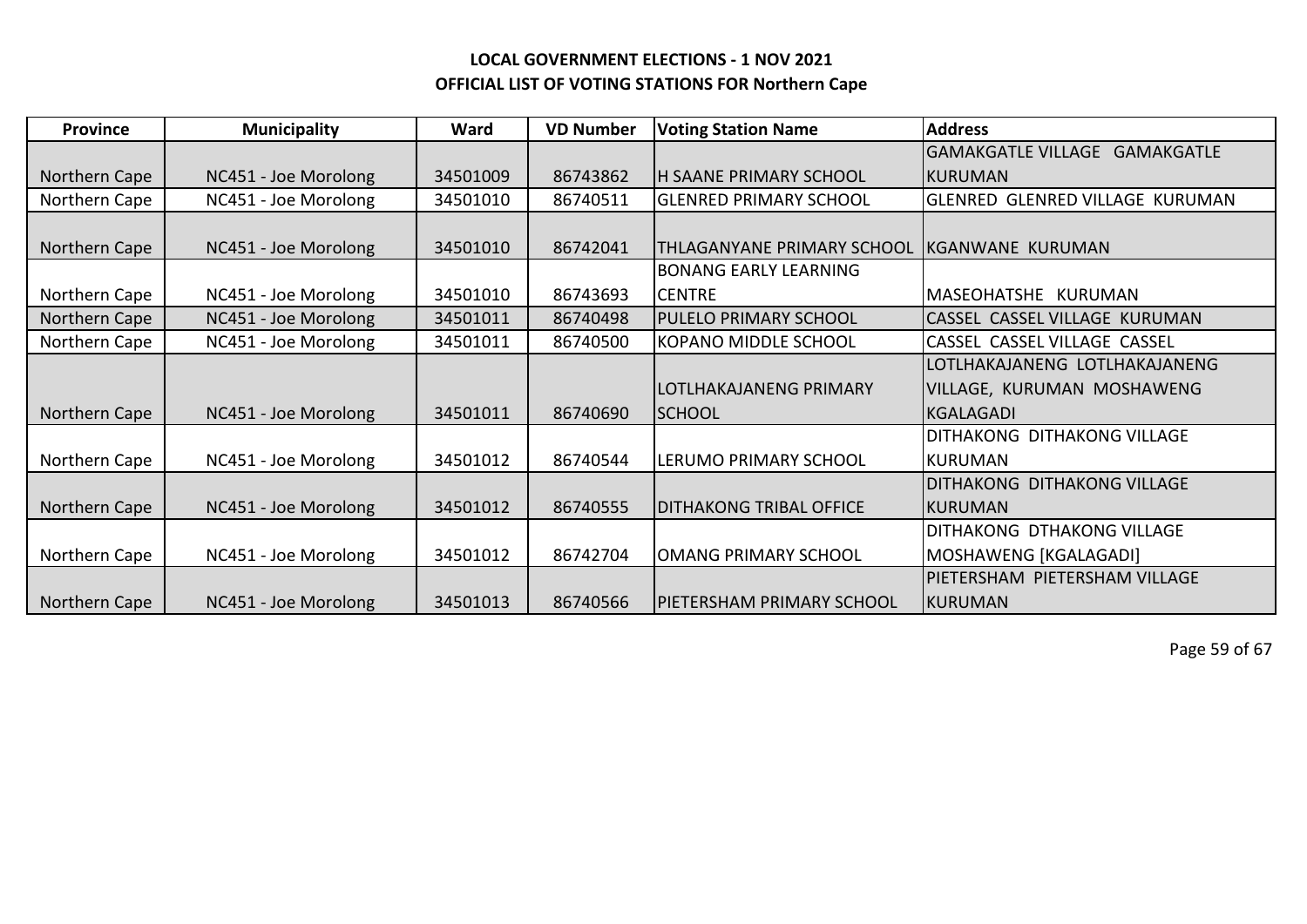| <b>Province</b> | <b>Municipality</b>  | Ward     | <b>VD Number</b> | <b>Voting Station Name</b>        | <b>Address</b>                                        |
|-----------------|----------------------|----------|------------------|-----------------------------------|-------------------------------------------------------|
| Northern Cape   | NC451 - Joe Morolong | 34501013 | 86741343         | KAMDEN TRIBAL OFFICE              | KAMDEN KAMDEN VILLAGE KURUMAN                         |
|                 |                      |          |                  |                                   |                                                       |
| Northern Cape   | NC451 - Joe Morolong | 34501013 | 86741398         | <b>COLSTON PRIMARY SCHOOL</b>     | COLSTON COLSTON VILLAGE KURUMAN                       |
|                 |                      |          |                  |                                   | <b>DIKHING</b><br><b>DIKHING VILLAGE</b><br>MOSHAWENG |
| Northern Cape   | NC451 - Joe Morolong | 34501013 | 86741444         | <b>IDIKHING PRIMARY SCHOOL</b>    | [KGALAGADI]                                           |
|                 |                      |          |                  | <b>ROMAN CATHOLIC CHURCH</b>      | KHANKHUDUNG VILLAGE MOSHAWENG                         |
| Northern Cape   | NC451 - Joe Morolong | 34501013 | 86742737         | IKHANKHUDUNG                      | <b>MOSHAWENG</b>                                      |
|                 |                      |          |                  | <b>IMETSWETSANENG PRIMARY</b>     | MECWETSANENG MECWETSANENG VILLAGE                     |
| Northern Cape   | NC451 - Joe Morolong | 34501014 | 86741354         | <b>SCHOOL</b>                     | MOSHAWENG [KGALAGADI]                                 |
|                 |                      |          |                  |                                   | BOTHETHELETSA BOTHETHELETSA VILLAGE                   |
| Northern Cape   | NC451 - Joe Morolong | 34501014 | 86741387         | IROMAN CATHOLIC CHURCH            | <b>KURUMAN</b>                                        |
| Northern Cape   | NC451 - Joe Morolong | 34501014 | 86742030         | <b>BOGARE PRIMARY SCHOOL</b>      | LOGAGANENG VILLAGE KURUMAN                            |
|                 |                      |          |                  |                                   | KGANUNG KGANUNG VILLAGE                               |
| Northern Cape   | NC451 - Joe Morolong | 34501014 | 86742715         | <b>GOGANANG PRIMARY SCHOOL</b>    | MOSHAWENG [KGALAGADI]                                 |
|                 |                      |          |                  |                                   | TZANEEN TZANEEN VILLAGE MOSHAWENG                     |
| Northern Cape   | NC451 - Joe Morolong | 34501014 | 86742726         | <b>TSELA NTSHU PRIMARY SCHOOL</b> | [KGALAGADI]                                           |
|                 |                      |          |                  |                                   | MAKETLE MAKETLE VILLAGE MOSHAWENG                     |
| Northern Cape   | NC451 - Joe Morolong | 34501014 | 86742748         | <b>BADUANA PRIMARY SCHOOL</b>     | [KGALAGADI]                                           |
|                 |                      |          |                  | BOITSHIRELETSO PRIMARY            | <b>WASHINGTON WASHINGTON VILLAGE</b>                  |
| Northern Cape   | NC451 - Joe Morolong | 34501014 | 86742759         | <b>SCHOOL</b>                     | MOSHAWENG [KGALAGADI]                                 |

Page 60 of 67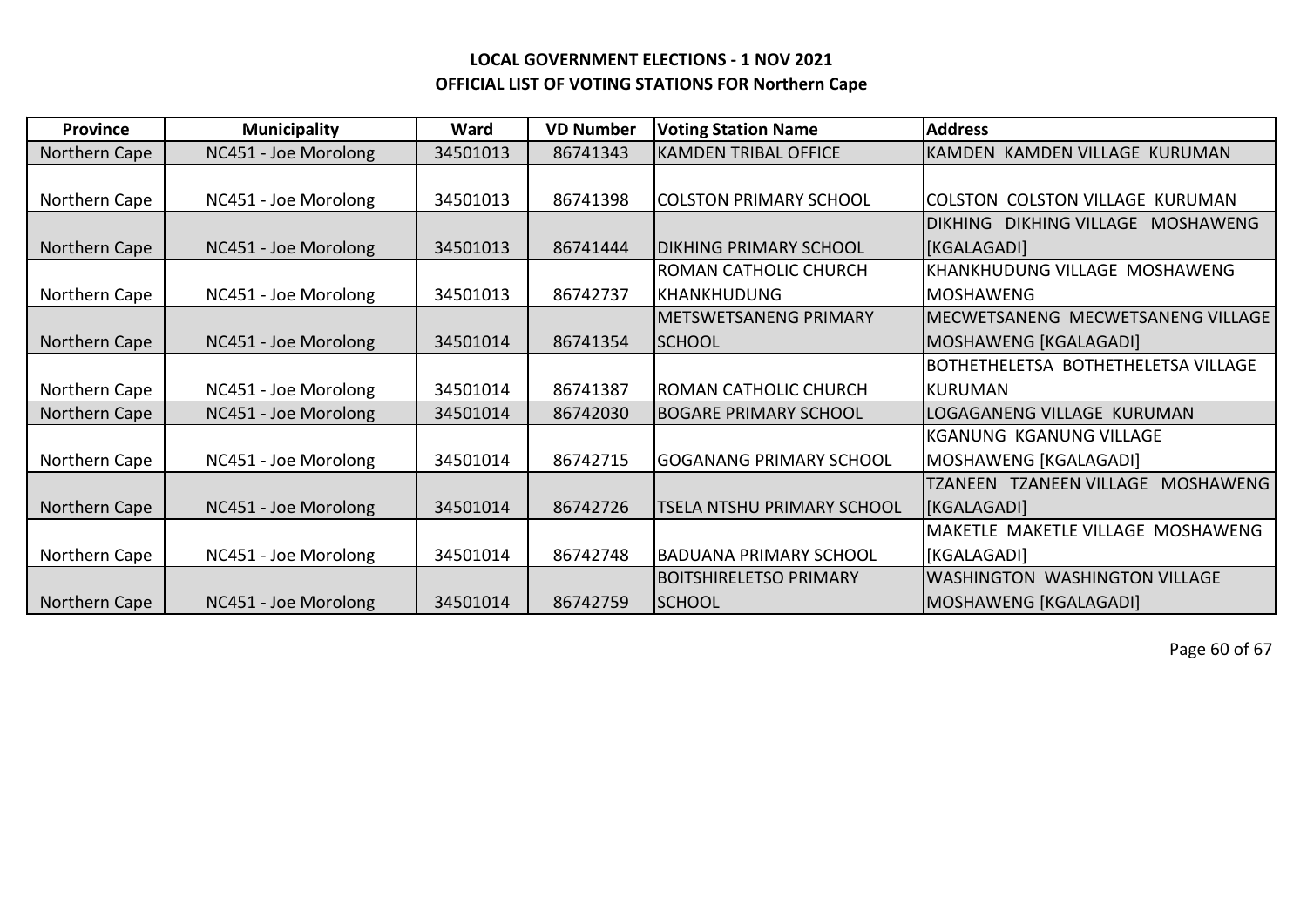| <b>Province</b> | <b>Municipality</b>  | Ward     | <b>VD Number</b> | <b>Voting Station Name</b>           | <b>Address</b>                     |
|-----------------|----------------------|----------|------------------|--------------------------------------|------------------------------------|
|                 |                      |          |                  |                                      | İKIKAHELA VILLAGE MOSHAWENG        |
| Northern Cape   | NC451 - Joe Morolong | 34501014 | 86742760         | IKIKAHELA METHODIST CHURCH           | <b>KGALAGADI</b>                   |
|                 |                      |          |                  | <b>NEW SMOUSWANE PRIMARY</b>         | ELLENDALE ELLENDALE VILLAGE        |
| Northern Cape   | NC451 - Joe Morolong | 34501014 | 86742782         | <b>SCHOOL</b>                        | MOSHAWENG [KGALAGADI]              |
| Northern Cape   | NC451 - Joe Morolong | 34501015 | 86741310         | <b>GASEBONWE MIDDLE SCHOOL</b>       | NCWELENGWE MOTHIBISTAD             |
|                 |                      |          |                  |                                      | <b>MANYEDING MANYEDING VILLAGE</b> |
| Northern Cape   | NC451 - Joe Morolong | 34501015 | 86741321         | <b>BAGA JANTJIE TRIBAL AUTHORITY</b> | KURUMAN                            |
|                 |                      |          |                  |                                      | GAMOTHIBI GAMOTHIBI VILLAGE        |
| Northern Cape   | NC451 - Joe Morolong | 34501015 | 86741332         | <b>OBONTSE PRIMARY SCHOOL</b>        | MOSHAWENG [KGALAGADI]              |
|                 |                      |          |                  |                                      | <b>GAMASEPA GAMASEPA VILLAGE</b>   |
| Northern Cape   | NC451 - Joe Morolong | 34501015 | 86742771         | <b>GAMASEGO PRIMARY SCHOOL</b>       | MOSHAWENG [KGALAGADI]              |
|                 |                      |          |                  |                                      | IMAHUKUBUNG JOE MOROLONG BA GA     |
| Northern Cape   | NC451 - Joe Morolong | 34501015 | 86743705         | <b>BAITIREDI HOME BASED</b>          | <b>JANTJIE</b>                     |
|                 |                      |          |                  |                                      | H/V VOORTREKKER AND SCHOOL STREET  |
| Northern Cape   | NC452 - GA-SEGONYANA | 34502001 | 65580015         | KURUMAN CITY HALL                    | KURUMAN KURUMAN                    |
| Northern Cape   | NC452 - GA-SEGONYANA | 34502001 | 65580048         | KURUMAN MOFFAT MISSION               | TSINENG ROAD KURUMAN KURUMAN       |
|                 |                      |          |                  | <b>BANKHARA/BODULONG</b>             | BANKHARA BANKHARA/BODULONG         |
| Northern Cape   | NC452 - GA-SEGONYANA | 34502002 | 65620010         | <b>MUNISIPALE KANTOOR</b>            | <b>BANKHARA</b>                    |
|                 |                      |          |                  |                                      | BODULONG BANKHARA/BODULONG         |
| Northern Cape   | NC452 - GA-SEGONYANA | 34502002 | 65620021         | <b>BODULONG PRE SCHOOL</b>           | KURUMAN                            |

Page 61 of 67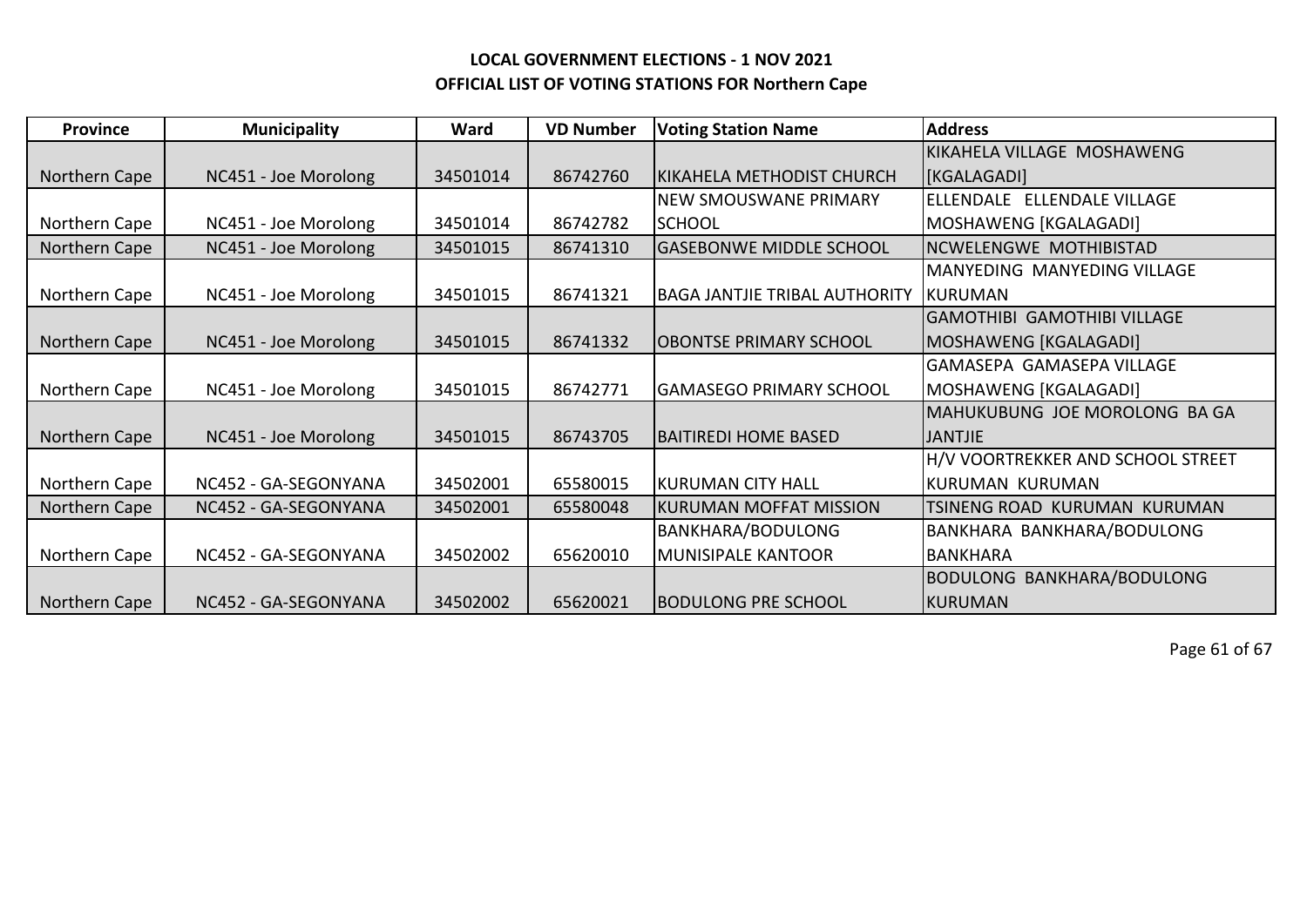| <b>Province</b> | <b>Municipality</b>  | Ward     | <b>VD Number</b> | <b>Voting Station Name</b>       | <b>Address</b>                    |
|-----------------|----------------------|----------|------------------|----------------------------------|-----------------------------------|
|                 |                      |          |                  | <b>BATLHARO TLHAPING HIGH</b>    | MM TSHETLHO MOTHIBISTAD GA        |
| Northern Cape   | NC452 - GA-SEGONYANA | 34502003 | 86742883         | <b>SCHOOL</b>                    | SEGONYANA [KURUMAN]               |
|                 |                      |          |                  |                                  |                                   |
| Northern Cape   | NC452 - GA-SEGONYANA | 34502003 | 86743547         | INAPWA SUPPORT CENTRE            | MAGOJANENG MOTHIBISTAD KURUMAN    |
|                 |                      |          |                  |                                  | <b>MAPOTENG MAPOTENG VILLAGE</b>  |
| Northern Cape   | NC452 - GA-SEGONYANA | 34502004 | 86741297         | <b>IMAPOTENG PRIMARY SCHOOL</b>  | KURUMAN                           |
|                 |                      |          |                  |                                  | 173 GAOBEPE STREET MOTHIBISTAD    |
| Northern Cape   | NC452 - GA-SEGONYANA | 34502004 | 86743570         | <b>FULL GOSPEL CHURCH OF GOD</b> | <b>KURUMAN</b>                    |
|                 |                      |          |                  |                                  | DITSHOSWANENG MOTHIBISTAD         |
| Northern Cape   | NC452 - GA-SEGONYANA | 34502004 | 86743716         | IRELEKILE PRIMARY SCHOOL         | IKURUMAN                          |
|                 |                      |          |                  |                                  | MAGOJANENG MAGOJANENG VILLAGE     |
| Northern Cape   | NC452 - GA-SEGONYANA | 34502005 | 86741972         | <b>MAIKAELELO PRIMARY SCHOOL</b> | <b>KUDUMANE</b>                   |
| Northern Cape   | NC452 - GA-SEGONYANA | 34502006 | 86741365         | <b>REKGARATLHILE HIGH SCHOOL</b> | SEODING SEODING VILLAGE KURUMAN   |
|                 |                      |          |                  |                                  |                                   |
| Northern Cape   | NC452 - GA-SEGONYANA | 34502006 | 86742636         | <b>TSHIMOLOGO MIDDLE SCHOOL</b>  | <b>MOTHIBISTAD KURUMAN</b>        |
|                 |                      |          |                  |                                  | MOKALAMOSESANE MOTHIBISTAD        |
| Northern Cape   | NC452 - GA-SEGONYANA | 34502006 | 86743727         | <b>ROMAN CATHOLIC CHURCH</b>     | IKURUMAN                          |
| Northern Cape   | NC452 - GA-SEGONYANA | 34502007 | 86741040         | <b>SEDIBENG PRIMARY SCHOOL</b>   | <b>SEDIBENG KURUMAN</b>           |
|                 |                      |          |                  |                                  |                                   |
| Northern Cape   | NC452 - GA-SEGONYANA | 34502007 | 86741062         | <b>GAMOPEDI PRIMARY SCHOOL</b>   | GAMOPEDI GAMOPEDI VILLAGE KURUMAN |

Page 62 of 67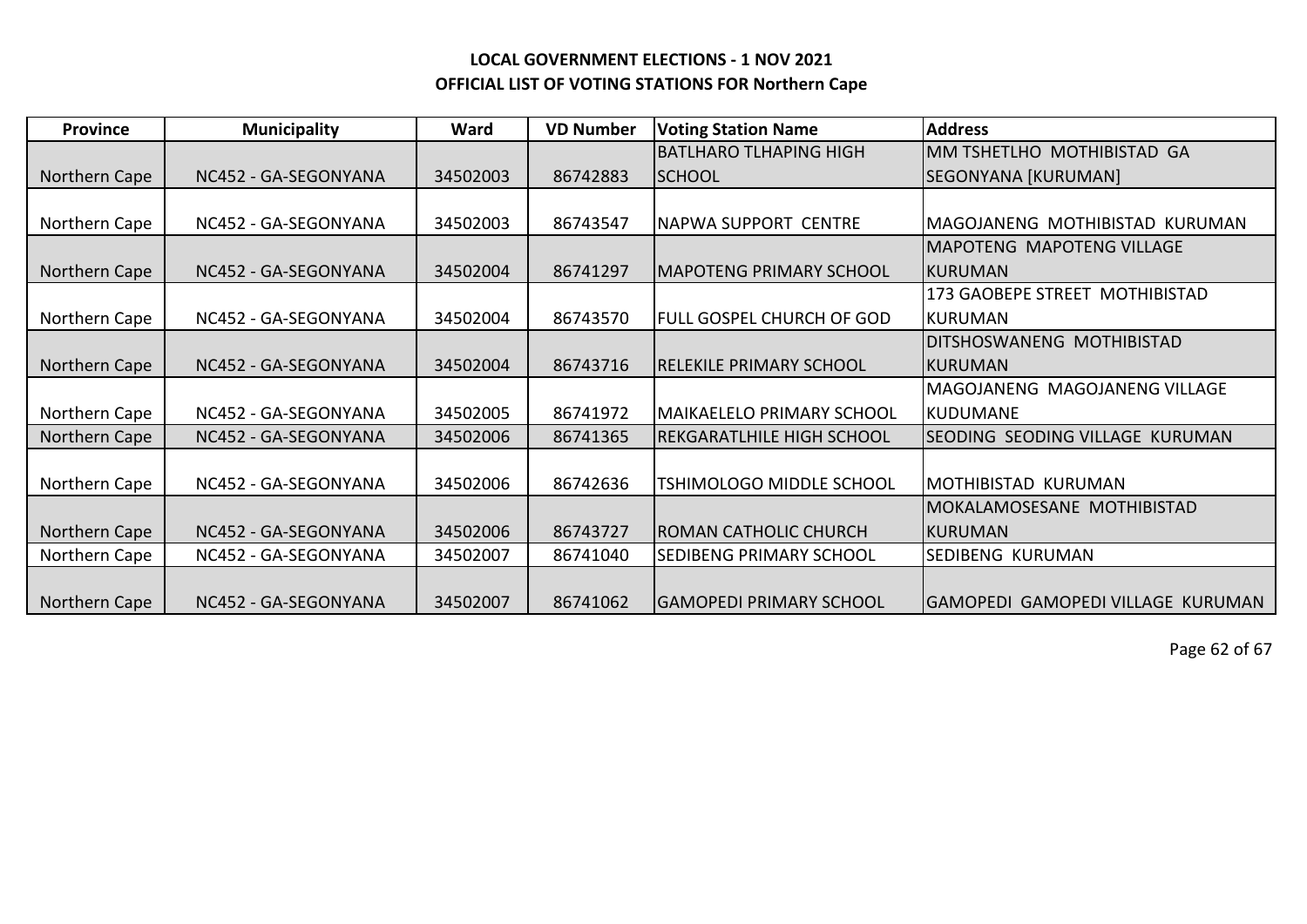| <b>Province</b> | <b>Municipality</b>  | Ward     | <b>VD Number</b> | <b>Voting Station Name</b>       | <b>Address</b>                                              |
|-----------------|----------------------|----------|------------------|----------------------------------|-------------------------------------------------------------|
| Northern Cape   | NC452 - GA-SEGONYANA | 34502007 | 86743738         | IINEELENG PRIMARY SCHOOL         | LOKALENG MOTHIBISTAD KURUMAN                                |
| Northern Cape   | NC452 - GA-SEGONYANA | 34502007 | 86743749         | KOPANO PRE SCHOOL                | NCWENG MOTHIBISTAD KURUMAN                                  |
|                 |                      |          |                  |                                  |                                                             |
| Northern Cape   | NC452 - GA-SEGONYANA | 34502008 | 86741006         | MAKGOLOKWE MIDDLE SCHOOL         | <b>BATLHAROS KURUMAN</b>                                    |
|                 |                      |          |                  |                                  | BATLHAROS MAIN ROAD BATLHAROS                               |
| Northern Cape   | NC452 - GA-SEGONYANA | 34502008 | 86741028         | IKP TOTO MIDDLE SCHOOL           | <b>KURUAMN</b>                                              |
|                 |                      |          |                  |                                  |                                                             |
| Northern Cape   | NC452 - GA-SEGONYANA | 34502008 | 86743750         | MMITSATSHIPI PRIMARY SCHOOL      | <b>GARUELE KURUMAN BATLHAROS</b>                            |
|                 |                      |          |                  |                                  |                                                             |
| Northern Cape   | NC452 - GA-SEGONYANA | 34502008 | 86743761         |                                  | REITEMOGETSE PRIMARY SCHOOL  GASEHUBANE  KURUMAN  BATLHAROS |
|                 |                      |          |                  |                                  |                                                             |
| Northern Cape   | NC452 - GA-SEGONYANA | 34502008 | 86743772         | <b>IREKAKGONA PRIMARY SCHOOL</b> | <b>GASEBOLAO KURUMAN BATLHAROS</b>                          |
| Northern Cape   | NC452 - GA-SEGONYANA | 34502009 | 86740971         | IGAMOHANA MIDDLE SCHOOL          | <b>MARUPING KURUMAN</b>                                     |
| Northern Cape   | NC452 - GA-SEGONYANA | 34502009 | 86743783         | <b>GAEGAKE PRIMARY SCHOOL</b>    | MARUPING MOTHIBISTAD KURUMAN                                |
|                 |                      |          |                  |                                  | BATLHAROS MAIN ROAD BATLHAROS                               |
| Northern Cape   | NC452 - GA-SEGONYANA | 34502010 | 86740993         | MORALADI PRIMARY SCHOOL          | <b>KURUMAN</b>                                              |
|                 |                      |          |                  | <b>ROBANYANE TOTO II PRIMARY</b> |                                                             |
| Northern Cape   | NC452 - GA-SEGONYANA | 34502010 | 86741017         | <b>SCHOOL</b>                    | <b>BATLHAROS KURUMAN</b>                                    |

Page 63 of 67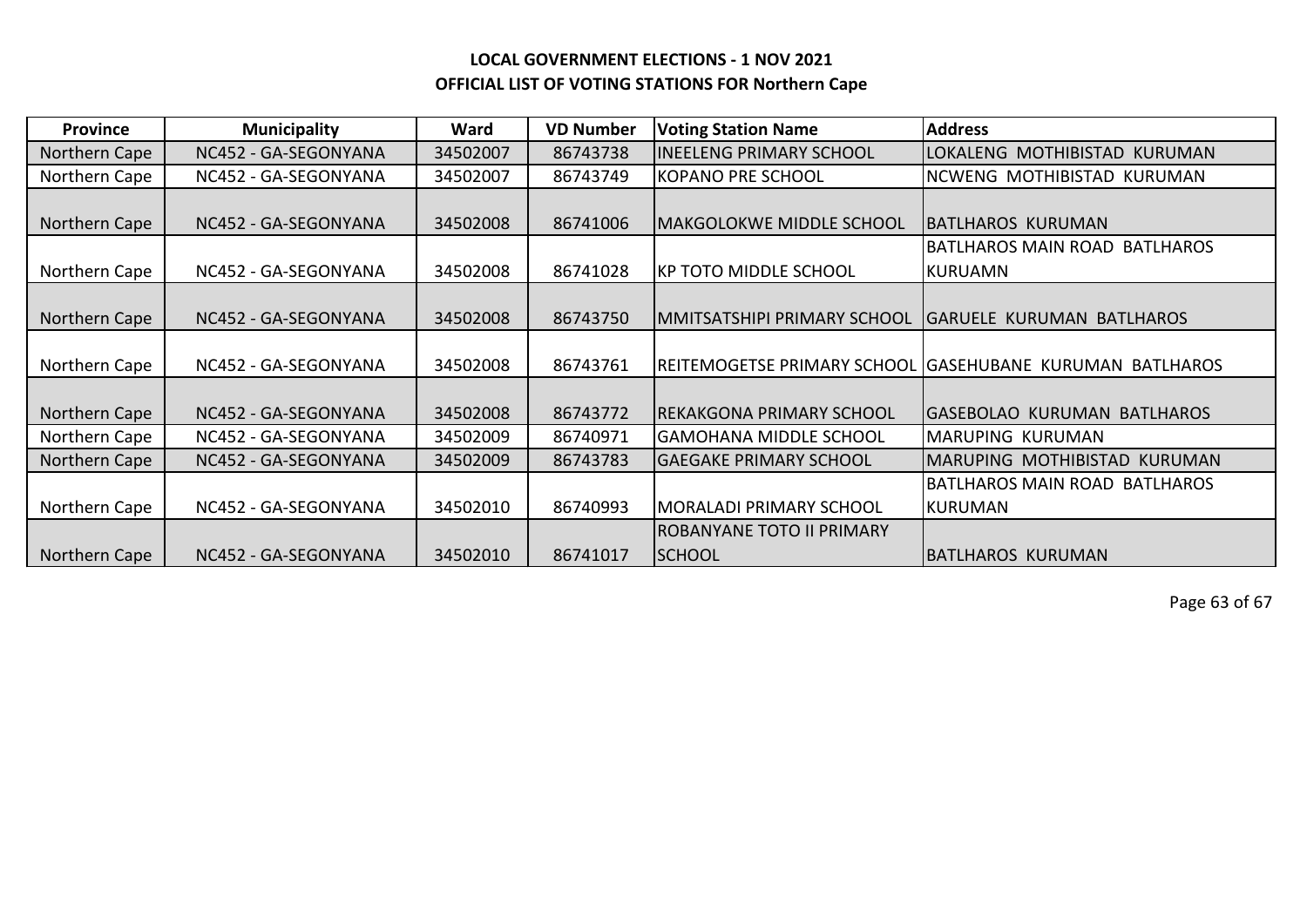| <b>Province</b> | <b>Municipality</b>  | Ward     | <b>VD Number</b> | <b>Voting Station Name</b>       | <b>Address</b>                      |
|-----------------|----------------------|----------|------------------|----------------------------------|-------------------------------------|
| Northern Cape   | NC452 - GA-SEGONYANA | 34502010 | 86741039         | <b>REARATA PRIMARY SCHOOL</b>    | <b>VERGENOEG KURUMAN</b>            |
|                 |                      |          |                  |                                  | HAAKBOS FARM KURUMAN GA SEGONYANA   |
| Northern Cape   | NC452 - GA-SEGONYANA | 34502011 | 65680049         | <b>HAAKBOS</b>                   | [KURUMAN]                           |
|                 |                      |          |                  |                                  | KONO FARM, DANIELSKUIL ROAD KURUMAN |
| Northern Cape   | NC452 - GA-SEGONYANA | 34502011 | 65680050         | <b>SEKGWA SA PENTSHE</b>         | KURUMAN                             |
|                 |                      |          |                  |                                  |                                     |
| Northern Cape   | NC452 - GA-SEGONYANA | 34502011 | 65680061         | <b>GROOTFONTEIN SKOOL</b>        | PLAAS GROOTFONTEIN REIVILO KURUMAN  |
| Northern Cape   | NC452 - GA-SEGONYANA | 34502011 | 65680094         | <b>KHOSIS OLD SCHOOL</b>         | <b>GATLHOSE KURUMAN KURUMAN</b>     |
| Northern Cape   | NC452 - GA-SEGONYANA | 34502011 | 65680106         | <b>DIPPENAARSHOOP</b>            |                                     |
| Northern Cape   | NC452 - GA-SEGONYANA | 34502011 | 86741309         | <b>KAGUNG COMMUNITY HALL</b>     | KAGUNG BA GA JANTJIE                |
|                 |                      |          |                  |                                  | KURUMAN KAGUNG VILLAGE GA           |
| Northern Cape   | NC452 - GA-SEGONYANA | 34502011 | 86742838         | A.B KOLWANE PRIMARY SCHOOL       | SEGONYANA [KURUMAN]                 |
|                 |                      |          |                  |                                  |                                     |
| Northern Cape   | NC452 - GA-SEGONYANA | 34502012 | 86740982         | <b>MAHIKANENG PRIMARY SCHOOL</b> | <b>SEVEN MILES KURUMAN</b>          |
|                 |                      |          |                  |                                  |                                     |
| Northern Cape   | NC452 - GA-SEGONYANA | 34502012 | 86741950         | GANTATELANG PRIMARY SCHOOL       | <b>DIKGWENG KURUMAN</b>             |
|                 |                      |          |                  |                                  |                                     |
| Northern Cape   | NC452 - GA-SEGONYANA | 34502012 | 86743794         | <b>BADIHILE PRIMARY SCHOOL</b>   | THAMOANCHE MOTHIBISTAD KURUMAN      |

Page 64 of 67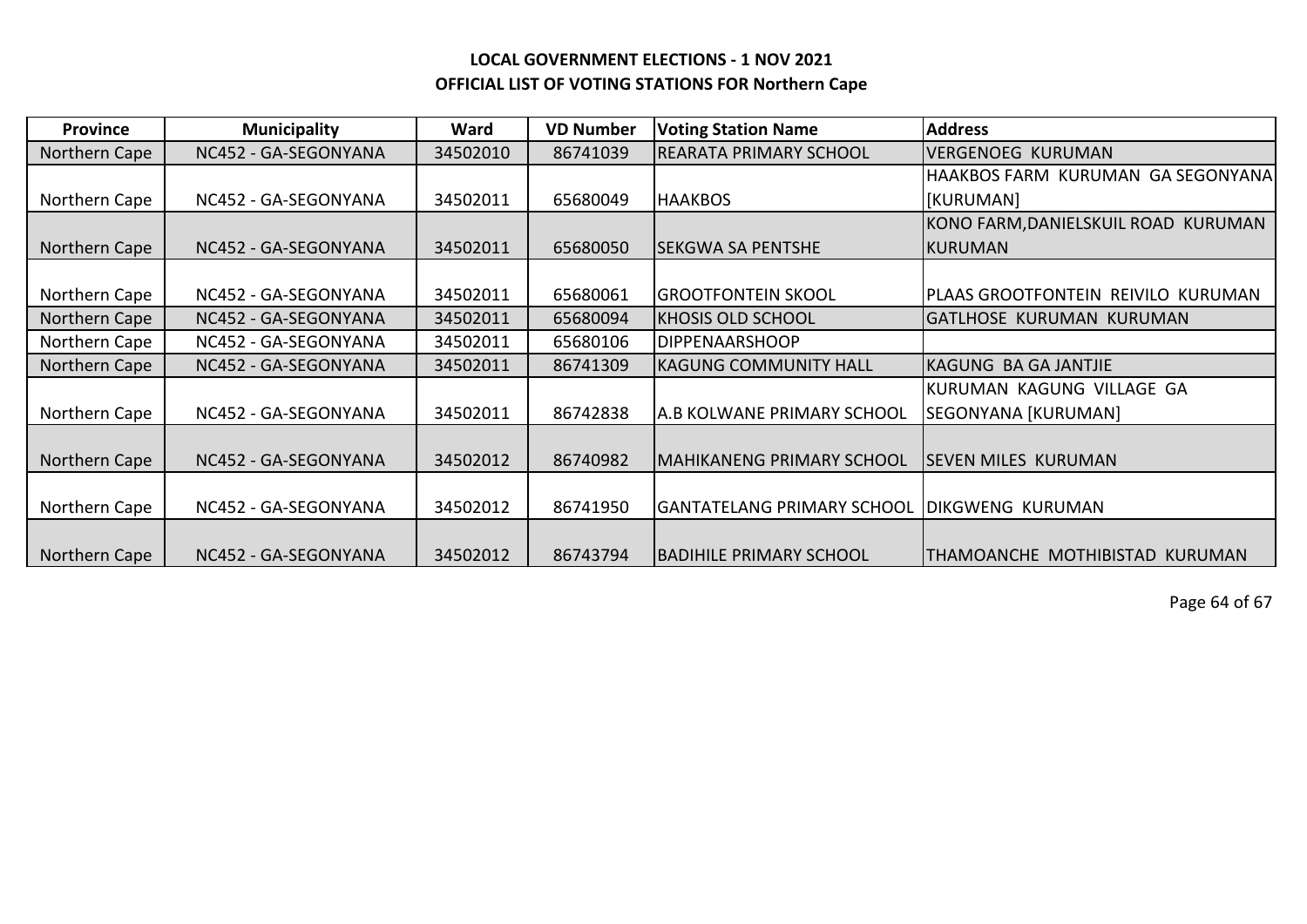| <b>Province</b> | <b>Municipality</b>  | Ward     | <b>VD Number</b> | <b>Voting Station Name</b>       | <b>Address</b>                    |
|-----------------|----------------------|----------|------------------|----------------------------------|-----------------------------------|
|                 |                      |          |                  | MOKALAMOSESANE COMMUNITY         | MOKALAMOSESANE BAGA JANTJIE       |
| Northern Cape   | NC452 - GA-SEGONYANA | 34502012 | 86743851         | <b>OFFICE</b>                    | KURUMAN                           |
|                 |                      |          |                  | <b>WRENCHVILLE COMMUNITY</b>     | C/O BUITEKANT & TORTELDUIF        |
| Northern Cape   | NC452 - GA-SEGONYANA | 34502013 | 65580026         | <b>CENTRE</b>                    | <b>WRENCHVILLE KURUMAN</b>        |
|                 |                      |          |                  |                                  |                                   |
| Northern Cape   | NC452 - GA-SEGONYANA | 34502013 | 65580037         | <b>EILERD HALL</b>               | 3 VLEI STRAAT WRENCHVILLE KURUMAN |
|                 |                      |          |                  |                                  |                                   |
| Northern Cape   | NC452 - GA-SEGONYANA | 34502014 | 86742872         | <b>SEUPE PRIMARY SCHOOL</b>      | MARUPING GA SEGONYANA [KURUMAN]   |
| Northern Cape   | NC452 - GA-SEGONYANA | 34502014 | 86743378         | <b>ST CLAIRE CATHOLIC CHURCH</b> | <b>GA SEGONYANA [KURUMAN]</b>     |
|                 |                      |          |                  | <b>REVIVAL FAMILY CHURCH</b>     |                                   |
| Northern Cape   | NC452 - GA-SEGONYANA | 34502015 | 65580059         | PROMISELAND                      | PROMISELAND KURUMAN               |
|                 |                      |          |                  |                                  | 626 MATLAPENG STREET MOTHIBISTAD  |
| Northern Cape   | NC452 - GA-SEGONYANA | 34502015 | 86741376         | <b>IMETHODIST CHURCH OF SA</b>   | IKURUMAN                          |
| Northern Cape   | NC452 - GA-SEGONYANA | 34502015 | 86742063         | <b>NG KERK OF SA</b>             | 175 JELE MOTHIBISTAD MOTHIBISTAD  |
| Northern Cape   | NC453 - GAMAGARA     | 34503001 | 65570036         | <b>KATHU HIGH SCHOOL</b>         | <b>BEN ALBERTS RD KATHU KATHU</b> |
|                 |                      |          |                  |                                  | DEBEN ROAD DEBEN GAMAGARA         |
| Northern Cape   | NC453 - GAMAGARA     | 34503002 | 65560046         | REMFORCEMARK DEBEN               | <b>MUNICPALITY</b>                |
|                 |                      |          |                  |                                  | DEBEN MAIN ROAD GAMAGARA          |
| Northern Cape   | NC453 - GAMAGARA     | 34503002 | 65570069         | <b>KHAI APPLE</b>                | <b>IMUNICIPALITY KATHU KATHU</b>  |

Page 65 of 67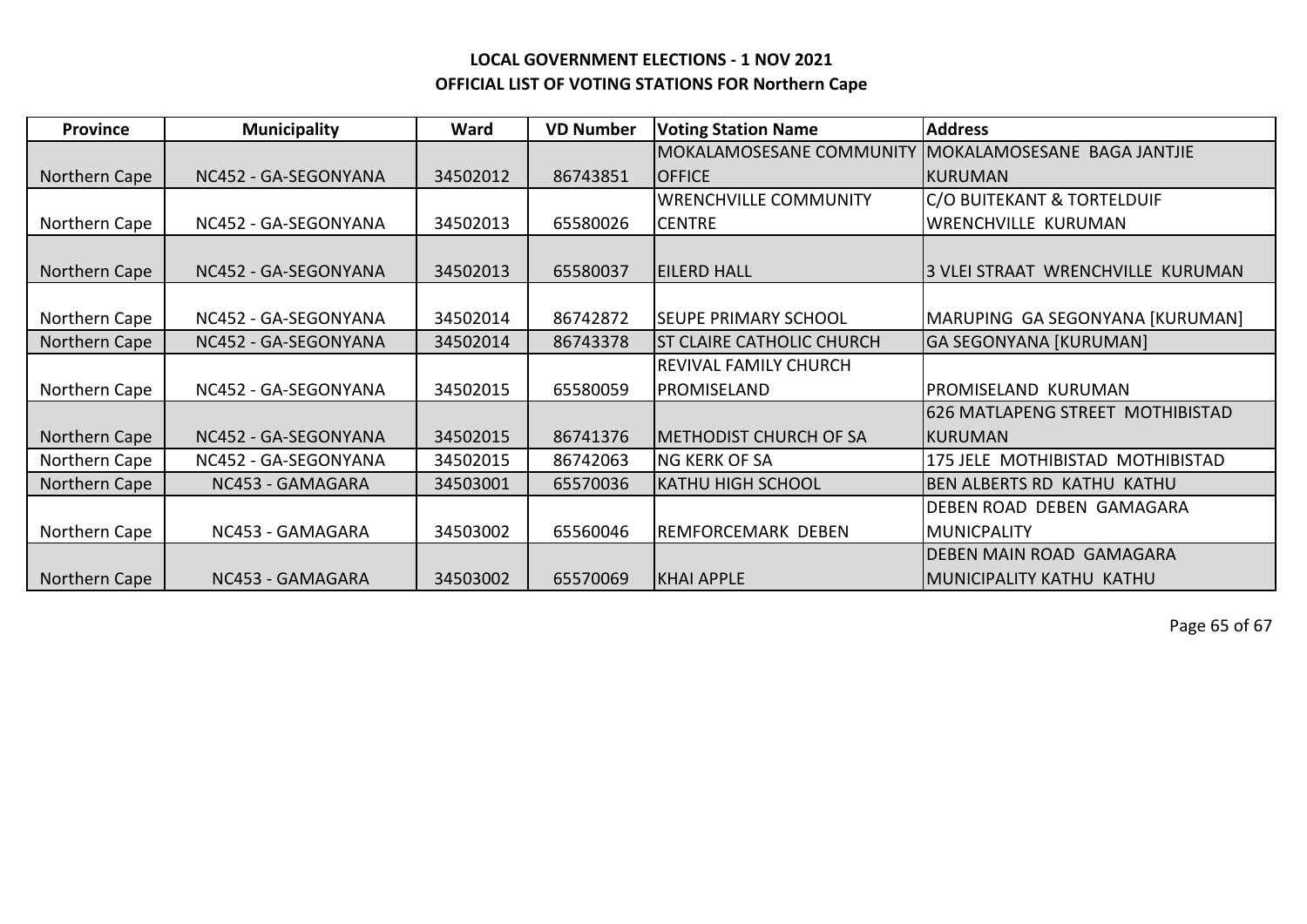| <b>Province</b> | <b>Municipality</b> | Ward     | <b>VD Number</b> | <b>Voting Station Name</b>       | <b>Address</b>                         |
|-----------------|---------------------|----------|------------------|----------------------------------|----------------------------------------|
|                 |                     |          |                  |                                  | 41 SANDSALIE CRESCENT BESTWOOD/        |
|                 |                     |          |                  |                                  | <b>GAMAGARA MUNICIPALITY KAHU/</b>     |
| Northern Cape   | NC453 - GAMAGARA    | 34503002 | 65570070         | <b>IBESTWOOD SHOW HOUSE</b>      | <b>IBESTWOOD</b>                       |
| Northern Cape   | NC453 - GAMAGARA    | 34503002 | 65680038         | ULSTER PRIMARY SCHOOL            | ULSTER FARM GAMAGARA [KATHU]           |
|                 |                     |          |                  |                                  | HALIFORD HALIFORD FARM GAMAGARA        |
| Northern Cape   | NC453 - GAMAGARA    | 34503002 | 65680072         | <b>HALIFORD</b>                  | <b>[KATHU]</b>                         |
| Northern Cape   | NC453 - GAMAGARA    | 34503002 | 65680083         | <b>MAITEKO DAY CARE NPO</b>      | 66 BABATAS 66 BABATAS                  |
|                 |                     |          |                  |                                  |                                        |
| Northern Cape   | NC453 - GAMAGARA    | 34503003 | 65590027         | <b>MAIKAELELO PRIMARY SCHOOL</b> | <b>351 TOTO DIEPKLOOF OLIFANTSHOEK</b> |
|                 |                     |          |                  |                                  |                                        |
| Northern Cape   | NC453 - GAMAGARA    | 34503003 | 65590038         | LANGEBERG HIGH SCHOOL            | MAIN ROAD OLIFANTSHOEK OLIFANTSHOEK    |
|                 |                     |          |                  |                                  | 1987 INDUSTRIA RD WELGELEE             |
| Northern Cape   | NC453 - GAMAGARA    | 34503004 | 65590016         | NOORD KAAP PRIMÊRE SKOOL         | <b>OLIFANTSHOEK</b>                    |
|                 |                     |          |                  |                                  | FITH STREET MAPOTENG                   |
|                 |                     |          |                  | <b>MAPOTENG MULTI PURPOSE</b>    | MAPOTENG/SESHENG GAMAGARA              |
| Northern Cape   | NC453 - GAMAGARA    | 34503005 | 65570047         | <b>CENTRE</b>                    | MUNICIPALITY(KATHU)                    |
| Northern Cape   | NC453 - GAMAGARA    | 34503006 | 65570014         | <b>KATHU TECHNICAL COLLEGE</b>   | HANS COETZEE ROAD KATHU KATHU          |
| Northern Cape   | NC453 - GAMAGARA    | 34503007 | 65560013         | <b>IDT HALL</b>                  | ERF 799 DEBEN GAMAGARA (DEBEN)         |
| Northern Cape   | NC453 - GAMAGARA    | 34503007 | 65560035         | <b>HIGH SCHOOL GAMAGARA</b>      | KATHU GAMAGRA GAMAGARA                 |

Page 66 of 67